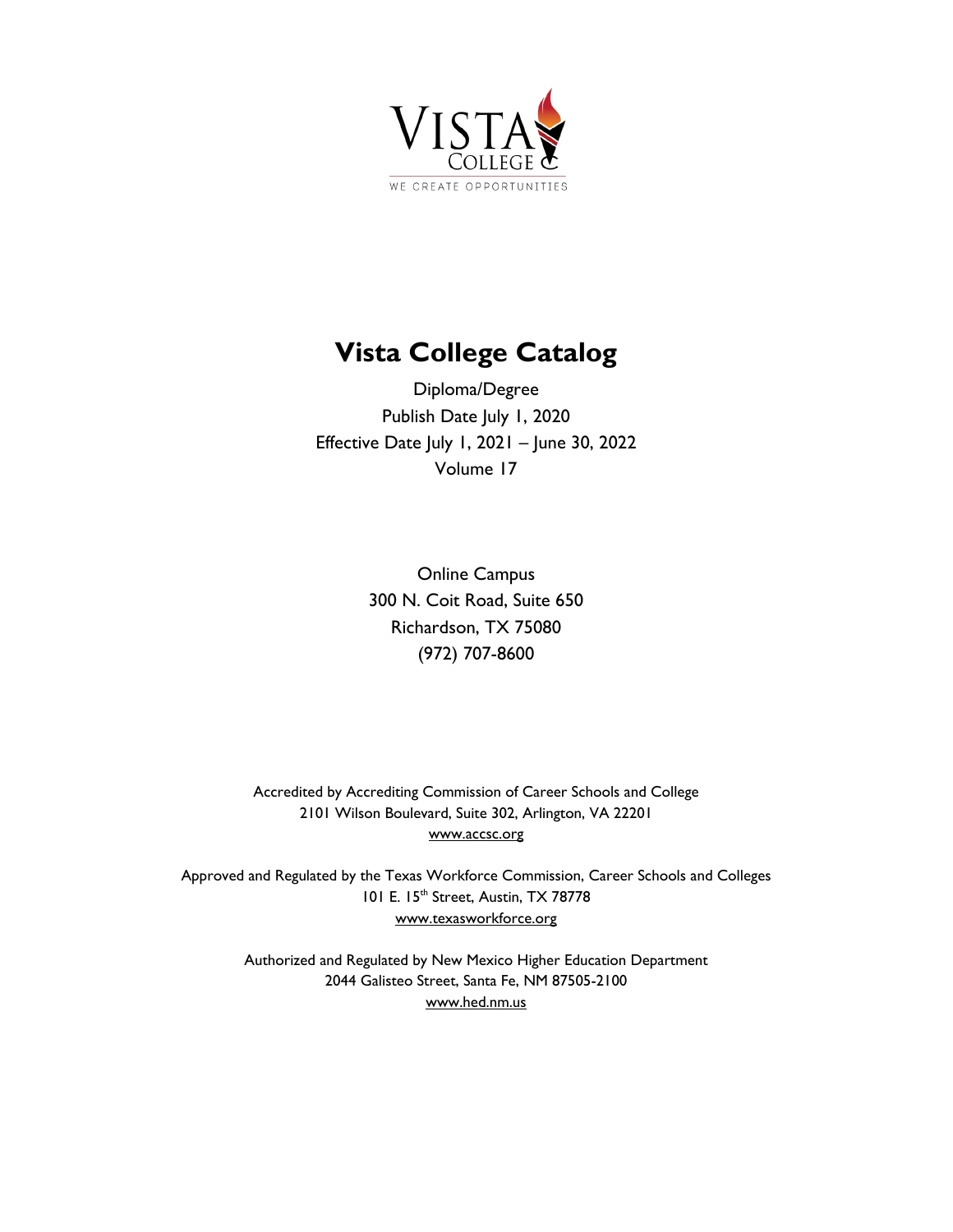## <span id="page-1-0"></span>**Chief Executive Officer's Message**

*Success doesn't just happen. Success is the result of a plan that is made and followed. Unfortunately, too many students have been led to believe that all they need for a successful and happy future is any degree. This belief has resulted in disappointment for hundreds of capable graduates. Today it is important that every person be self-reliant. Our personal and national economies demand it. How then should people plan to assure themselves the greatest possibilities for happy and successful futures? There are three simple but vitally-related factors which are essential but too frequently ignored: interest, demand and potential growth.*

*The most important item to remember in planning your future is that you must start with your interests. If you are interested in something, you will enjoy learning about it today and doing it tomorrow. Once you've spent your time and money on education it is important there be a*  demand for the services in which you were trained. Finally, explore the growth potential in the field you select and be sure the field will meet *your expectations. Ambitious men and women properly trained does not want to stagnate; they want to progress and grow.*

*We are primarily a nation of business. The whole structure of our busy world depends largely upon properly trained administrative and medical personnel for successful operation. By recognizing the need to continue your education you have taken the first step in becoming a marketable individual. You have recognized the need to possess certain necessary skills if you are to compete in the rapidly changing job market. Business and industry thrives because of motivated people like you who want to contribute to the growth of our nation.* 

*Vista college online campus provides students with the opportunity to learn state-of-the-art, as well as traditional concepts in the areas of medicine, business, and technology. I personally challenge you to be the best that you can be. Not only while attending vista college online campus, but also once you have entered the job market as a graduate.* 

*At vista college online campus, students are in a unique community. Our philosophy is that each student is an integral part in the success of our school. Every student has individual needs and wants. We will treat you with the respect and dignity you deserve. Our goal is to make every student proud to be a part of vista college online campus. Our rewards will come from your accomplishments and successes obtained from your education. We want to be your educational family. Remember, you are the school!*

*If you consider yourself a motivated individual who sees the world as exciting and challenging, i invite you to explore this catalog and consider vista college online campus as your means to become an integral part of our ever changing and competitive world.*

## ALL INFORMATION CONTAINED IN THIS STUDENT CATALOG IS TRUE AND CORRECT TO THE BEST OF MY KNOWLEDGE.

Jun Tollet

Jim Tolbert Chief Executive Officer

This catalog is effective as of the publish date. Vista College ("Vista" or "College") reserves the right to make changes in course schedules, curriculum, policies, procedures, and organizational structure as circumstances dictate, or as required by regulatory changes or exigent factors. The complete Vista catalog comprises this catalog and all addenda throughout the publication year. It is each student's responsibility to know the content within.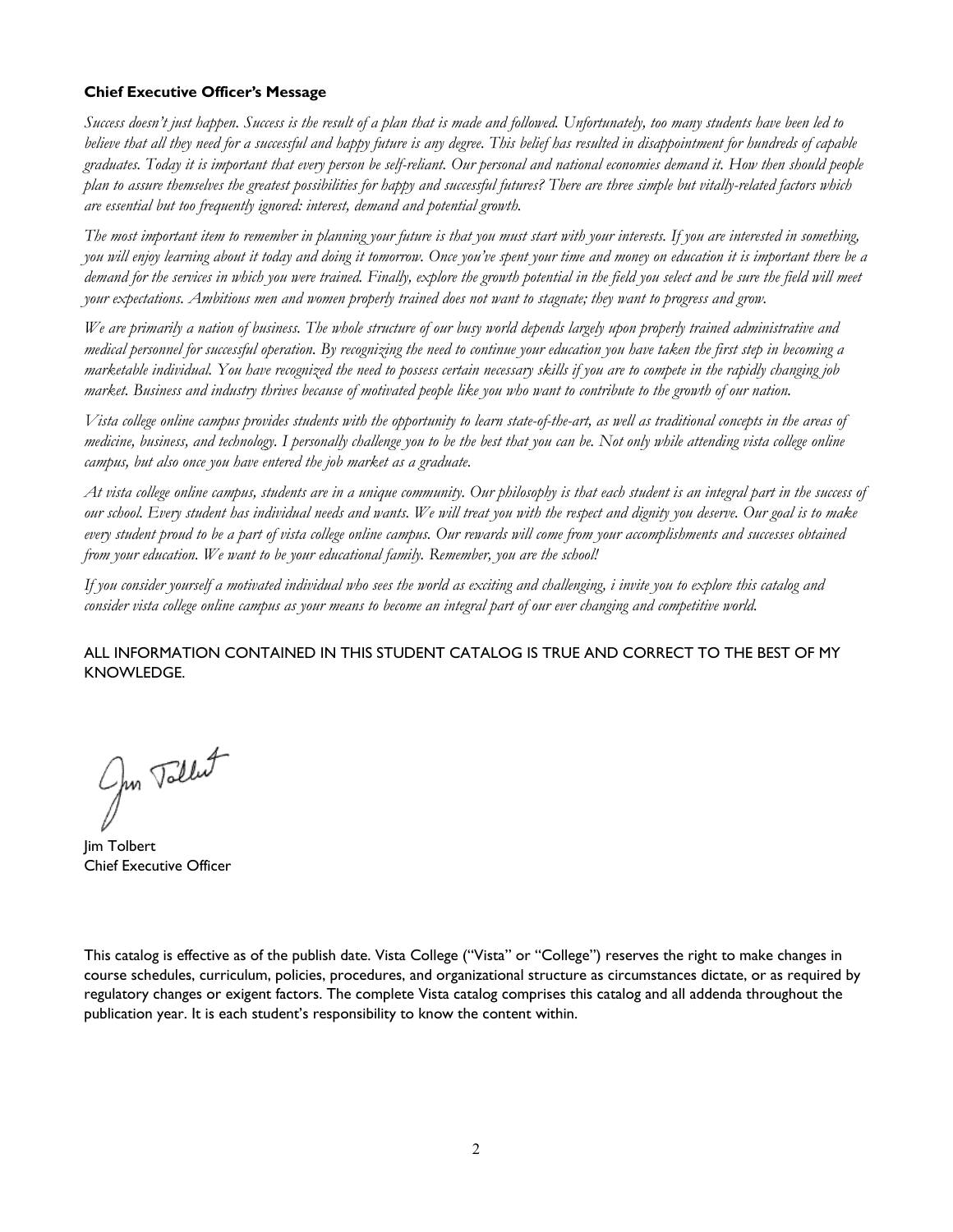## <span id="page-2-0"></span>**TABLE OF CONTENTS**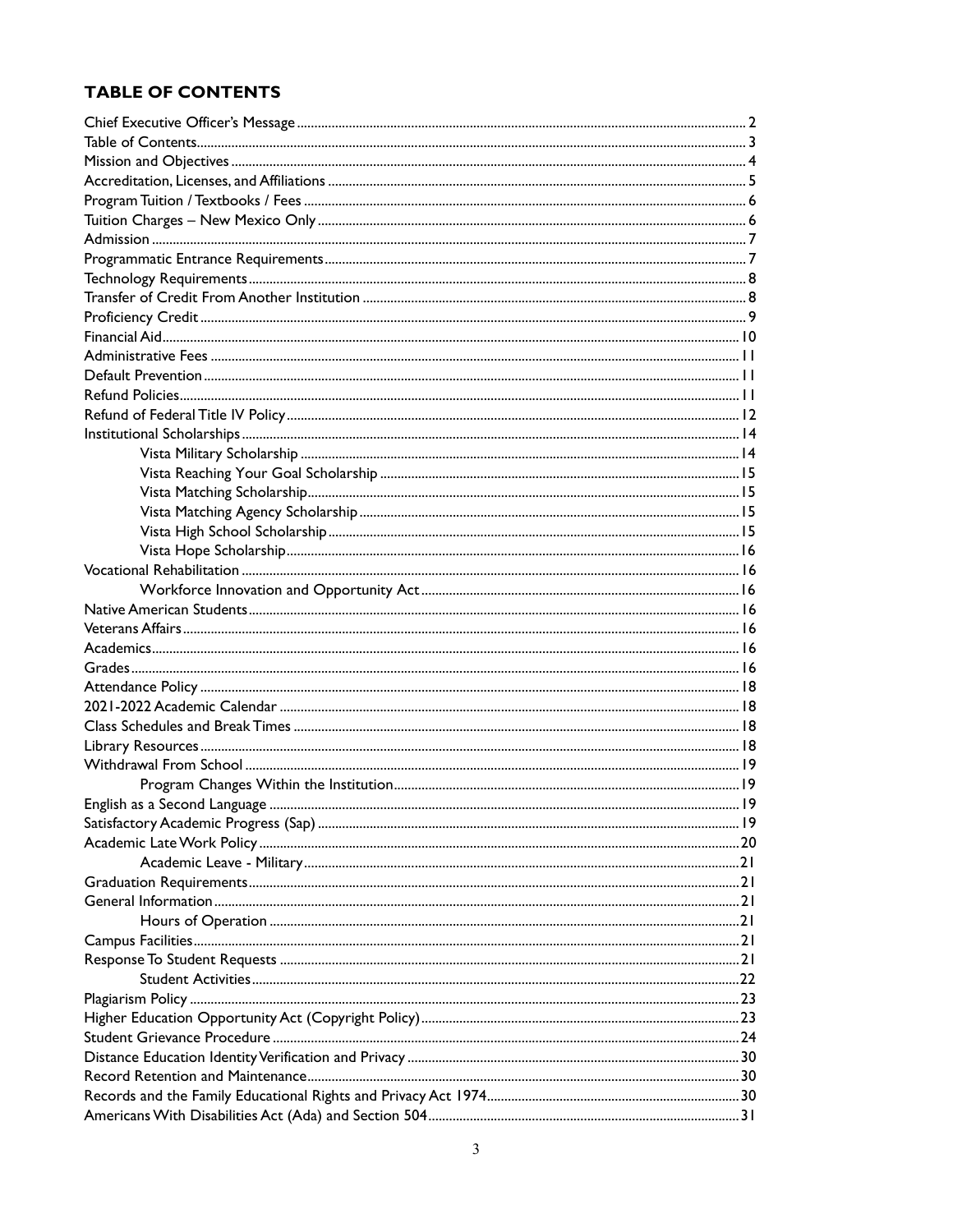<span id="page-3-0"></span>

| Associate of Applied Science in Information Technology Support Technician 37 |  |
|------------------------------------------------------------------------------|--|
|                                                                              |  |
|                                                                              |  |
|                                                                              |  |
|                                                                              |  |
|                                                                              |  |
|                                                                              |  |
|                                                                              |  |
|                                                                              |  |
|                                                                              |  |
|                                                                              |  |
|                                                                              |  |
|                                                                              |  |
|                                                                              |  |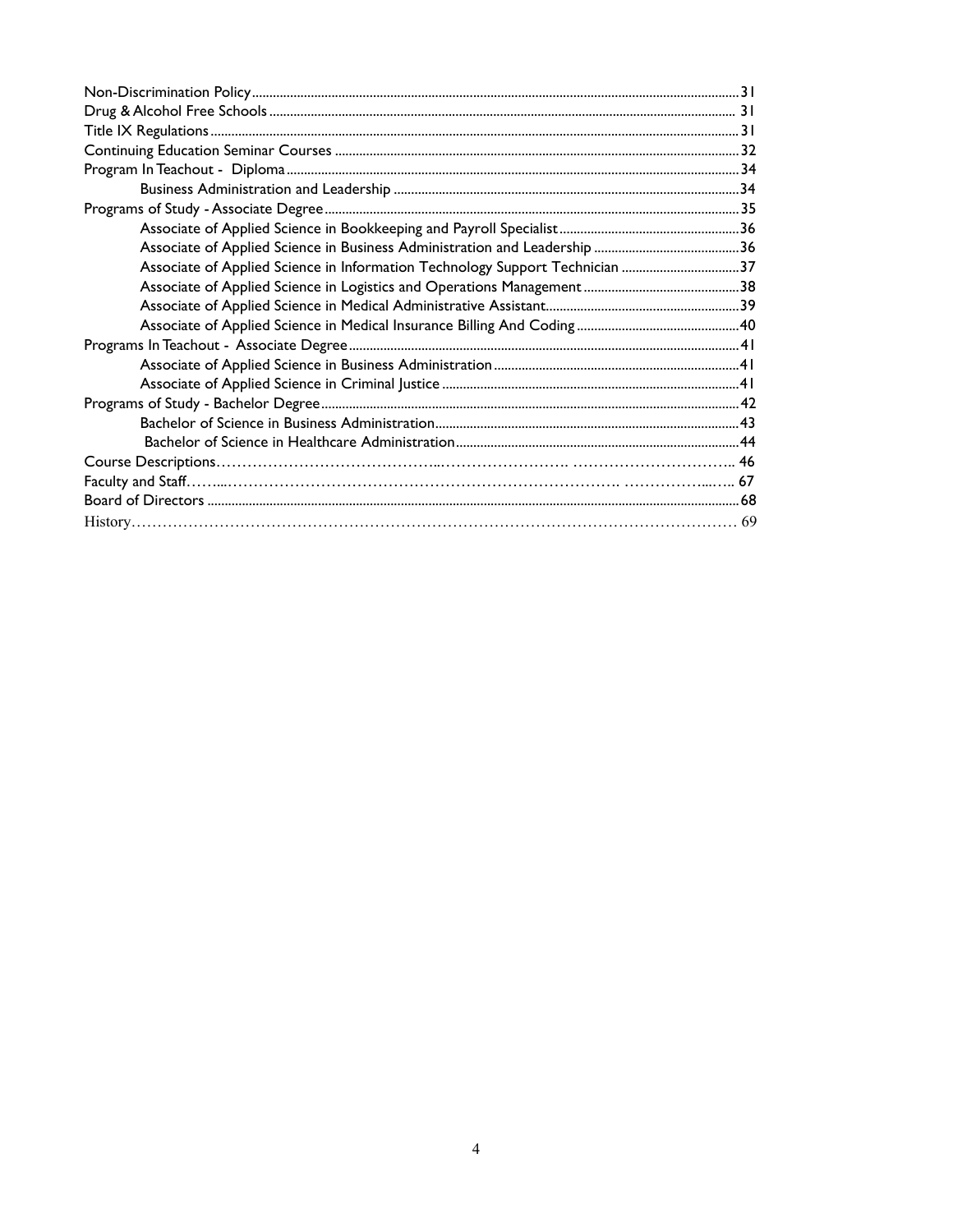#### <span id="page-4-0"></span>**MISSION AND OBJECTIVES**

The mission of Vista College is to provide high quality, specialized career preparation or enhancement. Vista recognizes this is an era of accelerated changes and accepts the responsibility to aid its students in preparation for these changes by providing quality education and career guidance relative to the demands of an evolving work place. Consistent with its mission, vista has established the following objectives:

- To enroll students who demonstrate the aptitude and attitude to successfully pursue offered programs.
- To provide programs designed to help students to meet the needs of allied health, business and trades vocations.
- To acquire and maintain data from graduates, employers, publications, and professional conferences that is organized and shared with faculty, staff and advisory board members to ensure that courses and program content are relevant and timely.
- To collaborate with community employers to develop and revise curricula that include competency-based vocational skills training and traditional occupational classroom experiences for students.
- To assist displaced workers with training of new and marketable skills.
- To assist graduates with securing training-related careers.
- To be an active and contributing member of the community.
- To maintain an environment of professional, positive integrity that serves as a role model for enrolled students.

#### **ACCREDITATION, LICENSES, AND AFFILIATIONS**

Vista College is accredited by the Accrediting Commission of Career Schools and Colleges (ACCSC), an accrediting agency by the U.S. department of education. ACCSC is located at 2101 Wilson Boulevard, Suite 302 Arlington, va 22201 [\(www.accsc.org\)](http://www.accsc.org/). The school is licensed by Texas Workforce Commission and approved to confer degree programs by the Texas Higher Education Coordinating Board.

Vista is eligible for participation in Title IV programs and financial aid is available for those who qualify. Vista provides training services for vocational rehabilitation programs as applicable by program and by campus. Vista is approved for the training of veterans and eligible persons under the provisions of Title 38, United States Code Veterans' Benefits.

#### **APPROVING BODIES**

Department of Veterans Affairs Texas Workforce Commissions Career Schools & Colleges Texas Higher Education Coordinating Board Texas Workforce Solutions – Vocational Rehabilitation Services

#### **SCHOOL MEMBERSHIPS**

National Association of Student Financial Aid Administrators (NASFAA)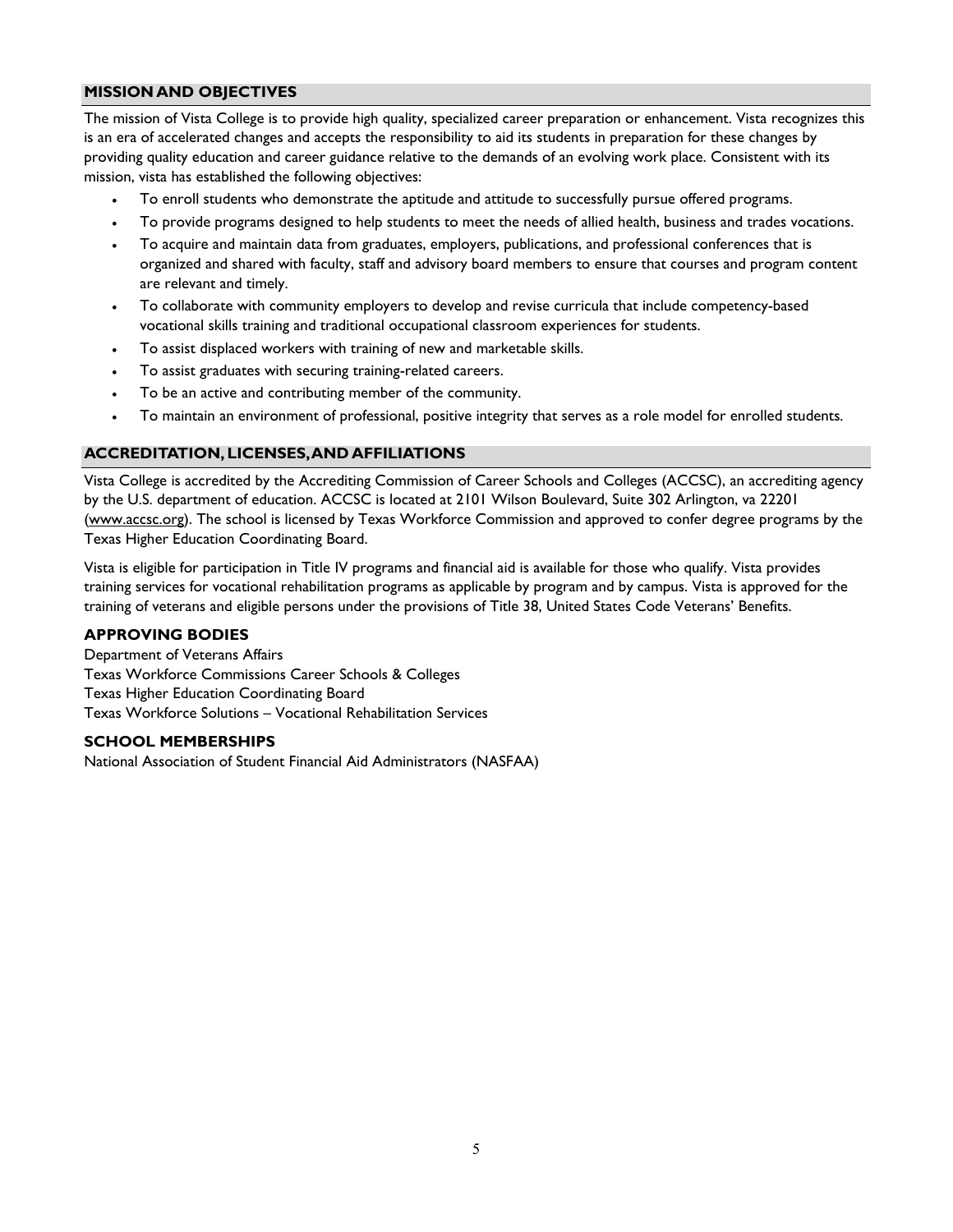## <span id="page-5-0"></span>**PROGRAMTUITION / TEXTBOOKS / FEES**

| <b>Programs</b>                               | Credential /<br><b>Weeks</b> | Credit<br><b>Hours</b> | <b>Tuition</b> | <b>E-Books</b> | Technology<br>Fee | Total<br><b>Tuition</b> | Laptop<br>(Optional) |
|-----------------------------------------------|------------------------------|------------------------|----------------|----------------|-------------------|-------------------------|----------------------|
| Bookkeeping and Payroll Specialist            | Associate / 70               | 90.0                   | \$33,900       | \$350          | \$250             | \$34,500                | \$595                |
| <b>Business Administration And Leadership</b> | Associate / 100              | 90.0                   | \$40,500       | \$250          | \$250             | \$41,000                | \$595                |
| Criminal Justice (Teachout)                   | Associate / 100              | 90.0                   | \$40,500       | \$500          | \$250             | \$41,250                | \$595                |
| Information Technology Support Technician     | Associate / 100              | 90.0                   | \$40,500       | \$500          | \$250             | \$41,250                | \$595                |
| Logistics and Operations Management           | Associate / 100              | 90.0                   | \$40,500       | \$500          | \$250             | \$41,250                | \$595                |
| Medical Administrative Assistant              | Associate / 70               | 90.0                   | \$33,900       | \$350          | \$250             | \$34,500                | \$595                |
| Medical Insurance Billing and Coding          | Associate / 100              | 90.0                   | \$40,500       | \$500          | \$250             | \$41,250                | \$595                |
| <b>Business Administration</b>                | Bachelor / 200               | 180.0                  | \$63,000       | \$1,000        | \$250             | \$64,250                | \$595                |
| <b>Healthcare Administration</b>              | Bachelor / 200               | 180.0                  | \$63,000       | \$1,000        | \$250             | \$64,250                | \$595                |

## <span id="page-5-1"></span>**TUITION CHARGES – NEW MEXICO ONLY**

| <b>Programs</b>                                             | Credential /<br>Weeks | Credit<br><b>Hours</b> | Tuition  | Е.<br><b>Books</b> | <b>Technology</b><br>Fee | <b>State</b><br>Tax | Total<br><b>Tuition</b> | Laptop<br>(Optional) | <b>State</b><br>Tax-<br>Laptop | Total<br><b>Tuition</b><br>W/ Laptop |
|-------------------------------------------------------------|-----------------------|------------------------|----------|--------------------|--------------------------|---------------------|-------------------------|----------------------|--------------------------------|--------------------------------------|
| <b>Business Administration and</b><br>Leadership (Teachout) | Diploma /<br>60       | 54.0                   | \$23,436 | \$50               | \$250                    | \$1,216.47          | \$24,952.47             | \$595                | \$30.49                        | \$25,577.96                          |
| Bookkeeping and Payroll Specialist                          | Associate /<br>70     | 90.0                   | \$33,900 | \$350              | \$250                    | \$1,768.13          | \$36,268.13             | \$595                | \$30.49                        | \$36,893.62                          |
| <b>Business Administration and</b><br>Leadership            | Associate /<br>100    | 90.0                   | \$40,500 | \$250              | \$250                    | \$2,101.25          | \$43,101.25             | \$595                | \$30.49                        | \$43,726.74                          |
| Criminal Justice (Teachout)                                 | Associate /<br>100    | 90.0                   | \$40,500 | \$500              | \$250                    | \$2.114.07          | \$43,364.07             | \$595                | \$30.49                        | \$43,989.56                          |
| Information Technology Support<br>Technician                | Associate /<br>100    | 90.0                   | \$40,500 | \$500              | \$250                    | \$2,114.07          | \$43.364.07             | \$595                | \$30.49                        | \$43.989.56                          |
| Logistics and Operations<br>Management                      | Associate /<br>100    | 90.0                   | \$40,500 | \$500              | \$250                    | \$2.114.07          | \$43,364.07             | \$595                | \$30.49                        | \$43,989.56                          |
| Medical Administrative Assistant                            | Associate /<br>70     | 90.0                   | \$33,900 | \$350              | \$250                    | \$1,768.13          | \$36,268,13             | \$595                | \$30.49                        | \$36,893.62                          |
| Medical Insurance Billing and Coding                        | Associate /<br>100    | 90.0                   | \$40,500 | \$500              | \$250                    | \$2.114.07          | \$43,364.07             | \$595                | \$30.49                        | \$43,989.56                          |
| <b>Business Administration</b>                              | Bachelor /<br>200     | 180.0                  | \$63,000 | \$1,000            | \$250                    | \$3,292.82          | \$67.542.82             | \$595                | \$30.49                        | \$68,168.31                          |
| <b>Healthcare Administration</b>                            | Bachelor /<br>200     | 180.0                  | \$63,000 | \$1,000            | \$250                    | \$3,292.82          | \$67,542.82             | \$595                | \$30.49                        | \$68,168.31                          |

## **TUITION CHARGES - BREAKDOWN**

<span id="page-5-2"></span>

| <b>Programs</b>                                      | Credential      | <b>Total Tuition *</b> | Program<br><b>Contact Hours</b> | <b>10-Week Tuition</b>                            | 10-Week E-<br><b>Books</b> |
|------------------------------------------------------|-----------------|------------------------|---------------------------------|---------------------------------------------------|----------------------------|
| Business Administration and Leadership<br>(Teachout) | Diploma         | \$23,736               | 570                             | \$3,906                                           | \$8                        |
| Bookkeeping and Payroll Specialist                   | Associate       | \$34,500               | 1.020                           | \$4,050                                           | \$50                       |
| Business Administration and Leadership               | Associate       | \$41,000               | 930                             | \$4,050                                           | \$25                       |
| Criminal Justice (Teachout)                          | Associate       | \$41,250               | 1050                            | \$4,050                                           | \$50                       |
| Information Technology Support Technician            | Associate       | \$40,500               | 900                             | \$4,050                                           | \$50                       |
| Logistics and Operations Management                  | Associate       | \$41,250               | 1010                            | \$4.050                                           | \$50                       |
| Medical Administrative Assistant                     | Associate       | \$34,500               | 930                             | \$4.050                                           | \$50                       |
| Medical Insurance Billing and Coding                 | Associate       | \$41,250               | 990                             | \$4,050                                           | \$50                       |
| <b>Business Administration</b>                       | <b>Bachelor</b> | \$64,250               | 1945                            | \$4,050 First 10 Terms<br>\$2,250 Second 10 Terms | \$50                       |
| <b>Healthcare Administration</b>                     | <b>Bachelor</b> | \$64,250               | 1840                            | \$4,050 First 10 Terms<br>\$2.250 Second 10 Terms | \$50                       |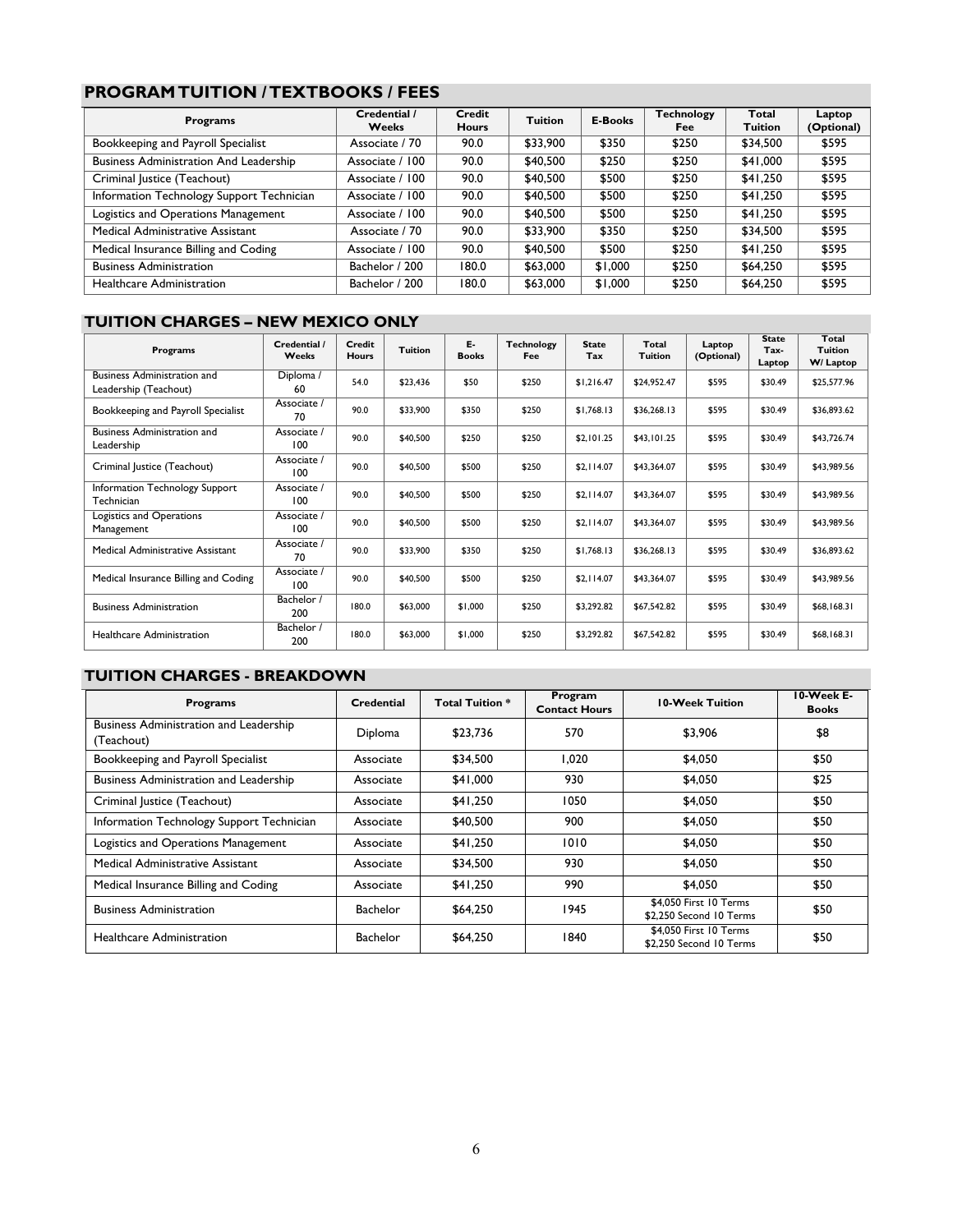#### **ADMISSION**

The admissions process depends on a truthful exchange of information between the applicant and the school. Any applicant not accepted for admission will be notified and no charges will apply.

Potential students must meet the following requirements to be considered for acceptance – they must:

- Be at least 17 years of age or older, and students under 18 must have a parent/legal guardian signature on the enrollment agreement;
- Participate in a virtual tour of the school;
- Complete an interview with a licensed representative in the admissions department;
- Sign the enrollment agreement and all enrollment documents (disclosures, consent forms, and releases, as applicable);
- Provide Vista with official and verifiable documentation of completion of secondary education prior to signing an enrollment agreement.
	- o Acceptable documentation includes verifiable official high school transcripts, original diploma (or a legible photograph thereof), a verifiable General Educational Development (GED) certificate or a verifiable original diploma document or official transcript indicating completion of an associate degree at an accredited post-secondary institution. Homeschool documentation may also be accepted.
	- $\circ$  Veteran and military students who are unable to acquire any of the above-listed proof of graduation may submit a DD214 (military transcript).
- Applicants to all programs must take and pass the Wonderlic Scholastic Level Exam (SLE) entrance assessment with a minimum score of **13**.
	- $\circ$  Prospective students are allowed three attempts of each assessment to achieve a passing score two during the first day of attempt, and a third no earlier than the following day after the second attempt. Failure to achieve the required score by the third attempt will result in waiting six (6) months after the date of the third attempt.
	- $\circ$  Vista graduates enrolling into a new program are not required to complete the wonderlic entrance assessment unless the score standard is higher.
- Additionally, applicants must complete the Wonderlic online readiness assessment. Those applicants who score a risk factor higher than 6 will be interviewed by the student services manager to assess for potential additional academic support.
- Vista College is authorized to enroll non-immigrant students participating in the student and exchange visitor program (SEVP).

#### *Vista College is allowed to enroll students from the following states only:*

• Alaska, Arizona, Arkansas, Colorado, Florida, Hawaii, Idaho, Illinois, Kansas, Kentucky, Louisiana, Maine, Massachusetts, Mississippi, Nebraska, Nevada, New Mexico, North Carolina, Ohio, Oklahoma, Pennsylvania, South Carolina, South Dakota, Tennessee, Texas, Vermont, Virginia, Washington, West Virginia.

#### <span id="page-6-0"></span>*Any student who moves to a state where Vista College is not authorized to operate is subject to the regulations of that state and will not be allowed to continue, or re-enter after withdrawal, into their program.*

## **VETERANS AND SERVICE MEMBERS**

In accordance with Title 38 US Code 3679(e), this educational institution adopts the following additional provisions for any students using U.S. Department of Veterans Affairs (VA) Post-9/11 G.I. Bill® (Ch. 33) or Vocational Rehabilitation & Employment (Ch. 31) benefits, while payment to the institution is pending from VA. This educational institution **will not**:

- Prevent the student's enrollment;
- Assess a late penalty fee to the student;
- Require the student to secure alternative or additional funding;
- Deny the student access to any resources (access to classes, libraries, or other institutional facilities) available to other students who have satisfied their tuition and fee bills to the institution.

However, after 90 days, and to qualify for this provision, such students shall: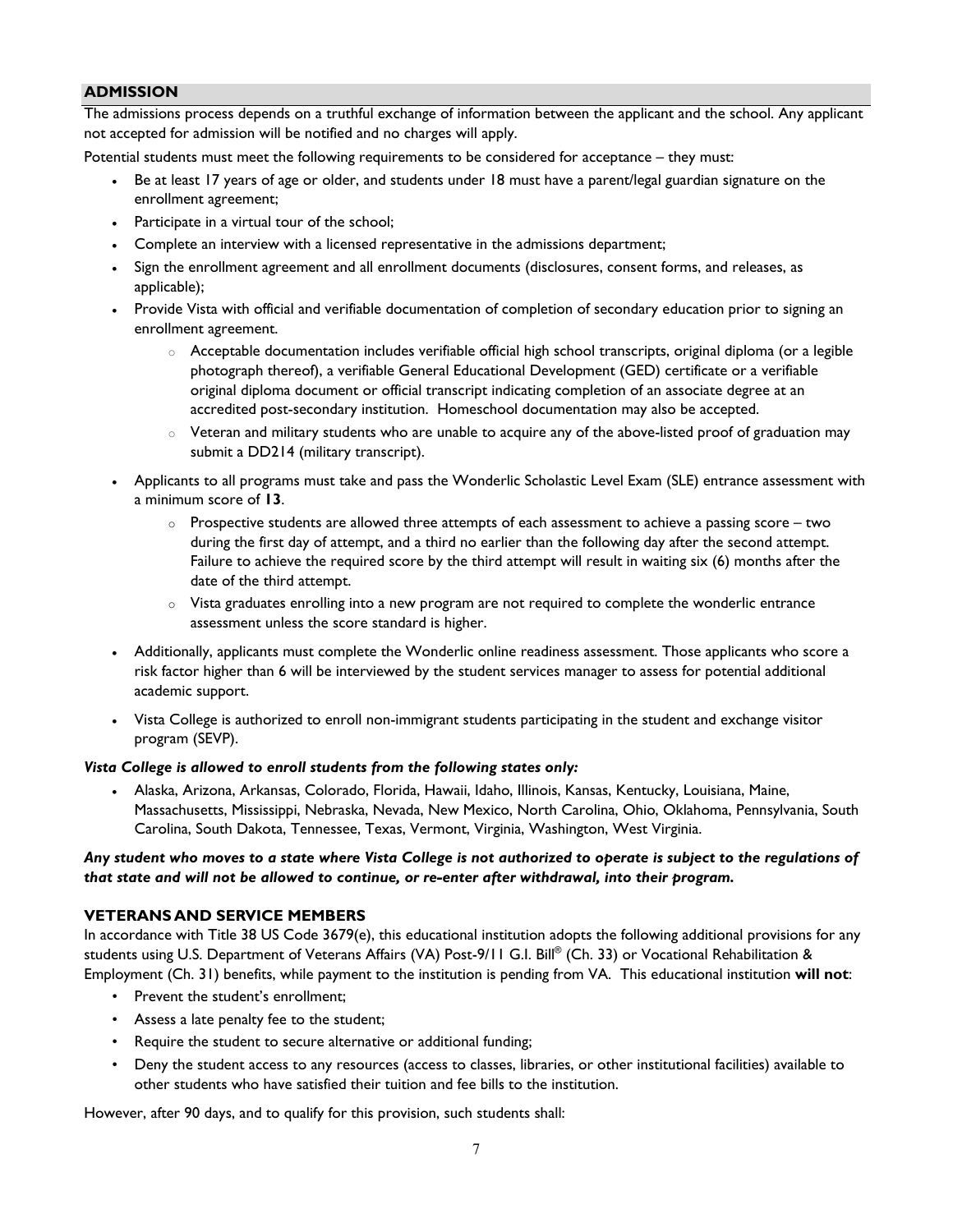- Produce the VA Certificate of Eligibility (COE) by the first day of class;
- Provide additional information needed to properly certify the enrollment as described in other institutional policies.

Students using military and VA education benefits are required to submit all post-secondary institution transcripts, a military transcript or a joint service transcript, and a DD214 (when applicable) by the end of the student's second term. Diploma seeking students must provide transcripts within two (2) terms (20 weeks). If not provided, then training will not continue to be certified. This does not apply to degree-seeking students.

## **PROGRAMMATIC ENTRANCE REQUIREMENTS**

#### **CRIMINAL BACKGROUND**

A student who is entering a career program should be aware that future employers may elect or be required to do background investigations on prospective employees to determine if any criminal records exist. This most frequently occurs when a prospective employee will be involved in direct contact services. Many employers have hiring requirements that prohibit any person convicted of a felony from being employed. Therefore, Vista College will not accept for enrollment an applicant who voluntarily discloses a felony conviction. Additionally, enrollment for students will not be granted for programs where the background check identifies a conviction, pending case, or deferral for certain misdemeanor crimes.

#### **CRIMINAL JUSTICE PROGRAM**

A student wishing to re-enter the AAS in Criminal Justice program must complete a criminal background check (CBC) screening questionnaire that must be submitted by the student, cleared by the CBC provider, and approved by the Program Director prior to enrollment.

## <span id="page-7-0"></span>**TECHNOLOGY REQUIREMENTS**

A laptop or desktop with wireless capability and internet access is required for participating in online learning activities and completing course requirements. Although tablets and smartphones can be used, some required learning applications may not be compatible with all devices. The College does not provide technical support for tablets or smartphones.

The minimum requirements for computers are:

#### Operating System

- Windows OS 7 and newer
- Mac OS X 10.6.X and newer
- 2.4 GHZ or faster processor
- 4 GB or more of RAM
- 250 GB or more of free hard drive space

#### Browser

- Google Chrome
- Fire Fox
- Microsoft Edge

Internet Connection

- High Speed connection recommended (DSL, Cable, Fiber Optic) for Zoom and other virtual meeting applications. **Other** 
	- Functioning webcam, microphone and speakers or headset

Due to the rapid rate of change in information technology, hardware and software competencies are subject to regular updates; select courses may be subject to additional requirements.

## <span id="page-7-1"></span>**TRANSFER OF CREDIT FROM ANOTHER INSTITUTION**

Students may transfer course credit for up to 75% of a program from other post-secondary institutions accredited by an agency recognized by the U.S. Department of Education. Transfer of credit will be based on an evaluation of the official academic transcript(s). Students may be required to provide the previous institution's course syllabus or school catalog containing course descriptions.

Courses will be eligible for transfer consideration if: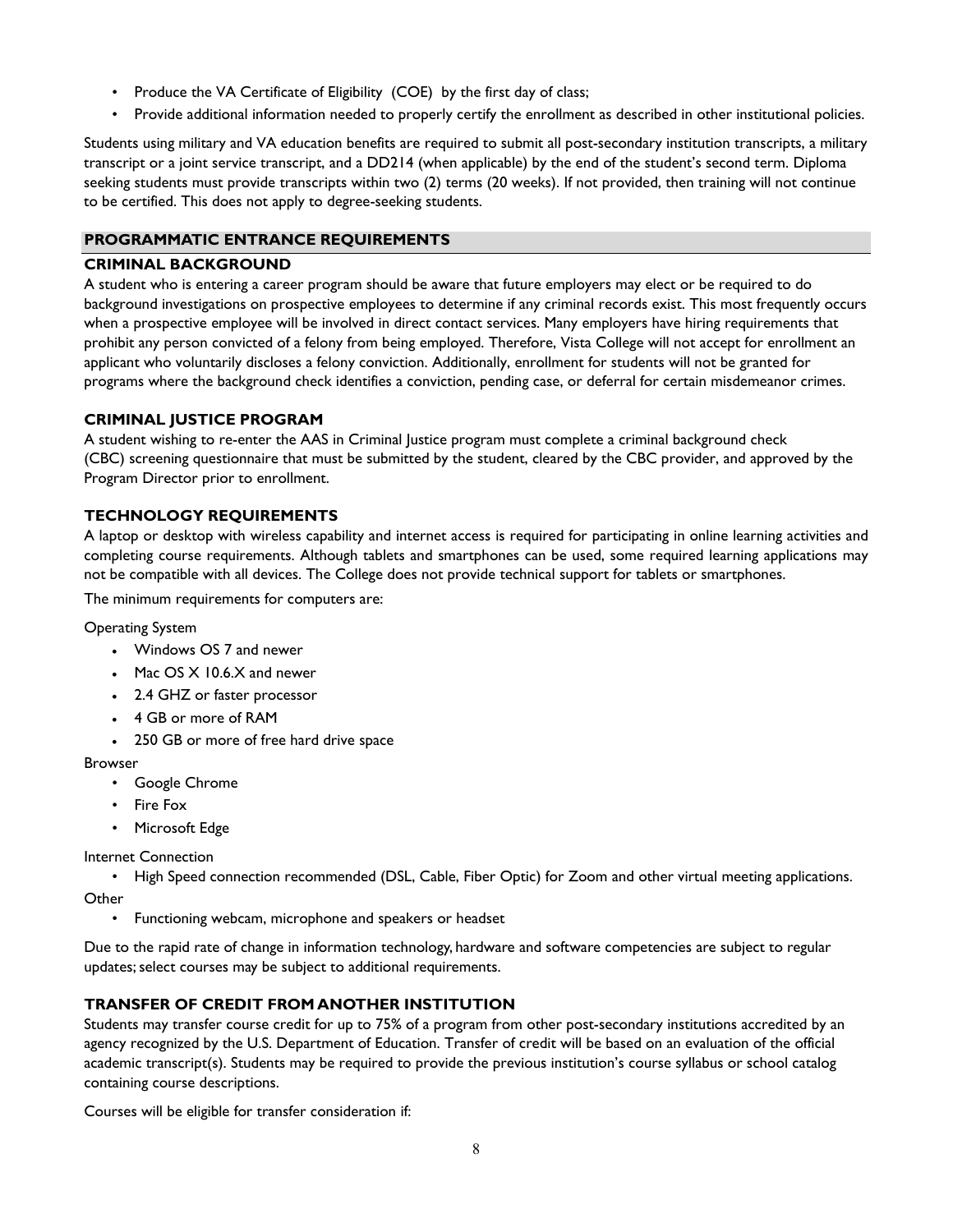- The final grade is the equivalent of "C" or better;
- The transfer course content matches the vista course objectives, and is comparable in nature;
	- $\degree$  Multiple related courses may be combined to be equivalent to a vista college course
	- $\degree$  Remedial (below 100 level) coursework is not transferable
- The course applies to the graduation requirements of the program

Students must submit official transcripts after the student has applied, and prior to the beginning of any class for which the transfer credit is being requested. Transfer credits will be awarded only if the course has not yet been taken at Vista. Transfer credit evaluation determinations are final.

## **TRANSFER OF CREDIT FOR DEGREE-COMPLETION PROGRAM**

To be eligible for a degree-completion program, applicants must have a related Associate of Science ("AS") or Associate of Applied Science ("AAS") degree, with a minimum of 60 semester or 90 quarter credits and a final cumulative GPA of 2.0 or higher. The AS or AAS degree must be earned from a post-secondary institution accredited by an agency recognized by the US Department of Education. If the applicant does not have a related AS or AAS degree, there is an option to complete the degree program through the elective model.

## **TRANSFER OF CREDIT TO OTHER INSTITUTIONS**

Students who may wish to transfer after attending Vista College are encouraged to contact the school they wish to attend to determine if their credits, diploma, or degree will transfer.

#### <span id="page-8-0"></span>**RE-ENTRY FROM PRIOR DROP**

Students who previously attended but withdrew prior to graduating, and who wish to return to the same program of study, may re-enter upon review and approval. Such review will include prior academic history, conduct history, and outstanding financial obligations. Vista reserves the right to refuse re-entry to any student based upon the attendance, academic, financial, or conduct history of the student.

Re-entry students are subject to all admissions requirements and procedures as new applicants in effect at the time of reentry with the exception of the registration fee. If the program requires a background check for admission, a re-entry must fulfill this requirement for each enrollment. The Wonderlic exam is required only if the score standard is higher than for the prior enrollment.

A student who was academically dismissed may re-enter into the next grading period. A student who was dismissed for violating the attendance policy may apply for re-entry after sitting out for at least one full grading period. Students re-entering within 180 days of the prior last date of attendance will be charged the tuition amount charged during the prior enrollment. Students re-entering outside of 180 days will be charged the tuition amount currently in effect. Tuition will be charged for remaining courses only; there will be no charge for credits already earned.

#### **PROFICIENCY CREDIT**

A student may request credit for some courses in the curriculum based on the student's prior work or educational experience. All requests must be submitted no later than three weeks prior to the course start date and be completed before the course begins. Students must demonstrate above average "retained knowledge" of the course material. Academic credit for the course will only be received if the student passes the course final exam with a minimum 85% grade. The final exam must be administered by the program director. Proficiency credit is not available for all courses. See chart below for eligible courses.

Proficiency credit may be accepted for some CLEP courses for military students only. A student cannot receive proficiency credit if he or she has received a prior failing grade in the course equivalent. If the student demonstrates proficiency, the letter grade of "PE" will appear on the student's transcript. Proficiency credit will not be used to determine satisfactory academic progress, but will be used to determine completion of graduation requirements. A fee of \$200 will be charged for each exam for proficiency credit. This fee is waived for active military and veterans. Payment must be made in certified funds.

A student cannot receive Federal Title IV financial assistance for proficiency credit. All tests and supporting documentation for proficiency credit will be retained in the student's academic file.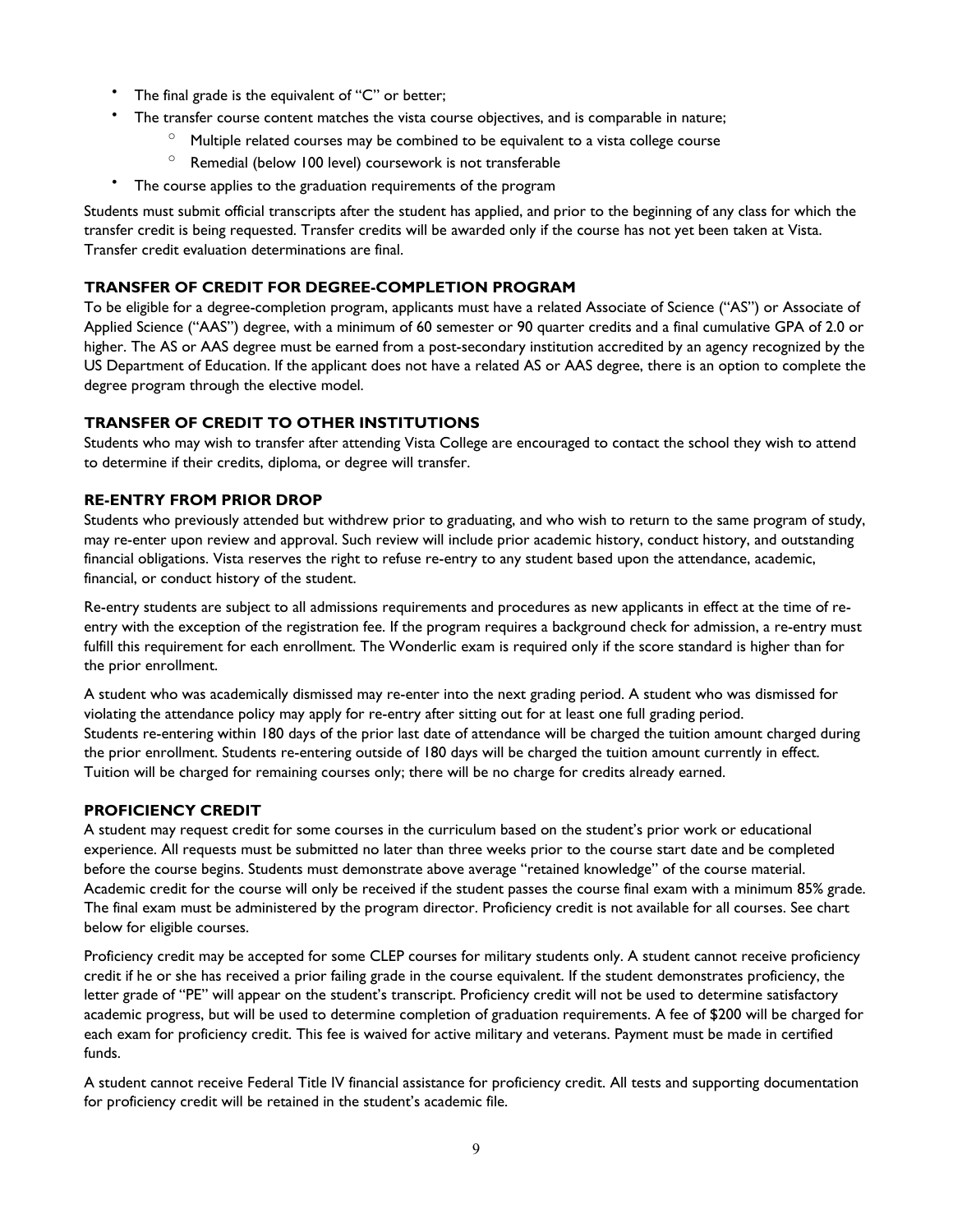## **COURSES ELIGIBLE FOR PROFICIENCY CREDIT**

| <b>Course Number</b> | <b>Course Name</b>                   | <b>Course Number</b> | <b>Course Name</b>                    |
|----------------------|--------------------------------------|----------------------|---------------------------------------|
| <b>ACNT 1452-O</b>   | <b>Accounting Software</b>           | CISA 2456-O          | Criminal Behavior                     |
| <b>BMGT 1451-O</b>   | Principles of Management             | <b>COMM 3451-O</b>   | Communications                        |
| <b>BMGT 2451-O</b>   | Production and Operations Management | <b>COSC 1451-O</b>   | <b>Computer Science</b>               |
| <b>BMGT 4452-O</b>   | Project Management                   | <b>ECON 3451-O</b>   | <b>Macroeconomics</b>                 |
| <b>BUSG 1451-O</b>   | Introduction to Business             | <b>ENGL 1451-O</b>   | <b>English Composition I</b>          |
| <b>BUSG 1452-O</b>   | <b>Business Law</b>                  | <b>ENGL 3451-O</b>   | <b>English Composition II</b>         |
| <b>BUSI 1453-O</b>   | <b>Business Ethics</b>               | <b>HITT 1450-O</b>   | <b>Medical Terminology</b>            |
| <b>BUSI 1454-O</b>   | <b>Customer Service</b>              | <b>HRPO 2451-O</b>   | Human Resources                       |
| CJSA 1450-O          | Introduction to Criminal Justice     | <b>LGLA 2457-O</b>   | <b>Courts and Criminal Procedures</b> |
| CJSA 1451-O          | <b>Fundamentals of Criminal Law</b>  | <b>MATH 2451-O</b>   | <b>Contemporary Mathematics</b>       |
| CJSA 1452-O          | Ethics in Criminal Justice           | <b>MDCA 1450-O</b>   | Anatomy & Physiology - Structural     |
| CISA 1453-O          | Victimology                          | <b>MDCA 1451-O</b>   | Anatomy & Physiology - Internal       |
| CJSA 1455-O          | Police Systems and Practices         | <b>POFI 1451-O</b>   | <b>Business Word Processing</b>       |
| CISA 2452-O          | Criminal Investigations              | <b>POFI 2452-O</b>   | Spreadsheets                          |
| CISA 2453-O          | Corrections                          | <b>PSYC 2451-O</b>   | General Psychology                    |
| CISA 2455-O          | <b>Crime and Criminals</b>           |                      |                                       |

## **COURSES ELIGIBLE FOR CLEP CREDIT**

| <b>Course Number</b> | <b>Course Name/Title</b>        | <b>CLEP Subject Examination</b>                              | <b>Req'd Score</b> |
|----------------------|---------------------------------|--------------------------------------------------------------|--------------------|
| <b>BMGT 1451-O</b>   | Principles of Management        | Principles of Management                                     | 50                 |
| <b>BUSG 1452-O</b>   | <b>Business Law</b>             | Introductory Business Law                                    | 50                 |
| <b>COSC 1451-O</b>   | <b>Computer Science</b>         | Information Systems and Computer Applications                | 50                 |
| <b>ECON 3451-O</b>   | Macroeconomics                  | Principles of Macroeconomics or Principles of Microeconomics | 50                 |
| <b>ENGL 1451-O</b>   | <b>English Composition I</b>    | <b>College Composition</b>                                   | 50                 |
| <b>ENGL 3451-O</b>   | <b>English Composition II</b>   | College Composition or College Composition Modular           | 50                 |
| <b>MATH 2451-O</b>   | <b>Contemporary Mathematics</b> | College Algebra or College Mathematics                       | 50                 |
| <b>PSYC 2451-O</b>   | General Psychology              | Psychology, Introduction                                     | 50                 |

#### <span id="page-9-0"></span>**FINANCIAL AID**

The Vista College academic term is defined as 10 weeks, and a grading period is defined as five (5) weeks. In general, Vista's academic year is defined as forty (40) weeks of instructional time in which a full-time student is expected to complete 36 quarter-credit hours. Exceptions are the Associate of Applied Science in Bookkeeping and Payroll Specialist and the Associate of Applied Science in Medical Administrative Assistant programs, for which the academic year is defined as 30 weeks of instructional time in which a full-time student is expected to complete 40.5 quarter-credit hours.

Students enrolled in the associate degree-granting programs must enroll for a minimum of 9 quarter-credits per term in programs with an academic year of 40 weeks, and 12 quarter credits per term in programs with an academic year of 30 weeks to be considered full-time students. The tuition amount indicated on the student's enrollment agreement will not change as long as the student maintains continuous enrollment in a program of study, and passes all program courses.

Students enrolled at Vista College are encouraged to apply for financial aid. The amount of financial aid an individual student may receive is dependent upon many factors, including current legislation, the amount of funds allocated to vista and student need according to a nationally accepted formula applied uniformly to all individuals. A financial aid officer will provide information regarding all financial aid programs in which the school participates.

The college participates in the following federal student aid programs:

- Federal Pell grant
- Iraq and Afghanistan service grants
- Federal Supplemental Educational Opportunity Grant (SEOG)
- William D. Ford Direct Loan Program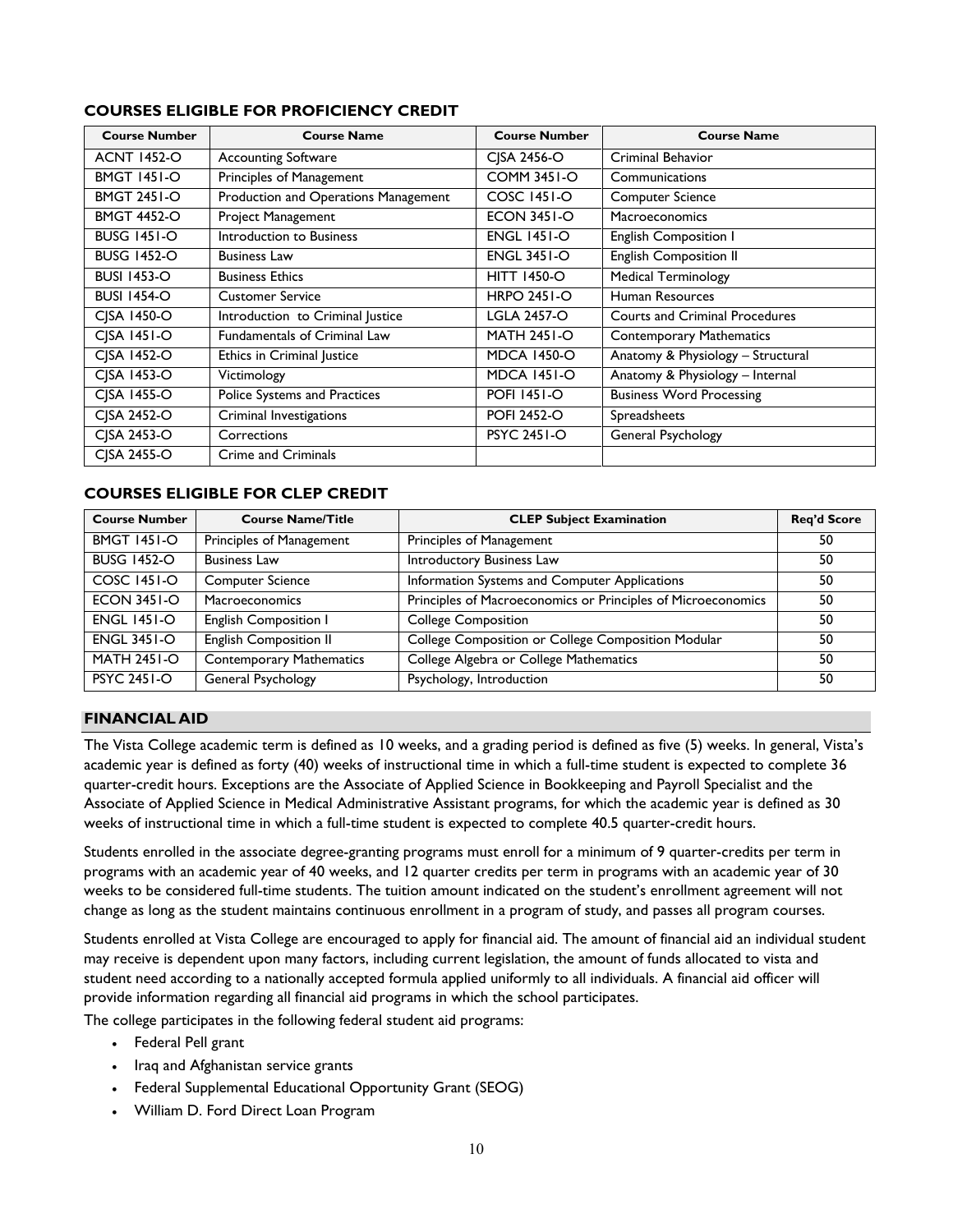Grant aid is funding that does not have to be paid back, and is available for students who qualify. The Federal Direct Loan Program (FDLP) is available to assist students who qualify in meeting the cost of attaining an education at Vista College. FDLP loans are borrowed by the student, and must be repaid with interest. Additional information regarding federal student aid programs is available on the [www.studentaid.gov](http://www.studentaid.gov/) website.

*Note: the actual number of class hours required for completion of specific, diploma, or degree programs may vary. Class hours are estimates in the competency-based courses and intended as a general guide to the amount of time necessary to complete course requirements.* 

#### <span id="page-10-0"></span>**ADMINISTRATIVE FEES**

- The technology fee is assessed upon initial attendance.
	- Students in good financial standing may request a copy of their transcript through Parchment.
		- o Official transcripts are \$9 each for electronic copy. An additional \$2.50 shipping & handling charge will be applied to a paper copy.
		- $\circ$  Payment must be made in at time of request with Parchment, and transcripts may not be released until the student is in good financial standing with Vista.
- Students in good financial standing are provided one certificate of completion or diploma at no charge.
	- o Additional diplomas are \$10 each. Payment must be made in certified funds.

#### **DATE OF DETERMINATION**

The Date of Determination (DOD) will be the date the school determined the student would not return to school, and will be used to determine the timeliness of the refund. The DOD is the earliest of the following three (3) dates:

- The date the student notifies the school (verbally or in writing) that s/he is not returning (request to withdraw);
- The date the student violates the published attendance policy; or
- No later than the 14th calendar day after the last date of attendance; published scheduled breaks are excluded when calculating the DOD.

The student must be withdrawn from school by the morning following the DOD.

#### <span id="page-10-1"></span>**LOAN DEFAULT PREVENTION**

Making regular payments on student loans builds a strong credit record and helps avoid collection activities. Being in default has many negative consequences including denial of new loans, bad credit reports, possible wage garnishment, seizure of tax returns, and refusal by the school to release transcripts.

During entrance counseling, financial aid staff explain how both federal student loans and the master promissory note works, emphasizes the importance of repaying all loans, describes the consequences of default, and shows borrowers sample monthly repayment amounts based on their program of study. Financial literacy is also discussed to help students better understand how to manage debt.

Exit counseling is the opportunity to clear up any misconceptions students may have about their loan obligations. During the exit counseling process, completers are educated on how to understand and repay loans, avoid default, and make finances a priority. Thorough exit counseling is a cornerstone of the institution's default prevention plan and is mandatory.

#### <span id="page-10-2"></span>**REFUND POLICIES**

Refund computations will be consistent with the Texas Workforce Commission, Career Schools and Colleges ("TWC") refund policy guidelines and are based on scheduled clock hours of attendance through the last date of attendance. The determination of refunds will be calculated based on the most advantageous refund to the student.

#### **CANCELLATION POLICY**

A full refund will be made to any student who cancels the enrollment contract within 72 hours (by midnight local time) of the third day excluding Saturdays, Sundays, and legal holidays) after the enrollment contract is signed. A full refund will also be made to any student who cancels enrollment within the student's first three scheduled class days, except that the school may retain not more than \$100 in any administrative fees charged, as well as items of extra expense that are necessary for the portion of the program attended and stated separately on the enrollment agreement (does not apply to seminars). To cancel the enrollment agreement after it has been signed, the student must provide the admissions office of the college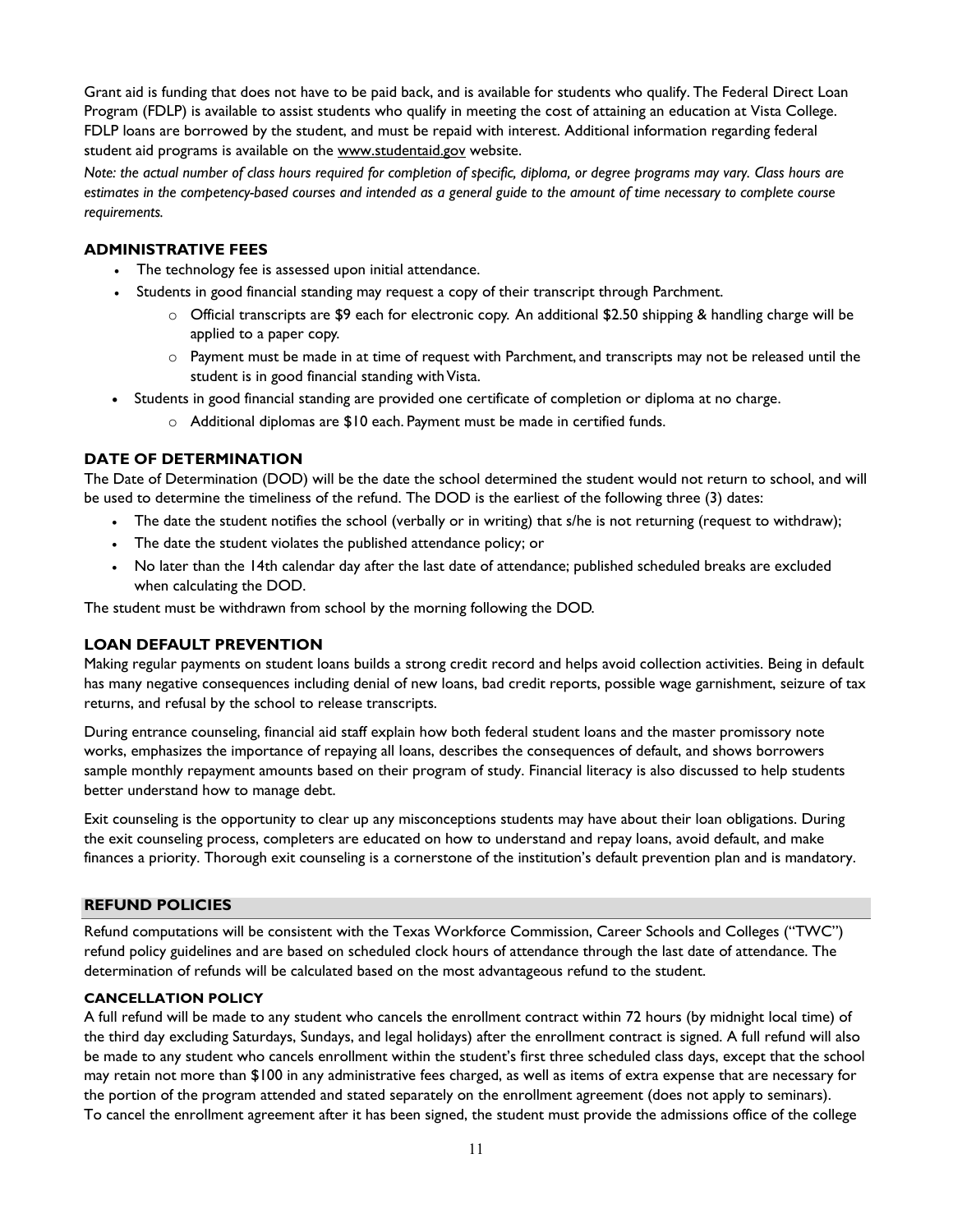with a notice of cancellation which can be provided by mail or delivered in person. If the notice is deposited in the mail, it is deemed effective as of the date of the postmark, if it is properly addressed with proper postage. If it is delivered in person, it is deemed effective as of the date it is delivered in person.

#### **REFUND POLICY**

- 1. Refund computations will be based on scheduled course time of class attendance through the last date of attendance. Leaves of absence, suspensions, and college holidays will not be counted as part of the scheduled class attendance.
- 2. The effective date of termination for refund purposes will be the earliest of the following:
	- a. The last day of attendance, if the student is terminated by the college;
	- b. The date of the receipt of written notice from the student; or
	- c. Fourteen (14) consecutive calendar days following the last date of attendance excluding scheduled breaks and holidays.
- 3. If tuition and fees are collected in advance of entrance, and if after expiration of the 72-hour cancellation privilege the student does not enter college, not more than \$100 in nonrefundable administrative fees shall be retained by the College for the entire residence program or synchronous distance education course.
- 4. If a student enters a residence or synchronous distance education program and withdraws or is otherwise terminated, the College may retain not more than \$100 in nonrefundable administrative fees for the entire program. The minimum refund of the remaining tuition and fees will be the pro rata portion of tuition, fees, and other charges that the number of hours remaining in the portion of the course or program for which the student has been charged after the effective date of termination bears to the total number of hours in the portion of the course or program for which the student has been charged, except that a student may not collect a refund if the student has completed 75 percent or more of the total number of hours in the portion of the program for which the student has been charged on the effective date of termination.
- 5. Refunds for items of extra expense to the student, such as books, tools, or other supplies should be handled separately from refund of tuition and other academic fees. The student will not be required to purchase instructional supplies, books and tools until such time as these materials are required. Once these materials are purchased, no refund will be made. For full refunds, the school can withhold costs for these types of items from the refund as long as they were necessary for the portion of the program attended and separately stated in the enrollment agreement. Any such items not required for the portion of the program attended must be included in the refund.
- 6. A student who withdraws for a reason unrelated to the student's academic status after the 75 percent completion mark and requests a grade at the time of withdrawal shall be given a grade of "incomplete" and permitted to re-enroll in the course or program during the 12-month period following the date the student withdrew without payment of additional tuition for that portion of the course or program.
- 7. A full refund of all tuition and fees is due and refundable in each of the following cases:
	- a. An enrollee is not accepted by the College;
	- b. If the course of instruction is discontinued by the College and this prevents the student from completing the course; or
	- c. If the student's enrollment was procured as a result of any misrepresentation in advertising, promotional materials of the College, or representations by the owner or representatives of the College.

A full or partial refund may also be due in other circumstances of program deficiencies or violations of requirements for career schools and colleges.

#### <span id="page-11-0"></span>**REFUND OF FEDERAL TITLE IV POLICY**

The college participates in federal financial aid. For students who have received Title IV financial assistance, the Federal Return of Title IV Funds calculation ("R2T4") will be completed first and applicable funds returned. Returned funds will be reduced from the payments received on behalf of the student before applying the institutional refund policy to determine whether the student is owed a refund or if a balance is owed to the College. If a balance is owed to the College, you will have to make arrangements to pay it.

In compliance with federal regulations, the College will determine how much federal student financial assistance that the student has earned or not earned when a student who is a Title IV recipient withdraws from the College. The federal return of Title IV funds formula dictates the amount of Federal Title IV aid that must be returned to the federal government or the lending institution by the College and/or student. The federal formula is applicable to an eligible student receiving federal aid when that student withdraws on or before the 60% point in time in the payment period. The return of Title IV funds calculation may result in the student owing a balance to the federal government and, in some cases, to the College. If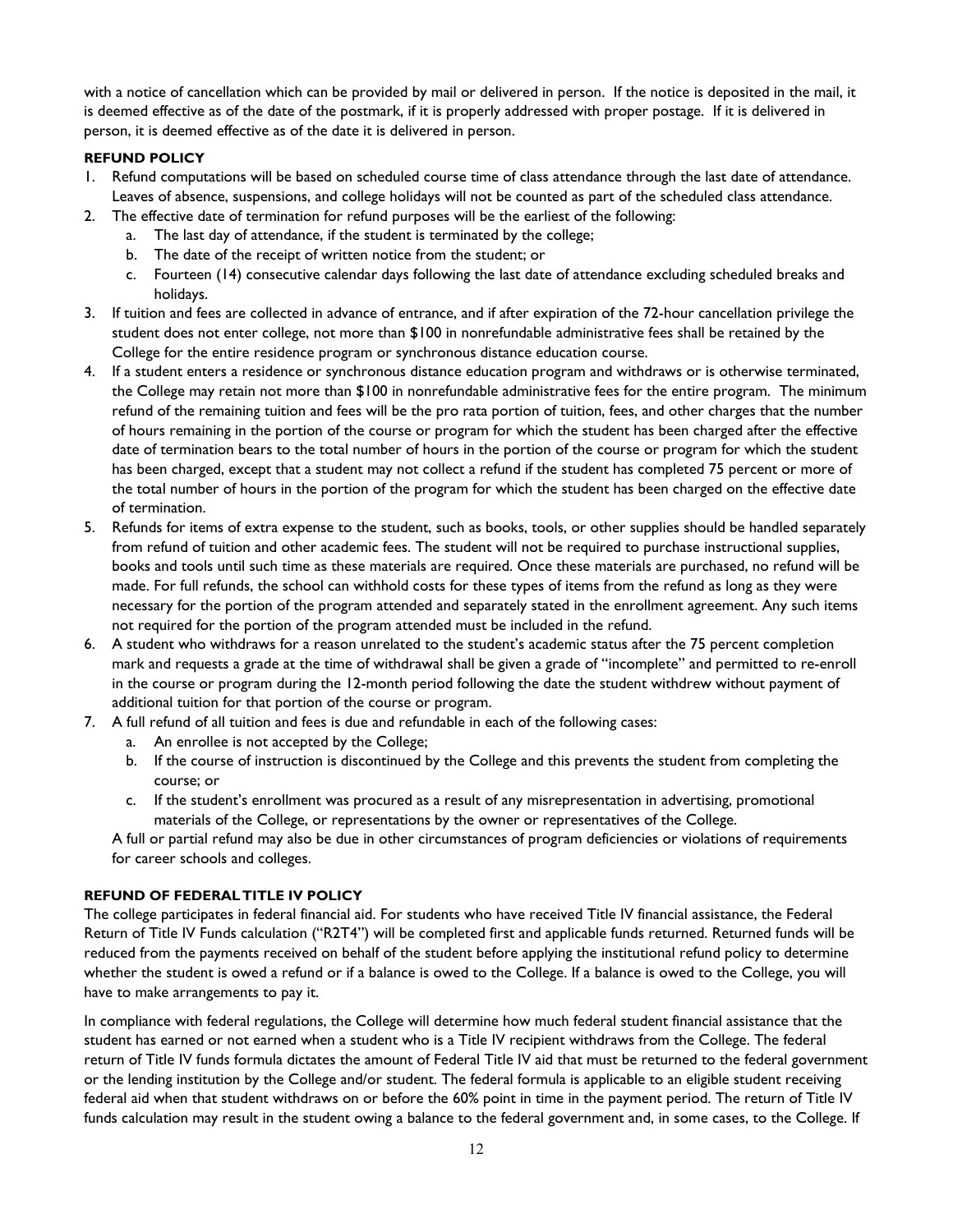the amount received from federal funds is more than the amount earned, then a return will be made within forty-five (45) days of the date of determination, which is the date the College has determined that the student has officially or unofficially withdrawn.

For the purpose of determining the amount to be returned, if any, you shall be deemed to have withdrawn from the program when any of the following occurs: (a) you notify college of your withdrawal or the actual date of withdrawal; (b) the college terminates your enrollment; (c) you fail to attend classes for a 14-day period; (d) you fail to return from a leave of absence. In this case, the date of withdrawal shall be deemed to be the last date of recorded attendance. Provisions (a) and (b) are considered official withdrawals, provisions (c) and (d) are considered unofficial withdrawals.

Withdrawal before 60%: the College must perform a R2T4 calculation to determine the amount of earned aid up through the 60% point in each payment period and use the department of education's prorated schedule to determine the amount of R2T4 funds the student has earned at the time of termination or withdrawal. After the 60% point in the payment period of enrollment, a student has earned 100% of the Title IV funds he or she was scheduled to receive during the period.

Withdrawal after 60%: for a student who is terminated or withdraws after the 60% point-in-time, there are no unearned funds. However, the College will still calculate the institutional refund and R2T4 for financial aid recipients.

To calculate the amount earned for credit-hour programs, the College will determine the percentage by dividing the number of calendar days the student completed in the payment period as of the last day of attendance by the total number of calendar days in the payment period. Any scheduled break of five (5) days or more is not counted in the total calendar days of the payment period. To calculate the amount earned for clock hour programs, the college will determine the percentage by dividing the number of clock hours the student attended in the payment period as of the last day of attendance by the total number of clock hours the student was scheduled to have attended in the payment period. If a return results from the calculation, federal policy requires that these unearned funds be returned to the applicable Title IV financial aid fund source. Funds are returned to the title iv programs in the following federally mandated order: (1) Unsubsidized Federal Direct Loan; (2) Subsidized Federal Direct Loan; (3) Federal Direct Plus Loan; (4) Federal Pell Grants; (5) Federal Supplemental Education Opportunity Grant (SEOG); (6) other grant or loan assistance authorized by Title IV of the HEA, as amended.

If more Federal Title IV student financial assistance has been earned than has been received, the student may be eligible for a post-withdrawal disbursement. The college will notify the student within 30 days of the date of determination of any postwithdrawal disbursement loan funds for which the student may be eligible and what steps need to be taken for the Federal Title IV financial assistance funds to be received. The student or parent, in the case of Federal Direct Plus Loans, needs to provide permission before any loan funds may be disbursed on the student's account or disbursed to the student or parent. However, the College may automatically use all or a portion of the post-withdrawal disbursement of grant funds for tuition and fees, and with the student's authorization, the College may automatically use the grant funds for other educationally related charges. Any balance of grant funds that may be available will be offered to the student. The college will make a post-withdrawal disbursement of any loan funds the student accepts within 180 days from the date the college determined the student withdrew.

If the Federal Title IV student financial assistance funds need to be returned, the institution must return a portion or all of the unearned funds equal to the lesser of: the institutional charges multiplied by the percentage of unearned Federal Title IV student financial assistance funds; or the entire amount of unearned funds. If there are remaining unearned Federal Title IV financial aid funds to be returned, the student must return any loan funds that remain to be returned in accordance with the terms and conditions of the promissory note. If the remaining amount of funds to be returned includes grant funds, the student must return any amount of the overpayment that is more than half of the grant funds received. The college will notify the student as to the amount owed and how and where it should be returned.

#### **REFUND POLICY FOR STUDENTS CALLED TO ACTIVE MILITARY SERVICE**

A student of the College who withdraws from the College as a result of the student being called to active duty in a military service of the United States or the Texas National Guard may elect one of the following options for each program in which the student is enrolled:

- 1. If tuition and fees are collected in advance of the withdrawal, a pro rata refund of any tuition, fees, or other charges paid by the student for the program and a cancellation of any unpaid tuition, fees, or other charges owed by the student for the portion of the program the student does not complete following withdrawal.
- 2. A grade of incomplete with the designation "withdrawn-military" for the courses in the program, other than courses for which the student has previously received a grade on the student's transcript, and the right to re-enroll in the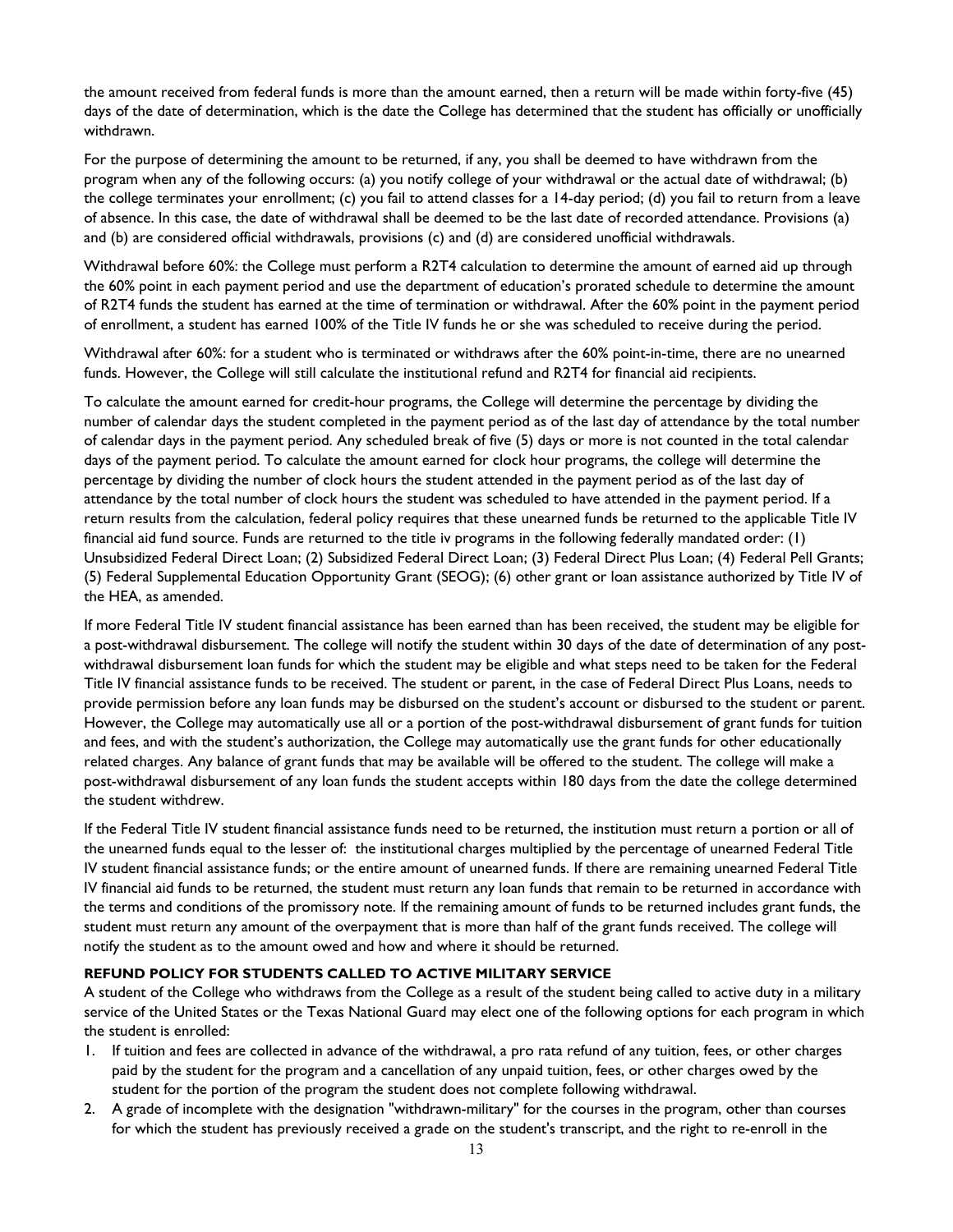program, or a substantially equivalent program if that program is no longer available, not later than the first anniversary of the date the student is discharged from active military duty without payment of additional tuition, fees, or other charges for the program other than any previously unpaid balance of the original tuition, fees, and charges for books for the program.

- 3. The assignment of an appropriate final grade or credit for the courses in the program, but only if the instructor or instructors of the program determine that the student has:
	- a. Satisfactorily completed at least 90 percent of the required coursework for the program
	- b. Demonstrated sufficient mastery of the program material to receive credit for completing the program
- 4. The payment of refunds will be totally completed such that the refund instrument has been negotiated or credited into the proper account(s) within 60 days after the effective date of termination.

#### <span id="page-13-0"></span>**INSTITUTIONAL SCHOLARSHIPS**

The Vista institutional scholarships are intended to assist eligible students with obtaining a college education that can lead to gainful employment, while helping to minimize student debt. Scholarships are also available to veterans and their spouses and dependents.

## <span id="page-13-1"></span>**VISTA MILITARY SCHOLARSHIP**

The student is eligible to participate if using benefits at Vista College for one of the following programs:

- 1. MGIB Montgomery GI Bill®1, Post 911 GI Bill®1, Forever GI Bill®1, Yellow Ribbon
- 2. The Marine Gunnery Sergeant John David Fry Scholarship (Fry Scholarship)
- 3. Vocational Rehabilitation & Employment Service Program
- 4. Tuition Assistance for Active Duty
- 5. My Career Advancement Account (Mycaa)
- 6. Survivors & Dependents Educational Assistance (DEA)
	- A Certificate Of Eligibility (COE), 22-1905, or financial assistance document and transcripts must be provided
	- If the total amount of aid (minus Pell Grant) received exceeds the cost of tuition and fees, the scholarship amount will be reduced by the excess amount.
	- Be actively attending Vista College at time of scholarship disbursement. Withdrawn students lose eligibility for future scholarship disbursements in the withdrawn enrollment. Additionally, a paid scholarship disbursement will be proportionally adjusted for current term when a student withdraws.

 $^1$ GI Bill® is a registered trademark of the U.S. Department of Veterans Affairs ("VA"). More information about education benefits offered by the VA is available on the U.S. Government GI Bill® website (https://www.benefits.va.gov/gibill).

## **VISTA GRADUATE SUCCESS SCHOLARSHIP**

This scholarship benefits Vista College online campus graduates who enroll in a subsequent diploma or degree program within ten (10) weeks after graduating from their prior program. The student must apply for the scholarship prior to the start date of the new program. The scholarship will apply to this single enrollment only. Only new program enrollments are eligible (the student may not have enrolled and started in the new program previously).

If eligibility is maintained, the scholarship will be awarded upon graduation from the new program.

For qualifying enrollments, the maximum scholarship amount is:

- \$2,000 for an associate degree program
- \$3,000 for a bachelor's degree program

In addition, vista will forgive up to \$1,000 of the enrollment balance (from the prior completed program) upon graduation from the new (currently enrolled) program.

#### **Eligibility Requirements**

- During the new program, the student must consistently maintain a 2.0 or greater cumulative grade point average (CGPA).
- If the scholarship creates a credit balance on the student's account, one of the following must occur: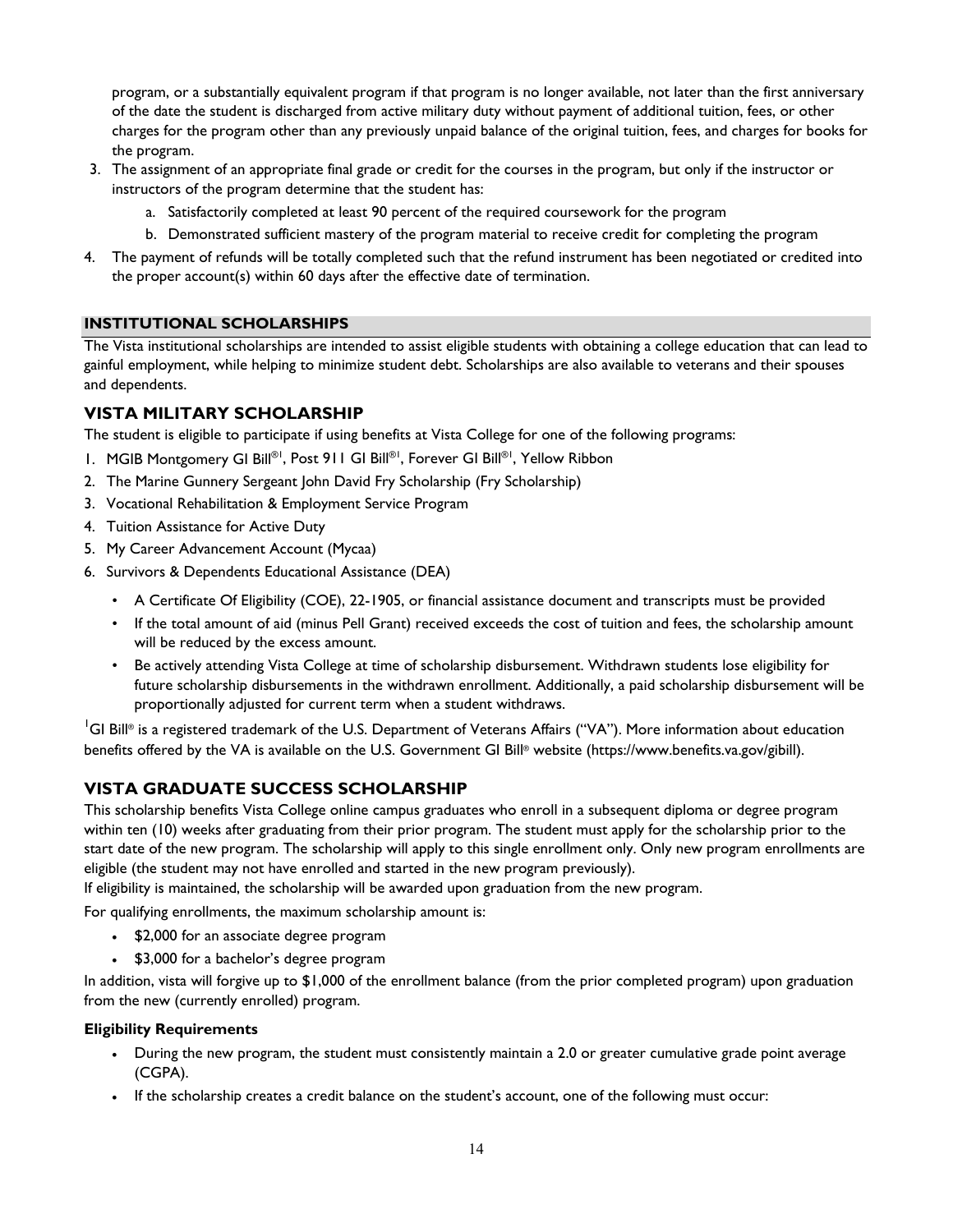- $\circ$  The student must commit to financial discipline by signing an appropriate excess funds authorization form providing for the credit balance funds to be returned to the U.S. Department Of Education to mitigate the student's federal loan debt; OR
- o The scholarship will be reduced until the credit balance is eliminated.
- The student is not eligible for any other Vista College scholarship, including matching.
- Upon graduation, and prior to award of the scholarship, all of the student's agreed-upon monthly payment obligations to Vista College must be paid in full.

## <span id="page-14-0"></span>**VISTA REACHING YOUR GOAL SCHOLARSHIP**

<span id="page-14-1"></span>The Reaching Your Goal Scholarship is offered to assist full-time students who have previously attended Vista College but who were unable to complete their programs of study. The scholarship provides debt forgiveness against any previous enrollment balance up to \$3,000 upon graduation from the currently-enrolled program.

To be eligible for the scholarship, the student must return to Vista College, enroll and start classes, and must successfully complete and graduate from a program during this enrollment.

## **VISTA MATCHING SCHOLARSHIP**

Matching funds are available to full-time students who receive scholarships from any non-profit agency, service club, or similar private organization. Vista will match the amount up to maximum of \$1000 per student. Vista reserves the right to reduce the match if a credit balance is created. Students are required to provide proof of the outside scholarship award to the campus financial aid office. The scholarship and match if applicable, will be noted on the Estimated Educational Cost Document (EEC). All such scholarship checks should be made payable to "Vista College".

- If the total amount of aid (minus Pell Grant) received exceeds the cost of tuition and fees, the scholarship amount will be reduced by the excess amount.
- Students must be actively attending at time of scholarship disbursement. Withdrawn students will potentially lose eligibility for future scholarship disbursements. Additionally, a paid scholarship disbursement will be proportionally adjusted for current term when a student withdraws.

*\*this scholarship cannot be used in conjunction with the Vista Graduate Success Scholarship.*

## <span id="page-14-2"></span>**VISTA MATCHING AGENCY SCHOLARSHIP**

Agency scholarships are awarded to eligible students as follows:

- Students with an executed ITA or purchase order will be packaged to match the amount of tuition approved on the domicile state's ETP website for WIOA and TAA or the domicile state's approved amount for vocational rehabilitation services.
- Students will be entitled to maximize their Pell eligibility and may receive funds not required to cover published tuition in the form of stipend.
- If the total amount of aid (minus Pell Grant) received exceeds the cost of tuition and fees, the scholarship amount will be reduced by the excess amount.
- Be actively attending at time of scholarship disbursement. Withdrawn students lose eligibility for future scholarship disbursements. Additionally, a paid scholarship disbursement will be proportionally adjusted for current term when a student withdraws.

For programs eligible for agency funding, the College will scholarship a dollar for dollar match of the agency award as long as no credit balances are created. If the match creates a credit balance it will be reduced accordingly.

## <span id="page-14-3"></span>**VISTA HIGH SCHOOL SCHOLARSHIP**

This scholarship for eligible recent high school graduates applies to all diploma and degree programs of study. Detailed information is available on the Vista College website,<https://www.vistacollege.edu/high-school-scholarship-award-vista/>

- To qualify, the student must:
- Achieve a cumulative 2.5 GPA or 80% grade average for the senior high school year (verified with the official high school transcript verifying graduation); and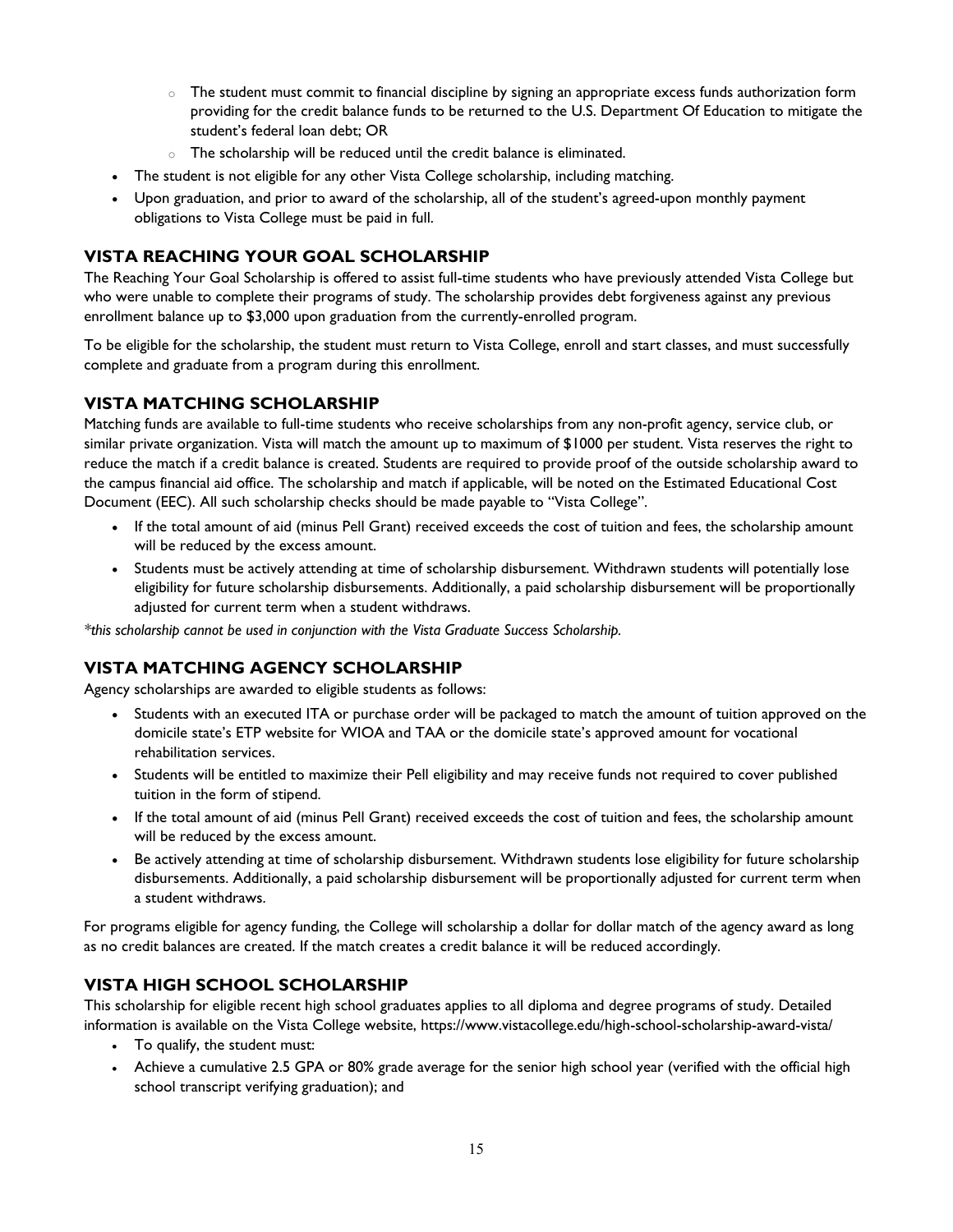• Start a Vista College program and pass the first five-week course of the program.

This scholarship award does not meet the criteria of the matching scholarship program. The award amount will be reduced if it creates a credit balance for the student.

## <span id="page-15-0"></span>**VISTA HOPE SCHOLARSHIP**

Vista College offers the hope scholarship to provide additional financial support to students who are receiving tribal funding to assist with educational costs that are not already covered by other sources of funding. Applicants must provide documentation of tribal funding award.

This scholarship will be awarded in a dollar for dollar match, not to exceed the total costs of the program if the total amount of aid received exceeds the cost of tuition and fees, the scholarship amount will be reduced by the excess amount. Scholarships may not be combined with other institutional scholarships.

## **OTHER FUNDING SOURCES**

## <span id="page-15-1"></span>**VOCATIONAL REHABILITATION**

Vocational Rehabilitation has several programs to assist persons with disabilities. These programs are designed to equalize employment opportunities for those persons who - because of accident, disease, or congenital deformity - have an impairment that constitutes a barrier to employment or preparation for it. For detailed information concerning these programs contact the local rehabilitation office, which can be found via https://webp.twc.state.tx.us/services/vrlookup/.

## <span id="page-15-2"></span>**WORKFORCE INNOVATION AND OPPORTUNITY ACT**

Participants must be deemed eligible for Workforce Innovation and Opportunity (WIOA) services prior to enrollment at Vista College. The objective of WIOA is to provide training for individuals who lack the occupational and job-seeking skills needed to obtain employment. WIOA also aims to increase participant occupational skill levels to be adequately prepared for obtaining employment. For detailed information concerning these programs, contact the nearest local workforce center, which can be found via https://www.twc.texas.gov/directory-workforce-solutions-offices-services.

#### <span id="page-15-3"></span>**NATIVE AMERICAN STUDENTS**

Members of an American Indian (Native American) tribe may be eligible for financial assistance through The Bureau of Indian Affairs or Tribal Council. Verification of Indian Ancestry and tribal membership are generally required to be eligible for assistance; for more information, contact The Local Bureau of Indian Affairs, which can be found via [https://www.bia.gov/regional-offices.](https://www.bia.gov/regional-offices)

## <span id="page-15-4"></span>**VETERANS AFFAIRS**

Vista College is eligible to provide educational services to veterans and other eligible persons. New students should apply for VA educational benefits at least 60 days prior to the start of the academic quarter for which they wish to receive benefits. During the application process the student will contact the Director of Student Finance to complete application instructions and to receive important information. For certification, students must provide official transcript. It is the student's responsibility to notify the Director of Student Finance of any changes in course load or dependents.

## <span id="page-15-5"></span>**ACADEMICS**

## **NEW STUDENT ORIENTATION**

New students are required to complete an online orientation course. The orientation course acquaints new students with school policies, procedures, describes the support and advisory services offered, and demonstrates how to navigate the online campus.

## <span id="page-15-6"></span>**GRADES**

At the end of each grading period, student final course grades are available in the student portal.

|       |                                          | <b>Satisfactory Academic Progress Calculations</b> |                                         |                            |                        |  |
|-------|------------------------------------------|----------------------------------------------------|-----------------------------------------|----------------------------|------------------------|--|
| Grade | <b>Description</b>                       | Included In<br><b>Credits Earned</b>               | Included In<br><b>Credits Attempted</b> | Included In<br><b>CGPA</b> | Grade<br><b>Points</b> |  |
|       | $\left \text{Excellent (90-100)}\right $ | <b>Yes</b>                                         | <b>Yes</b>                              | <b>Yes</b>                 |                        |  |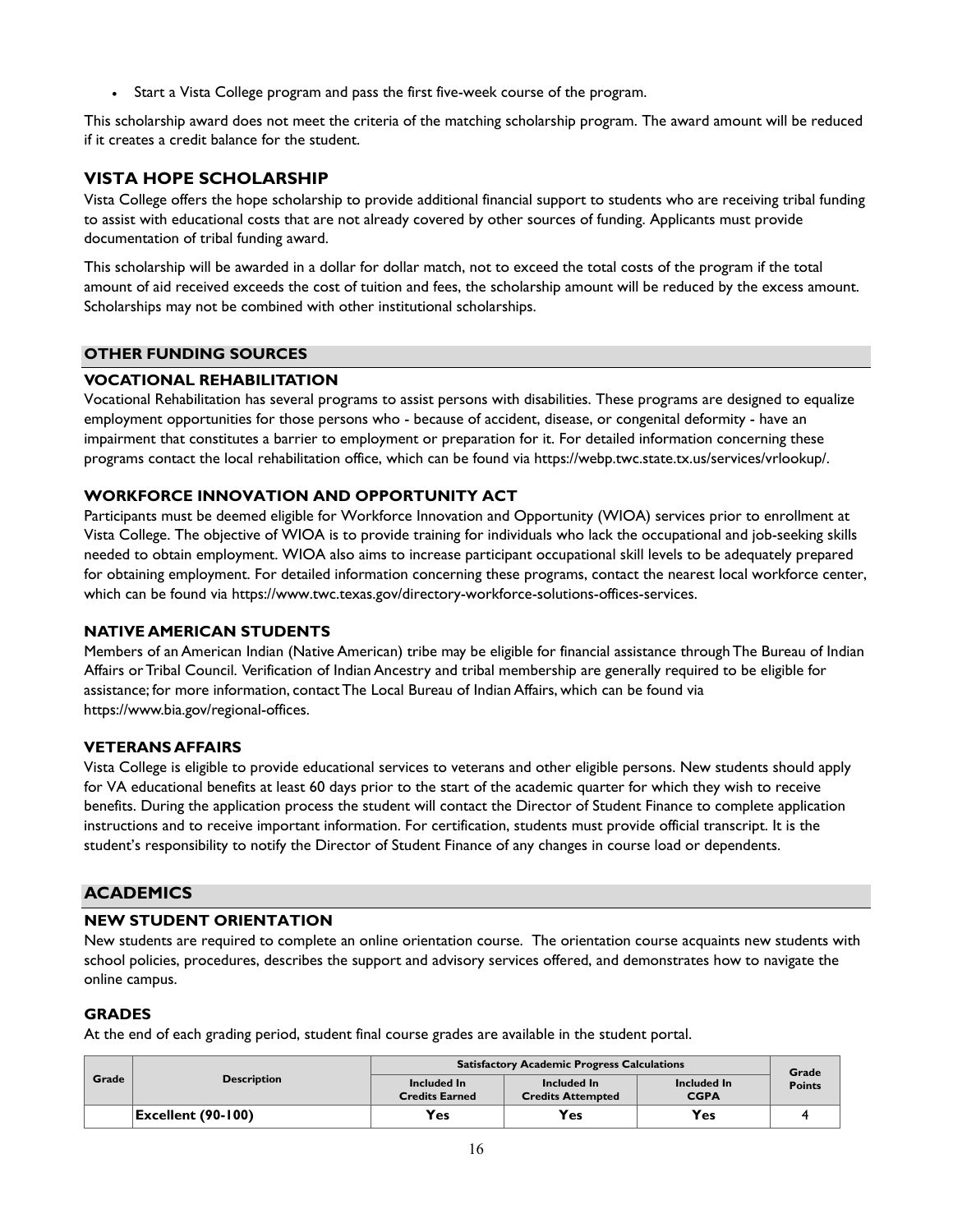| A         | The student has satisfactorily met course requirements and has earned credit for the course.                                                                                                                            |           |            |           |           |
|-----------|-------------------------------------------------------------------------------------------------------------------------------------------------------------------------------------------------------------------------|-----------|------------|-----------|-----------|
| B         | Above Average (80-89.99)                                                                                                                                                                                                | Yes       | Yes        | Yes       | 3         |
|           | The student has satisfactorily met course requirements and has earned credit for the course.                                                                                                                            |           |            |           |           |
| C         | Average (70-79.99)                                                                                                                                                                                                      | Yes       | Yes        | Yes       | 2         |
|           | The student has satisfactorily met course requirements and has earned credit for the course.                                                                                                                            |           |            |           |           |
| F         | <b>Failing (Below 70)</b>                                                                                                                                                                                               | <b>No</b> | <b>Yes</b> | Yes       | 0         |
|           | The student has not satisfactorily met course requirements and must repeat the course for credit.                                                                                                                       |           |            |           |           |
| ı         | Incomplete                                                                                                                                                                                                              | <b>No</b> | Yes        | <b>No</b> | <b>NA</b> |
|           | Special circumstances only - see below**                                                                                                                                                                                |           |            |           |           |
| W         | Withdrawn                                                                                                                                                                                                               | <b>No</b> | <b>Yes</b> | <b>No</b> | <b>NA</b> |
|           | The student withdraws on or before the last day of a grading period (must be repeated for credit).                                                                                                                      |           |            |           |           |
| <b>WX</b> | <b>Withdrawn During The</b><br><b>Add/Drop Period</b>                                                                                                                                                                   | <b>No</b> | <b>No</b>  | <b>No</b> | <b>NA</b> |
|           | New students who withdraw during the first 14 calendar days of their first term, or when a student's appeal is denied.<br>May also be used in special circumstances outside of the add/drop period (requires approval). |           |            |           |           |
| <b>WM</b> | <b>Withdrawn Military</b>                                                                                                                                                                                               | <b>No</b> | <b>No</b>  | <b>No</b> | <b>NA</b> |
|           | Only for active students who are called into military action and who choose to withdraw from school.                                                                                                                    |           |            |           |           |
|           | <b>Military Academic Leave</b>                                                                                                                                                                                          | <b>No</b> | <b>No</b>  | <b>No</b> | N/A       |
| <b>ML</b> | Military students who are called to active duty who do not withdraw, who do take an academic leave, and choose to not<br>complete the coursework for a grade.                                                           |           |            |           |           |
| т         | <b>Transfer Credit</b>                                                                                                                                                                                                  | Yes       | Yes        | <b>No</b> | <b>NA</b> |
|           | The student passed a similar course at another institution and earned the equivalent of a grade of "C" or higher.                                                                                                       |           |            |           |           |
| <b>PE</b> | <b>Proficiency Exam</b>                                                                                                                                                                                                 | Yes       | Yes        | <b>No</b> | <b>NA</b> |
|           |                                                                                                                                                                                                                         |           |            |           |           |

*\*\*the grade of "I" may be awarded if, under Texas Education Code, Section 132.061(F), a student who is obligated for the full tuition may request a grade of "Incomplete" if the student withdraws for an appropriate reason unrelated to the student's academic status. Under Title 40, Texas Administrative Code, Section 807.171-175, a student receiving a grade of "I" is permitted to re-enroll in the program during the 12-month period following the date the student withdraws to complete incomplete subjects without payment of additional tuition.*

*Effective January 7, 2019, the grade of "D" will no longer be awarded for any course in any Vista College program. All grades of "D" earned prior to January 7, 2019 will remain on students' academic histories and transcripts, and will be included in the students' SAP calculations.*

*Students whose enrollment is cancelled prior to posting attendance do not receive grades.*

#### **GRADE APPEALS**

Students who wish to appeal a final course grade should first consult with the instructor who issued the grade. If the appeal is not resolved, the student may then file a written grade or evaluative comment appeal to the program director within seven (7) calendar days of the end of the academic term.

The written appeal must include the basis upon which the student believes the grade is not correct, including the application of non-academic criteria in the grading process, the assignment of a grade to the student for reasons other than the student's academic performance in the course, or miscalculation of the grade according to grading criteria contained in the course syllabus or other posted or distributed course information. The student should include any relevant written evidence such as the syllabus, exams, papers, or any other supporting documentation.

The Program Director will notify the student in writing of the appeal determination within seven (7) calendar days of receipt of the appeal. If the student wishes to appeal further must submit a written request to the campus director within three (3) calendar days of receipt of the appeal determination notification. The Campus Director's determination is final.

#### **REPEATING A COURSE**

When a student takes the same course more than once, all grades assigned remain on the student's transcript, but only the latest grade earned is included in the cumulative grade point average calculation. However, all courses count as credits attempted toward maximum time frame (MTF). Students will be charged for repeat courses.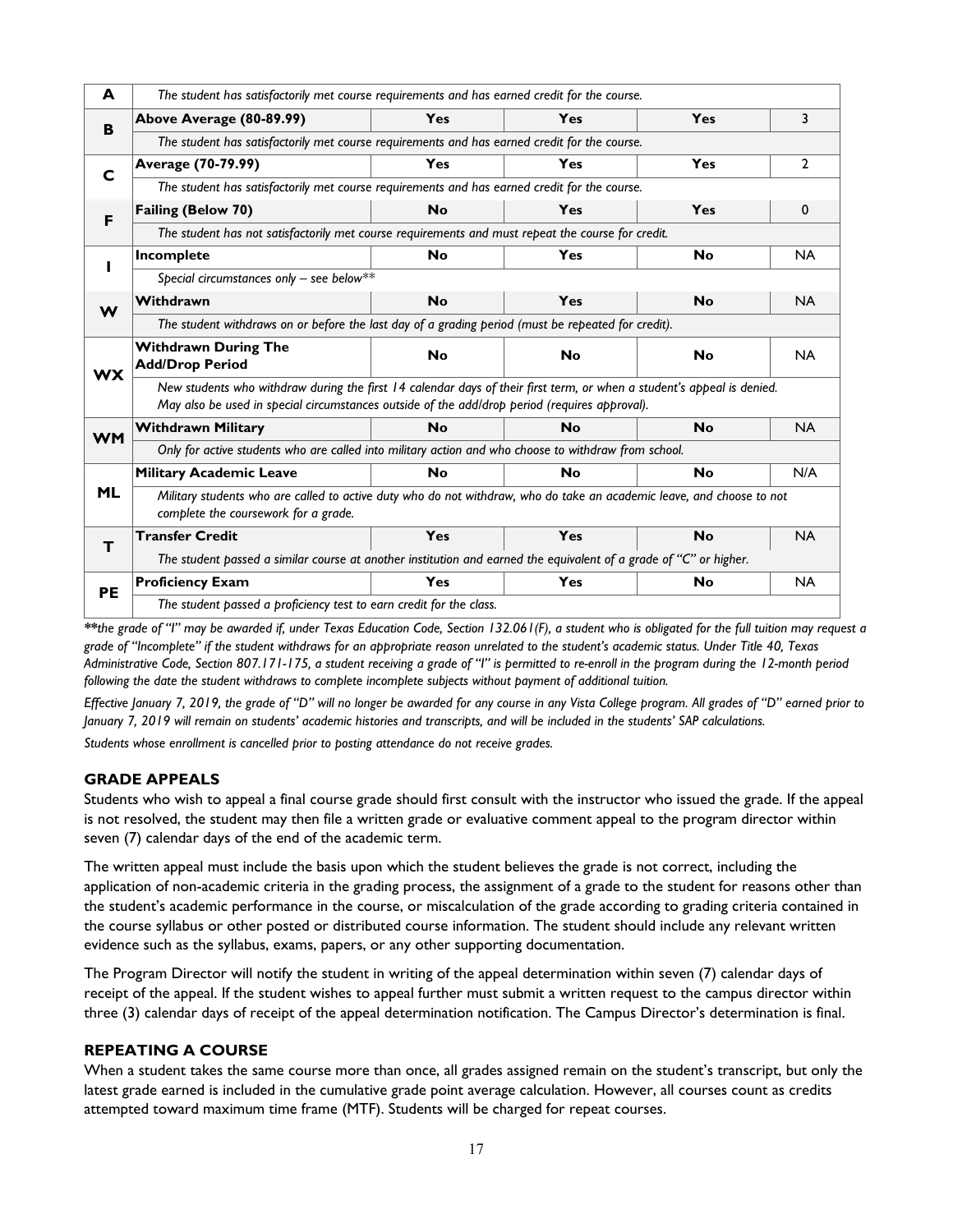#### <span id="page-17-0"></span>**ATTENDANCE POLICY**

The academic week is Monday - Sunday at 11:59 P.M. (CT) with the exception of week five of a grading period, which ends at 11:59 P.M. (CT) Friday. To receive credit for attending class, the student must complete a minimum of one weekly graded requirement as defined by the course syllabi.

- A record is generated each time the student logs into the Canvas learning platform.
- Logging into class without active participation will not constitute weekly attendance.
- A new student is required to post attendance at least one time during the first week of class or be automatically withdrawn from enrollment.
- Students who do not post attendance for 14 consecutive calendar days within a single term will be dismissed from school.
- Students are strongly encouraged to log in more frequently than once a week in order to understand the subject fully and to be successful in class.

Attendance records are maintained by the school. Any agency that provides educational financial assistance to a student can receive accurate and complete information concerning the student's attendance and academic progress.

#### <span id="page-17-1"></span>**2021-2022 ACADEMIC CALENDAR**

| <b>Term Start Date</b>             | <b>Term End Date</b> |
|------------------------------------|----------------------|
| 8/2/2021                           | 9/3/2021             |
| 9/6/2021                           | 10/8/2021            |
| 10/11/2021                         | 11/12/2021           |
| 11/15/2021                         | 12/17/2021           |
| Holiday Break 12/19/20 To 01/03/21 |                      |
| 1/3/2022                           | 2/4/2022             |
| 2/7/2022                           | 3/11/2022            |
| 3/14/2022                          | 4/15/2022            |
| 4/18/2022                          | 5/20/2022            |
| 6/27/2022                          | 7/29/2022            |
| 1/3/2022                           | 2/4/2022             |

#### <span id="page-17-2"></span>**CLASS SCHEDULES AND BREAK TIMES**

The online platform does not have scheduled breaks or mealtimes. It is at the student's discretion to schedule personal breaks and mealtimes.

#### <span id="page-17-3"></span>**LIBRARY RESOURCES**

The Vista College online library offers a vast array of scholarly and professional research materials and is remotely accessible via the GALE website. The GALE system is a robust electronic database with a vast array of professional journals, subject-specific magazines, reference materials and posted articles for students to use as additional resources for their courses across all programs.

## **NAME AND CONTACT INFORMATION UPDATES**

It is the student's responsibility to maintain current contact information with the school. The address and telephone number provided by the student at the time of registration, and the vista-issued email address, are used for all correspondence from the school. At the time of application for admission, individuals must provide their legal name as it is appears on the student's official state government-issued identification. After application for admission, any name or contact information (telephone, vista email, or address) must be reported to the registrar at [onlineregistrar@vistacollege.edu.](mailto:onlineregistrar@vistacollege.edu) The name change is reported on the name change form.

In the case of a legal name change, a copy of the court order for the change must be provided to the registrar. If there is no court order, a copy of the new state-issued photo id must be provided to the financial aid office at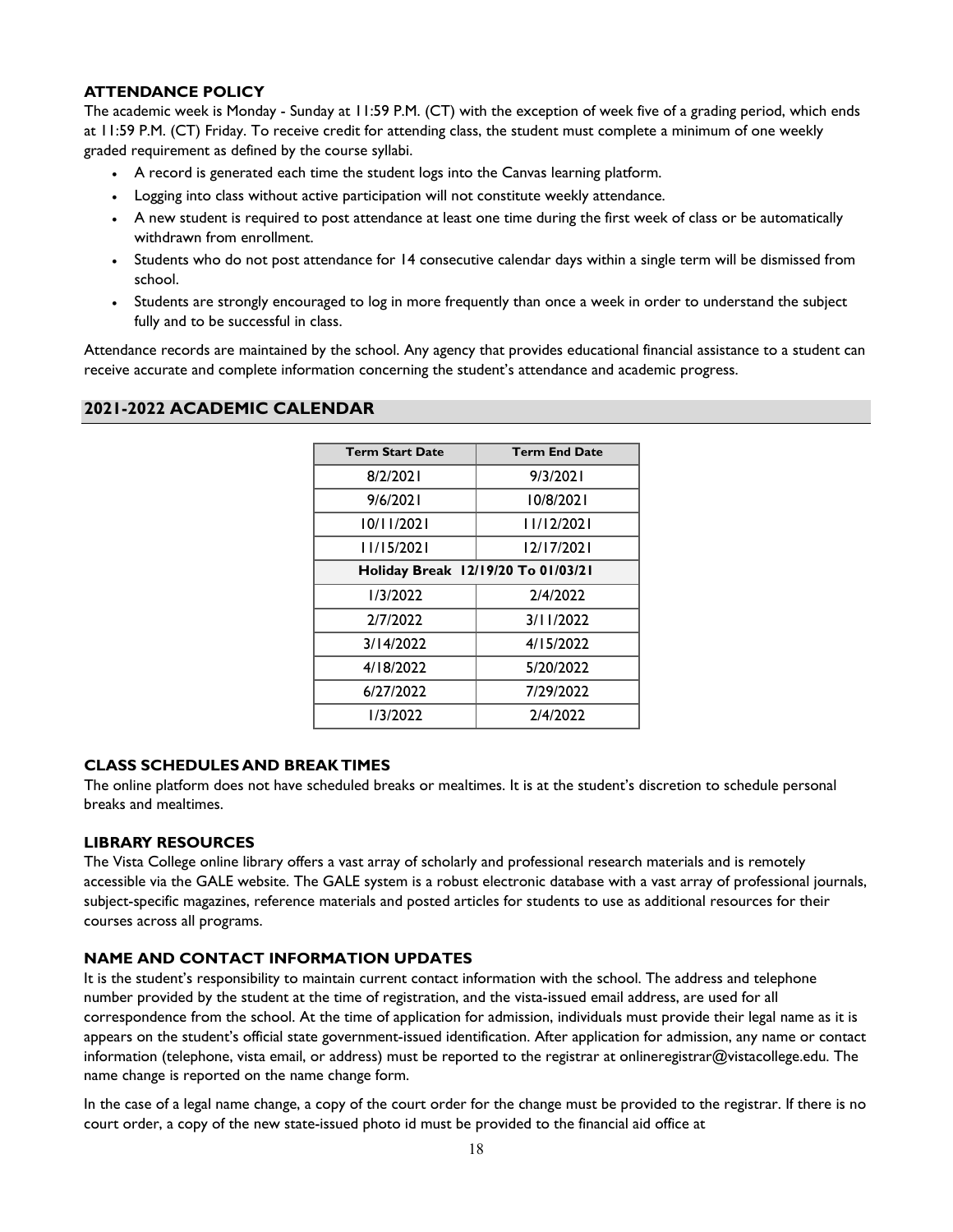[onlinefa@vistacollege.edu.](mailto:onlinefa@vistacollege.edu) It is the student's responsibility to inform the college of any change in address or contact information.

#### *Any student who moves to a state where Vista College is not authorized to operate is subject to the regulations of that state and will not be allowed to continue, or re-enter after withdrawal, into their program.*

## <span id="page-18-0"></span>**VOLUNTARY WITHDRAWAL FROM SCHOOL**

Enrolled students wishing to withdraw from school will notify the administration verbally via phone, by mail, or the registrar at [onlineregistrar@vistacollege.edu.](mailto:onlineregistrar@vistacollege.edu) The withdrawal will be effective as of the date of the verbal request, the postmark date on a mailed request, or the send date of an electronic notification. Only the student may request to be withdrawn unless express written authorization is provided to a third party representative.

#### <span id="page-18-1"></span>**PROGRAM CHANGES WITHIN THE INSTITUTION**

Students who wish to change program, or have previously withdrawn from vista and wish to return in a different program, must submit a Program Change Request Form. Program changes cannot occur during a course. Previously-attempted Vista courses that apply to the new program will be applied to the student's new academic record, including all academic grades earned (A, B, C, F, and W).

#### **COURSE BREAK**

When a continuously-enrolled student encounters a grading period during which the student does not require any of the courses being offered, it may be possible for the student to have a course break. A course break is a period of five (5) consecutive weeks during which the student remains in "active" status, but is not scheduled for or attending a course. A student may have no more than two breaks of five (5) weeks per program (inclusive of multiple enrollments).

A student in a negative SAP status, or with poor attendance, may not be eligible for a course break. A course break may not be used for a student who wants to take time off, or who does not want to take the next scheduled course. Students on a course break who do not return on the first scheduled class day of the next term (immediately following a course break) will be dropped the morning of the following day. Education benefits are not payable for a course break for students using military and VA education benefits.

#### <span id="page-18-2"></span>**ENGLISH AS A SECOND LANGUAGE**

Vista College does not provide English as a Second Language instruction. All classes and instructional materials and supplies are in English.

#### <span id="page-18-3"></span>**SATISFACTORY ACADEMIC PROGRESS (SAP)**

Federal regulations require student aid (Title IV) recipients to maintain satisfactory academic progress ("SAP") toward achievement of their diploma or degree. Every student, whether or not a Title IV recipient, is evaluated at the end of each term to assess academic standing and continued financial aid eligibility.

Students must meet both qualitative (cumulative grade point average) and quantitative (rate of progress) measurements to remain in good standing. Additionally, students must be able to complete their program of study within maximum time frame, which is defined as 1.5 times the published length of the program as measured in credit hours.

At the end of each quarter or payment period, the school will assess SAP, and students must demonstrate progress in the program at each of the evaluation points. The cumulative grade point average (CGPA) will be calculated at the end of each grading period for each program. The calculation will include all quarter credit hour courses completed during the program of study. In all calculations, a grade of "W" (withdrawal) or "I" (incomplete) will be treated as zero (0) credits earned.

| <b>Qualitative Component Benchmark</b> | <b>Quantitative Component Benchmark</b>           |
|----------------------------------------|---------------------------------------------------|
| 2.00 Cumulative Grade Point Average    | 66.67% Successful Completion of Attempted Credits |

## **At each SAP evaluation point, students will be placed in one of the following four statuses: Good standing**

Students who achieve both SAP benchmarks are considered to be in good academic standing.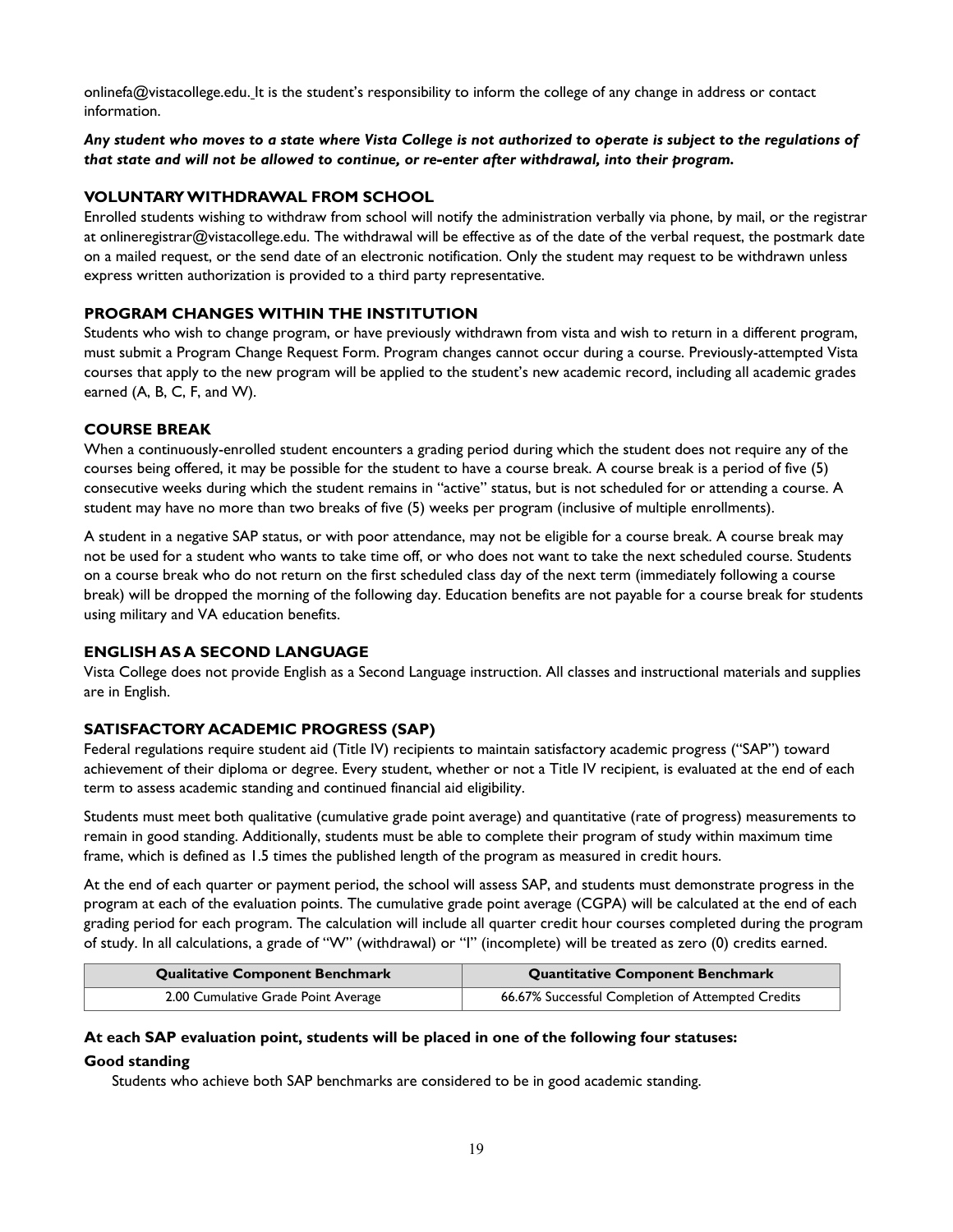#### **Financial Aid/Academic Warning (FA Warning)**

The first time a student fails to meet one or both SAP benchmarks will be notified and placed on fa warning status for one academic term, during which the student will retain federal financial aid eligibility. Students who are placed on fa warning will be reinstated to good standing at the end of the academic term upon achieving both SAP benchmarks. All students on fa warning will complete and commit to an academic improvement plan.

#### **Financial Aid/Academic Probation (FA Probation)**

A student who does not meet one or both of the SAP measurements for a second consecutive academic term will be notified and placed on FA probation, and may retain federal financial aid eligibility if the student is able to successfully appeal the SAP decision. The student must agree to follow an academic plan that supports the student's ability to achieve satisfactory academic benchmarks by the end of the next term. A student will be reinstated to good standing at the end of the evaluation period upon meeting both SAP benchmarks.

#### **Financial Aid/Academic Suspension (FA Suspension)**

A student who does not meet one or both of the SAP measurements for a third consecutive academic term will be notified and placed on fa suspension. The student will lose federal financial aid eligibility, but may be able to continue school with alternative funding arrangements if the student is able to successfully appeal the SAP decision. The student must agree to follow an academic plan that supports the student's ability to achieve satisfactory academic benchmarks upon graduation from the program and within the maximum time frame.

#### **SAP APPEALS**

Students placed on FA Probation or FA Suspension are required to appeal in writing to remain eligible to continue their programs of study. The student may appeal only once. Appeals must be submitted in writing to the campus director by no later than noon on the Friday of the first week of the subsequent term.

A submitted SAP appeal application must include:

- A description of the circumstances that negatively affected the student's ability to meet satisfactory academic progress requirements. The circumstances must be temporary in nature and directly linked to performance for that term.
- An explanation of how circumstances have changed that will allow the student to meet SAP in future terms.
- What the student will do differently to overcome obstacles that would cause them to be placed on a sap status in the future.
- Any supporting documentation that evidences the circumstances described in the appeal application. Supporting documentation could include; car repair bills, letter from the court, a doctor's note, attestations from non-related people who are aware of the situation, etc.

Extenuating circumstances may include, but are not limited to, the following:

- ― Death of an immediate family member
- ― Student illness requiring hospitalization
- ― Illness of a family member where the student is a primary caretaker
- ― Abusive relationship
- ― Divorce proceedings
- ― Previously undocumented disability
- Natural disaster
- ― Family emergency
- ― Financial hardship such as foreclosure or eviction
- ― Loss of transportation where there was no alternative method of transportation
- ― Temporary incarceration

If approved, the student will be notified and placed on an academic plan.

If the appeal is denied, all charges accrued for the current grading period will be removed. The student will then be dismissed from school, and assigned a grade of "WX" for the current course.

Students wishing to re-enter from a prior withdrawal or dismissal, with a most recent SAP status of FA Probation, must successfully appeal to re-enter. Students will be on FA Probation upon re-entry, and must fulfill all the requirements of the appeal.

## <span id="page-19-0"></span>**ACADEMIC LATE WORK POLICY**

During a course, students have the opportunity to submit past-due assignments and quizzes for that course.

• Discussion posts will not be accepted outside of the week in which they were assigned.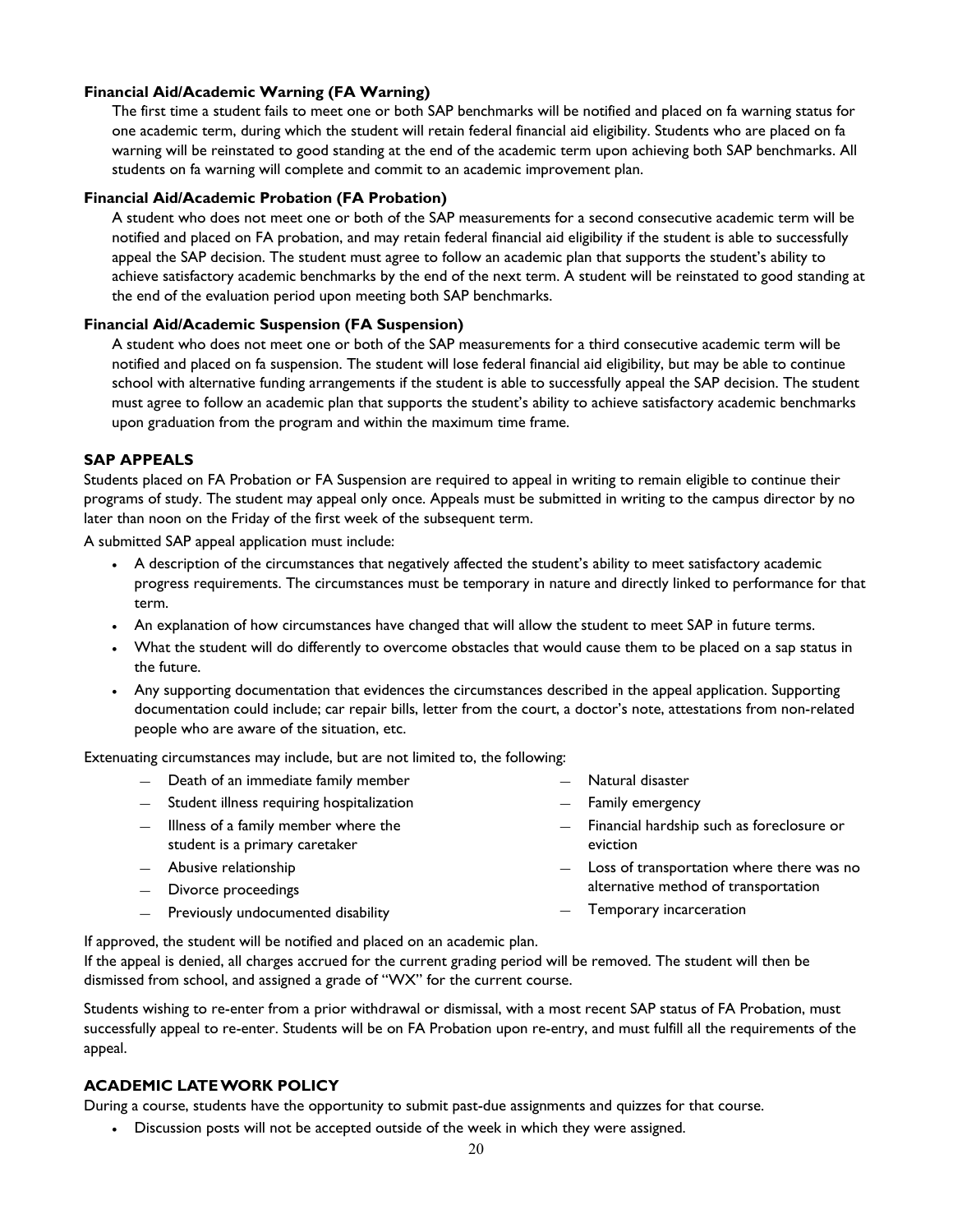- Submitting other assignments or quizzes outside of the week (Monday thru Sunday) that they are due will result in a 10% reduction in credit for each week the assignment is late, regardless of the day of the week the work is submitted (i.e. a late assignment from week one submitted during week three will result in a 20% reduction in credit).
- No work will be accepted past the end of a course end date without prior approval from the campus director or designee.

## <span id="page-20-0"></span>**ACADEMIC LEAVE - MILITARY**

Military students who are called to active duty may request an academic leave of no more than 16 consecutive calendar days, using the Academic Leave – Military Request Form with documented orders. The request must be submitted at least five (5) calendar days in advance of the leave start date (unless the orders are dated less than five days prior to the start date of the leave). If the academic leave is granted, the student will not be withdrawn from school, and will have the opportunity to make up work to earn a grade.

If the student returns on the scheduled date, there will be no negative impact to the student's satisfactory academic progress. Education benefits are not payable for an Academic Leave - Military taken by students using military and VA education benefits. If the military student does not return from leave prior to the scheduled date, the student will have to follow the re-entry from drop process in order to return to the same program of study.

## <span id="page-20-1"></span>**GRADUATION REQUIREMENTS**

Students must meet the following diploma/degree requirements as of the time of application for graduation:

- Students must successfully complete all courses in the program of study, and meet the diploma/degree requirements as outlined in the current academic catalog at the time of application for graduation.
- Transfer of credit from another institution or proficiency credit may be used to qualify as successful completion of a course. A minimum of twenty-five percent (25%) of credit hours must be competed at Vista College.
- A student must earn a cumulative grade point average of 2.0 for all course work completed at Vista.

Students must be in good financial standing in order to receive their diploma or degree.

## <span id="page-20-2"></span>**GENERAL INFORMATION**

#### <span id="page-20-3"></span>**HOURS OF OPERATION**

The online platform is available for students 24 hours a day, seven days a week. The campus administrative office hours are Monday – Thursday 9:00 A.M. to 7:00 P.M., and Friday 8:00 A.M. to 5:00 P.M. Central Time.

#### <span id="page-20-4"></span>**CAMPUS FACILITIES**

Vista operates its facilities at 300 N. Coit Road, Suite 650 Richardson, Texas 75080. The school occupies approximately 5,183 square feet of space with administrative offices, conference room, and an area for admission representatives and other staff members.

#### <span id="page-20-5"></span>**RESPONSE TO STUDENT REQUESTS**

Vista College ensures response time to students' requests of no more than 24 hours (during days of operation).

#### **STUDENT SERVICES**

The Student Services department is dedicated to supporting students in meeting their educational goals. The following list is some of the student services that are available:

- Tutoring assistance
- Attendance advising
- Academic advising
- Vista Student Union

Vista College is committed to assisting students in removing barriers to their education. Every effort is made to develop a productive and communicative relationship with each student so that the individual student feels comfortable with requesting and receiving assistance. The Student Services team is available to assist students in identifying additional outside resources as needed.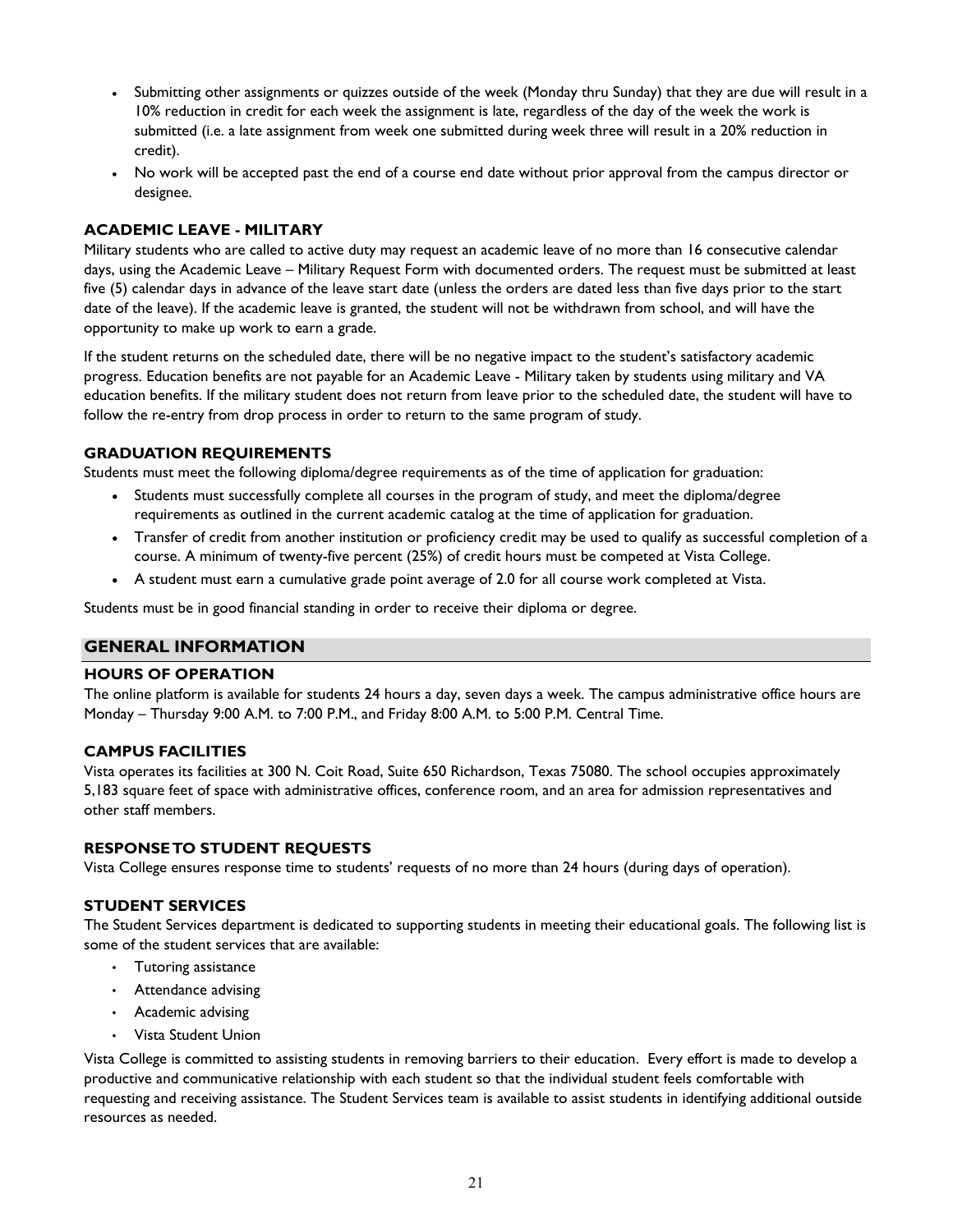#### <span id="page-21-0"></span>**STUDENT ACTIVITIES**

Vista College promotes student organizations and community services projects. The administration encourages participation and provides support and guidance in student activities. Activities include participation in community service projects within a student's own community and student organizations. Students who are academically eligible are encouraged to seek membership in the campus chapter of the National Technical Honor Society.

## **CAREER SERVICES**

Career services are available for both graduates and active students. Particular attention is given to matching graduates with prospective employers and positions that are compatible with their entry-level career goals, qualifications and experience. Contact the career services department for information concerning employment assistance. Vista does not guarantee employment or a starting salary upon graduation, completion or withdrawal from Vista.

Career Services Staff:

- Strive to meet with every student prior to graduation for an exit interview that includes the development of a customized job search profile, creation of a marketable entry level resume and a mock interview assessment;
- Provide resume writing assistance, interview preparation tools and career preparation tutorials
- Provide group and one-on-one advising regarding entry level salary expectations and negotiation techniques including offer letters, preparation for standard performance reviews and applications for internal promotions; host events such as: industry specific guest speakers, employer tips and tools for success, online application workshops, dress for success, elevator speech, and networking workshops; and
- Share best practices for establishing a professional identity in social media which includes professional networking sites, job boards, and affinity groups with an emphasis on quality content and ethical conduct.

While assisting the students to prepare for their career, the Career Services department develops and maintains a network of employers and professional organizations to enhance the development and job placement opportunities of students and graduates.

#### **STUDENT CODE OF CONDUCT**

The Vista Student Code of Conduct (Code) standards promote individual and social responsibility, and sets forth the authority of the school to fairly and thoughtfully enforce responsive disciplinary actions. A mutual respect of individual rights must exist between students and fellow students as well as students and staff to maintain a positive, professional learning environment for all students, faculty, and staff.

Students are expected to behave professionally, courteously, and in a manner consistent with the Code at all times. Students committing misconduct or inappropriate behaviors will be subject to disciplinary action that may lead to suspension or dismissal. Suspension is for a relatively short, defined timeframe during which absences from class will be tracked and included in the calculation of consecutive absence. A student who is dismissed is withdrawn from school, and will have to appeal to be considered for re-entry to school. Additionally, every student is subject to federal and state laws, as well as county and city ordinances.

#### **An offense related to a person is committed when a student:**

- Acts in a manner to interfere with another student's right to gain an education;
- Threatens by any means, intimidates or uses physical or sexual force in a manner that endangers the health or safety of another person, or which reasonably causes another person to be fearful of physical or emotional harm;
- Fails to respect the privacy of other members of the class and other students;
- Fails to respect the diversity of opinions among the instructor and members of the class and respond to them in a courteous manner;
- Intentionally harasses another person;
- Engages in any activity related to other persons that are prohibited by law or court order; or
- Commits a computer-related offense.

#### **An offense related to the operation of Vista College is committed when a student:**

- Engages in illegal, obscene or indecent conduct in the Vista learning environment or while engaging in Vista learning experiences;
- Engages in vulgarity, foul language, and/or lack of respect for peers, instructors, and/or Vista staff members;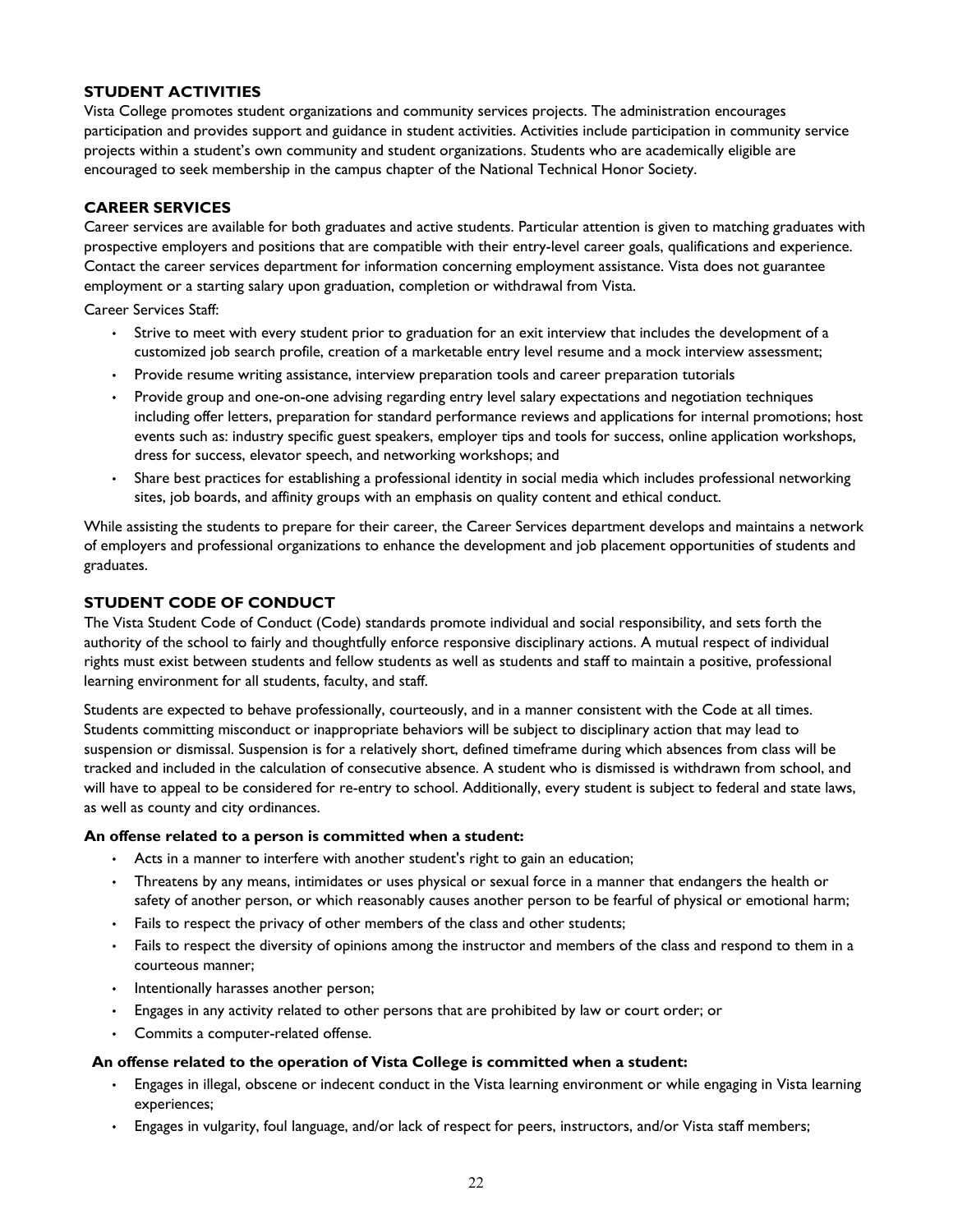- Engages in cheating, plagiarism (see below), forgery or intent to defraud;
- Forges, alters, possesses, duplicates or uses documents, records, or identification without consent or the authorization of appropriate vista officials;
- Intentional acts to impair, interfere with or obstruct the orderly conduct processes and functions of Vista;
- Violates the Copyright Policy;
- Violates the Internet Access and Usage Policy; or
- Acts in a manner that bring the name or reputation of Vista into disrepute.

#### **An Offense Related To Welfare, Health Or Safety Is Committed When A Student:**

- Uses, possesses, or manufactures firearms, explosives, weapons, unregistered fireworks, illegal chemical or biological agents or other dangerous articles or substances injurious to persons or property;
- Falsely reports a fire, activates emergency warning equipment or communicates false information regarding the existence of explosives or hazardous materials on Vista property;
- Charges of, or conviction of, a serious crime such that the college administration determines that the continued presence of the student would constitute a threat or danger to the students, faculty, or staff of Vista; or
- Is charged with, or convicted of, a violation of the Vista College Drug and Alcohol Policy.

## <span id="page-22-0"></span>**PLAGIARISM POLICY**

Plagiarism is defined as the act of using words and/or ideas from another person or source without giving proper acknowledgement to that person or source. Plagiarism is against the law and will result in a failing grade for the assignment and may result in dismissal from school.

A student plagiarizes by:

- Submitting someone else's work as their own;
- Copying words or ideas from someone else without giving credit by using proper in-text citations and a works cited page;
- Failing to put a quote in quotation marks, change words, but copy the sentence structure of a source without giving credit by using proper in-text citations and a work cited page; or
- Submitting work in which the student's ideas and content contribution constitute less than 40% of the work, even when including proper in-text citations.

## <span id="page-22-1"></span>**INTERNET ACCESS AND USAGE POLICY**

The use of Vista College internet access equipment is intended for Vista-related business only. Internet communications, transactions, and discussions may be viewed by authorized personnel as determined by Vista. Distribution of confidential information about staff members, customers, and Vista College is strictly prohibited. Vista reserves the right to audit information that is accessed through the internet.

Vista does not allow chain letters, personal or group communications about causes or opinions, personal mass mailings, or the accessing of material deemed inappropriate or prohibited by local, state, or federal law. Vista prohibits the access or dissemination of sexually explicit graphics or otherwise offensive or discriminatory material via the internet.

## **HIGHER EDUCATION OPPORTUNITY ACT** (Copyright Policy)

*Notice of Vista College policies to comply with the Higher Education Opportunity Act of 2008*

The unauthorized distribution of copyrighted material, including unauthorized peer-to-peer file sharing and photocopying, may subject students and individuals to civil and criminal liabilities. Almost all of the music, movies, television shows, software, games and images found on the internet are protected by federal copyright law. The owner of the copyright in these works has the right to control their distribution, modification, reproduction, public display and public performance. It is generally illegal therefore to use file sharing networks to download and share copyrighted works without the copyright owner's permission unless "fair use" or another exemption under copyright law applies.

Fair use under the Federal Copyright Act allows the use without permission of copyrighted material for the purpose of criticism, comment, and news reporting or teaching under certain limited circumstances. There is no blanket exception from liability for students or employees of educational institutions, however, and whether the use of copyrighted material without permission falls within "fair use" or one of the other exceptions in the act depends on a very detailed, case-by-case analysis of various factors. Students should be aware that sharing music, videos, software and other copyrighted materials is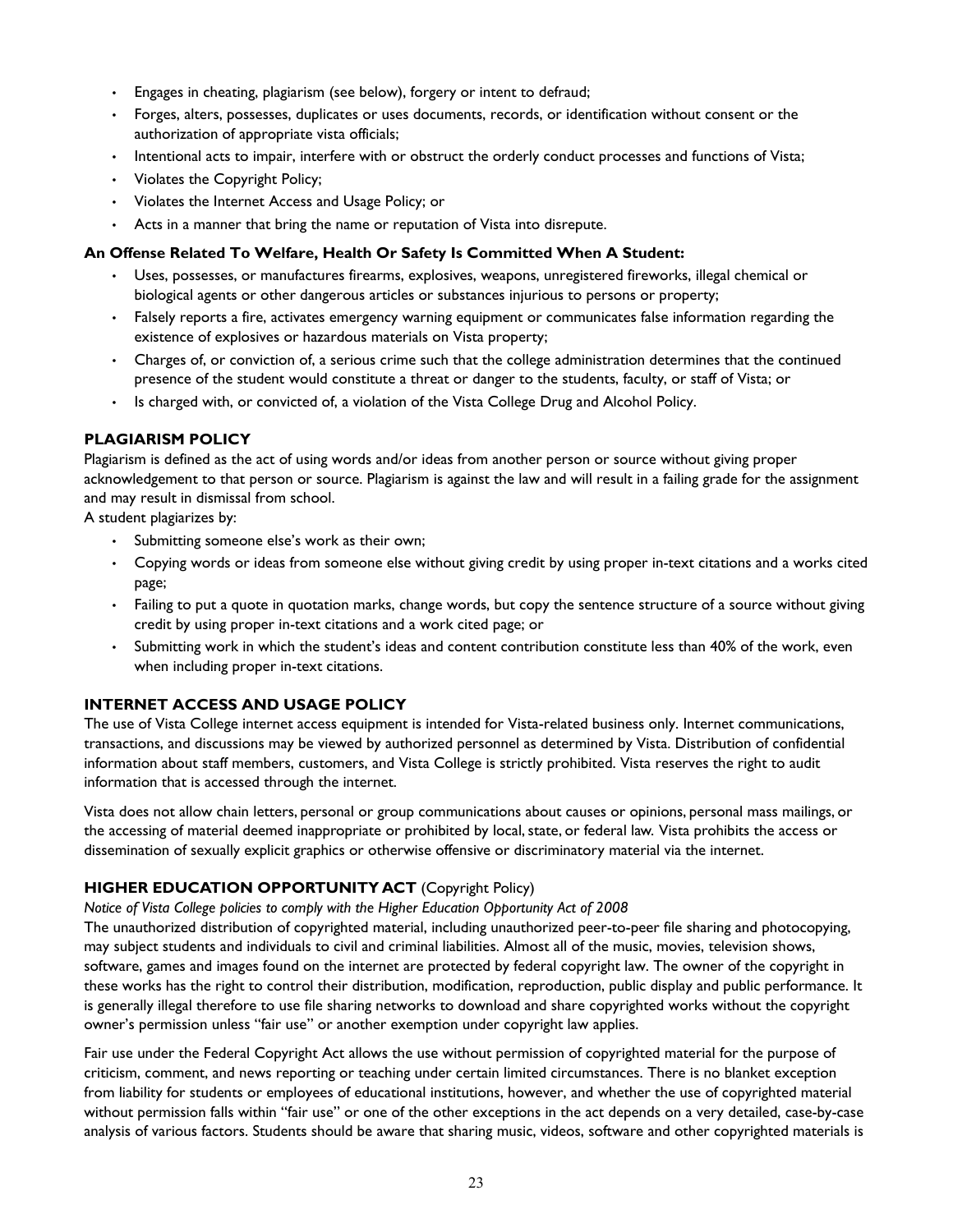very likely not to be considered a 'fair use" and therefore may be a violation of the law.

A violation of the institution's policy for use of its information technology system can result in termination of network access for the student and/or other disciplinary action including removal of the student from the institution. Moreover, there are severe civil and criminal penalties for copyright infringement under federal law. A copyright owner is entitled to recover actual damages and profits resulting from an infringement, but also may recover statutory damages ranging from \$750 to \$30,000 per work for a non-willful infringement and up to \$150,000 for a willful infringement, even if there is no proof of actual damages, in addition to court costs and reasonable attorneys' fees. The government also can file criminal charges that can result in fines and imprisonment.

Vista's policies in regard to copyright infringement via the internet prohibit the illegal downloading or unauthorized distribution of copyrighted materials using the institution's information technology system. Vista's policies prohibit use of the Vista computer network and instructional equipment to engage in illegal copying or distribution of copyrighted works such as by unauthorized peer-to-peer file sharing (i.e., the sharing of copyrighted works, typically in digital or electronic files, without permission).

## <span id="page-23-0"></span>**STUDENT GRIEVANCE PROCEDURE**

The Vista College grievance procedure provides a prompt, equitable, and impartial process for resolving student grievances. It is available to any student who believes that a school decision or action, or the action of another student or third party, has adversely affected his or her status, rights, or privileges at Vista College.

Student grievances will be addressed confidentially, unless maintaining confidentiality would impede the ability to investigate the attempt to address the student's concerns. Information will be shared only with those necessary in an attempt to resolve the concerns. No reprisals of any kind will be taken by any party or by any member of the Vista College administration against any party involved.

If, following the resolution of this grievance procedure, it is determined that discrimination, harassment, or retaliation has occurred, appropriate corrective and remedial actions will be taken including up to termination of employment for a Vista faculty or staff member, dismissal of a student, or termination of the relationship with a third party. Additional remedial actions, such as training for supervisors, employees, and/or students, may be implemented in order to prevent a reoccurrence of the discrimination, harassment, or retaliation. Appropriate actions to remedy the effects of the discrimination, harassment, or retaliation upon the student(s) that brought the complaint will also be enacted.

The following process should be followed in order to reasonably and impartially resolve the grievance. If at any time during the process the student needs additional time, he or she may request for an extension by submitting a written request to the Campus Director. The e-mail addresses to be used for the Director of Academic Operations and Campus Director are as follows:

| <b>Director Of Academic Operations E-Mail</b> | <b>Campus Director E-Mail</b> |
|-----------------------------------------------|-------------------------------|
| onlinedoacademics@vistacollege.edu            | onlinecd@vistacollege.edu     |

- 1. Grievances or complaints involving an individual instructor or staff member should first be discussed with the individual involved. Grievances or complaints involving another student or a third party should be brought directly to the Director of Academic Operations using the email address above (step 2 below).
- 2. If the grievance or complaint has not resolved with the individual instructor or staff member, the student should then bring the concerns to the Director of Academic Operations, who will investigate the claim and attempt to resolve the issue. Resolution may include a mediated conversation between involved parties.
- 3. If the grievance or complaint has not resolved with the Director of Academic Operations, the student should then bring submit a written statement of concerns to the Campus Director using the email address above. The written statement should contain:
	- The student's specific concerns or allegations
	- The date that the student met with the Vista faculty or staff member as outlined in step 1 above (if applicable)
	- The outcome of the meeting with the Vista faculty or staff member as outlined in step 1 above (if applicable)
	- The date that the student met with the Director Of Academics as outlined in step 2 above
	- The outcome of the meeting with the Director of Academics or staff member as outlined in step 2 above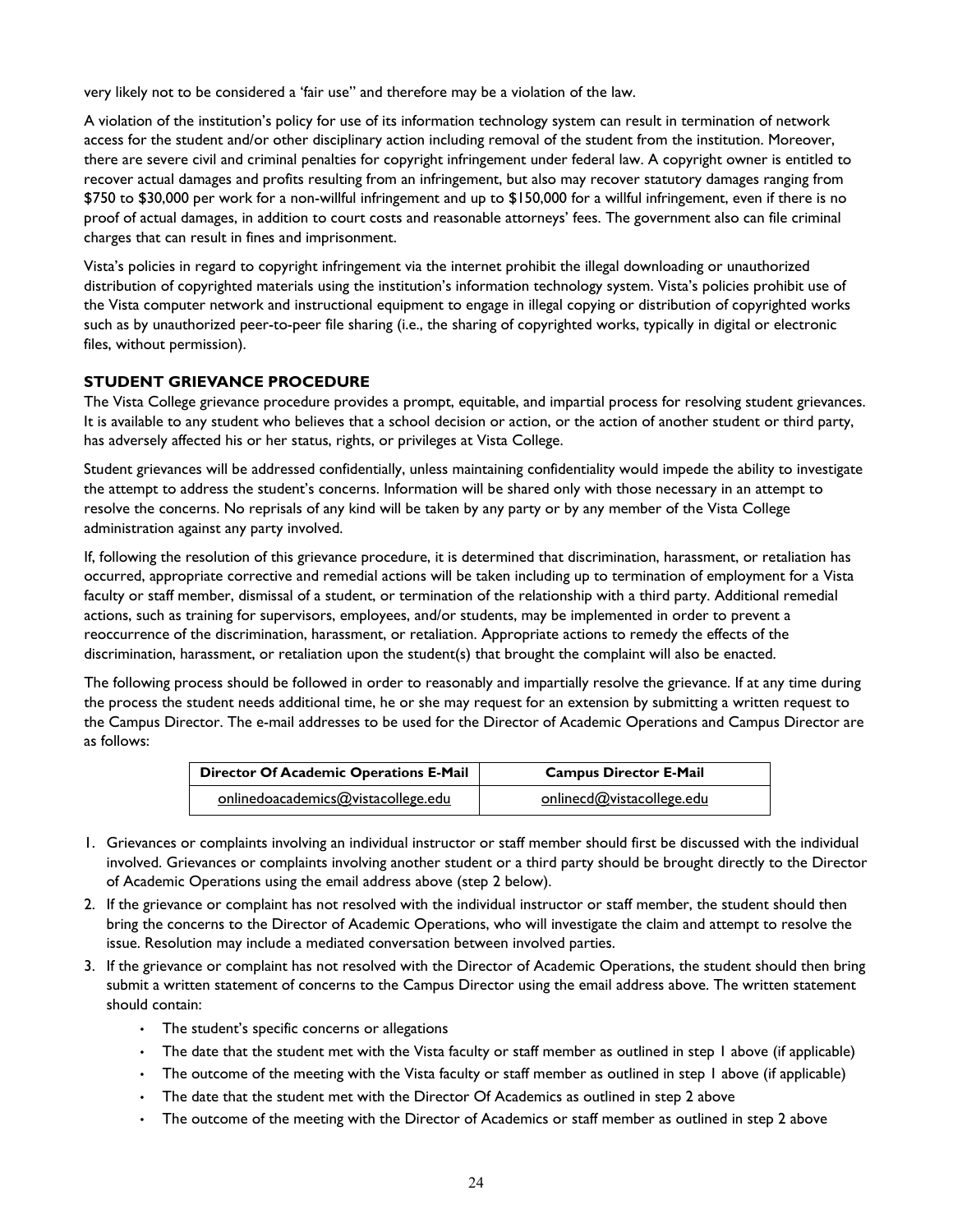• The outcome that the student seeks

The Campus Director will:

- Within three (3) calendar days of the receipt of the written statement hold a preliminary meeting with the student to discuss the grievance
- Conduct an investigation, which will include a hearing to give all parties involved an opportunity to present evidence and provide statements relevant to the matter
- The hearing will take place within five (5) calendar days of the receipt of the written statement from the student

The Campus Director will provide his/her decision in writing within three (3) calendar days after the hearing. The decision will include the Campus Director's findings, conclusions, and reasoning. A written copy of the decision will be provided to the student in person or by email. The student's original written complaint and the Campus Director's decision will be retained in the relevant files of all parties involved (faculty files for faculty and academic files for students).

If, following the completion of step 3, a student remains dissatisfied with the outcome, the student may direct unresolved issues to:

[compliance@vistacollege.edu](mailto:Compliance@vistacollege.edu) Education Futures Group

300 N. Coit, Suite 1400 Richardson, TX 75080 (972) 733-3431

#### **Texas students in a degree program may file a complaint with:**

Texas Higher Education Coordinating Board Office of General Counsel P.O. Box 12788 Austin, Texas 78711-2788 [www.thecb.state.tx.us/studentcomplaints](http://www.thecb.state.tx.us/studentcomplaints)

#### **Texas students in a diploma program may file a complaint with:**

Texas Workforce Commission Career Schools and Colleges 101 E. 15th Street Austin, Texas 78778-0001 (512) 936-3100 Information on filing a complaint with TWC can be found on TWC's website at [www.texasworkforce.org/careerschoolstudents](http://www.texasworkforce.org/careerschoolstudents)

All submitted complaints must include a student complaint form, a signed Family Educational Rights and Privacy Act (FERPA) Consent and Release Form, and a THECB Consent and Agreement Form. Submitted complaints regarding students with disabilities shall also include a signed Authorization to Disclose Medical Record Information Form. Rules governing student complaints can be found in Title 19 of the Texas Administrative Code, Sections 1.110-1.120: [http://texreg.sos.state.tx.us/public/readtac\\$ext.viewtac?tac\\_view=5&ti=19&pt=1&ch=1&sch=e&rl=y](http://texreg.sos.state.tx.us/public/readtac$ext.ViewTAC?tac_view=5&ti=19&pt=1&ch=1&sch=E&rl=Y)

## **New Mexico students in all programs may file their grievance according to the institution's procedures above. If the grievance is not resolved, a complaint can be made with:**

New Mexico Higher Education Department (NMHED) 2044 Galisteo Street Santa Fe, NM 87505 Phone: (505) 476-8442 <https://hed.state.nm.us/students-parents/student-complaints>

## **Alaska students in all program may files a complaint with:**

Alaska Commission on Postsecondary Education C/O: Program Coordinator for Institutional Authorization PO Box 110505 Juneau, AK 99811-0505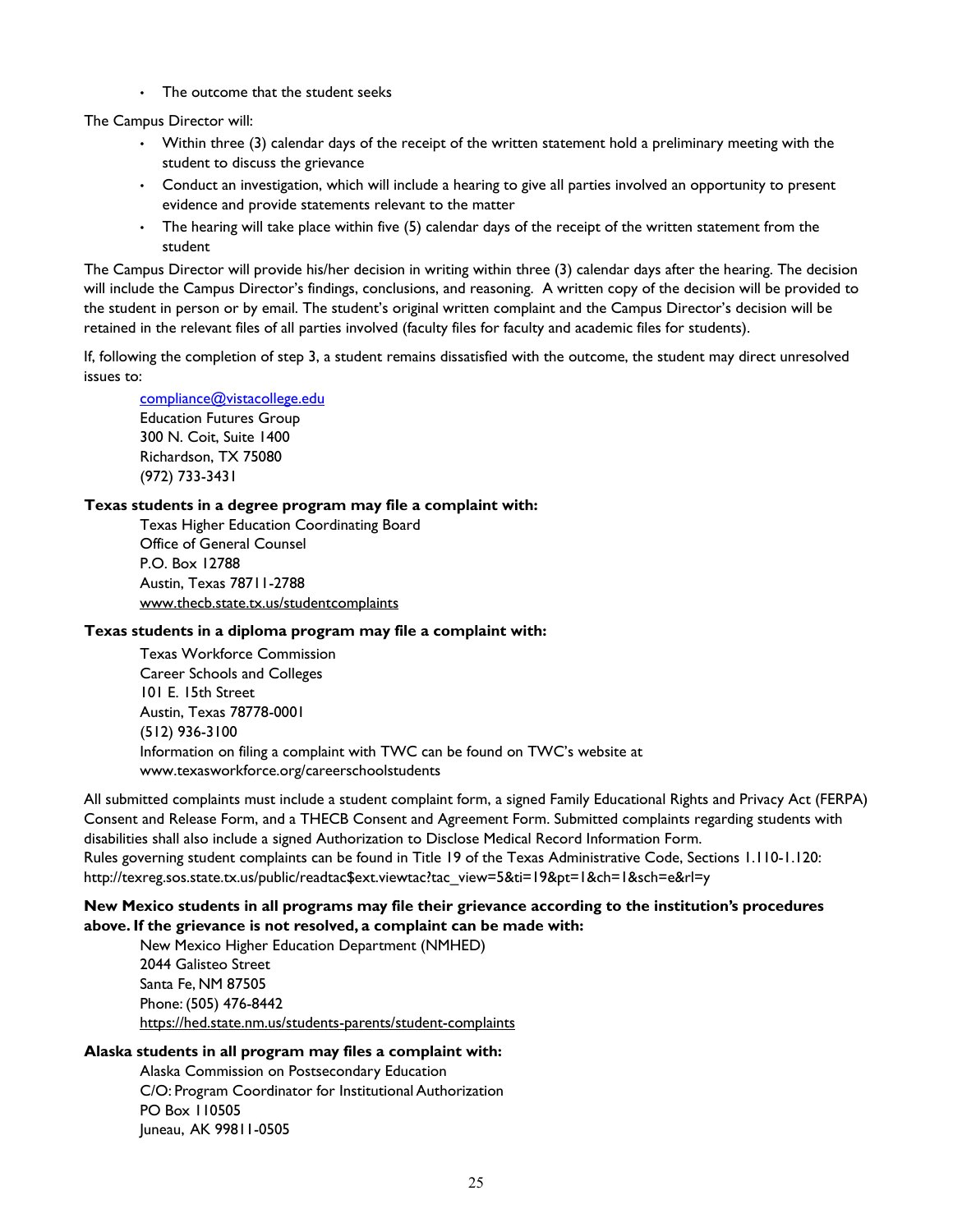(907) 465-6741 [EED.ACPE-IA@Alaska.Gov](mailto:EED.ACPE-IA@alaska.gov) [https://acpe.alaska.gov/consumerprotection](https://acpe.alaska.gov/ConsumerProtection)

#### **Arizona students in all program may files a complaint with:**

Arizona State Board for Private Postsecondary Education 1740 W. Adams Street #3008 Phoenix,AZ 85007 (602) 542-5709 <https://ppse.az.gov/complaint>

#### **Arkansas students in all program may files a complaint with:**

Arkansas Department of Higher Education 423 Main Street, Suite 400 Little Rock, AR 72201 (501) 371-2000 Students can find information on filing a complaint and submit a "grievance form" online through the Arkansas Division of Higher Education – Division of Academic Affairs Website. The Grievance Form can be accessed and submitted through the following link[: https://www.adhe.edu/institutions/academic-affairs/institutional-certification](https://www.adhe.edu/institutions/academic-affairs/institutional-certification-advisory-committee/grievance-form)[advisory-committee/grievance-form](https://www.adhe.edu/institutions/academic-affairs/institutional-certification-advisory-committee/grievance-form)

#### **Colorado students in all program may files a complaint with:**

Colorado Department of Higher Education 1600 Broadway, Suite 2200 Denver, CO 80202 P: (303) 862-3001 F: (303) 996-1329 http://highered.colorado.gov/academics/complaints/

## **Florida students in all program may files a complaint with:**

Commission for Independent Education 325 W. Gaines Street, Suite 1414 Tallahassee, FL. 32399-0400 E-Mail[: cieinfo@fldoe.org](mailto:cieinfo@fldoe.org?subject=) Fax: (850) 245-3238 <http://www.fldoe.org/policy/cie/file-a-complaint.stml>

#### **Hawaii students in all program may files a complaint with:**

State of Hawaii, Office of Consumer Protection Department of Commerce and Consumer Affairs 235 South Beretania Street, Room 801 Honolulu, Hawaii 96813-2419 P: (808) 586-2630 F: (808) 586-2640 http://cca.hawaii.gov/ocp/consumer-complaint/

#### **Idaho students in all program may files a complaint with:**

Idaho State Board of Education Attn: State Coordinator for Private Colleges and Proprietary Schools 650 West State Street P.O. Box 83720 Boise, ID 83720-0037 P: (208) 334-2270 F: (208) 334-2632 board@osbe.idaho.gov [https://boardofed.idaho.gov/higher-education-private/private-colleges-degree-granting/student-complaint](https://boardofed.idaho.gov/higher-education-private/private-colleges-degree-granting/student-complaint-procedures/)[procedures/](https://boardofed.idaho.gov/higher-education-private/private-colleges-degree-granting/student-complaint-procedures/)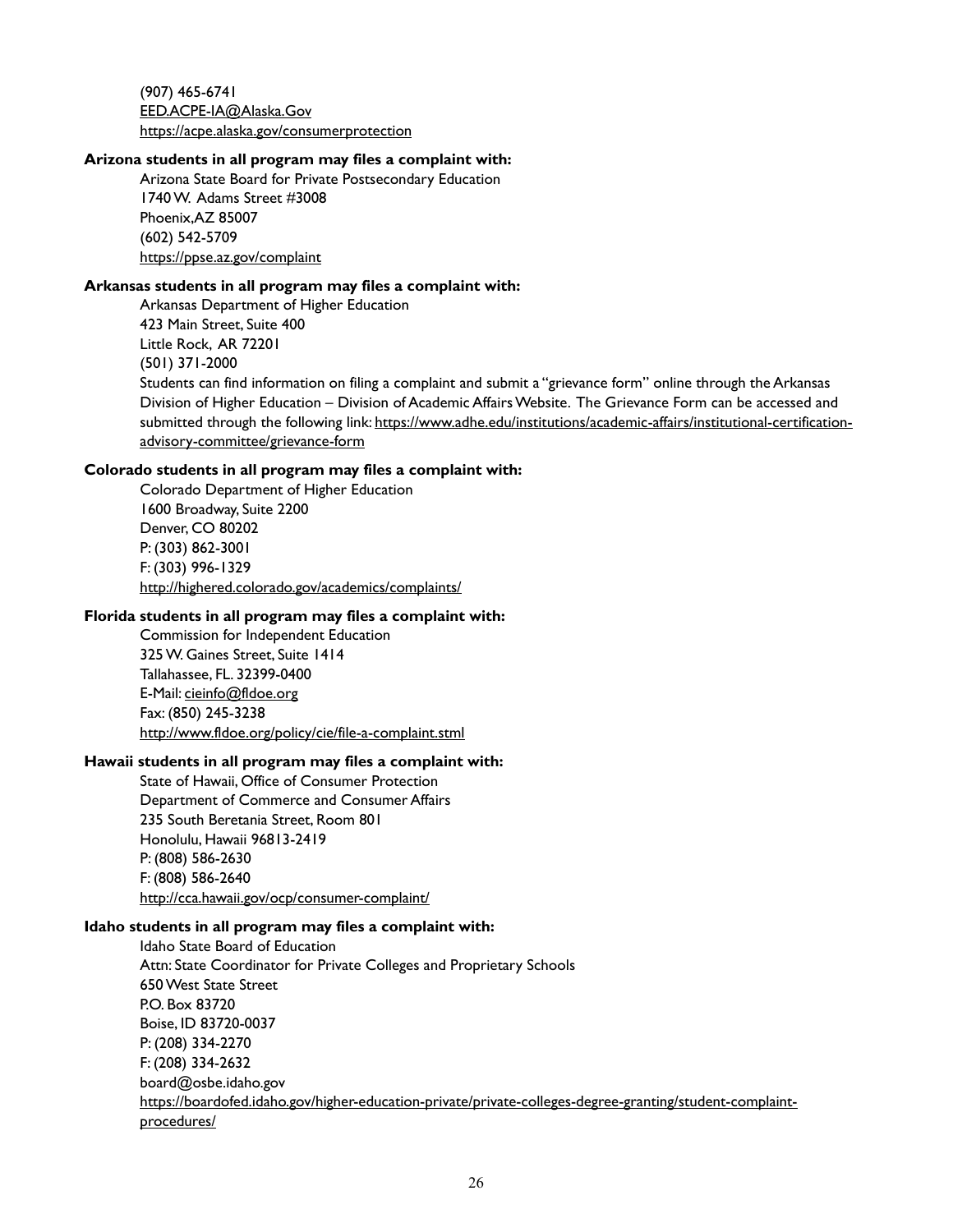#### **Illinois students in all program may files a complaint with:**

Illinois Board of Higher Education 1 N. Old State Capitol Plaza, Suite 333 Springfield, IL 62701-1377 General Information: info@ibhe.org Institutional Complaint Hotline: (217) 557-7359 <http://complaints.ibhe.org/>

#### **Kansas students in all program may files a complaint with:**

Kansas Board of Regents 1000 SW Jackson Street, Suite 520 Topeka, KS 66612-1368 (785) 430-4240 http://www.kansasregents.org/academic\_affairs/private\_out\_of\_state/complaint\_process

## **Kentucky students in all program may files a complaint with:**

CPE Consumer Complaint Council on Postsecondary Education 1024 Capital Center Drive, Suite 320 Frankfort, KY 40601 cpeconsumercomplaint@ky.gov [http://cpe.ky.gov/campuses/consumer\\_complaint.html](http://cpe.ky.gov/campuses/consumer_complaint.html)

#### **Louisiana students in all program may files a complaint with:**

Louisiana Board of Regents PO Box 3677 Baton Rouge, LA 70821-3677 (225) 342-4253 http://www.regents.la.gov/assets/docs/2014/07/studentcomplaintprocedure.pdf

#### **Maine students in all program may files a complaint with:**

Maine Department of Education 23 State House Station Augusta, ME 04333-0023 [courtney.b.baehr@maine.gov.](mailto:Courtney.B.Baehr@maine.gov)

#### **Massachusetts students in all program may files a complaint with:**

Massachuetts Department of Education One Ashburton Place, Rm. 1401 Boston, MA 02108 (617) 994-6950 <https://www.mass.edu/forstufam/complaints/complaintform.asp>

#### **Mississippi students in all program may files a complaint with:**

Mississippi Community College Board Commission on Proprietary Schools And College Registration 3825 Ridgewood Road Jackson, MS 39211 Kverneuille@Mccb.Edu (601) 432-6185 [http://www.mccb.edu/pdfs/pg/pscomplaintform.pdf](http://www.mccb.edu/pdfs/pg/PSComplaintForm.pdf)

#### **Nebraska students in all program may files a complaint with:**

Nebraska Coordinating Commission for Postsecondary Education PO Box 95005 Lincoln, NE 68509-5005 (402) 471-4825 <https://ccpe.nebraska.gov/student-complaints-against-postsecondary-institutions>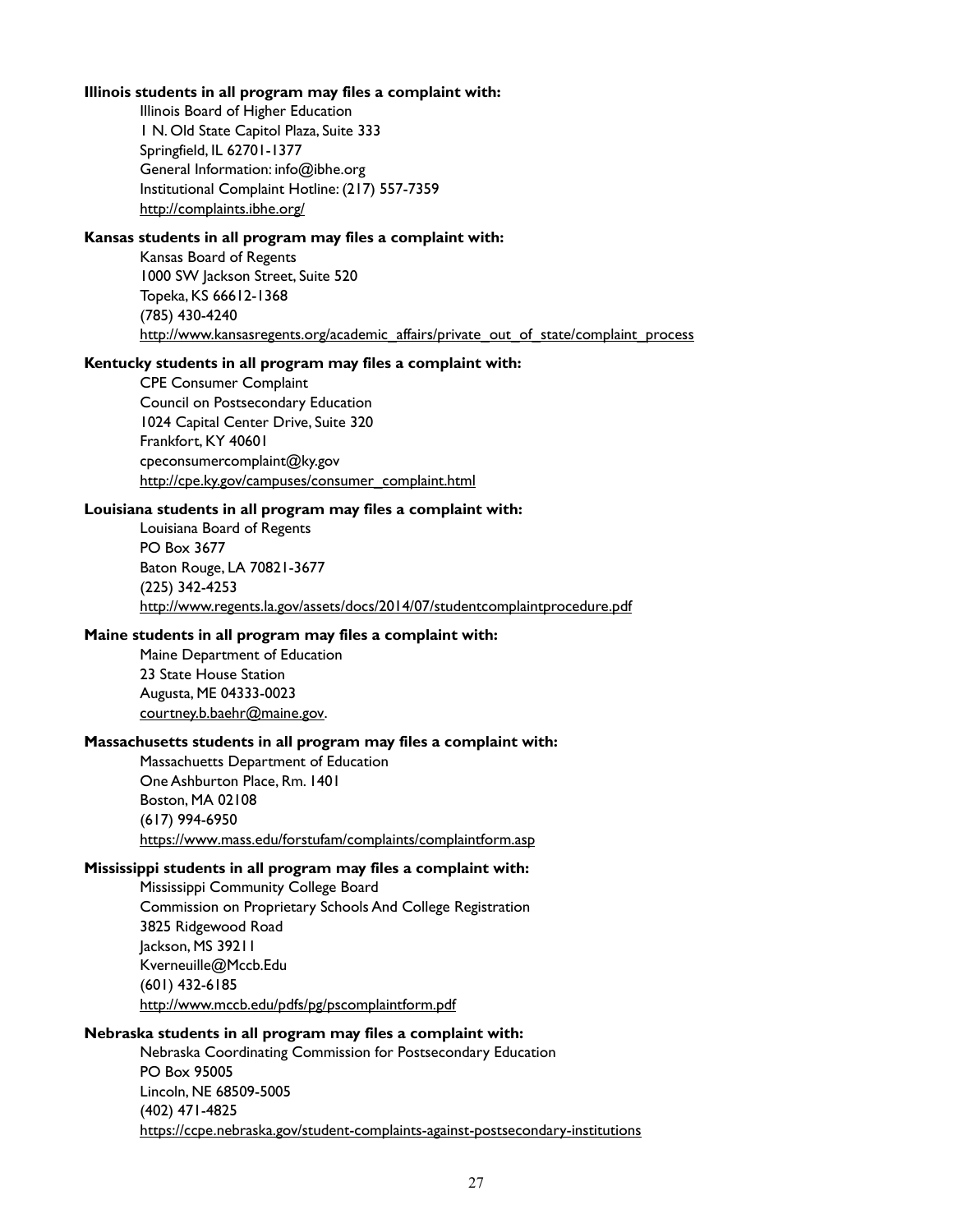#### **Nevada students in all program may files a complaint with:**

Nevada Commission on Postsecondary Education 8778 South Maryland Parkway, Suite 115 Las Vegas, Nevada 89123 (702) 486-7330 [http://cpe.nv.gov/students/students\\_home/](http://cpe.nv.gov/Students/Students_Home/)

#### **North Carolina students in all program may files a complaint with:**

Office of Proprietary Schools 200 W. Jones Street Mailing Address: 5001 Mail Service Center Raleigh, NC 27699-5001 P: (919) 807-7061 F: (919) 807-7169 [https://www.nccommunitycolleges.edu/sites/default/files/basic-page-file-uploads/proprietary](https://www.nccommunitycolleges.edu/sites/default/files/basic-page-file-uploads/proprietary-schools/complaint_procedures_-arial.pdf)[schools/complaint\\_procedures\\_-arial.pdf](https://www.nccommunitycolleges.edu/sites/default/files/basic-page-file-uploads/proprietary-schools/complaint_procedures_-arial.pdf)

#### **Ohio students in all program may files a complaint with:**

Ohio State Board of Career Colleges And Schools 30 East Broad Street, Suite 2481 Columbus, Ohio 43215-31414 P: (614) 466-2752 or (877) 275-4219 F: (614) 466-2219 bpsr@scr.state.oh.us https://scr.ohio.gov/consumerinformation/filingacomplaint.aspx

#### **Oklahoma students in all program may files a complaint with:**

State of Oklahoma, Board of Private Vocational Schools 3700 N.W. Classen Boulevard, Suite 250 Oklahoma City, OK 73118 (405) 528-3370 <http://obpvs.ok.gov/students#complaints>

#### **Pennsylvania students in all program may files a complaint with:**

State Board of Private Licensed Schools Pennsylvania Department of Education 333 Market Street, 12th Floor Harrisburg, PA 17126-0333 (717) 783.8228 or E-Mail [ra-pls@pa.gov.](mailto:ra-pls@pa.gov) [https://www.education.pa.gov/postsecondary-adult/collegecareer/pages/private-licensed-schools.aspx](https://www.education.pa.gov/Postsecondary-Adult/CollegeCareer/Pages/Private-Licensed-Schools.aspx) [https://www.education.pa.gov/documents/postsecondary](https://www.education.pa.gov/Documents/Postsecondary-Adult/College%20and%20Career%20Education/Private%20Licensed%20Schools/Student%20Complaint%20Form.pdf)[adult/college%20and%20career%20education/private%20licensed%20schools/student%20complaint%20form.pdf](https://www.education.pa.gov/Documents/Postsecondary-Adult/College%20and%20Career%20Education/Private%20Licensed%20Schools/Student%20Complaint%20Form.pdf)

#### **South Carolina students in all program may files a complaint with:**

South Carolina Commission on Higher Education 1122 Lady Street, Suite 300 Columbia, SC 29201 (803) 737-2260 <http://www.che.sc.gov/> http://www.che.sc.gov/che\_docs/academicaffairs/license/complaint\_procedures\_and\_form.pdf

#### **South Dakota students in all program may files a complaint with:**

South Dakota Boards of Regents 306 E. Capitol Avenue, Suite 200 Pierre, SD 57501 Info@Sdbor.Edu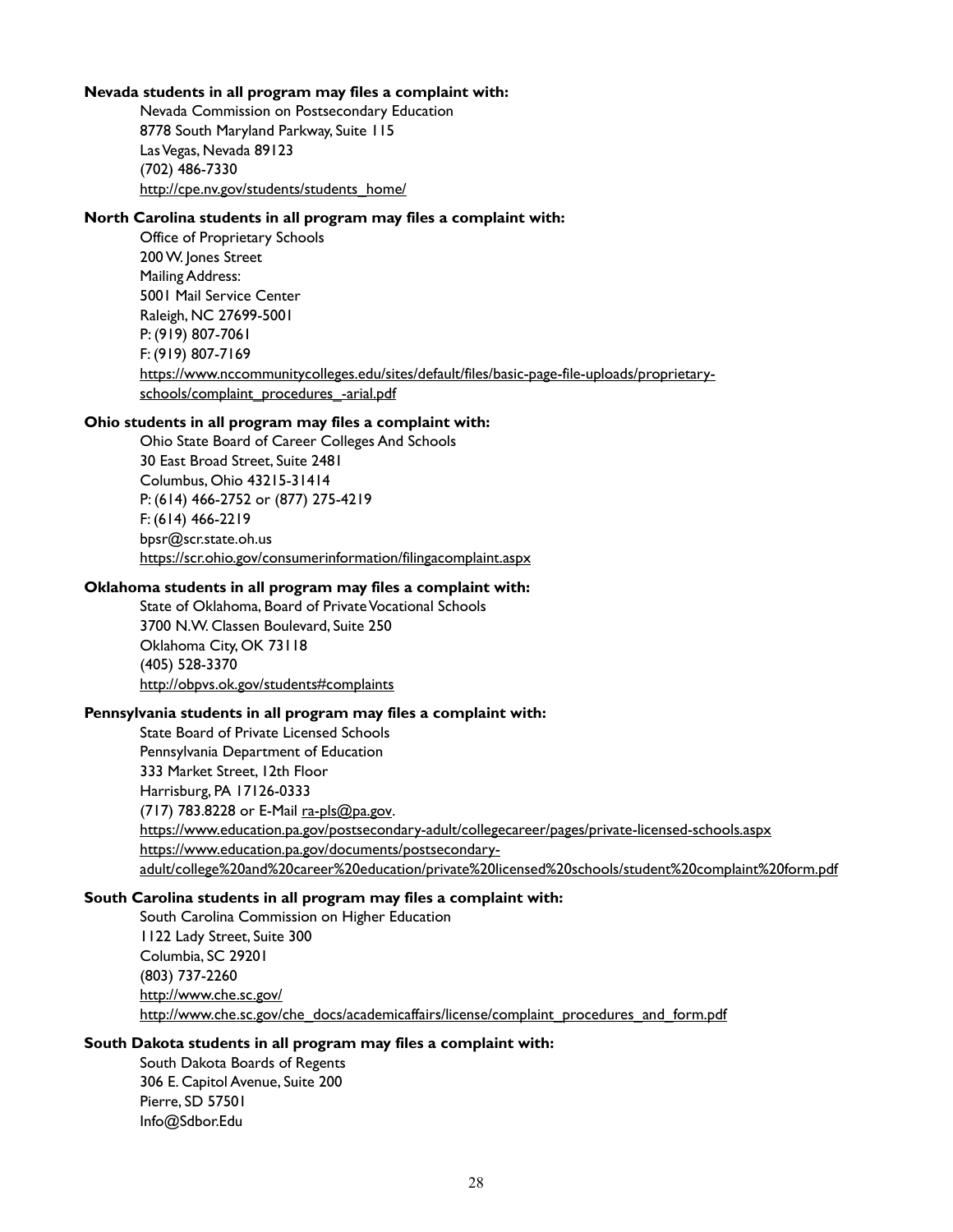(605) 773-3455 https://www.sdbor.edu/pages/default.aspx

#### **Tennessee students in all program may files a complaint with:**

Tennessee Higher Education Commission 312 Rosa Parks Ave, 9th Floor Nashville, TN 37243 (615) 741-3605 [https://www.tn.gov/content/tn/thec/bureaus/student-aid-and-compliance/postsecondary-state](https://www.tn.gov/content/tn/thec/bureaus/student-aid-and-compliance/postsecondary-state-authorization/request-for-complaint-review.html)[authorization/request-for-complaint-review.html](https://www.tn.gov/content/tn/thec/bureaus/student-aid-and-compliance/postsecondary-state-authorization/request-for-complaint-review.html)

#### **Vermont students in all program may files a complaint with:**

Vermont Agency of Education 219 North Main Street, Suite 402 Barre, VT 05641 (802) 479-1030 aoe.edinfo@vermont.gov <https://education.vermont.gov/documents/postsecondary-program-complaint-resolution>

#### **Virginia students in all program may files a complaint with:**

State Council of Higher Education For Virginia 101 N. 14th Street, 10th Floor James Monroe Building Richmond, VA 23219 (804) 225-2600 [communications@schev.edu](mailto:communications@schev.edu) http://www.schev.edu/index/students-and-parents/resources/student-complaints

#### **Washington students in all program may files a complaint with:**

Washington Student Achievement Council 917 Lakeridge Way SW Olympia, WA 98502 (360) 753-7800 info@wsac.wa.gov <https://wsac.wa.gov/student-complaints>

#### **West Virginia students in all program may files a complaint with:**

West Virginia Higher Education Policy Commission 1018 Kanawha Boulevard East, Suite 700 Charleston, WV 25301 http://www.wvhepc.edu/wp-content/uploads/2015/01/complaint-form2.pdf year or 304-558-0265

Schools accredited by the Accrediting Commission of Career Schools and Colleges must have a procedure and operational plan for handling student complaints. If a student does not feel that the school has adequately addressed a complaint or concern, the student may consider contacting the accrediting commission.

All complaints reviewed by the commission must be in written form and should grant permission for the Commission to forward a copy of the complaint to the school for a response. This can be accomplished by filing the ACCSC Complaint Form. The complainant(s) will be kept informed as to the status of the complaint as well as the final resolution by the commission. Please direct all inquiries to:

#### **Accrediting Commission of Career Schools & Colleges**

2101 Wilson Boulevard, Suite 302 Arlington, VA 22201 (703) 247-4212 www.accsc.org The ACCSC complaint form is available at: <http://www.accsc.org/uploadeddocuments/2015%20february/accsccomplaintformfill.pdf>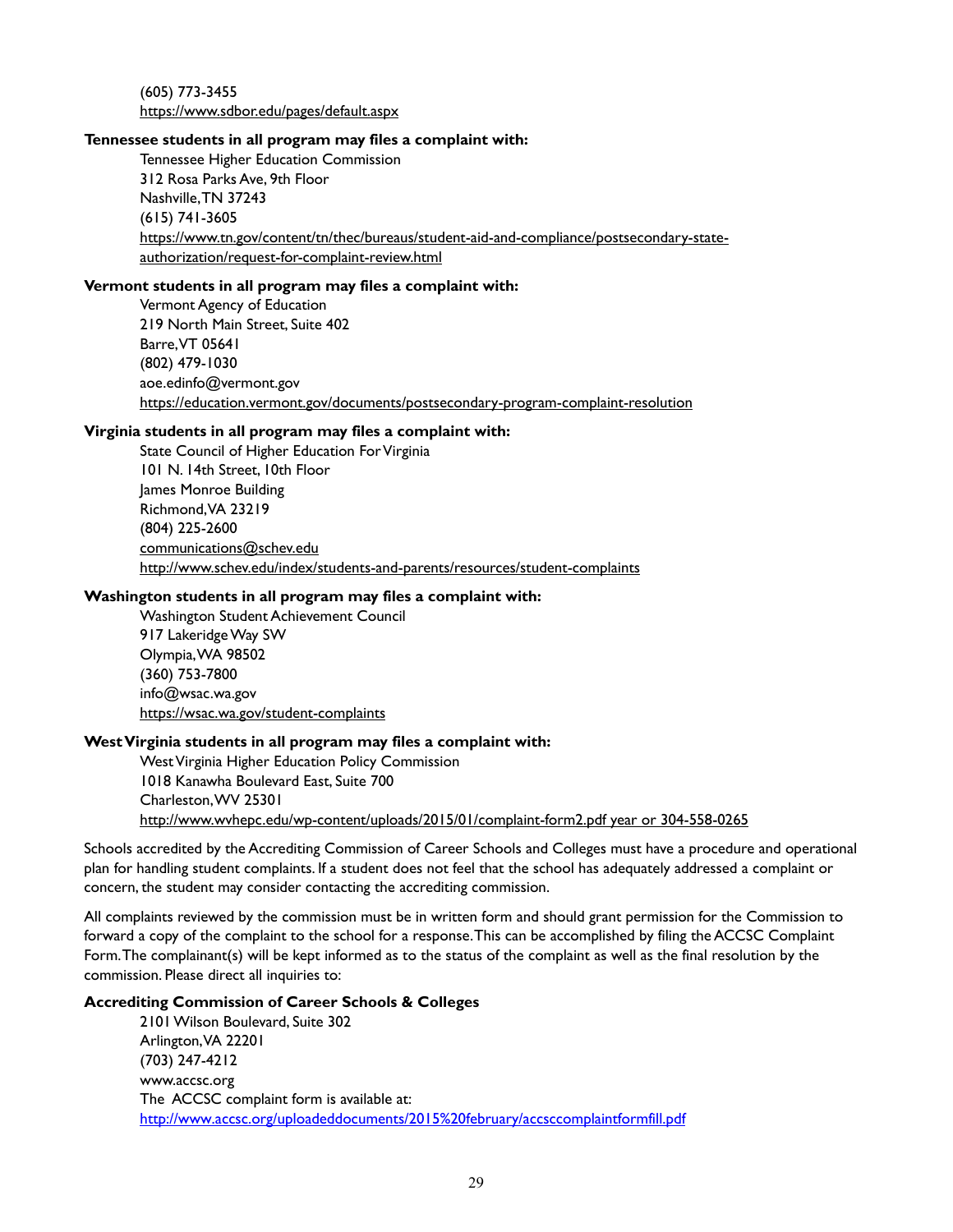## <span id="page-29-0"></span>**DISTANCE EDUCATION IDENTITY VERIFICATION AND PRIVACY**

All instructors and students are assigned a user ID in the Canvas Learning Management System (LMS), and each will create an alphanumeric password that that will be a unique identifier in the distance learning environment. The purpose of this identification is to enable the security of data processing in maintaining student records.

This combination of user ID and password identifies faculty and students to the system on each subsequent course visit. In order to maintain a secure distance learning environment, users will:

- Accept responsibility for the security of their personal passwords.
- Maintain student information separate from others within the LMS and protected from outside intruders.
- Protect faculty information from student views within the LMS and from outside intruders.
- Take reasonable steps to protect the password when using public computers.
- Disclose a password compromise to college staff as soon as possible.

In addition to these requirements, online faculty and staff shall maintain familiarity with FERPA regulations and may not disclose confidential student information in an unauthorized manner. All student information in the LMS is confidential and access is granted to a limited number of administrators only.

#### <span id="page-29-1"></span>**RECORDS RETENTION AND MAINTENANCE**

Admissions material submitted to the College become property of the College. Originals, except for diplomas or foreign transcripts, will not be returned to the student. An admissions file will be considered complete if the material required for enrollment has been received.

In accordance with school policy, admissions applications and supporting documentation for students who applied but did not start will be retained for a period of one year. Transcripts are kept indefinitely.

In accordance with provisions of the Family Educational Rights and Privacy Act (FERPA) of 1974, As amended, third party access to records or copies of the documents therein, will not be permitted without written consent of the student. Validation of written consent will be required prior to release of information in the record. A reasonable period (not to exceed five (5) business days) may take place before records are available.

As required by the state of New Mexico, Vista has a plan that consists of:

- Records maintenance and disposal schedule;
- A description of how records will be maintained in the event of closure;
- Designation of a custodian of records;
- Digitization; and
- A process for obtaining transcripts from the custodian of record.

## <span id="page-29-2"></span>**RECORDS AND THE FAMILY EDUCATIONAL RIGHTS AND PRIVACY ACT 1974**

In compliance with FERPA and the Buckley Amendment, Vista College gives notice that the following types of directory information may be released to the general public and agencies without the written consent of the student:

- Student name
- Dates of attendance
- Major field of study and awards, degree earned

Students currently enrolled may request all or part of their directory information be withheld from the public by filing a Directory Information Opt-Out Form with the registrar. Such a request will remain in effect during the enrollment period unless the student requests its removal.

Students must authorize release of any additional information pertaining to student records by completing and submitting the Student Authorization for Release of Education Records Information to Third Parties form to the registrar. Such exceptions include, but are not limited to agencies duly conducting authorized audits of school records, compliance with legally authorized court orders, and cooperation with law enforcement officials in official investigations.

Students have a right to inspect and review upon written request to the campus. In addition, the student has the right to request an amendment of the education records including information that the student believes is inaccurate, misleading, or otherwise in violation of the student's privacy rights under FERPA.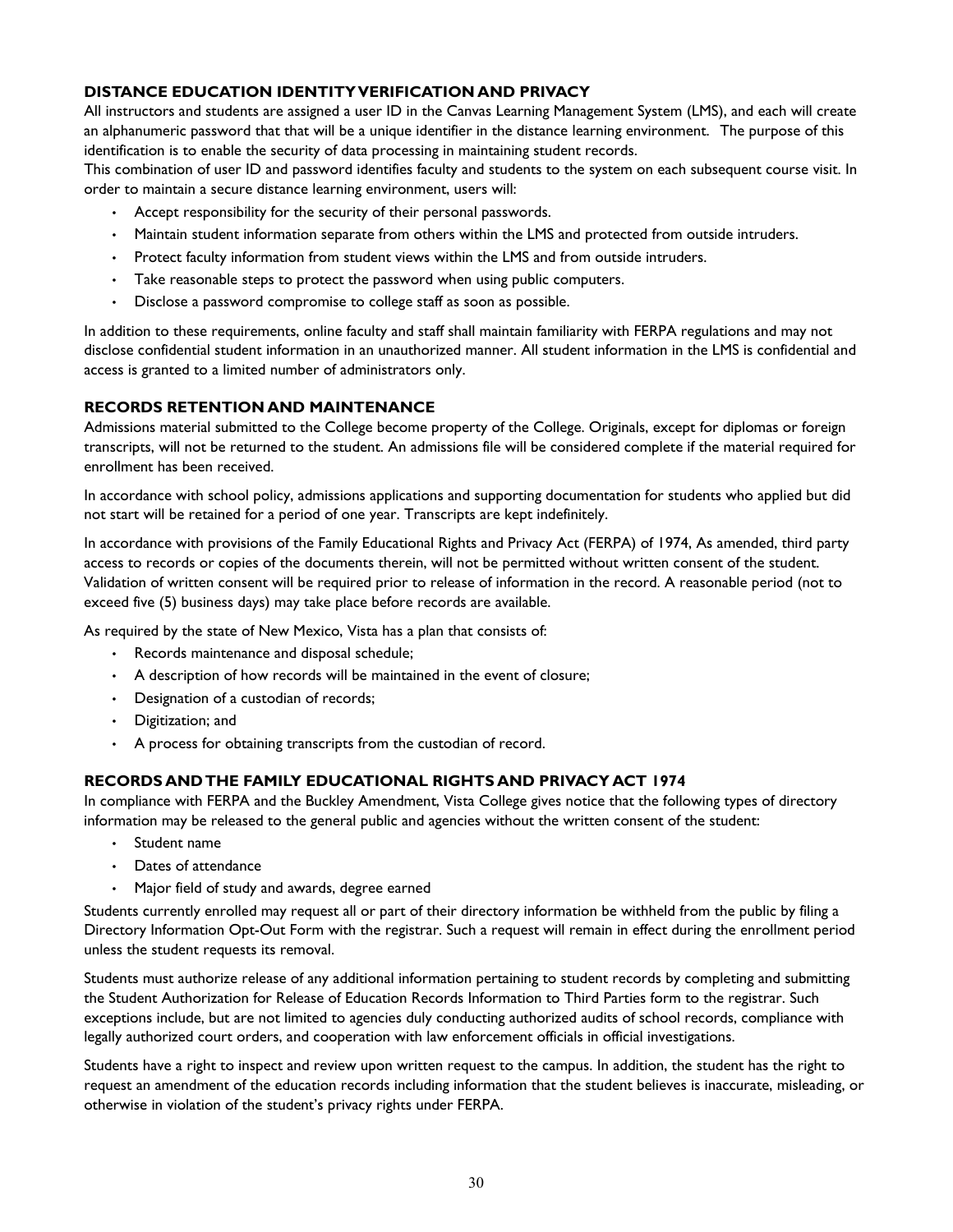## <span id="page-30-0"></span>**AMERICANS WITH DISABILITIES ACT (ADA) AND SECTION 504**

Vista is committed to providing full academic access to all qualified students, including those with disabilities. For the purposes of ADA and Section 504 considerations, a disability is a physical or mental impairment that substantially limits one or more major life activities, a record of a physical or mental impairment that substantially limited one or more major life activities, or a condition which causes an individual to be regarded as having an impairment, whether they have the impairment or not.

If a student wishes to have accommodations during the program, it is the student's responsibility to request accommodations using the ADA/Section 504 Accommodation Request Form. The student will complete the form, include medical documentation no older than three (3) years old, and submit to the Campus Director.

The Accommodations Review Committee will consider the following factors when making the determination regarding appropriate accommodations and/or auxiliary aids/services:

- The nature and extent of the limitations resulting from the disability;
- Accommodations and/or auxiliary aids/services that have worked for the student in the past;
- Whether the requested accommodations and/or auxiliary aids/services would allow the student to effectively access and participate in the course/program; and
- Whether the requested accommodations and/or auxiliary aids/services would alter the essential requirements of the course/program.

Vista will provide reasonable accommodations and/or auxiliary aids/services to qualified students with identified physical or mental limitations, although the student is not required to accept some or all accommodations provided. Requests for accommodations and/or auxiliary aids/services are considered on a case-by-case basis, and will vary depending on the individual's circumstances.

Questions regarding ADA/Section 504 Accommodations should be directed to:

**ADA/Section 504 Coordinator**

Jody Cohen [compliance@vistacollege.edu](mailto:Compliance@vistacollege.edu) Senior Vice President of Compliance Education Futures Group, LLC (972)733-3431

#### <span id="page-30-1"></span>**NON-DISCRIMINATION POLICY**

Vista does not deny admission or discriminate on the basis of race, color, sex, age, religion, creed, disability, national origin, veteran's status, or sexual orientation. Vista does not make pre-admission assumptions or inquiries regarding an individual's disability.

Vista admits students of any race, color, national and ethnic origin or other protected characteristics to all rights, privileges, programs and activities generally made available to students, and is non-discriminatory in its administration of educational policies, scholarship and loan programs, and other school-administered programs.

In addition, the institution complies with the Civil Rights Act of 1964, Related Executive Orders 11246 and 11375, Title IX of the Education Amendments Act of 1972, Sections 503 and 504 of the Rehabilitation Act of 1973, Section 402 of the Vietnam Era Veterans Readjustment Assistance Act, the Americans with Disabilities Act of 1990, and all applicable state civil rights laws. Questions regarding the ADA or Section 504 should be directed to:

## **ADA/Section 504 Coordinator**

Jody Cohen Senior Vice President of Compliance [compliance@vistacollege.edu](mailto:Compliance@vistacollege.edu) Education Futures Group, LLC (972)733-3431

#### <span id="page-30-2"></span>**DRUG & ALCOHOL-FREE SCHOOLS**

Vista College is designated as drug and alcohol free. Upon enrollment, each student is provided the Vista College Policy on Alcohol and Drugs containing information on the penalties associated with drug related offenses.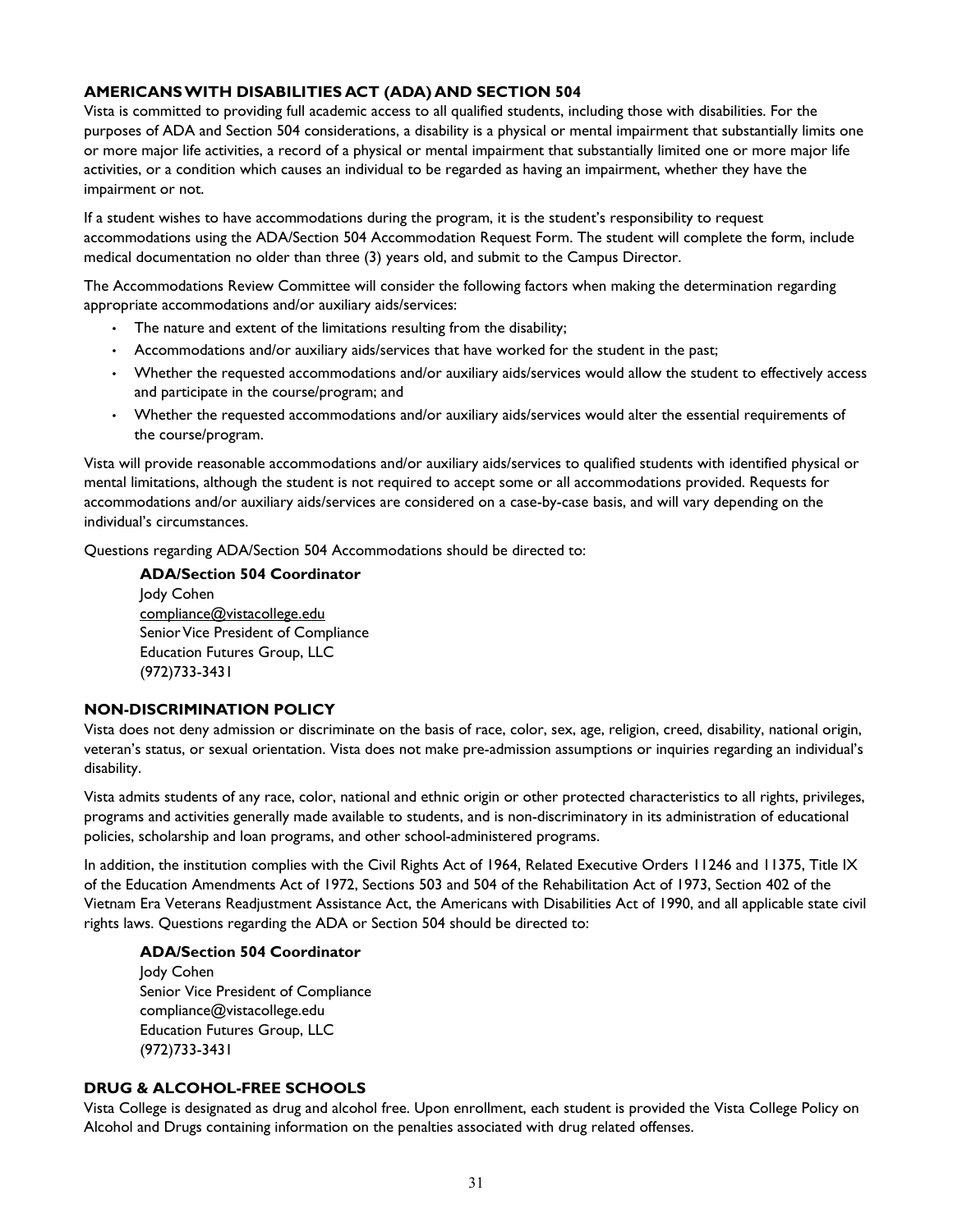In compliance with the Drug Free Schools and Communities Act of 1989, Vista College provides the following information regarding the use of illicit drugs and the abuse of alcohol in its Policy on Alcohol and Drugs:

- 1) Vista College Disciplinary Action
- 2) Applicable Local, State, and Federal Laws
- 3) Health Risks Associated with the Use of Drugs and Abuse of Alcohol; and
- 4) Drug/Alcohol Counseling and Rehabilitation Programs.

A student that violates the Vista College prohibition on controlled substances or alcohol is subject to disciplinary action up to and including immediate suspension or dismissal from Vista College, and legal implications including criminal prosecution, fine and/or imprisonment. Students dismissed for misconduct will be advised by the Campus Director. Readmission is subject to the Campus Director's approval.

#### **SEXUAL HARASSMENT**

<span id="page-31-0"></span>Vista is committed to maintaining a learning environment that is free from inappropriate conduct based on sex. It is Vista's policy to provide an educational and working environment for its students and staff that is free from sexual harassment. Sexual harassment will not be tolerated, and individuals who engage in such conduct will be subject to disciplinary action. Any student who thinks that he or she has been subjected to sexual harassment misconduct by another student, member of the faculty or staff, or a campus visitor or contractor, is encouraged to immediately file a complaint through the Title IX process.

Sexual Harassment is conduct on the basis of sex that satisfies one or more of the following:

- Unwelcome conduct determined by a reasonable person to be so severe, pervasive, and objectionably offensive that it effectively denies a person equal access to a Vista education program or activity;
- An employee of the school conditioning the provision of an aid, benefit, or service of Vista on an individual's participation in unwelcome sexual conduct; or
- Sexual assault (including fondling, incest, rape, or statutory rape), dating violence, domestic violence, or stalking as those terms are defined in the Violence Against Women Act (VAWA).

## **TITLE IX REGULATIONS**

If you are the victim of sexual harassment, you have the option to file a complaint with the Vista's Title IX Coordinator if the harassment involves a student or employee, visitor, or contractor of the College. A Formal Complaint is made by the written submission of complete documentation of an alleged sexual harassment incident(s) to the Title IX Coordinator.

Documentation must include:

- Date(s) and time(s) of the alleged incident(s);
- Location and names of individuals involved in the alleged incident(s);
- Specific details of what happened and resulting effects related to the incident(s);
- Names of any witnesses to alleged incident(s);
- Any action taken following the incident(s);
- A physical or digital signature of the Complainant. A Formal Complaint may not be filed anonymously. The grievance process requires that the Complainant's identity must be disclosed to the Respondent.

#### **Title IX Coordinator**

The person with authority to oversee the grievance process and ensure that equitable, non-biased treatment of all parties. The Title IX Coordinator must not have a conflict of interest or bias toward either the Complainant or the Respondent.

Guides complaints of sexual harassment involving only students

Justin Gobert Senior Director of Compliance Education Futures Group, LLC 300 N. Coit Rd, Suite 1400 Richardson, TX 75080

**Title IX Coordinator for Students Title IX Coordinator for Employees, Visitors, & Contractors**

Guides complaints of sexual harassment involving non-

students Sabrina Burreal Vice President of Human Resources Education Futures Group, LLC 300 N. Coit Rd, Suite 1400 Richardson, TX 75080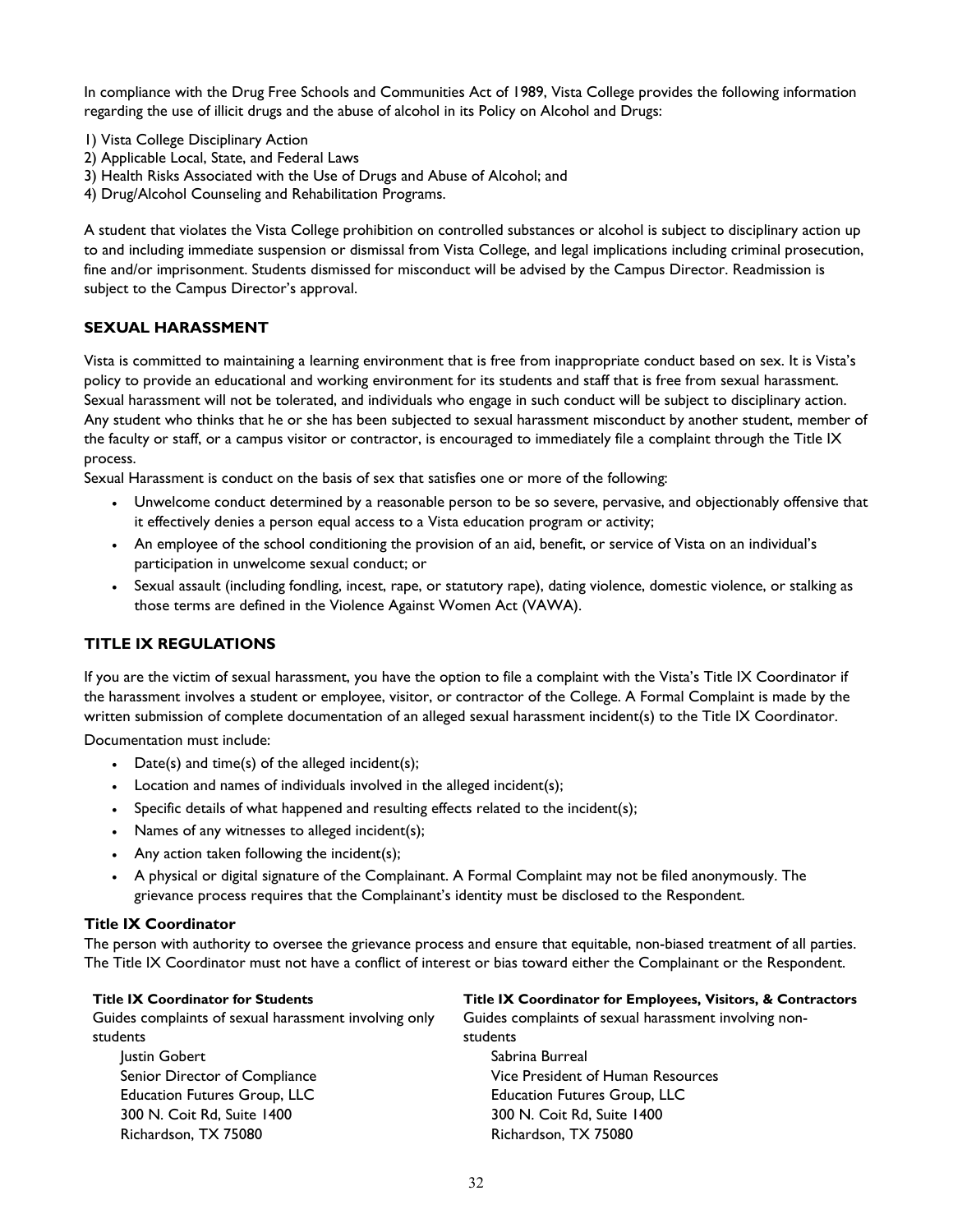972-733-343, ext. 1712 jgobert@vistacollege.edu 972-733-343, ext. 1723 sburreal@vistacollege.edu

A copy of the full Vista Title IX Policy can be found at https://www.vistacollege.edu/non-discrimination-title-ix/. Students may also contact the U.S. Department of Education, Office for Civil Rights to complain of a sex discrimination or sexual harassment including sexual violence; see: <https://www.hhs.gov/civil-rights/filing-a-complaint/complaint-process/index.html>

## **CONTINUING EDUCATION SEMINAR COURSES**

All continuing education seminar courses appear in the Continuing Education Seminar Catalog on the Vista College website at [www.vistacollege.edu.](http://www.vistacollege.edu/)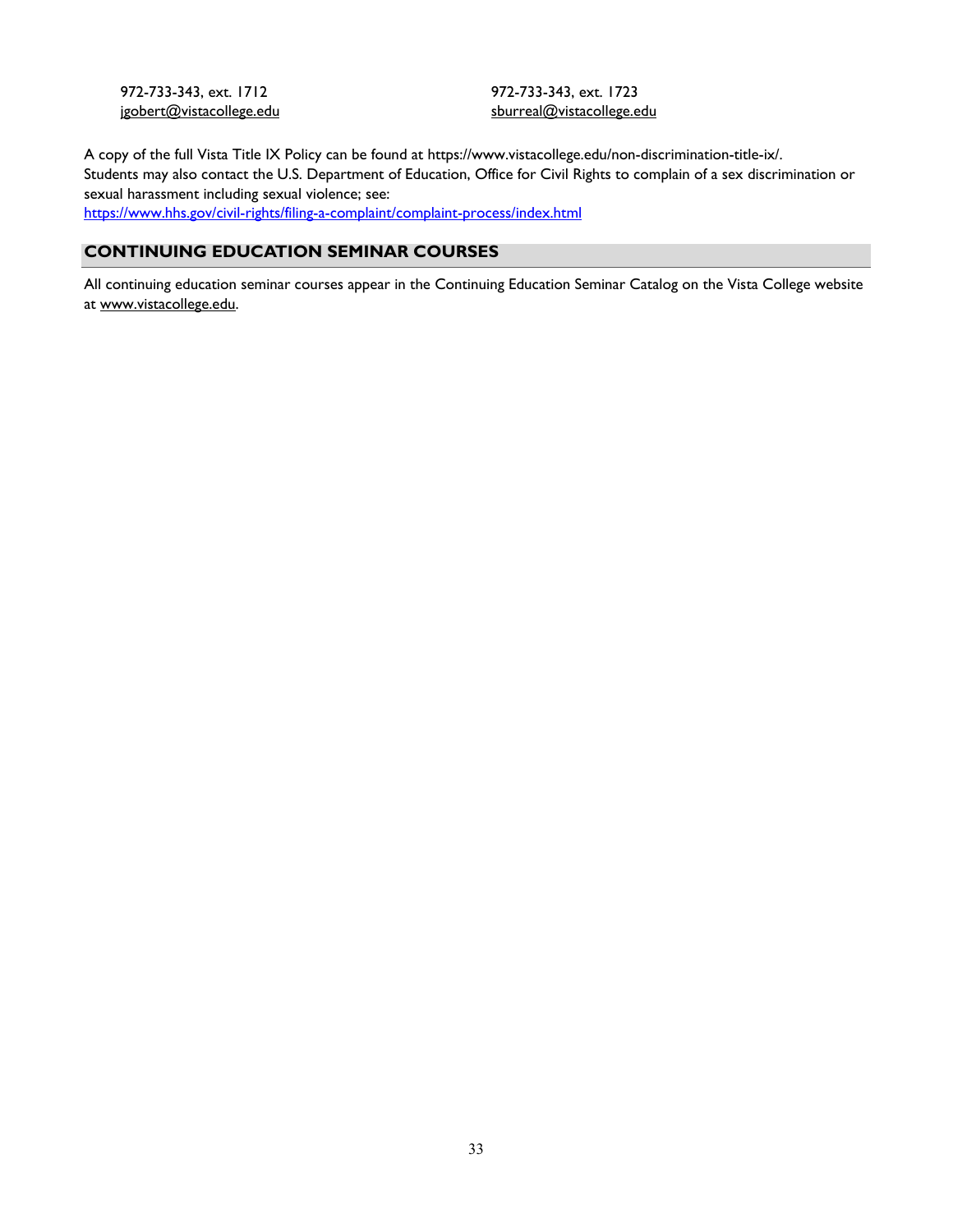## <span id="page-33-0"></span>**PROGRAM IN TEACHOUT - DIPLOMA**

The following programs of study are approved and regulated by the Texas Workforce Commission, Career Schools and Colleges, 101 East 15<sup>th</sup> Street, Austin, Texas 78778-0001. Programs are accredited by Accrediting Commission of Career Schools and College, 2101 Wilson Boulevard, Suite 302, Arlington, VA 22201 [www.accsc.org](http://www.accsc.org/)

#### Business Administration and Leadership

One quarter credit hour equals 30 units comprised of the following academic activities:

- One clock hour in a didactic learning environment  $= 2$  units
- One clock hour in a laboratory setting of instruction  $= 1.5$  units
- One hour of externship  $= 1$  unit
- One hour of out-of-class work and/or preparation for the didactic learning environment or supervised laboratory setting of instruction that are designed to measure the student's achieved competency relative to the required subject matter objectives  $= 0.5$  unit

Effective 2011: to meet regulated clock hour to credit hour conversion requirements enforced by the Department Of Education effective July 1, 2011, "out of class work" has been incorporated into courses offered for each program. Refer to course syllabi for "out of class work" assignment details.

#### <span id="page-33-1"></span>**BUSINESS ADMINISTRATION AND LEADERSHIP**

The evidence-based business administration and leadership diploma program is designed to provide students with a comprehensive platform from which to build a career in service, retail, and other general business sectors. Students will learn management and leadership skills, as well as four fundamental business disciplines: leadership, marketing, strategy and finance. Throughout the program, students can demonstrate their mastery of topics by earning digital competency badges in management, communication, and leadership through individual assessments and application projects. Upon completion of the program, a diploma is awarded. Graduates of this program may find entry-level employment in business offices, government agencies, service and retail industries, or any other type of business or office environment.

Potential Job Titles: Administrative Assistant, Receptionist, Account Representative, Bookkeeper, Customer Service Representative, Front Office, Manager-In-Training, Office Associate, Quality Analyst, And Team Lead.

|             | <b>Course Number</b> | <b>Course Title</b>              | <b>Theory/Lab Hours</b> | <b>Quarter Credit Hours</b> |
|-------------|----------------------|----------------------------------|-------------------------|-----------------------------|
| <b>ACNT</b> | $1453 - O$           | Accounting                       | 45/00                   | 4.5                         |
| <b>BMGT</b> | $1452 - O$           | Management                       | 45/00                   | 4.5                         |
| <b>BMGT</b> | $1453 - O$           | Leadership Principles            | 45/00                   | 4.5                         |
| <b>BMGT</b> | $1454 - O$           | <b>Small Business Management</b> | 45/00                   | 4.5                         |
| <b>BUSI</b> | $1451 - O$           | <b>Business Math</b>             | 30/30                   | 4.5                         |
| <b>COMM</b> | $ 451 - O$           | Oral Communication               | 45/00                   | 4.5                         |
| <b>HRPO</b> | 1450-0               | Human Resources Management       | 45/00                   | 4.5                         |
| <b>MRKG</b> | 1450-O               | <b>Marketing Principles</b>      | 45/00                   | 4.5                         |
| <b>POFI</b> | $1450 - O$           | <b>Computer Applications</b>     | 30/30                   | 4.5                         |
| <b>POFT</b> | 1450-O               | <b>Professional Strategies</b>   | 45/00                   | 4.5                         |
| <b>POFT</b> | $1451 - O$           | <b>Business Communication</b>    | 45/00                   | 4.5                         |
| <b>POFT</b> | $4451 - O$           | Career Strategies                | 45/00                   | 4.5                         |
|             |                      | <b>TOTALS</b>                    | 510/60                  | 54.0                        |

**Total Clock Hours: 570**

**Estimated Completion Time: 62 Weeks**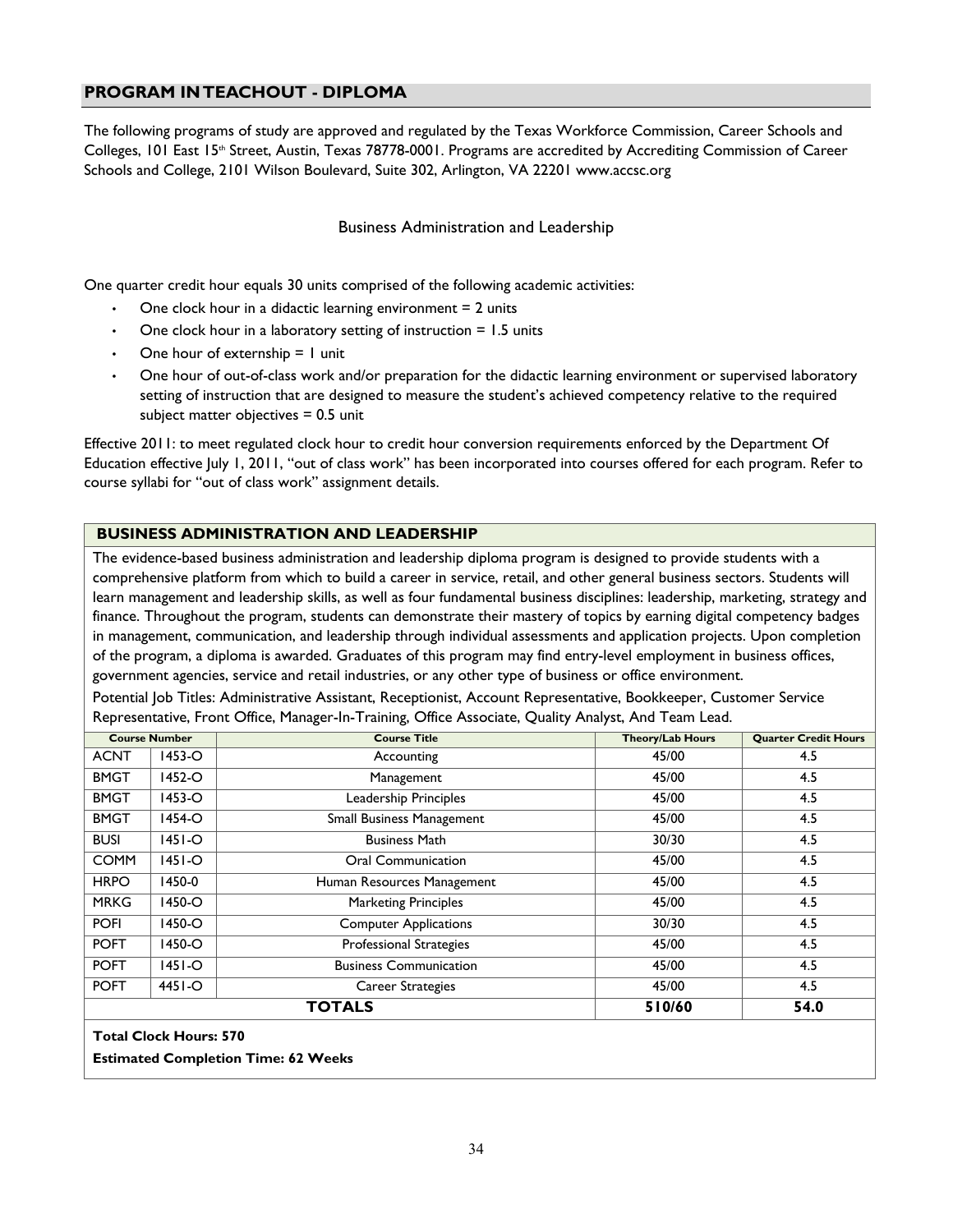## <span id="page-34-0"></span>**PROGRAMS OF STUDY - ASSOCIATE DEGREE**

Associate of Applied Science in Bookkeeping and Payroll Specialist Associate of Applied Science in Business Administration and Leadership Associate of Applied Science in Information Technology Support Technician Associate of Applied Science in Logistics and Operations Management Associate of Applied Science in Medical Administrative Assistant Associate of Applied Science in Medical Insurance Billing and Coding

One quarter credit hour equals 30 units comprised of the following academic activities:

- One clock hour in a didactic learning environment  $= 2$  units
- One clock hour in a laboratory setting of instruction = 1.5 units
- One hour of externship  $= 1$  unit
- One hour of out-of-class work and/or preparation for the didactic learning environment or supervised laboratory setting of instruction that are designed to measure the student's achieved competency relative to the required subject matter objectives  $= 0.5$  unit

Effective 2011: to meet regulated clock hour to credit hour conversion requirements enforced by the Department Of Education Effective July 1, 2011, "out of class work" has been incorporated into courses offered for each program. Refer to course syllabi for "out of class work" assignment details.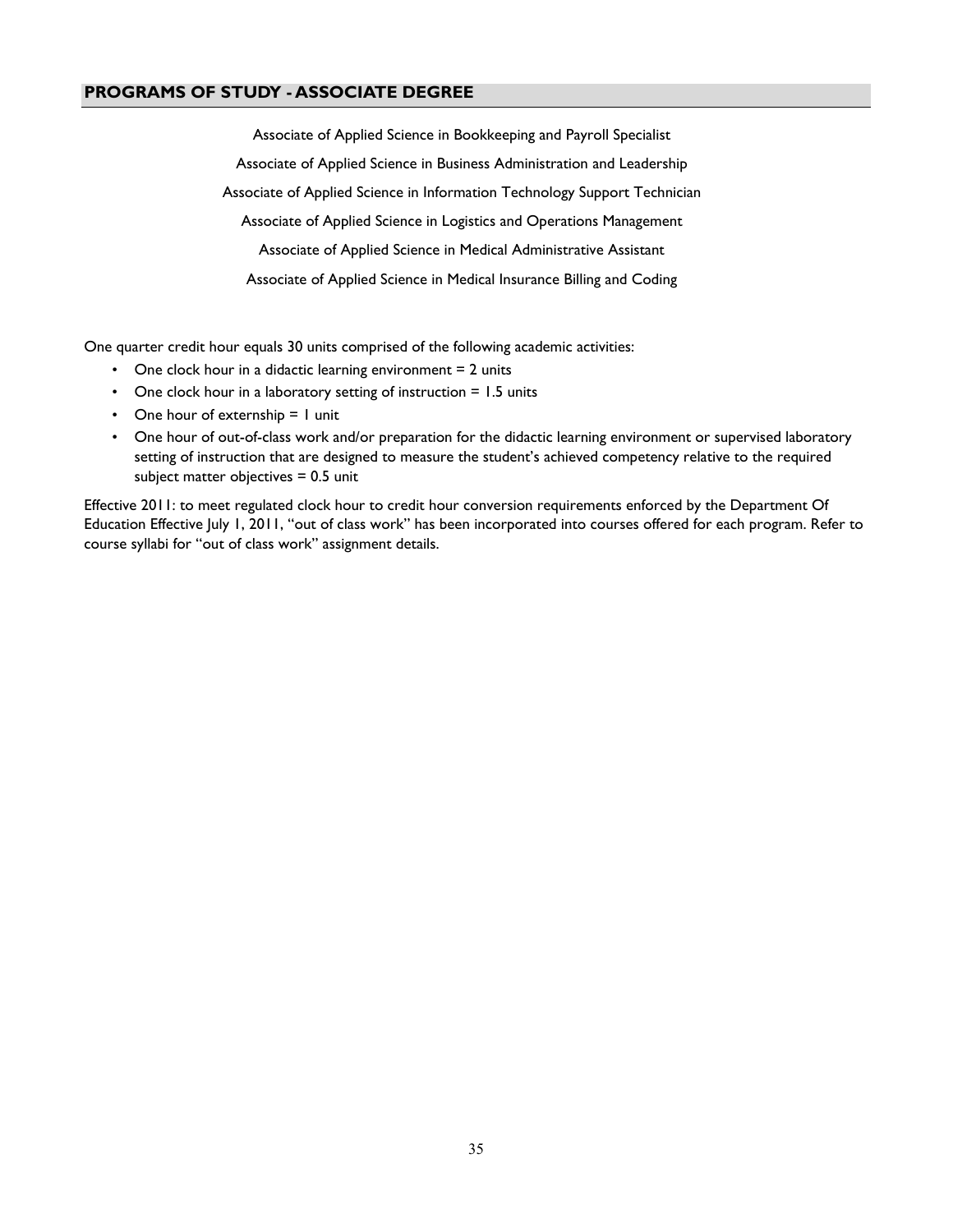## <span id="page-35-0"></span>**ASSOCIATE OF APPLIED SCIENCE IN BOOKKEEPING AND PAYROLL SPECIALIST**

The evidence-based associate of applied science in bookkeeping and payroll specialist program is designed to provide students with an understanding of business functions. The program provides instruction on the basic requirements and practices needed to accurately compute and maintain records and reports related to the general ledgers, accounts payable, receivables, distribution of wages and employee benefits. Students will learn management principles for the bookkeeping and payroll processes such as time tracking, deductions for benefits and taxes, and the payment process. Students will also study bookkeeping practices required for accurate reporting and record keeping, as well as processes used for outsourcing payroll functions. Upon completion of the program, an associate of applied science degree is awarded. Graduates may find entry-level employment in bookkeeping or financial clerking. These positions could involve working with the government, accounting firms, business offices, or financial companies. Program graduates are prepared to take the National Bookkeepers Association (NBA) Uniform Payroll Certification exam, leading to the Payroll Certification designation.

|             | <b>Course Number</b> | <b>Course Title</b>                   | <b>Theory/Lab Hours</b> | <b>Quarter Credit Hours</b> |
|-------------|----------------------|---------------------------------------|-------------------------|-----------------------------|
| <b>ACNT</b> | 1453-O               | Accounting                            | 45/00                   | 4.5                         |
| <b>ACNT</b> | $1454 - O$           | Payroll Fundamentals                  | 25/40                   | 4.5                         |
| <b>ACNT</b> | 1455-O               | Quickbooks                            | 25/40                   | 4.5                         |
| <b>ACNT</b> | 1456-O               | Payables and Receivables              | 25/40                   | 4.5                         |
| <b>ACNT</b> | 2450-O               | Payroll Taxes                         | 45/00                   | 4.5                         |
| <b>BMGT</b> | 1452-O               | Management                            | 45/00                   | 4.5                         |
| <b>BUSG</b> | 1452-O               | <b>Business Law</b>                   | 45/00                   | 4.5                         |
| <b>BUSI</b> | $ 45 -O$             | <b>Business Math</b>                  | 30/30                   | 4.5                         |
| <b>BUSI</b> | 1453-O               | <b>Business Ethics</b>                | 45/00                   | 4.5                         |
| <b>HRPO</b> | 2452-O               | <b>Compensation and Benefits</b>      | 45/00                   | 4.5                         |
| <b>POFI</b> | 1450-O               | <b>Computer Applications</b>          | 30/30                   | 4.5                         |
| <b>POFI</b> | 2452-O               | Spreadsheets                          | 15/60                   | 4.5                         |
| <b>POFT</b> | $1450 - O$           | <b>Professional Strategies</b>        | 45/00                   | 4.5                         |
| <b>POFT</b> | $14551 - O$          | <b>Business Communication</b>         | 45/00                   | 4.5                         |
| <b>POFT</b> | $4451 - O$           | <b>Career Strategies</b>              | 45/00                   | 4.5                         |
|             |                      | <b>General Education Courses</b>      |                         |                             |
| <b>ENGL</b> | 1452-O               | Composition I                         | 45/00                   | 4.5                         |
| <b>MATH</b> | 2452-O               | College Math                          | 45/00                   | 4.5                         |
| <b>PSYC</b> | 2452-O               | Psychology                            | 45/00                   | 4.5                         |
| <b>SCIT</b> | 1450-O               | Introduction to Environmental Science | 45/00                   | 4.5                         |
| <b>SPCH</b> | 2451-O               | Speech Communication                  | 45/00                   | 4.5                         |
|             |                      | <b>TOTALS</b>                         | 780/240                 | 90.0                        |

Potential Job Titles: Auditing Clerks, Accounting, Bookkeeping.

#### **Total Clock Hours: 1020**

#### **Estimated Completion Time: 70 Weeks**

\* indicates prerequisite exists. Students must complete the prerequisite course prior to entry into this course or have the instructor's permission to enter the course.

#### <span id="page-35-1"></span>**ASSOCIATE OF APPLIED SCIENCE IN BUSINESS ADMINISTRATION AND LEADERSHIP**

The Associate of Applied Science in Business Administration and Leadership program is evidence-based and designed to provide students with a comprehensive platform from which to build a career in service, retail, and other general business sectors. Students will learn management and leadership skills, as well as four fundamental business disciplines: leadership, marketing, strategy and finance. Throughout the program, students can demonstrate their mastery of topics by earning digital competency badges in management, communication, and leadership through individual assessments and application projects. Upon completion of the program, an associate of applied science degree is awarded.

Graduates of this program may find entry-level employment in business offices, government agencies, service and retail industries, or any other type of business or office environment.

Potential Job Titles: Administrative Assistant, Executive Assistant, Human Resources Assistant, Receptionist, Accounting Clerk, File Clerk, Account Representative, Team Lead, Manager-In-Training, Assistant Manager, Bookkeeper, Front Office,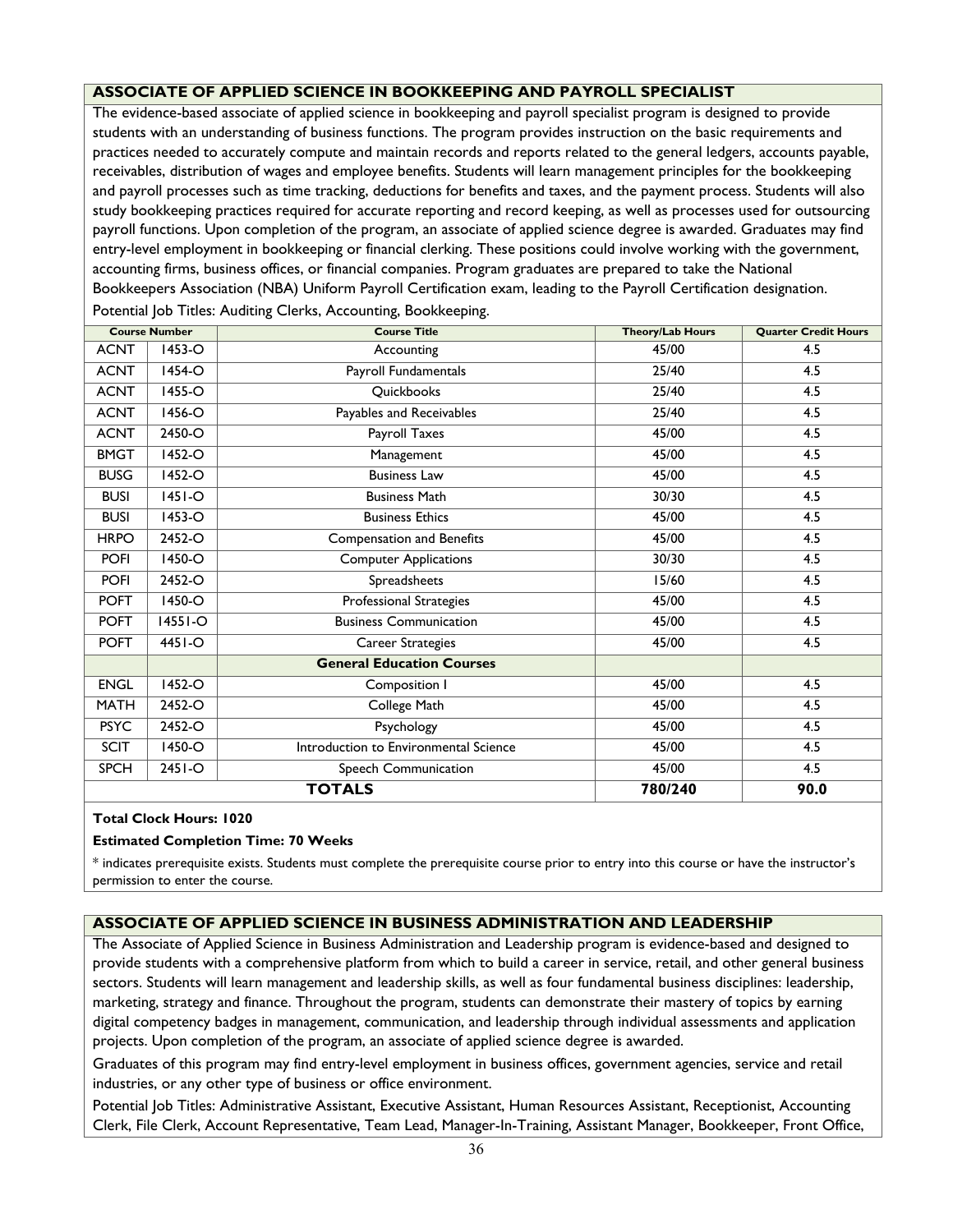| Office Associate, Quality Analyst. |                      |                                       |                         |                             |  |
|------------------------------------|----------------------|---------------------------------------|-------------------------|-----------------------------|--|
|                                    | <b>Course Number</b> | <b>Course Title</b>                   | <b>Theory/Lab Hours</b> | <b>Quarter Credit Hours</b> |  |
| <b>ACNT</b>                        | 1453-O               | Accounting                            | 45/00                   | 4.5                         |  |
| <b>BMGT</b>                        | 1452-O               | Management                            | 45/00                   | 4.5                         |  |
| <b>BMGT</b>                        | $1453 - O$           | Leadership Principles                 | 45/00                   | 4.5                         |  |
| <b>BMGT</b>                        | 1454-O               | Small Business Management             | 45/00                   | 4.5                         |  |
| <b>BMGT</b>                        | 1455-O               | Project Management                    | 45/00                   | 4.5                         |  |
| <b>BUSG</b>                        | 1452-O               | <b>Business Law</b>                   | 45/00                   | 4.5                         |  |
| <b>BUSI</b>                        | $ 45 $ -O            | <b>Business Math</b>                  | 30/30                   | 4.5                         |  |
| <b>BUSI</b>                        | 1453-O               | <b>Business Ethics</b>                | 45/00                   | 4.5                         |  |
| <b>COMM</b>                        | $ 45 -O$             | <b>Oral Communication</b>             | 45/00                   | 4.5                         |  |
| <b>HRPO</b>                        | 1450-O               | Human Resources Management            | 45/00                   | 4.5                         |  |
| <b>MRKG</b>                        | 1450-O               | <b>Marketing Principles</b>           | 45/00                   | 4.5                         |  |
| <b>POFI</b>                        | 1450-O               | <b>Computer Applications</b>          | 30/30                   | 4.5                         |  |
| <b>POFT</b>                        | 1450-O               | Professional Strategies               | 45/00                   | 4.5                         |  |
| <b>POFT</b>                        | $ 45 $ -O            | <b>Business Communication</b>         | 45/00                   | 4.5                         |  |
| <b>POFT</b>                        | $4451 - O$           | Career Strategies                     | 45/00                   | 4.5                         |  |
|                                    |                      | <b>General Education Courses</b>      |                         |                             |  |
| <b>ENGL</b>                        | 1452-O               | Composition I                         | 45/00                   | 4.5                         |  |
| GOVT                               | 1450-O               | American Government                   | 45/00                   | 4.5                         |  |
| <b>MATH</b>                        | 2452-O               | College Math                          | 45/00                   | 4.5                         |  |
| <b>PSYC</b>                        | 2452-O               | Psychology                            | 45/00                   | 4.5                         |  |
| <b>SCIT</b>                        | 1450-O               | Introduction to Environmental Science | 45/00                   | 4.5                         |  |
|                                    |                      | 870/60                                | 90.0                    |                             |  |

**Estimated Completion Time: 104 Weeks**

## <span id="page-36-0"></span>**ASSOCIATE OF APPLIED SCIENCE IN INFORMATION TECHNOLOGY SUPPORT TECHNICIAN**

The Associate of Applied Science in Information Technology Support Technician Program is an evidence-based program designed to provide students with knowledge and skills to provide technical support and troubleshooting services to endusers who need assistance with their computer hardware or software. It support technicians resolve computer problems for clients in person, or via telephone or electronically. It support technicians need well-rounded computer skills necessary for today's digital age. Understanding computer hardware and software, information systems, networking, operating systems, the internet and help desk concepts are essential for overseeing the daily performance of computer systems including answering user inquiries, resolving problems, reading technical manuals, setting up employee equipment and installation of software.

Potential Job Titles Include: Computer Specialist, Computer Support Specialist, Computer Technician, Desktop Support Technician, Help Desk Technician, IT Specialist, Network Technician, Technical Support Specialist Upon completion of the program, an Associate of Applied Science Degree is awarded.

| <b>Course Number</b> |            | <b>Course Title</b>                               | <b>Theory/Lab Hours</b> | <b>Quarter Credit Hours</b> |
|----------------------|------------|---------------------------------------------------|-------------------------|-----------------------------|
| <b>BMGT</b>          | 1455-O     | Project Management                                | 45/00                   | 4.5                         |
| <b>ITCC</b>          | 1456-O     | Security 1: Introduction to Computer Security     | 45/00                   | 4.5                         |
| <b>ITCC</b>          | 2456-O     | Security 2: Computer Security Fundamentals*       | 45/00                   | 4.5                         |
| <b>ITMT</b>          | 1450-O     | ITIL-1: Fundamentals of IT Infrastructure Library | 45/00                   | 4.5                         |
| <b>ITNW</b>          | 1456-O     | Networking 1: Introduction to Computer Networks   | 45/00                   | 4.5                         |
| <b>ITNW</b>          | 2456-O     | Networking 2: Fundamentals of Networking*         | 45/00                   | 4.5                         |
| <b>ITSC</b>          | $1454 - O$ | A+ I: Computer Concepts: Core I                   | 45/00                   | 4.5                         |
| <b>ITSC</b>          | 2454-O     | A+ 2: Computer Concepts: Core 2*                  | 45/00                   | 4.5                         |
| <b>ITSE</b>          | 1452-O     | Win OS 1: Introduction to Operating Systems       | 45/00                   | 4.5                         |
| <b>ITSE</b>          | 1453-O     | Linux: Introduction to Linux Operating Systems    | 45/00                   | 4.5                         |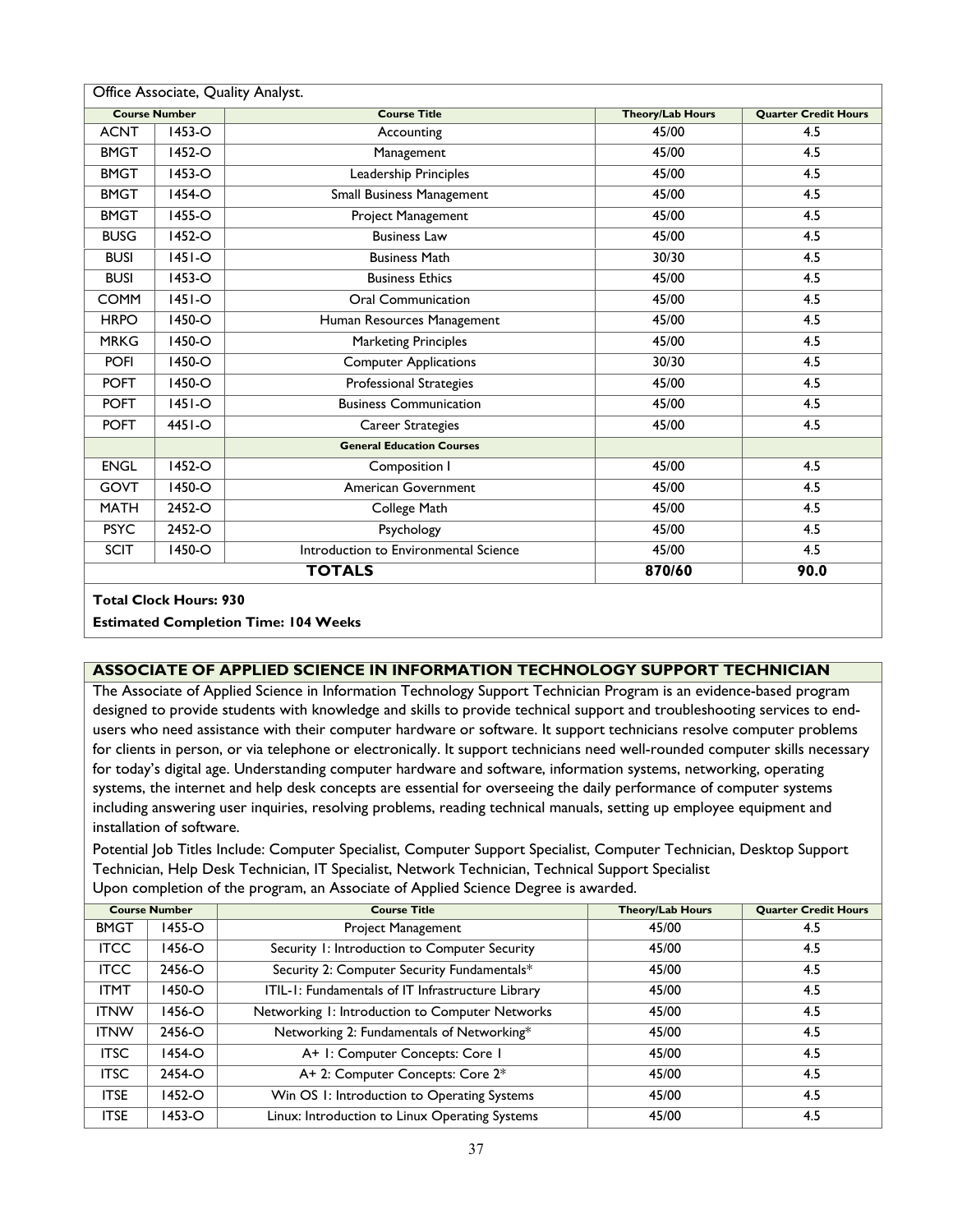| <b>ITSE</b>   | 1454-O | Programming 1: Introduction to Programming Concepts | 45/00  | 4.5  |
|---------------|--------|-----------------------------------------------------|--------|------|
| <b>ITSE</b>   | 2452-O | Win OS 2: Operating Systems Configuration*          | 45/00  | 4.5  |
| <b>POFT</b>   | 1450-O | Professional Strategies                             | 45/00  | 4.5  |
| <b>POFT</b>   | 1451-O | <b>Business Communications</b>                      | 45/00  | 4.5  |
| <b>POFT</b>   | 4451-O | Career Strategies                                   | 45/00  | 4.5  |
|               |        | <b>General Education Courses</b>                    |        |      |
| <b>COMM</b>   | 1451-O | <b>Oral Communication</b>                           | 45/00  | 4.5  |
| <b>ENGL</b>   | 1452-O | Composition I                                       | 45/00  | 4.5  |
| <b>MATH</b>   | 2452-O | College Math                                        | 45/00  | 4.5  |
| <b>PSYC</b>   | 2452-O | Psychology                                          | 45/00  | 4.5  |
| <b>SCIT</b>   | 1450-O | Introduction to Environmental Science               | 45/00  | 4.5  |
| <b>TOTALS</b> |        |                                                     | 900/00 | 90.0 |

#### **Estimated Completion Time: 100 Weeks**

\* Indicates prerequisite exists. Students must complete the prerequisite course prior to entry into this course or have the instructor's permission to enter the course.

#### <span id="page-37-0"></span>**ASSOCIATE OF APPLIED SCIENCE IN LOGISTICS AND OPERATIONS MANAGEMENT**

The Associate of Applied Science in Logistics and Operations Management Program is designed to develop skills in managing materials and production delivery by integrating the three legs of operations management: supply management, logistics, and operations supported by courses in accounting, project management, and distribution fundamentals. The program provides a combination of academic theory through the general education courses and technical skills through the technical courses that are necessary for today's workplace environment. Program objectives include: (1) gaining efficiencies in procurement, distribution, and logistics; (2) applying project management practices to "real world" problems; (3) developing a cross-functional awareness of the different activities driving supply chain performance; (4) coordinating activities with suppliers and customers; and (5) recognizing the importance of business ethics and social responsibility in business operations. Upon completion of the program, an Associate of Applied Science degree is awarded.

Graduates of this program may find entry-level employment in warehousing, distribution firms, manufacturers, freight forwarders, and major retailers.

Potential Job Titles: Supply Chain Manager, Logistics Manager, Logistician, Supply Chain Specialist, Storage Manager, Distribution Manager, Transportation Manager, Logistics Analyst, Supply Chain Analyst, Warehouse Supervisor, Distribution Supervisor, Procurement Manager, Sourcing Manager.

|             | <b>Course Number</b> | <b>Course Title</b>                            | <b>Theory/Lab Hours</b> | <b>Quarter Credit Hours</b> |
|-------------|----------------------|------------------------------------------------|-------------------------|-----------------------------|
| <b>ACNT</b> | 1451-O               | <b>Computerized Accounting</b>                 | 15/65                   | 4.5                         |
| <b>BMGT</b> | 1450-O               | Introduction to Project Management             | 45/00                   | 4.5                         |
| <b>BMGT</b> | $ 45 -O$             | Principles of Management                       | 45/00                   | 4.5                         |
| <b>BUSG</b> | $ 45 -O$             | Introduction to Business                       | 45/00                   | 4.5                         |
| <b>BUSI</b> | 1453-O               | <b>Business Ethics</b>                         | 45/00                   | 4.5                         |
| <b>MGMT</b> | 1450-O               | Global Supply Chain Management                 | 45/00                   | 4.5                         |
| <b>MGMT</b> | $ 45 -O$             | Fundamentals of Distribution Center Management | 45/00                   | 4.5                         |
| <b>MGMT</b> | 2450-O               | Materials Management                           | 45/00                   | 4.5                         |
| <b>MGMT</b> | $2451 - O$           | Principles of Purchasing                       | 30/30                   | 4.5                         |
| <b>MGMT</b> | 2452-O               | Current Supply Chain Management Issues         | 15/60                   | 4.5                         |
| <b>MGMT</b> | $2453 - O$           | Negotiation                                    | 45/00                   | 4.5                         |
| <b>MKTG</b> | 2450-O               | <b>Business Logistics</b>                      | 45/00                   | 4.5                         |
| <b>POFI</b> | 2452-O               | Spreadsheets                                   | 15/60                   | 4.5                         |
| <b>POFT</b> | 1450-O               | <b>Professional Strategies</b>                 | 45/00                   | 4.5                         |
| <b>POFT</b> | $4451 - O$           | <b>Career Strategies</b>                       | 45/00                   | 4.5                         |
|             |                      | <b>General Education Courses</b>               |                         |                             |
| COSC        | 1451-O               | <b>Computer Science</b>                        | 45/00                   | 4.5                         |
| <b>ENGL</b> | $ 45 -O$             | English Composition I                          | 45/00                   | 4.5                         |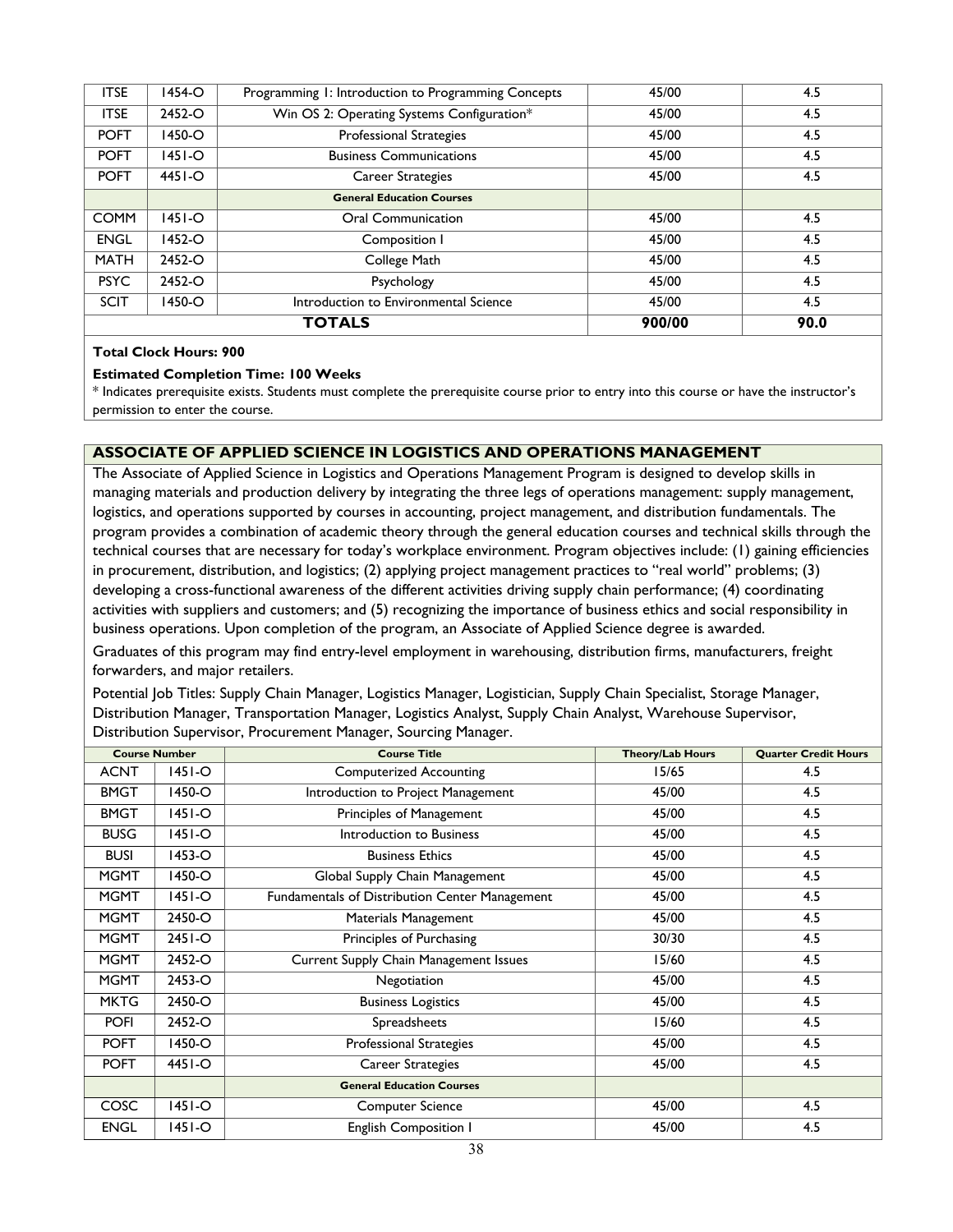| <b>MATH</b>   | $2451 - O$ | <b>Contemporary Mathematics</b> | 45/00   | 4.5  |
|---------------|------------|---------------------------------|---------|------|
| <b>PSYC</b>   | $2451 - O$ | General Psychology              | 45/00   | 4.5  |
| <b>SPCH</b>   | $2451 - O$ | Speech Communication            | 45/00   | -4.5 |
| <b>TOTALS</b> |            |                                 | 795/215 | 90.0 |

#### **Estimated Completion Time: 104 Weeks**

\* Indicates prerequisite exists. Students must complete the prerequisite course prior to entry into this course or have the instructor's permission to enter the course.

#### <span id="page-38-0"></span>**ASSOCIATE OF APPLIED SCIENCE IN MEDICAL ADMINISTRATIVE ASSISTANT**

The evidence-based associate of Applied Science in Medical Administrative Assistant program is focused on front-office duties and administrative functions within healthcare organizations. The associate degree program provides a combination of academic theory through the general education courses and technical skills through the technical courses that are necessary for today's medical office environment. Throughout the program, professionalism, patient relations, critical thinking, adherence to the ethical and legal requirements of a medical practice and proper communication skills are emphasized. Upon completion of the program, students will receive an associate of applied science degree. Graduates of the medical administrative assistant program may seek employment in a variety of entry-level positions within healthcare settings.

Potential Job Titles Include: Customer Service Representative, Front Office Staff, Office Assistant, Admissions Coordinator, Billing Coordinator, Health Unit Coordinator, Medical Office Specialist, Patient Coordinator, Physician Office Specialist, Unit Secretary, or Unit Support Representative.

| <b>Course Number</b> |           | <b>Course Title</b>                          | <b>Theory/Lab Hours</b> | <b>Quarter Credit Hours</b> |
|----------------------|-----------|----------------------------------------------|-------------------------|-----------------------------|
| <b>HITT</b>          | 1450-O    | <b>Medical Terminology</b>                   | 45/00                   | 4.5                         |
| <b>HITT</b>          | $ 45 $ -O | Medical Billing and Insurance*               | 40/15                   | 4.5                         |
| <b>HITT</b>          | 1455-O    | Customer Service in Healthcare*              | 45/00                   | 4.5                         |
| <b>HITT</b>          | 1456-O    | Introduction to Healthcare Systems*          | 45/00                   | 4.5                         |
| <b>HITT</b>          | 1457-O    | Introduction to Healthcare Communications*   | 45/00                   | 4.5                         |
| <b>HPRS</b>          | 1450-O    | Foundations of Medical Administration*       | 45/00                   | 4.5                         |
| <b>HPRS</b>          | 1452-O    | Healthcare Electronic Records*               | 45/00                   | 4.5                         |
| <b>HPRS</b>          | 2455-O    | <b>Patient Relations</b>                     | 45/00                   | 4.5                         |
| <b>HPRS</b>          | 2459-O    | <b>MAA Capstone Review</b>                   | 25/40                   | 4.5                         |
| <b>MDCA</b>          | 1453-O    | Anatomy, Physiology, & Pathophysiology*      | 45/00                   | 4.5                         |
| <b>MDCA</b>          | 1455-O    | Medical Law and Ethics*                      | 45/00                   | 4.5                         |
| <b>POFI</b>          | 1452-O    | Computer Fundamentals                        | 45/00                   | 4.5                         |
| <b>POFT</b>          | 1450-O    | <b>Professional Strategies</b>               | 45/00                   | 4.5                         |
| <b>POFT</b>          | 1455-O    | Office Technology for Healthcare Assistants* | 45/00                   | 4.5                         |
| <b>POFT</b>          | 4451-O    | Career Strategies                            | 45/00                   | 4.5                         |
|                      |           | <b>General Education Courses</b>             |                         |                             |
| <b>ENGL</b>          | 1452-O    | Composition I                                | 45/00                   | 4.5                         |
| <b>MATH</b>          | 2452-O    | College Math                                 | 45/00                   | 4.5                         |
| <b>PSYC</b>          | 2452-O    | Psychology                                   | 45/00                   | 4.5                         |
| <b>SCIT</b>          | 1450-O    | Introduction to Environmental Science        | 45/00                   | 4.5                         |
| <b>SPCH</b>          | $2451-°$  | Speech Communication                         | 45/00                   | 4.5                         |
|                      |           | <b>TOTALS</b>                                | 875/55                  | 90.0                        |

#### **Total Clock Hours: 930**

#### **Estimated Completion Time: 70 Weeks**

\* Indicates prerequisite exists. Students must complete the prerequisite course prior to entry into this course or have the instructor's permission to enter the course.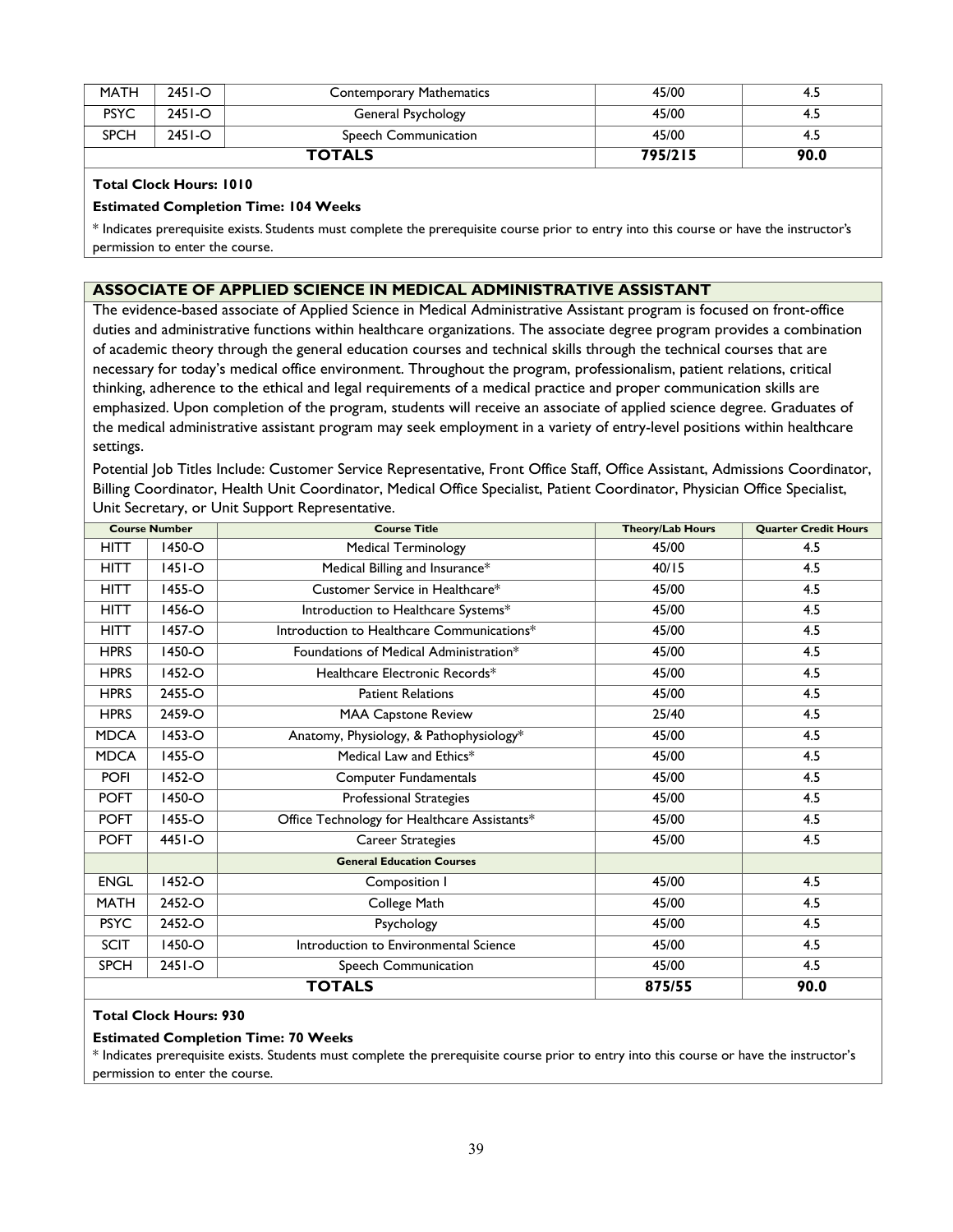## <span id="page-39-0"></span>**ASSOCIATE OF APPLIED SCIENCE IN MEDICAL INSURANCE BILLING AND CODING**

The Associate of Applied Science in Medical Insurance Billing and Coding Program is designed to provide instruction in the basic concepts and procedures necessary to perform the tasks associated with filling out health insurance forms, coding medical practice procedures, and medical terminology. The associate degree program provides a combination of academic theory through the general education courses and technical skills through the technical courses that are necessary for today's medical environment. Students will learn to perform a variety of administrative health information functions, including those associated with organizing, analyzing, and technically evaluating health insurance claim forms and coding diseases, surgeries, medical procedures, and other therapies for billing. Program objectives include: (1) competency in using practices that ensure health information is accurate and complete, (2) displaying proficiency in the administration and the use of health information systems and software applications, and (3) expertise in applying healthcare standards, concepts, and regulations in the delivery of healthcare. Upon completion of the program, an associate of applied science degree is awarded. Graduates from the program may seek employment in hospitals, urgent-care facilities, clinics, durable medical equipment companies, insurance companies, home healthcare agencies, and pharmaceutical companies.

Potential Job Titles: Medical Insurance Billing and Coding Clerks, Medical Front Office Clerks, Medical Receptionists, Medical Claims Processors, Insurance Coordinators, Medical Records Clerks, Eligibility Clerks, Billing Clerks, and Patient Service Specialists, Patient Access Representative, Scheduler, and Admitting Clerk

|             | <b>Course Number</b> | <b>Course Title</b>                | <b>Theory/Lab Hours</b> | <b>Quarter Credit Hours</b> |
|-------------|----------------------|------------------------------------|-------------------------|-----------------------------|
| <b>HITT</b> | 1450-O               | <b>Medical Terminology</b>         | 45/00                   | 4.5                         |
| <b>HITT</b> | $ 45 -O$             | Medical Billing and Insurance*     | 40/15                   | 4.5                         |
| <b>HPRS</b> | 2450-O               | Electronic Health Records          | 45/00                   | 4.5                         |
| <b>MDCA</b> | 1450-O               | Anatomy and Physiology -Structural | 45/00                   | 4.5                         |
| <b>MDCA</b> | $ 451-°$             | Anatomy and Physiology - Internal  | 45/00                   | 4.5                         |
| <b>POFM</b> | 1450-O               | ICD Guidelines and Applications*   | 45/00                   | 4.5                         |
| <b>POFM</b> | $ 451-°$             | ICD Coding*                        | 45/00                   | 4.5                         |
| <b>POFM</b> | 1453-O               | CPT Coding*                        | 45/00                   | 4.5                         |
| <b>POFM</b> | 1455-O               | CPT Surgical Coding*               | 35/20                   | 4.5                         |
| <b>POFM</b> | 2452-O               | <b>ICD Coding Applications*</b>    | 35/25                   | 4.5                         |
| <b>POFM</b> | 2454-O               | CPT Coding Applications*           | 35/25                   | 4.5                         |
| <b>POFM</b> | 2458-O               | Comprehensive Coding*              | 25/40                   | 4.5                         |
| <b>POFM</b> | 2459-O               | Capstone Review*                   | 25/40                   | 4.5                         |
| <b>POFT</b> | 1450-O               | Professional Strategies            | 45/00                   | 4.5                         |
| <b>POFT</b> | $4451 - O$           | Career Strategies                  | 45/00                   | 4.5                         |
|             |                      | <b>General Education Courses</b>   |                         |                             |
| COSC        | $ 451-°$             | <b>Computer Science</b>            | 45/00                   | 4.5                         |
| <b>ENGL</b> | $1451-o$             | English Composition I              | 45/00                   | 4.5                         |
| <b>MATH</b> | $2451 - O$           | <b>Contemporary Mathematics</b>    | 45/00                   | 4.5                         |
| <b>PSYC</b> | $2451 - O$           | General Psychology                 | 45/00                   | 4.5                         |
| <b>SPCH</b> | 2451-O               | Speech Communication               | 45/00                   | 4.5                         |
|             |                      | <b>TOTALS</b>                      | 825/165                 | 90.0                        |

#### **Total Clock Hours: 990**

#### **Estimated Completion Time: 100 Weeks**

\* Indicates prerequisite exists. Students must complete the prerequisite course prior to entry into this course or have the instructor's permission to enter the course.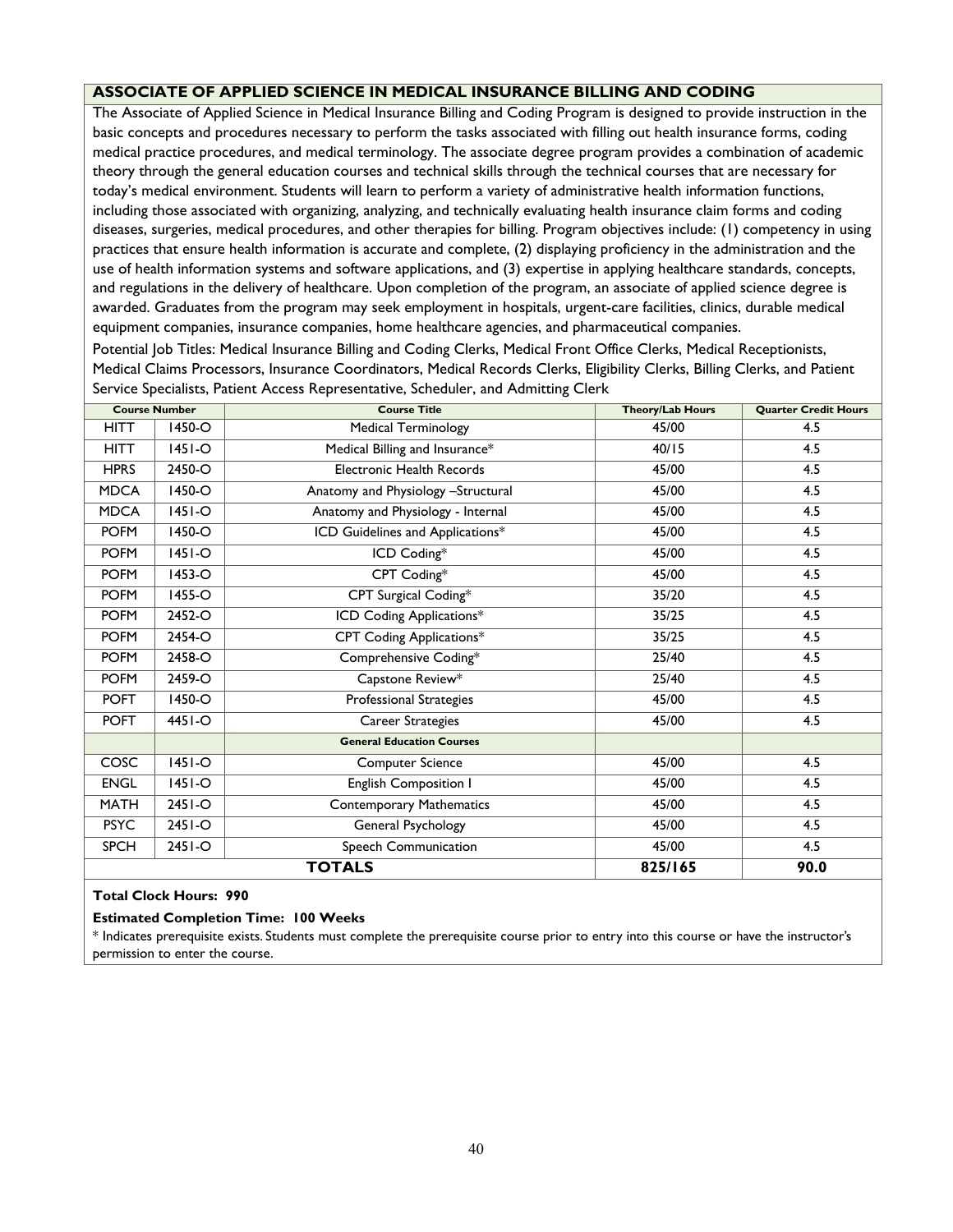Associate of Applied Science in Criminal Justice

#### <span id="page-40-1"></span><span id="page-40-0"></span>**ASSOCIATE OF APPLIED SCIENCE IN CRIMINAL JUSTICE (Teachout Effective 9/7/2020)**

The Associate of Applied Science in Criminal Justice program is designed to provide academic preparation in criminal law, legal procedure, court systems, law enforcement, and other related fields such as the fundamentals of law, corrections, and various practices. This associate degree program provides a combination of academic theory through general education courses and technical skills through technical courses that are necessary for employment in today's criminal justice environment. Program objectives include: (1) demonstrating an awareness of the history and the nature of the major components of the criminal justice system such as the police, the courts, and corrections; (2) being familiar with the basis of the law and the legal system, decision-making in the criminal justice process, the social and the political context of the legal system, important constitutional issues, and how criminal law differs from other forms of law; (3) having a demonstrated knowledge of the overall problem of crime in the united states, in terms of being familiar with different types of crimes committed in society, as well as possessing knowledge of the distribution of these crimes; and (4) demonstrating an awareness of issues related to crime prevention and the rehabilitation of offenders. Upon completion of the program, an associate of applied science degree is awarded.

Potential Job Titles: Corrections Officer, Event Security, Guard, Security Officer, Security Monitor, Police Dispatcher, Security Analyst, Security Guard, Security Officer, Security Professional, Security.

|             | <b>Course Number</b> | <b>Course Title</b>                 | <b>Theory/Lab Hours</b> | <b>Quarter Credit Hours</b> |
|-------------|----------------------|-------------------------------------|-------------------------|-----------------------------|
| <b>CJSA</b> | 1450-O               | Introduction to Criminal Justice    | 45/00                   | 4.5                         |
| <b>CJSA</b> | $1451 - O$           | <b>Fundamentals of Criminal Law</b> | 45/00                   | 4.5                         |
| <b>CJSA</b> | 1452-O               | Ethics in Criminal Justice          | 45/00                   | 4.5                         |
| <b>CJSA</b> | $1453 - O$           | Victimology*                        | 45/00                   | 4.5                         |
| <b>CJSA</b> | 1455-O               | Police Systems and Practices*       | 25/50                   | 4.5                         |
| <b>CJSA</b> | $2451 - O$           | Police Report Writing*              | 25/50                   | 4.5                         |
| <b>CJSA</b> | 2452-O               | Criminal Investigation*             | 25/50                   | 4.5                         |
| <b>CJSA</b> | 2453-O               | Corrections*                        | 45/00                   | 4.5                         |
| <b>CJSA</b> | 2454-O               | Family and Juvenile Investigation*  | 25/50                   | 4.5                         |
| <b>CJSA</b> | 2455-O               | Crime and Criminals*                | 45/00                   | 4.5                         |
| <b>CJSA</b> | 2456-O               | Criminal Behavior*                  | 45/00                   | 4.5                         |
| <b>LGLA</b> | $1459-C$             | Evidence*                           | 25/50                   | 4.5                         |
| LGLA        | 2457-O               | Courts and Criminal Procedures*     | 45/00                   | 4.5                         |
| <b>POFT</b> | 1450-O               | <b>Professional Strategies</b>      | 45/00                   | 4.5                         |
| <b>POFT</b> | $4451 - O$           | Career Strategies                   | 45/00                   | 4.5                         |
|             |                      | <b>General Education Courses</b>    |                         |                             |
| COSC        | $ 451--$             | <b>Computer Science</b>             | 45/00                   | 4.5                         |
| <b>ENGL</b> | $ 45 -O$             | English Composition I               | 45/00                   | 4.5                         |
| <b>MATH</b> | $2451 - O$           | <b>Contemporary Mathematics</b>     | 45/00                   | 4.5                         |
| <b>PSYC</b> | 2451-O               | General Psychology                  | 45/00                   | 4.5                         |
| <b>SPCH</b> | 2451-O               | Speech Communication                | 45/00                   | 4.5                         |
|             |                      | <b>TOTALS</b>                       | 800/250                 | 90.0                        |

#### **Total Clock Hours: 1050**

#### **Estimated Completion Time: 104 Weeks**

\* indicates prerequisite exists. Students must complete the prerequisite course prior to entry into this course or have the instructor's permission to enter the course.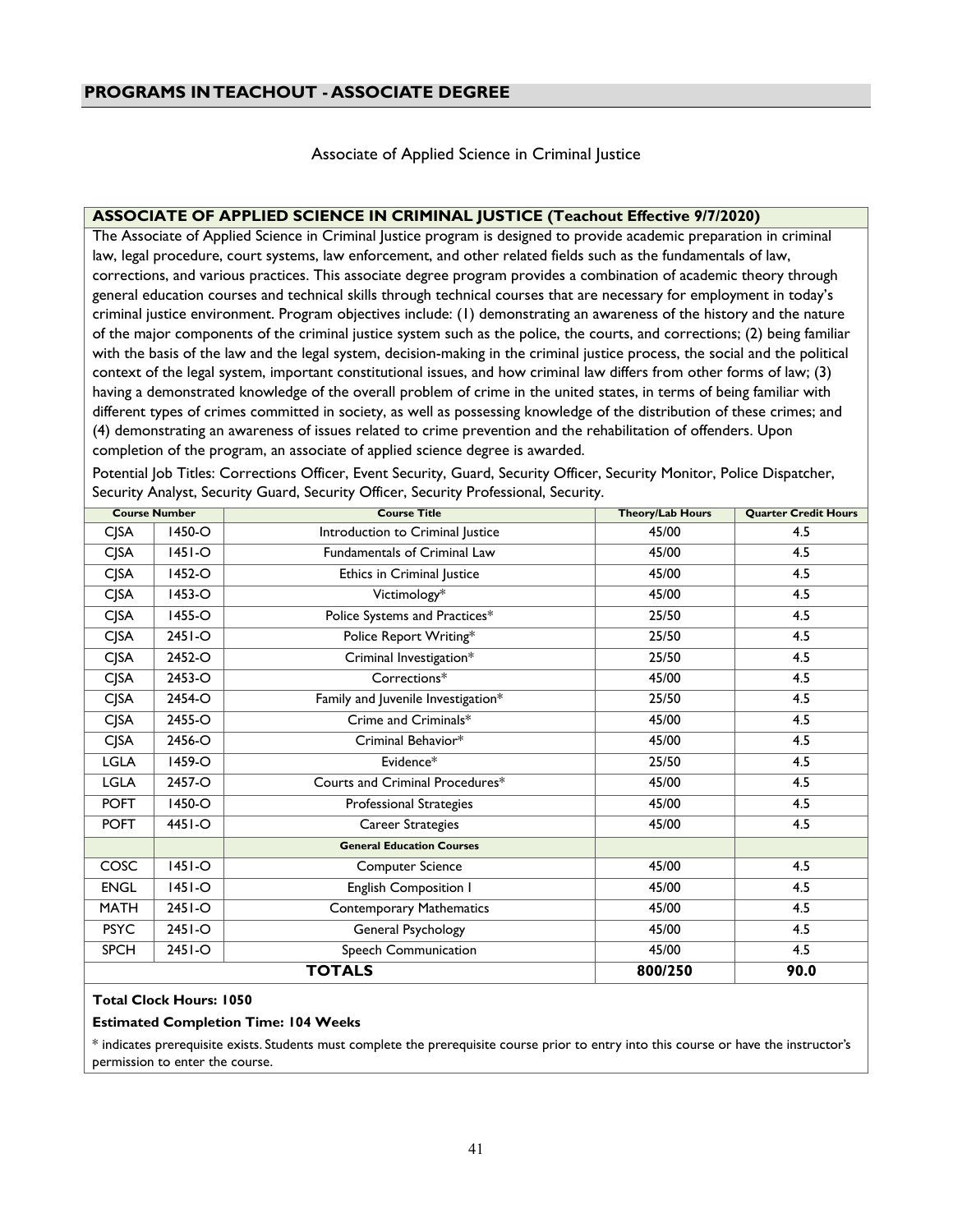Bachelor of Science in Business Administration Bachelor of Science in Healthcare Administration

One quarter credit hour equals 30 units comprised of the following academic activities:

- One clock hour in a didactic learning environment  $= 2$  units
- One clock hour in a laboratory setting of instruction = 1.5 units
- One hour of externship = 1 unit
- One hour of out-of-class work and/or preparation for the didactic learning environment or supervised laboratory setting of instruction that are designed to measure the student's achieved competency relative to the required subject matter objectives = 0.5 unit

Effective 2011: to meet regulated clock hour to credit hour conversion requirements enforced by the Department Of Education effective July 1, 2011, "out of class work" has been incorporated into courses offered for each program. Refer to course syllabi for "out of class work" assignment details.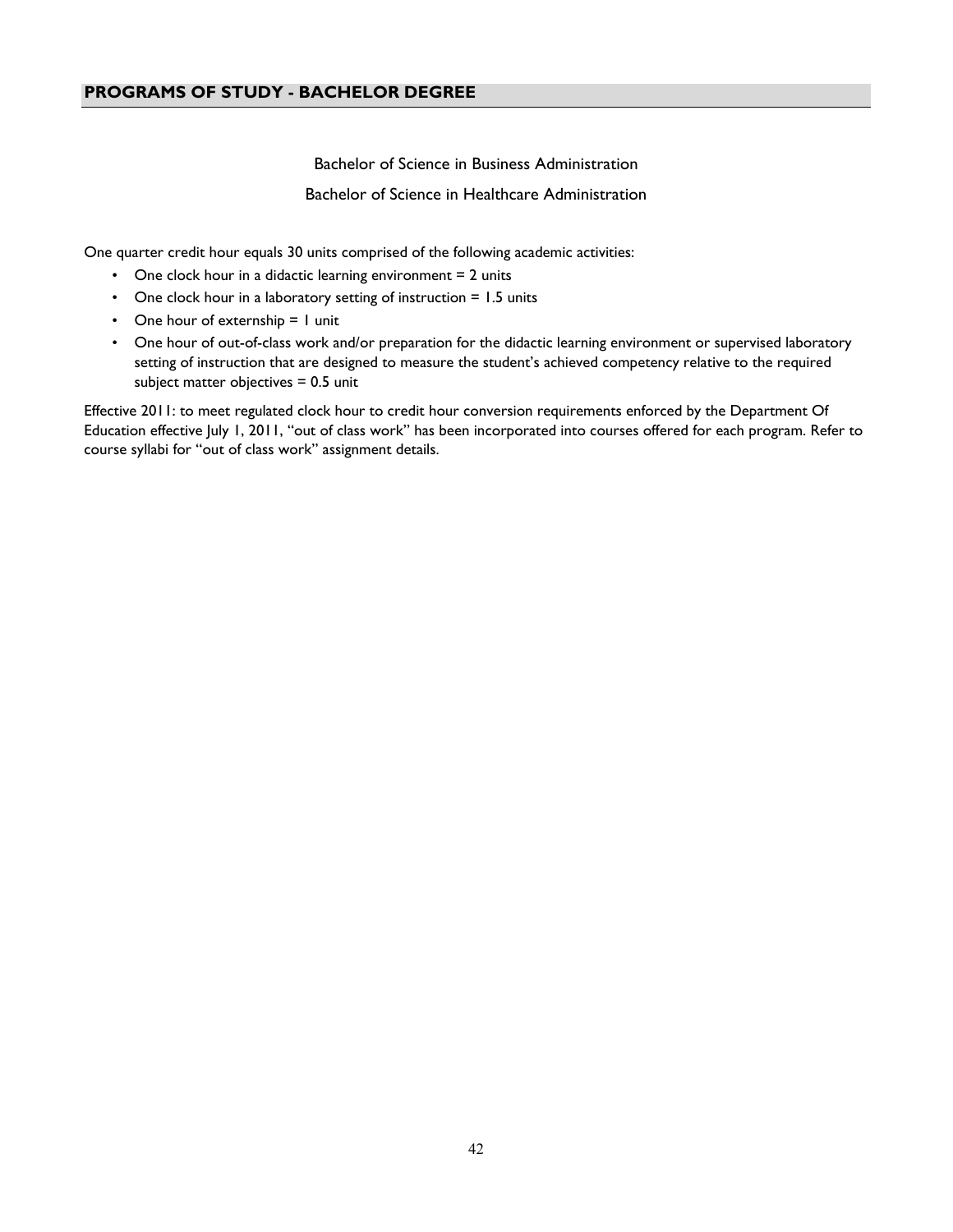#### <span id="page-42-0"></span>**BACHELOR OF SCIENCE IN BUSINESS ADMINISTRATION**

The Bachelor of Science in Business Administration Program is designed to develop skills in business procedure, business management, leadership, and computer applications that are necessary in today's automated office environment. This bachelor of science degree program provides a combination of academic theory through general education courses, which prepare students for productive lives, community engagement, a diverse and rapidly changing world, and a lifetime of learning while the technical skills prepare for employment in today's business environment. Program objectives include: (1) developing human-relations skills that enable students to work effectively as group members and to organize and delegate tasks, (2) utilizing accounting-based skills, (3) utilizing computer applications with accuracy, (4) developing practices and policies required to meet short- and long-range organizational needs and opportunities, (5) developing various media skills, and (6) recognizing the importance of business ethics and social responsibility in business operations. Upon completion of the program, a bachelor of science degree is awarded.

Graduates of this program may find entry-level employment in business offices, government agencies, or any other type of business environment.

Potential Job Titles: Account Specialist; Accounting Clerk; Administrative Assistant; Assistant Manager; Assistant Manager Trainee; Assistant Store Manager; Bookkeeper; Business Owner; Clerk; Crew Trainer; Customer Service Representative; Customer Service Specialist; Front Desk Agent; Front Desk Lead; Front Office Associate; HR Assistant; HR Generalist; Office Assistant; Office Associate; Operations; Payroll Clerk; Quality Control Inspector; Receptionist; Scheduling Assistant; Shift Manager in Training; Store Manager Trainee; Team Lead.

|             | <b>Course Number</b> | <b>Course Title</b>                              | <b>Theory/Lab Hours</b> | <b>Quarter Credit Hours</b> |
|-------------|----------------------|--------------------------------------------------|-------------------------|-----------------------------|
| <b>ACNT</b> | $1451-°$             | <b>Computerized Accounting</b>                   | 15/65                   | 4.5                         |
| <b>ACNT</b> | 1452-O               | <b>Accounting Software</b>                       | 15/65                   | 4.5                         |
| <b>BMGT</b> | $1451-o$             | <b>Principles of Management</b>                  | 45/00                   | $\overline{4.5}$            |
| <b>BMGT</b> | $2451-o$             | Production and Operations Management             | 45/00                   | 4.5                         |
| <b>BMGT</b> | 2453-O               | Principles of Business Finance                   | 45/00                   | 4.5                         |
| <b>BMGT</b> | 3452-O               | Strategic Management*                            | 45/00                   | 4.5                         |
| <b>BMGT</b> | 4452-O               | Project Management*                              | 45/00                   | 4.5                         |
| <b>BMGT</b> | 4453-O               | Leadership                                       | 45/00                   | 4.5                         |
| <b>BUSG</b> | $1451-o$             | Introduction to Business                         | 45/00                   | $\overline{4.5}$            |
| <b>BUSG</b> | $1452-o$             | <b>Business Law</b>                              | 45/00                   | 4.5                         |
| <b>BUSG</b> | 3454-O               | <b>Business Organizations</b>                    | 45/00                   | 4.5                         |
| <b>BUSG</b> | 3455-O               | Investments and Securities*                      | 45/00                   | $\overline{4.5}$            |
| <b>BUSG</b> | $4451-o$             | Corporate Finance*                               | 45/00                   | 4.5                         |
| <b>BUSG</b> | 4452-O               | Entrepreneurship                                 | 45/00                   | 4.5                         |
| <b>BUSI</b> | 1453-O               | <b>Business Ethics</b>                           | 45/00                   | 4.5                         |
| <b>BUSI</b> | $1454 - O$           | <b>Customer Service</b>                          | 45/00                   | 4.5                         |
| <b>BUSI</b> | $3451-o$             | <b>Public Relations</b>                          | 45/00                   | $\overline{4.5}$            |
| <b>BUSI</b> | $3452-o$             | Sales Management                                 | 45/00                   | 4.5                         |
| <b>ECON</b> | 3451-O               | Macroeconomics                                   | 45/00                   | 4.5                         |
| <b>ECON</b> | 4451-O               | Microeconomics                                   | 45/00                   | 4.5                         |
| <b>HRPO</b> | 2451-O               | Human Resources                                  | 45/00                   | 4.5                         |
| <b>HRPO</b> | 4451-O               | Organizational Behavior                          | 45/00                   | 4.5                         |
| <b>MATH</b> | $4451-o$             | Statistics                                       | 45/00                   | 4.5                         |
| <b>MRKG</b> | 2450-O               | Marketing                                        | 45/00                   | 4.5                         |
| <b>MRKG</b> | 3451-O               | E-Commerce                                       | 45/00                   | 4.5                         |
| <b>POFI</b> | $1451-o$             | <b>Business Word Processing</b>                  | 15/65                   | 4.5                         |
| <b>POFI</b> | 2452-O               | Spreadsheets                                     | 15/60                   | 4.5                         |
| <b>POFT</b> | $1450 - O$           | <b>Professional Strategies</b>                   | 45/00                   | 4.5                         |
| <b>POFT</b> | 2451-O               | <b>Business Correspondence and Communication</b> | 35/20                   | 4.5                         |
| <b>POFT</b> | 4451-O               | <b>Career Strategies</b>                         | 45/00                   | 4.5                         |
|             |                      | <b>General Education Courses</b>                 |                         |                             |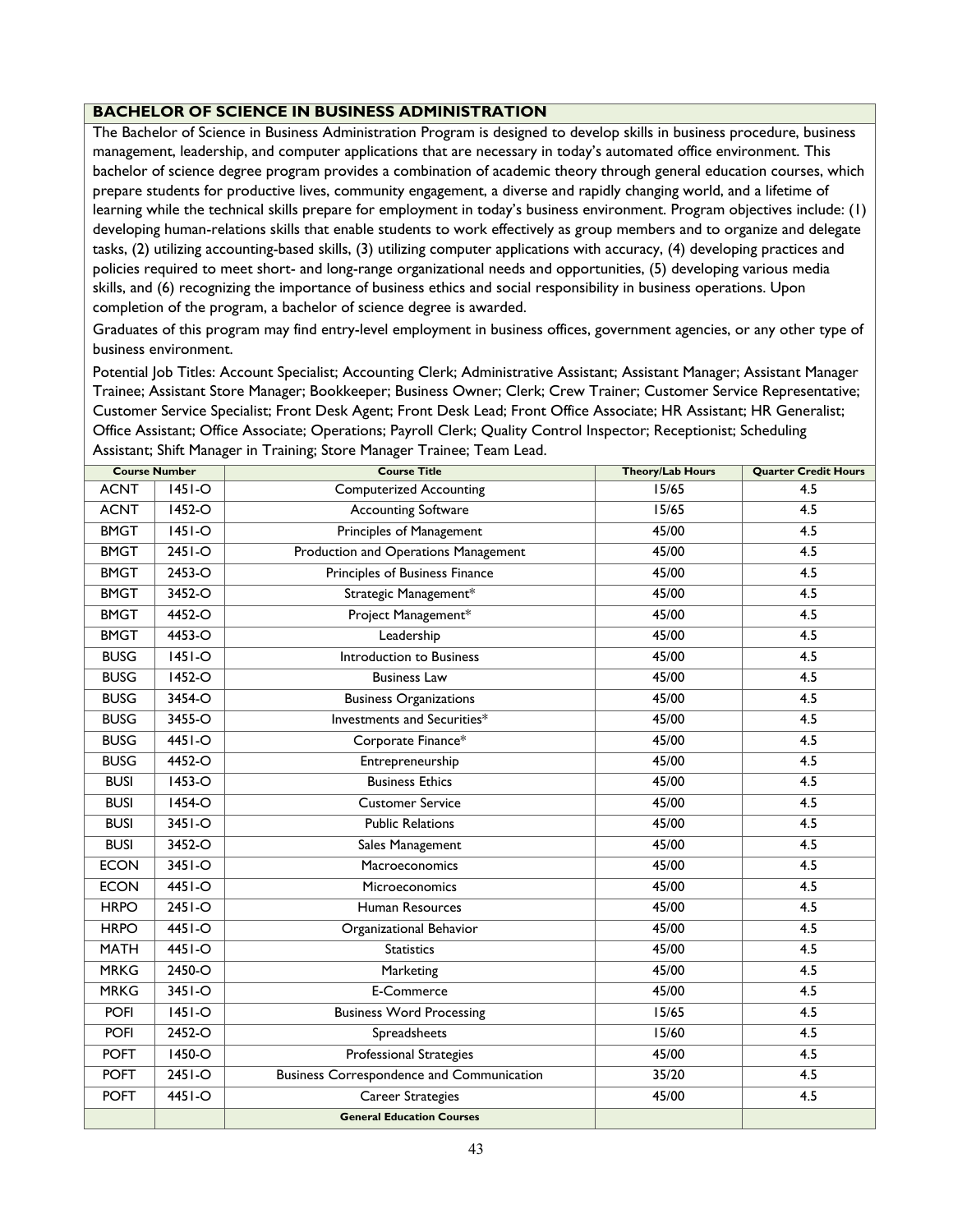| <b>COMM</b> | $3451 - O$ | Communications                  | 45/00    | 4.5   |
|-------------|------------|---------------------------------|----------|-------|
| <b>COSC</b> | 1451-O     | <b>Computer Science</b>         | 45/00    | 4.5   |
| <b>ENGL</b> | 1451-O     | English Composition I           | 45/00    | 4.5   |
| <b>ENGL</b> | $3451 - O$ | English Composition II*         | 45/00    | 4.5   |
| <b>GOVT</b> | $3451 - O$ | <b>Political Science</b>        | 45/00    | 4.5   |
| <b>HIST</b> | 4452-O     | U.S. History                    | 45/00    | 4.5   |
| <b>MATH</b> | $2451 - O$ | <b>Contemporary Mathematics</b> | 45/00    | 4.5   |
| <b>PSYC</b> | $2451 - O$ | General Psychology              | 45/00    | 4.5   |
| SOCI        | 4451-O     | Sociology                       | 45/00    | 4.5   |
| <b>SPCH</b> | $2451 - O$ | Speech Communication            | 45/00    | 4.5   |
|             |            | <b>TOTALS</b>                   | 1670/275 | 180.0 |

#### **Estimated Completion Time: 208 Weeks**

\* Indicates prerequisite exists. Students must complete the prerequisite course prior to entry into this course or have the instructor's permission to enter the course.

#### **BACHELOR OF SCIENCE IN HEALTHCARE ADMINISTRATION**

The Bachelor of Science in Healthcare Administration Program is Designed to develop skills in health management Including health policy, finance, ethics and human resources. Emphasis is placed on improving the quality of care through advanced management practices. This program provides a combination of academic theory through general education courses that prepare students for productive lives, community engagement, a diverse and rapidly changing world, and a lifetime of learning while the technical skills prepare students for employment in today's healthcare environment. Two options are available: (1) degree-completion option for a student who has successfully completed an accredited and approved nursing or allied health-related aas degree program, or (2) full program option for a student who has not successfully completed an accredited and approved business-related aas degree program.

Program objectives include: (1) developing human-relations skills that enable graduates to work effectively as group members and to organize and delegate tasks, (2) utilizing practices that ensure health information is accurate and safeguarded, (3) developing practices and policies required to meet short- and long-range needs and opportunities, (4) developing leadership strategies and skills, and (5) recognizing the importance of medical and business ethics and social responsibility in healthcare operations. Upon completion of the program, a bachelor of science degree is awarded. Graduates of this program may find entry-level employment in hospitals, urgent-care facilities, clinics, insurance companies, home healthcare agencies, and other health-based companies or graduates may seek advancement within their current organization and/or current respective healthcare career path..

Potential Job Titles: Healthcare Administrator, Nursing Home/Home Health Administrator, Nursing Manager/Supervisor, Director of Nursing, Health Information Manage /Director, Clinical Case Manager, Clinical Auditor, Utilization Reviewer, Medical Office/Practice Manager, Clinical Nurse Educator, Health Claims Adjuster, Medical Claims Examiner/Processor, Claims Adjustment Representative, Eligibility/Benefits Team Lead/Manager, Patient Registration Lead/Supervisor, Customer Service Representative Team Lead/Manager, Billing Manager.

| <b>Course Number</b> |            | <b>Course Title</b>                       | <b>Theory/Lab Hours</b> | <b>Quarter Credit Hours</b> |
|----------------------|------------|-------------------------------------------|-------------------------|-----------------------------|
| <b>HITT</b>          | $3451 - O$ | Health Information Systems                | 45/00                   | 4.5                         |
| <b>HPRS</b>          | 3451-O     | Healthcare Planning & Evaluation          | 45/00                   | 4.5                         |
| <b>HPRS</b>          | 3452-O     | <b>Health Policy</b>                      | 45/00                   | 4.5                         |
| <b>HPRS</b>          | 3453-O     | <b>Fundamentals of Healthcare Finance</b> | 45/00                   | 4.5                         |
| <b>HPRS</b>          | 3455-O     | Public And Community Health Services      | 45/00                   | 4.5                         |
| <b>HPRS</b>          | 3456-O     | Delivery of Healthcare In The U.S.        | 45/00                   | 4.5                         |
| <b>HPRS</b>          | 3457-O     | <b>Health and Wellness</b>                | 45/00                   | 4.5                         |
| <b>HPRS</b>          | 4450-O     | Healthcare Management                     | 45/00                   | 4.5                         |
| <b>HPRS</b>          | $4451 - O$ | Quality Management in Healthcare          | 45/00                   | 4.5                         |
| <b>HPRS</b>          | 4452-O     | Healthcare Human Resource Management      | 45/00                   | 4.5                         |
| <b>HPRS</b>          | 4453-O     | <b>Healthcare Marketing</b>               | 45/00                   | 4.5                         |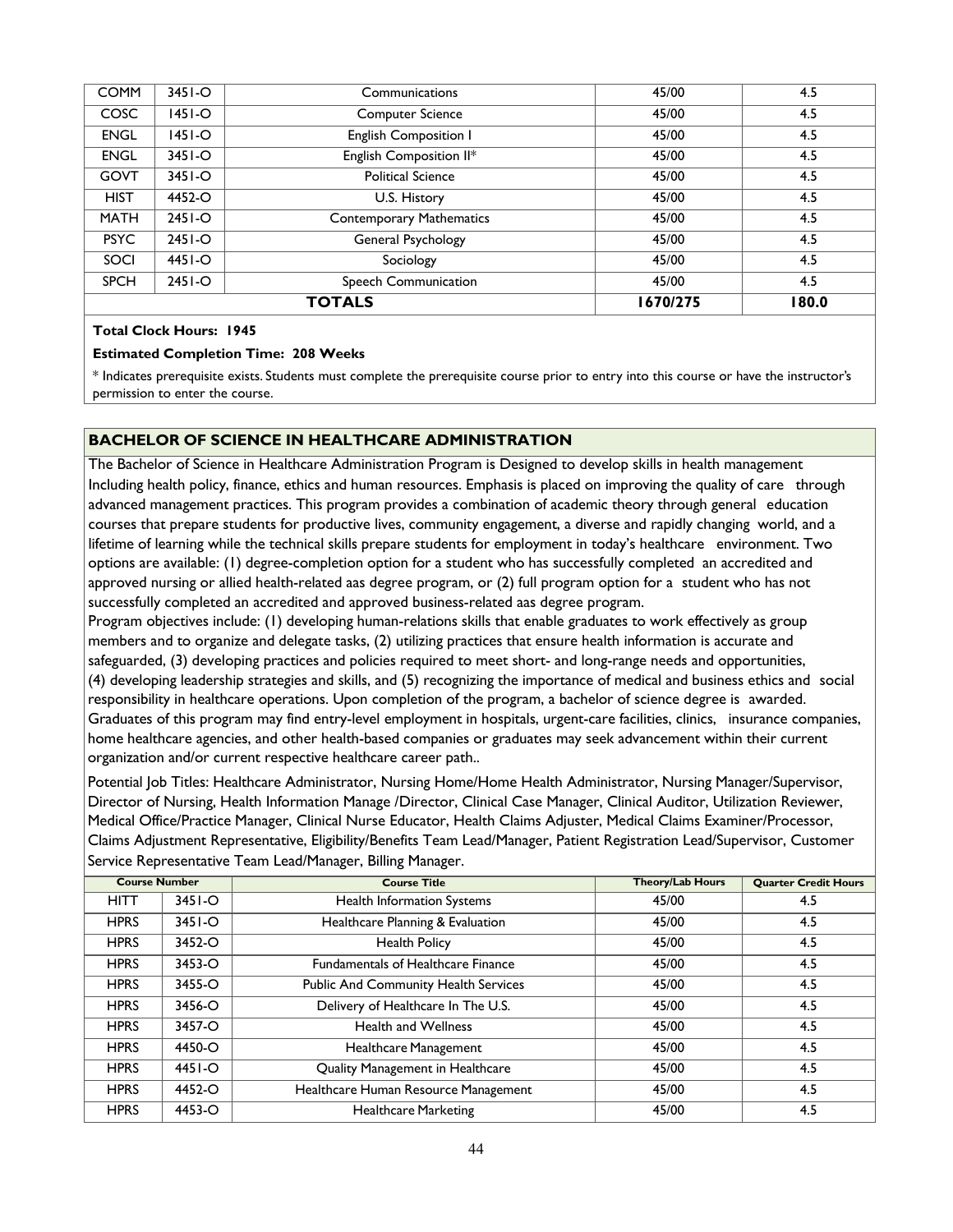| <b>Transfer Credit</b> |            |                                                      |        |      |  |  |
|------------------------|------------|------------------------------------------------------|--------|------|--|--|
|                        |            | <b>SUBTOTALS</b>                                     | 900/00 | 90.0 |  |  |
| SOCI                   | 4451-O     | Sociology                                            | 45/00  | 4.5  |  |  |
| <b>HIST</b>            | 4452-O     | U.S. History                                         | 45/00  | 4.5  |  |  |
| <b>GOVT</b>            | $3451 - O$ | <b>Political Science</b>                             | 45/00  | 4.5  |  |  |
| <b>ENGL</b>            | $3451 - O$ | English Composition II*                              | 45/00  | 4.5  |  |  |
| <b>COMM</b>            | $3451 - O$ | Communications                                       | 45/00  | 4.5  |  |  |
|                        |            | <b>General Education Courses</b>                     |        |      |  |  |
| <b>MDCA</b>            | 4451-O     | Cultural Diversity in Healthcare Settings            | 45/00  | 4.5  |  |  |
| <b>HRPO</b>            | 4450-Q     | Organizational Behavior for Healthcare Professionals | 45/00  | 4.5  |  |  |
| <b>HRPO</b>            | 4450-Q     | Law And Ethics in Healthcare                         | 45/00  | 4.5  |  |  |
| <b>HPRS</b>            | 4454-O     | <b>Essentials of Continuum Care</b>                  | 45/00  | 4.5  |  |  |
|                        |            |                                                      |        |      |  |  |

#### **Degree completion option: students must have an Associate Degree In Nursing or Allied Health**

Transfer up to 67.5 allied health credit plus 22.5 of general education courses for total of 90 credit hours.

If less than 90 credit hours are accepted to be transferred into Vista College, the additional courses required to meet the 90 credit requirements must be taken at Vista College to qualify for the 90-credit transfer.

Qualifying for transfer credits will shorten the program length, assuming successful completion of all remaining courses.

|               |            | <b>Support Courses</b>                       |         |                  |
|---------------|------------|----------------------------------------------|---------|------------------|
| <b>BMGT</b>   | 3452-O     | Strategic Management*                        | 45/00   | 4.5              |
| <b>BMGT</b>   | 3453-O     | Procurement and Contract Management*         | 45/00   | 4.5              |
| <b>BMGT</b>   | 3454-O     | Business Negotiation*                        | 45/00   | $\overline{4.5}$ |
| <b>BMGT</b>   | 4452-O     | Project Management*                          | 45/00   | 4.5              |
| <b>BMGT</b>   | 4453-O     | Leadership                                   | 45/00   | 4.5              |
| <b>BUSI</b>   | 3450-O     | <b>Business Report Writing</b>               | 25/40   | 4.5              |
| <b>BUSI</b>   | $3451 - O$ | <b>Public Relations</b>                      | 45/00   | 4.5              |
| <b>ECON</b>   | 3451-O     | Macroeconomics                               | 45/00   | 4.5              |
| <b>ECON</b>   | $4451-o$   | Microeconomics                               | 45/00   | 4.5              |
| <b>HITT</b>   | $1450 - O$ | <b>Medical Terminology</b>                   | 45/00   | 4.5              |
| <b>HPRS</b>   | 2450-O     | Electronic Health Records                    | 45/00   | $\overline{4.5}$ |
| <b>HPRS</b>   | 3454-O     | Careers In Healthcare Management             | 45/00   | 4.5              |
| <b>MRKG</b>   | 3454-O     | Market Research and Strategies               | 25/40   | 4.5              |
|               |            | <b>Personal And Professional Development</b> |         |                  |
| <b>POFT</b>   | $1450 - O$ | <b>Professional Strategies</b>               | 45/00   | 4.5              |
| <b>POFT</b>   | 4451-O     | Career Strategies                            | 45/00   | 4.5              |
|               |            | <b>Additional General Education Courses</b>  |         |                  |
| <b>COMM</b>   | $ 45 -O$   | Oral Communication                           | 45/00   | 4.5              |
| <b>ENGL</b>   | $1452 - O$ | Composition I                                | 45/00   | 4.5              |
| <b>MATH</b>   | 2452-O     | College Math                                 | 45/00   | 4.5              |
| <b>PSYC</b>   | 2452-O     | Psychology                                   | 45/00   | 4.5              |
| <b>SCIT</b>   | 1450-O     | Introduction to Environmental Science        | 45/00   | 4.5              |
|               |            | <b>SUBTOTALS</b>                             | 860/80  | 90.0             |
| <b>TOTALS</b> |            |                                              | 1760/80 | 180.0            |

## **Total Clock Hours: 1840**

#### **Estimated Completion Time: 200 Weeks**

\* Indicates prerequisite exists. Students must complete the prerequisite course prior to entry into this course or have the instructor's permission to enter the course.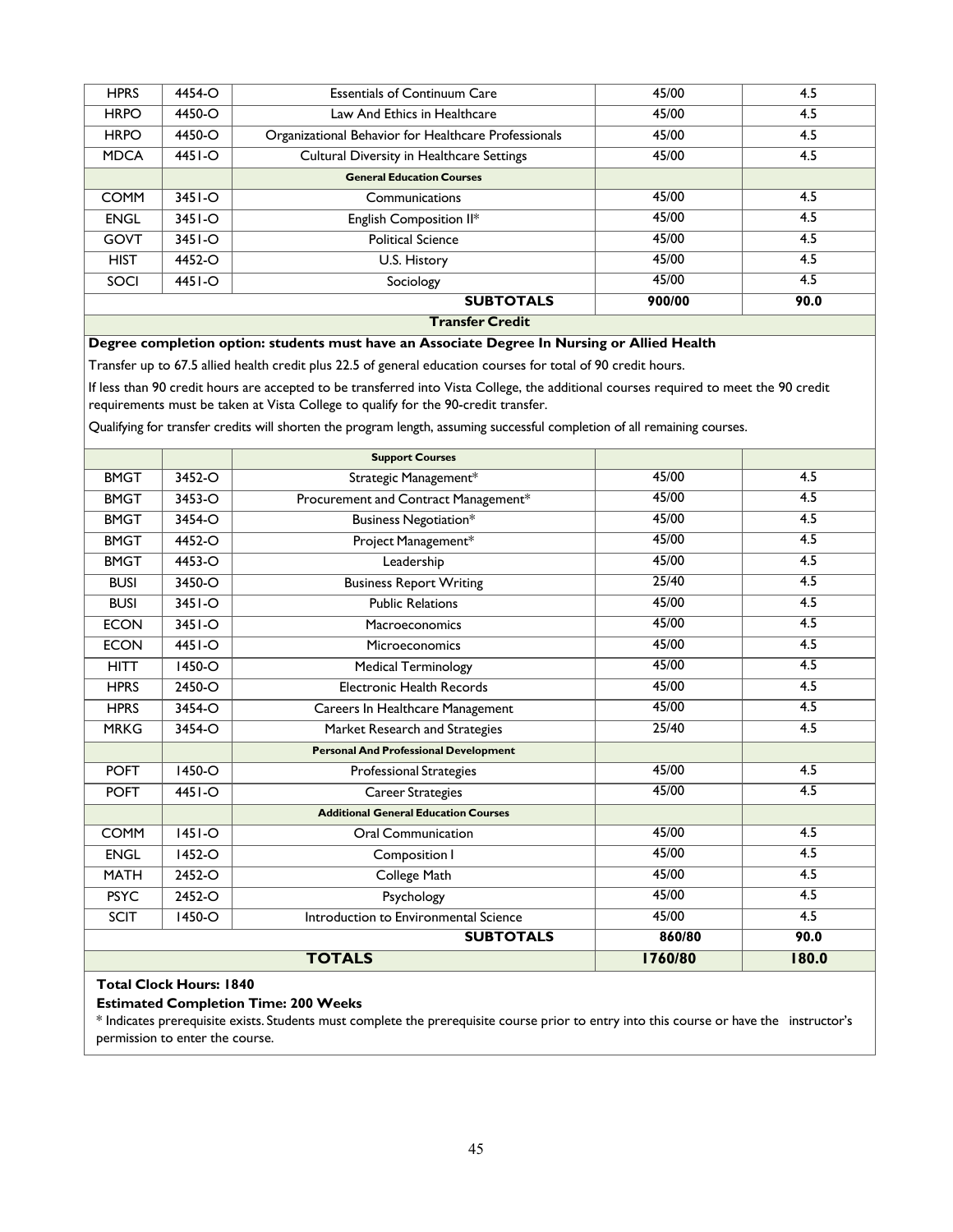## **COURSE DESCRIPTIONS**

## **ACNT 1451-O COMPUTERIZED ACCOUNTING CONTACT HOURS: THEORY – 15 LAB – 65 (80 HOURS) TOTAL QUARTER CREDIT HOURS: 4.5 PREREQUISITES: NONE**

This course focuses on the relationship between accounting and information technology. Emphasis is placed on how application software is used to perform accounting tasks, maintain records, prepare reports, analyze reports for a business entity, complete projects, and apply the components of general ledger accounts.

#### **ACNT 1452-O ACCOUNTING SOFTWARE CONTACT HOURS: THEORY – 15 LAB – 65 (80 HOURS) TOTAL QUARTER CREDIT HOURS: 4.5 PREREQUISITES: NONE**

This course focuses on utilizing computer software in maintaining accounting records with the primary emphasis on a general ledger package in quicken, a popular accounting software package.

## **ACNT 1453-O ACCOUNTING CONTACT HOURS: THEORY – 45 LAB – 0 (45 HOURS) TOTAL QUARTER CREDIT HOURS: 4.5 PREREQUISITES: NONE**

this course exposes students to a general manager's point of view of accounting practices. Students will learn bookkeeping, debit and credit practice, ledgers, working papers, adjusting and closing entries, income statement, balance sheets, and statement of owner's equity, cash, payroll, special journals, merchandising firms. Students will learn how to read and work with a profit & loss statement.

## **ACNT 1454-O PAYROLL FUNDAMENTALS CONTACT HOURS: THEORY – 25 LAB – 40 (65 HOURS) TOTAL QUARTER CREDIT HOURS: 4.5 PREREQUISITES: NONE**

This course exposes students to payroll fundamentals. Students will learn how to calculate payroll, complete payroll taxes, and prepare payroll records and reports.

## **ACNT 1455-O QUICKBOOKS CONTACT HOURS: THEORY – 25 LAB – 40 (65 HOURS) TOTAL QUARTER CREDIT HOURS: 4.5 PREREQUISITES: NONE**

This course introduces students to Quickbooks Pro accounting software. Students will learn to set up a new company and chart of accounts; record transactions with customers, vendors, and employees; manage lists; run and customize reports; change forms; and generate letters.

## **ACNT 1456-O PAYABLES AND RECEIVABLES CONTACT HOURS: THEORY – 25 LAB – 40 (65 HOURS) TOTAL QUARTER CREDIT HOURS: 4.5 PREREQUISITES: NONE**

In this course, students learn about accounts payables and receivables. Students journalize and post purchases and prepare a schedule of accounts payable. Students learn how to enter charge sales into a sales journal and post them to general ledger. Students will demonstrate skills to journalize payments on accounts received from charge customers, and prepare accounts receivable reports.

**ACNT 2450-O PAYROLL TAXES CONTACT HOURS: THEORY – 45 LAB – 0 (45 HOURS) TOTAL QUARTER CREDIT HOURS: 4.5 PREREQUISITES: NONE**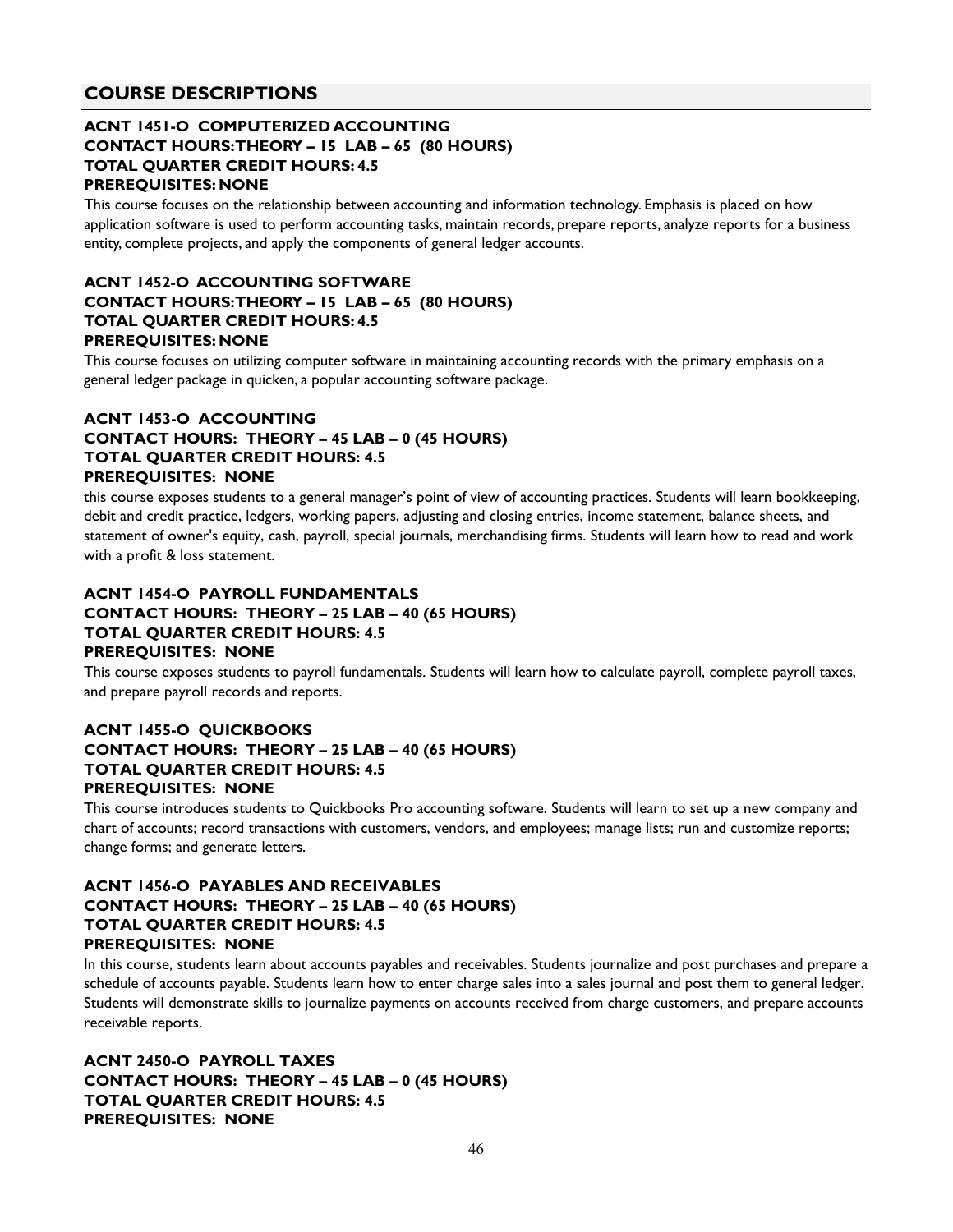In this course, students study payroll procedures, taxing entities, and reporting requirements of local, state, and federal taxing authorities in a manual and computerized environment.

## **BMGT 1450-O INTRODUCTION TO PROJECT MANAGEMENT CONTACT HOURS: THEORY – 45 LAB – 0 (45 HOURS) TOTAL QUARTER CREDIT HOURS: 4.5 PREREQUISITES: NONE**

This course focuses on methods for planning and controlling projects. Emphasis is placed on project management concepts and models, critical path analysis, time/cost benefit analysis, and resource utilization.

## **BMGT 1451-O PRINCIPLES OF MANAGEMENT CONTACT HOURS: THEORY – 45 LAB – 0 (45 HOURS) TOTAL QUARTER CREDIT HOURS: 4.5 PREREQUISITES: NONE**

This course focuses on the concepts, terminology, principles, theories, and issues relevant to the field of management. Emphasis is placed on various theories, processes, and functions of management as well as on the integration of behavioral and systematic approaches into the traditional analysis of business. Additional topics include decision making, planning strategies, and leadership skills.

## **BMGT 1452-O MANAGEMENT CONTACT HOURS: THEORY – 45 LAB – 0 (45 HOURS) TOTAL QUARTER CREDIT HOURS: 4.5 PREREQUISITE: NONE**

This course examines the roles, goals, and functions of management. Students will learn organization and planning, decision making, staffing, strategy, and the difference between management and leadership. Mastery of course outcomes will be demonstrated through the completion of an application project.

## **BMGT 1453-O LEADERSHIP PRINCIPLES CONTACT HOURS: THEORY – 45 LAB – 0 (45 HOURS) TOTAL QUARTER CREDIT HOURS: 4.5 PREREQUISITE: NONE**

Students examine individual, group and organizational behavior as it affects performance and productivity in the workplace. Through the course, they will explore issues such as diversity, leadership, teamwork, motivation, employee development, ethics, decision making and problem solving toward the goal of improving interpersonal effectiveness on the job. Mastery of course outcomes will be demonstrated through the completion of an application project.

#### **BMGT 1454-O SMALL BUSINESS MANAGEMENT CONTACT HOURS: THEORY – 45 LAB – 0 (45 HOURS) TOTAL QUARTER CREDIT HOURS: 4.5 PREREQUISITES: NONE**

Students are exposed to practical information such as site selection, managing personnel, merchandising, buying, pricing, financial management, store security, and information systems. Students will be able to describe the skills required to manage a small business and will solve common small business challenges. Students will utilize the principles of market research and other tools learned to analyze opportunities and consumers' responses.

## **BMGT 1455-O PROJECT MANAGEMENT CONTACT HOURS: THEORY – 45 LAB – 0 (45 HOURS) TOTAL QUARTER CREDIT HOURS: 4.5 PREREQUISITES: NONE**

In this course, students learn the fundamentals of project management. Students learn how to initiate, plan, and execute a project that meets objectives. Key components of project management including project scope, time, risk factors, and cost management are explored. Students learn how to oversee projects, break down projects into manageable segments, and methods to improve communications.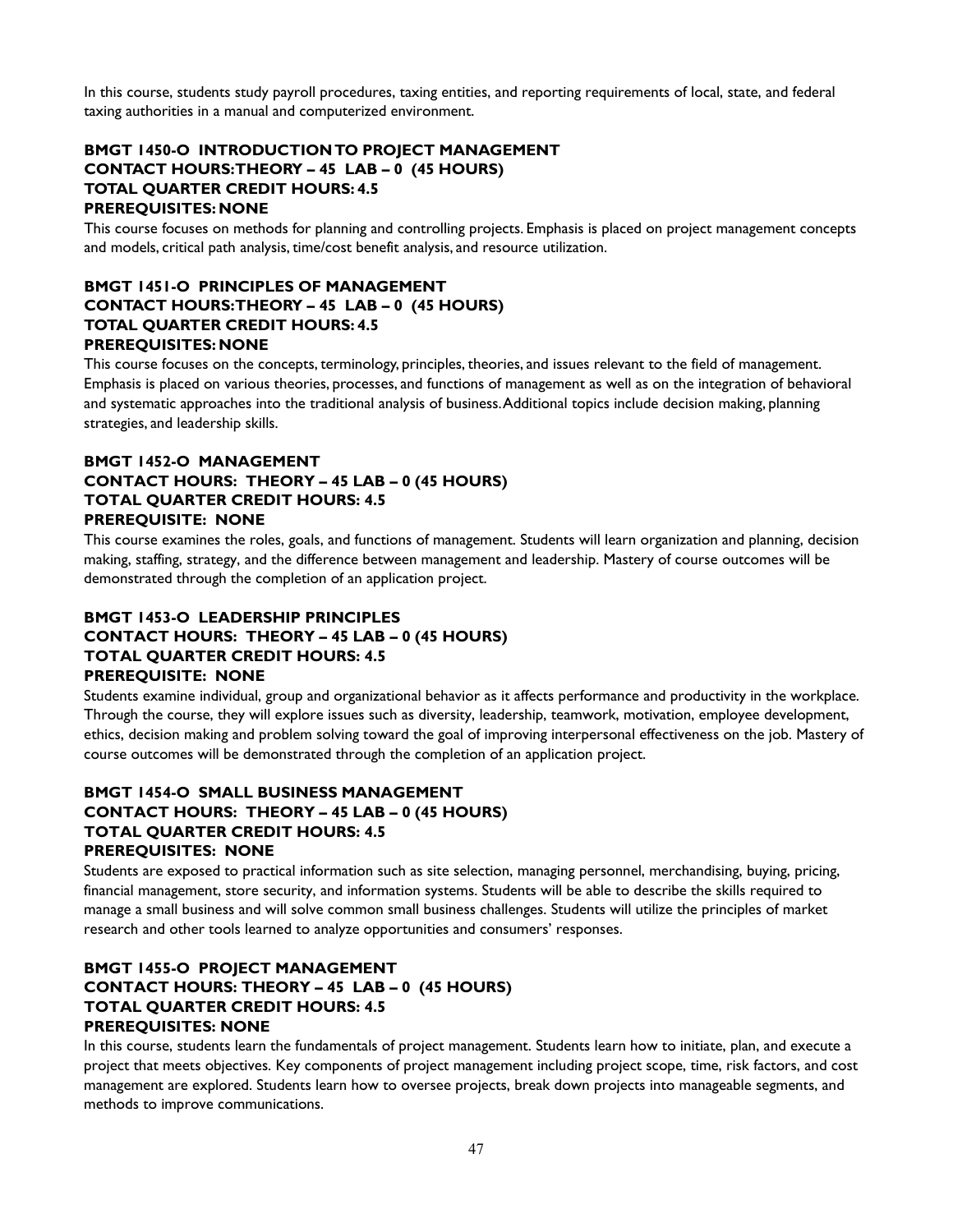## **BMGT 2451-O PRODUCTION AND OPERATIONS MANAGEMENT CONTACT HOURS: THEORY – 45 LAB – 0 (45 HOURS) TOTAL QUARTER CREDIT HOURS: 4.5 PREREQUISITES: NONE**

This course focuses on the fundamental of techniques used in the practice of production and operations management. Emphasis includes location, design, and resource allocation.

## **BMGT 2453-O PRINCIPLES OF BUSINESS FINANCE CONTACT HOURS: THEORY – 45 LAB – 0 (45 HOURS) TOTAL QUARTER CREDIT HOURS: 4.5 PREREQUISITES: NONE**

This course focuses on the financial dynamics of a business. Topics include the study of promotional distribution and pricing techniques, product management, various financial statements and their organizational purposes, business trends, and events that may change the future of business.

#### **BMGT 3452-O STRATEGIC MANAGEMENT CONTACT HOURS: THEORY – 45 LAB – 0 (45 HOURS) TOTAL QUARTER CREDIT HOURS: 4.5 PREREQUISITES: BMGT 1451-O**

This course focuses on the strategic management process, including analysis of how organizations develop and implement a strategy for achieving organizational objectives in a changing environment. Emphasis is placed on the processes involved in management strategy development and how to develop an organizational strategic management plan.

## **BMGT 3453-O PROCUREMENT AND CONTRACT MANAGEMENT CONTACT HOURS: THEORY – 45 LAB – 0 (45 HOURS) TOTAL QUARTER CREDIT HOURS: 4.5 PREREQUISITES: BMGT 1450-O**

This course focuses on the specific concepts and the skills related to the processes by which a firm or an organization contracts to purchase or sell goods and services. Emphasis is placed on identifying principles, current issues, and topics in purchasing, procurement/acquisitions, and contracts management.

#### **BMGT 3454-O BUSINESS NEGOTIATION CONTACT HOURS: THEORY – 45 LAB – 0 (45 HOURS) TOTAL QUARTER CREDIT HOURS: 4.5 PREREQUISITES: BMGT 1450-O**

This course focuses on the theory and the techniques of negotiation, including analysis of the negotiation process from various perspectives. Emphasis is placed on the preparatory activities and the stages of negotiation, including reaching and implementing an agreement.

## **BMGT 4452-O PROJECT MANAGEMENT CONTACT HOURS: THEORY – 45 LAB – 0 (45 HOURS) TOTAL QUARTER CREDIT HOURS: 4.5 PREREQUISITES: BMGT 1451-O**

In this course, students examine the essential aspects of project management. Emphasis is placed on modern practices in project management, project planning, project communication, project monitoring, project budgeting, project scheduling, project termination, continuous improvement, and project management information systems.

## **BMGT 4453-O LEADERSHIP CONTACT HOURS: THEORY – 45 LAB – 0 (45 HOURS) TOTAL QUARTER CREDIT HOURS: 4.5 PREREQUISITES: NONE**

This course is designed to familiarize students with the basic principles of leadership. The course begins with an analysis of leadership and interaction, contingency theories, leadership qualities, leadership abilities, and developing leadership. Ethics and values, leadership behavior, and leadership styles also are explored. This foundation is used to examine management in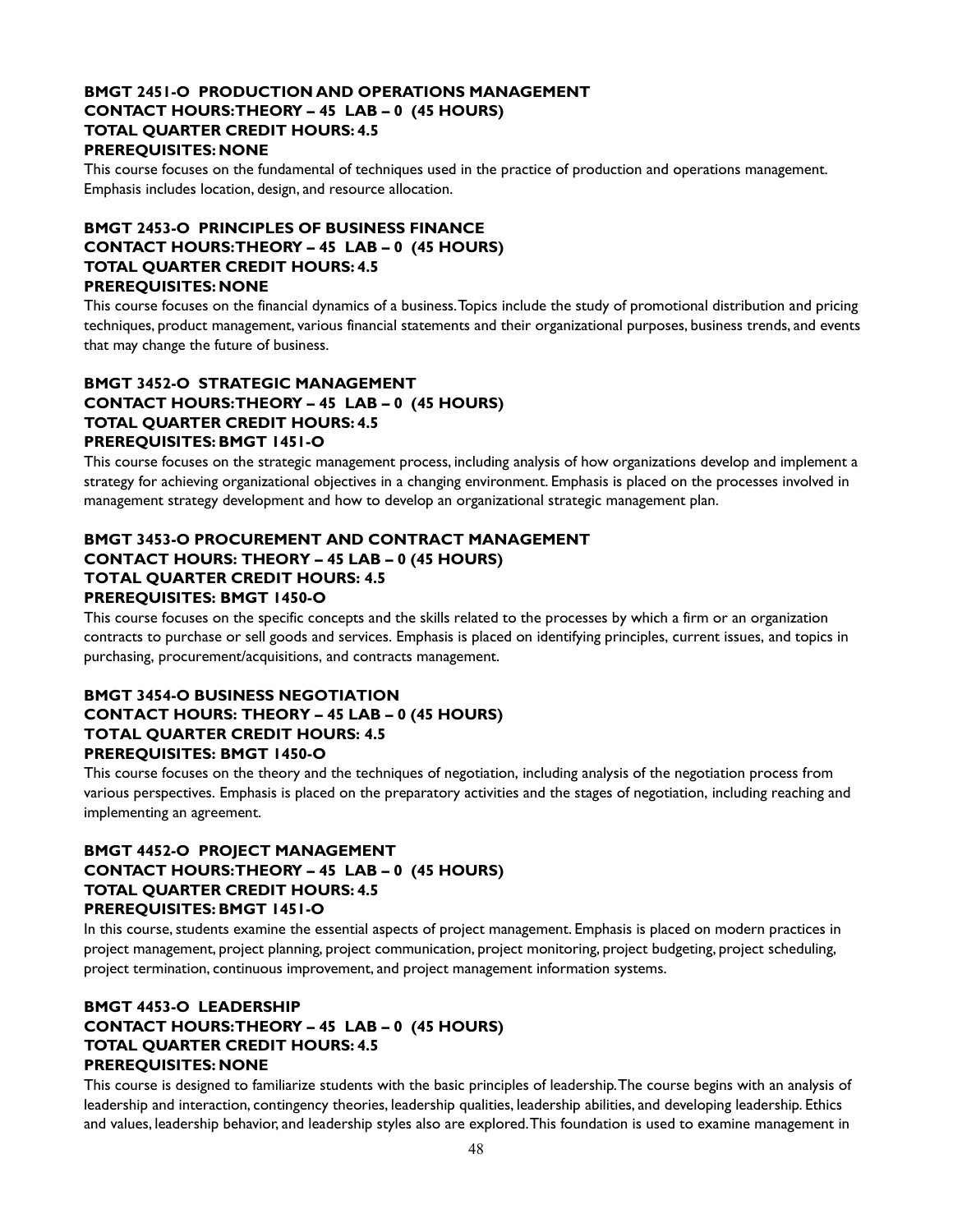terms of productivity, understanding people, and group and team dynamics. Other topics include change in leadership and its effects.

## **BUSG 1451-O INTRODUCTION TO BUSINESS CONTACT HOURS: THEORY – 45 LAB – 0 (45 HOURS) TOTAL QUARTER CREDIT HOURS: 4.5 PREREQUISITES: NONE**

This course focuses on the fundamentals of business in an increasingly global society and serves as an introduction to business terminology, business concepts, business environments, business systems, business strategies, and current business issues. Topics include the business environment, business ethics and law, entrepreneurship, global business, management, and marketing.

## **BUSG 1452-O BUSINESS LAW CONTACT HOURS: THEORY – 45 LAB – 0 (45 HOURS) TOTAL QUARTER CREDIT HOURS: 4.5 PREREQUISITES: NONE**

This course focuses on the legal system as it relates to business. Emphasis is placed on the study of the uniform commercial code, contracts for the sale of goods, commercial paper, personal property, bailments, real property, wills, trusts, insurance, agency law, partnerships, corporations, and computerized legal research.

#### **BUSG 3454-O BUSINESS ORGANIZATIONS CONTACT HOURS: THEORY – 45 LAB – 0 (45 HOURS) TOTAL QUARTER CREDIT HOURS: 4.5 PREREQUISITES: NONE**

This course focuses on the law of agency, sole proprietorships, partnerships, corporations, and other emerging business entities.

## **BUSG 3455-O INVESTMENTS AND SECURITIES CONTACT HOURS: THEORY – 45 LAB – 0 (45 HOURS) TOTAL QUARTER CREDIT HOURS: 4.5 PREREQUISITES: BMGT 2453-O**

This course focuses on the terminology and changes in the stock market as a result of economic and political events and changes in interest rates and taxes.

## **BUSG 4451-O CORPORATE FINANCE CONTACT HOURS: THEORY – 45 LAB – 0 (45 HOURS) TOTAL QUARTER CREDIT HOURS: 4.5 PREREQUISITES: BMGT 2453-O**

This course focuses on the theory and the practice of decision making within a corporation. Emphasis is placed on the goals of corporations, how corporations finance themselves, securities, present value, stocks, determining cash flows, and budgeting.

## **BUSG 4452-O ENTREPRENEURSHIP CONTACT HOURS: THEORY – 45 LAB – 0 (45 HOURS) TOTAL QUARTER CREDIT HOURS: 4.5 PREREQUISITES: NONE**

This course focuses on starting, operating, and growing a small business including essential management skills, how to prepare a business plan, accounting, financial needs, staffing, marketing strategies, and legal issues.

## **BUSI 1451-O BUSINESS MATH CONTACT HOURS: THEORY – 30 LAB – 30 (60 HOURS) TOTAL QUARTER CREDIT HOURS: 4.5 PREREQUISITES: NONE**

Students are introduced to basic math and statistical problems encountered in business situations. Students in this course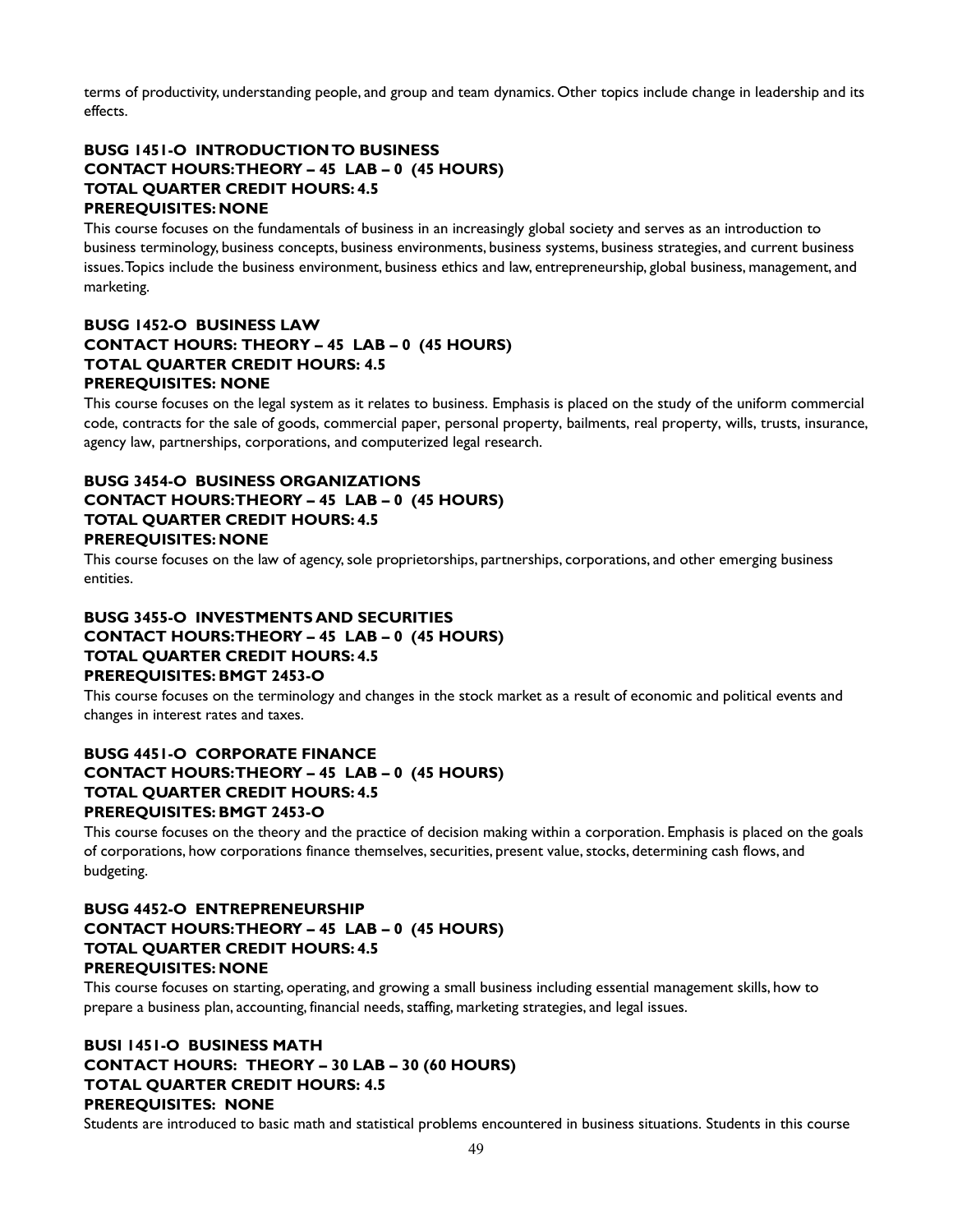will solve business problems using algebraic formulas, and demonstrate their ability to read, write, round off, add, subtract, multiply, and divide whole decimals. Students will compute simple interest, monthly payments, and compute wages based on hours worked. Students learn how to calculate discounts, basic statistics such as mean and mode, and construct basics graphs including a histogram, trend chart, and pie chart.

## **BUSI 1453-O BUSINESS ETHICS CONTACT HOURS: THEORY – 45 LAB – 0 (45 HOURS) TOTAL QUARTER CREDIT HOURS: 4.5 PREREQUISITES: NONE**

This course focuses on ethical issues, the development of a moral frame of reference, and the need for an awareness of social responsibility in management practices and business activities. Emphasis is on ethical corporate responsibility.

## **BUSI 1454-O CUSTOMER SERVICE CONTACT HOURS: THEORY – 45 LAB – 0 (45 HOURS) TOTAL QUARTER CREDIT HOURS: 4.5 PREREQUISITES: NONE**

This course focuses on defining customer service, identifying the elements involved in the customer service process, and applying problem-solving techniques to resolve both internal and external customer challenges.

## **BUSI 3450-O BUSINESS REPORT WRITING CONTACT HOURS: THEORY – 25 LAB – 40 (65 HOURS) TOTAL QUARTER CREDIT HOURS: 4.5 PREREQUISITES: NONE**

This course focuses on writing technical reports and correspondence in business. Emphasis is placed on practical strategies for developing a clear writing style, organizing ideas, choosing effective words, and composing concise paragraphs that make writing clear and persuasive.

## **BUSI 3451-O PUBLIC RELATIONS CONTACT HOURS: THEORY – 45 LAB – 0 (45 HOURS) TOTAL QUARTER CREDIT HOURS: 4.5 PREREQUISITES: NONE**

This course focuses on the exploration of the history and the development of public relations and includes the process of planning, implementation, and evaluation of PR campaigns.

## **BUSI 3452-O SALES MANAGEMENT CONTACT HOURS: THEORY – 45 LAB – 0 (45 HOURS) TOTAL QUARTER CREDIT HOURS: 4.5 PREREQUISITES: NONE**

This course focuses on identifying the elements and steps involved in sales, defining the principles of selling, exploring the questions that qualify a client, identifying the process to close a sale, and managing the sales personnel for success.

## **COMM 1451-O ORAL COMMUNICATION CONTACT HOURS: THEORY – 45 LAB – 0 (45 HOURS) TOTAL QUARTER CREDIT HOURS: 4.5 PREREQUISITES: NONE**

In this course, students learn the process of transferring oral and non-verbal meanings and the techniques that help to remove communication barriers. Emphasis is given on how to effectively develop and make oral presentations. Mastery of course outcomes will be demonstrated through the completion of an oral presentation.

## **COMM 3451-O COMMUNICATIONS CONTACT HOURS: THEORY – 45 LAB – 0 (45 HOURS) TOTAL QUARTER CREDIT HOURS: 4.5 PREREQUISITES: NONE**

This course focuses on the history, the principles, and the techniques of interpersonal, organizational, and mass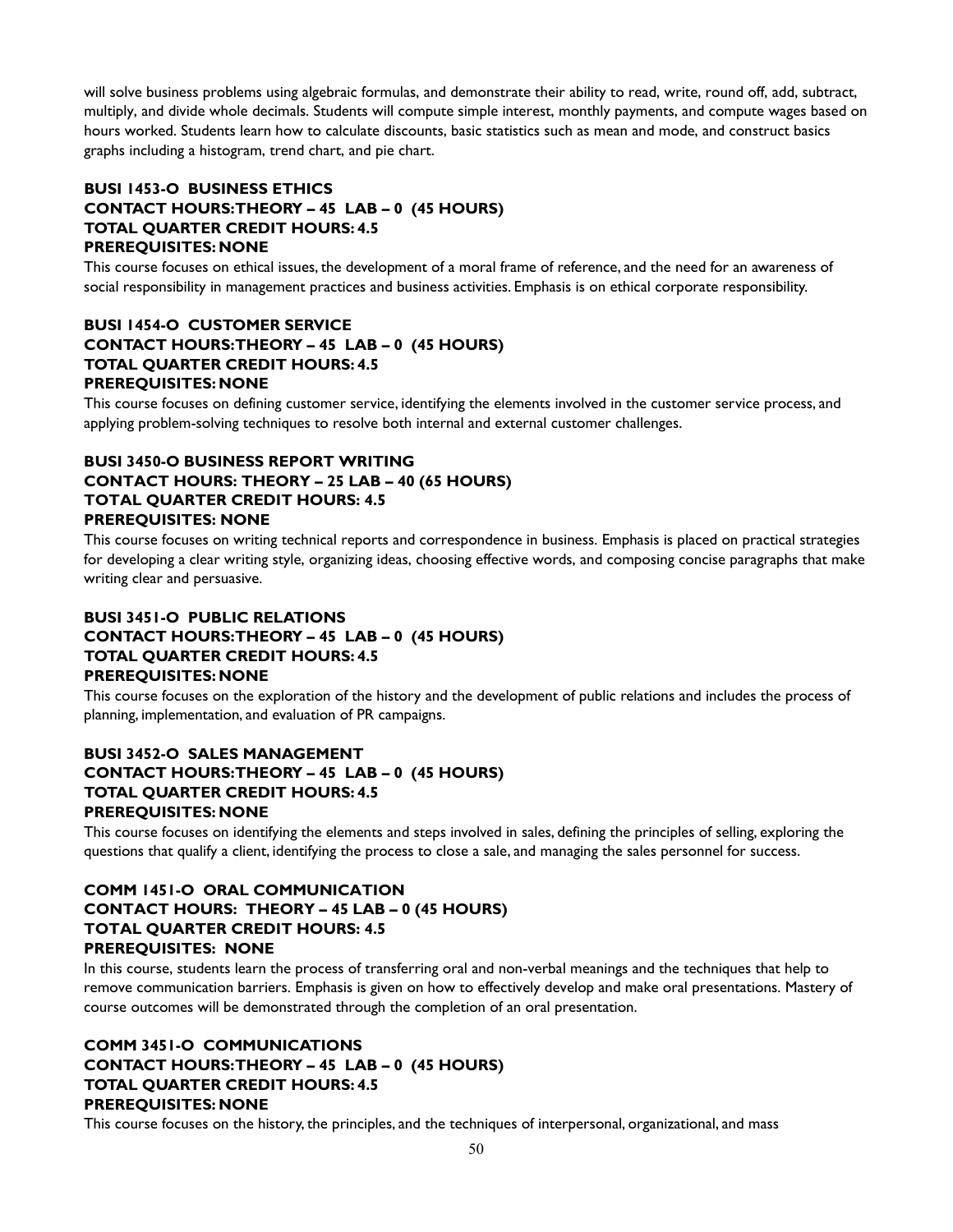communication. Emphasis is placed on written, verbal, and visual formats.

## **COSC 1451-O COMPUTER SCIENCE CONTACT HOURS: THEORY – 45 LAB – 0 (45 HOURS) TOTAL QUARTER CREDIT HOURS: 4.5 PREREQUISITES: NONE**

This course focuses on various information and communication technologies. Emphasis is placed on how information systems are used to solve problems.

## **ECON 3451-O MACROECONOMICS CONTACT HOURS: THEORY – 45 LAB – 0 (45 HOURS) TOTAL QUARTER CREDIT HOURS: 4.5 PREREQUISITES: NONE**

This course focuses on the relationship among major economic aggregates such as households, firms, and the government. Emphasis is placed on gross domestic product, national income, economic growth, unemployment, inflation, the business cycle, fiscal policy, monetary policy, and international trade.

## **ECON 4451-O MICROECONOMICS CONTACT HOURS: THEORY – 45 LAB – 0 (45 HOURS) TOTAL QUARTER CREDIT HOURS: 4.5 PREREQUISITES: NONE**

This course focuses on microeconomic concepts and analysis, supply and demand analysis, theories of the firm and individual behavior, competition and monopoly, and welfare economics.

## **ENGL 1451-O ENGLISH COMPOSITION I CONTACT HOURS: THEORY – 45 LAB – 0 (45 HOURS) TOTAL QUARTER CREDIT HOURS: 4.5 PREREQUISITES: NONE**

This course focuses on developing written communication skills with an emphasis on understanding the writing process, analyzing readings, and practicing writing for personal and professional applications.

#### **ENGL 1452-O COMPOSITION I CONTACT HOURS: THEORY – 45 LAB – 0 (45 HOURS) TOTAL QUARTER CREDIT HOURS: 4.5 PREREQUISITES: NONE**

This course provides a general introduction to the principles of writing. Students will develop quality writing skills and knowledge of grammatical structures, including punctuation and spelling, through practice in writing and revising. Students will develop a research paper by gathering, summarizing, synthesizing and explaining information from various sources, while engaging in the writing process through multiple drafts and collaborating with peers through giving and acting on productive feedback.

## **ENGL 3451-O ENGLISH COMPOSITION II CONTACT HOURS: THEORY – 45 LAB – 0 (45 HOURS) TOTAL QUARTER CREDIT HOURS: 4.5 PREREQUISITES: ENGL 1451-O**

This course builds on the writing skills learned in English Composition I. In addition to reviewing the writing process, students are introduced to research techniques, citation techniques, documentation formats, and critical analysis of written topics.

## **GOVT 1450-O AMERICAN GOVERNMENT CONTACT HOURS: THEORY – 45 LAB – 0 (45 HOURS) TOTAL QUARTER CREDIT HOURS: 4.5 PREREQUISITES: NONE**

This is an introductory course on American politics with an emphasis on constitutional foundations, individual rights and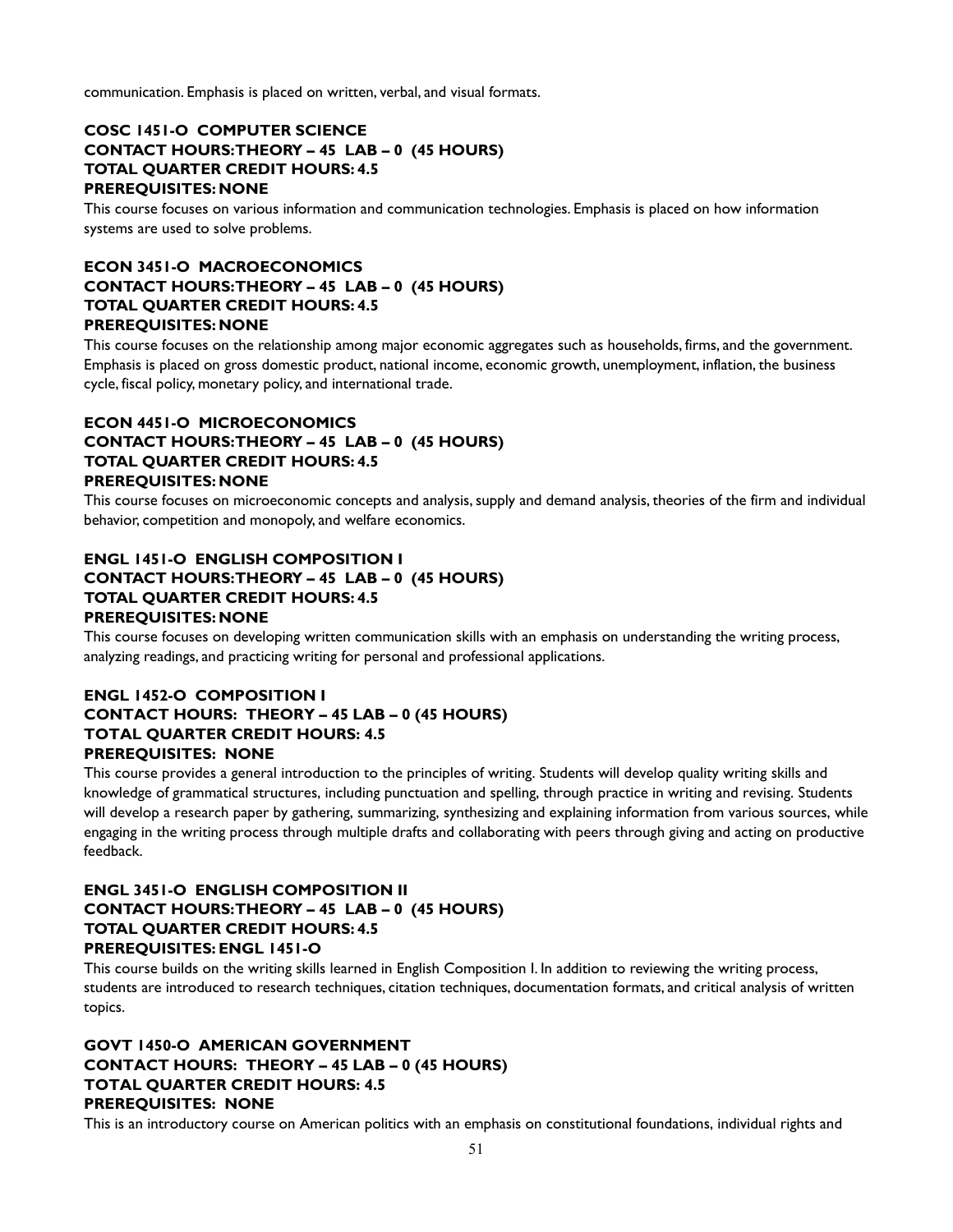liberties, the decision-making process in congress and the executive branch, the electoral process, and political participation. This course will prepare students for their public lives as citizens, members of communities, and professionals in society.

## **GOVT 3451-O POLITICAL SCIENCE CONTACT HOURS: THEORY – 45 LAB – 0 (45 HOURS) TOTAL QUARTER CREDIT HOURS: 4.5 PREREQUISITES: NONE**

This course covers the discipline of political science focusing on the scope and methods of the field, and the substantive topics in the discipline including the theoretical foundations of politics, political interaction, political institutions and how political systems function.

## **HIST 4452-O U.S. HISTORY CONTACT HOURS: THEORY – 45 LAB – 0 (45 HOURS) TOTAL QUARTER CREDIT HOURS: 4.5 PREREQUISITES: NONE**

This course covers the history of the United States from first discovery and settlement through the reconstruction era following the civil war. It examines the social, the political, the religious, and the economic events and influences that shaped the nation and its people.

## **HITT 1450-O MEDICAL TERMINOLOGY CONTACT HOURS: THEORY – 45 LAB – 0 (45 HOURS) TOTAL QUARTER CREDIT HOURS: 4.5 PREREQUISITES: NONE**

This course focuses on learning basic medical terminology through the study of root words, prefixes, and suffixes. Emphasis is placed on correct pronunciation, correct spelling, and the correct use of medical terms.

## **HITT 1451-O MEDICAL BILLING AND INSURANCE CONTACT HOURS: THEORY – 40 LAB – 15 (55 HOURS) TOTAL QUARTER CREDIT HOURS: 4.5 PREREQUISITES: HITT 1450-O**

This course focuses on the tasks and the responsibilities of the medical biller and includes types of insurance, Medicare, Medicaid, worker's compensation, and private insurance. Emphasis is placed on HIPAA, coding ethics, abuse, and fraud as they relate to medical billers.

## **HITT 1455-O CUSTOMER SERVICE IN HEALTHCARE CONTACT HOURS: THEORY – 45 LAB – 0 (45 HOURS) TOTAL QUARTER CREDIT HOURS: 4.5 PREREQUISITES: HITT 1450-O**

In this course, students will practice and develop skills in professionalism specific to the healthcare field. Topics include the psychology of patients, customer service in a diverse world, listening skills and effective communication techniques. Students will understand the factors that influence the perceptions of internal and external customers, and will be able to identify methods for practicing effective customer service in medical environments including applying knowledge in confidentiality and health information privacy.

## **HITT 1456-O INTRODUCTION TO HEALTHCARE SYSTEMS CONTACT HOURS: THEORY – 45 LAB – 0 (45 HOURS) TOTAL QUARTER CREDIT HOURS: 4.5 PREREQUISITES: HITT 1450-O**

This course provides an introduction to health care delivery in the United States through an evaluation of systems and theory. Topics of study include the types of professionals employed in health care, the institutions that provide services across the care continuum, and the effects of internal and external environments on the health care delivery system. Developments in the evolution of healthcare in the U.S. and changes in the current healthcare environment will also be examined.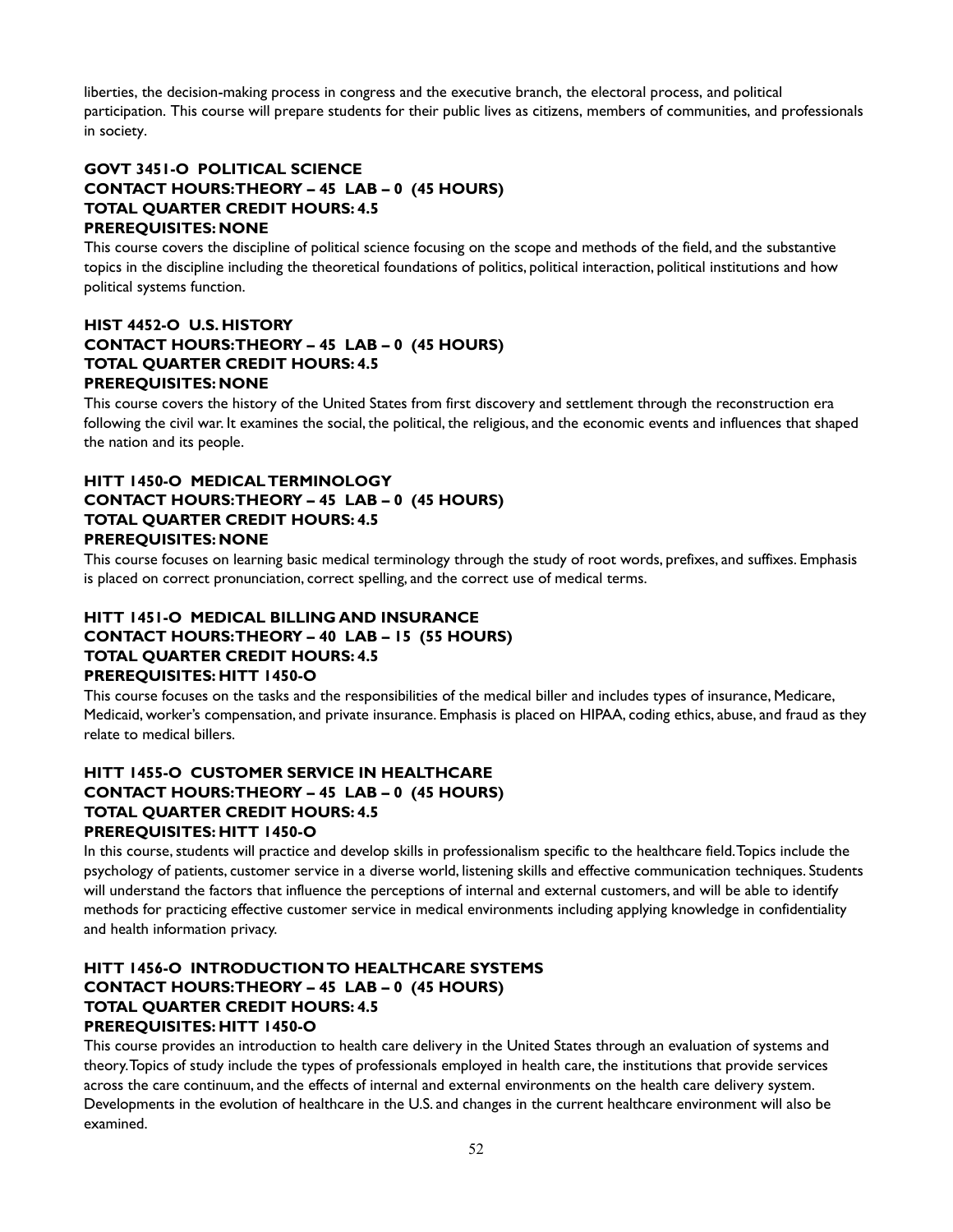## **HITT 1457-O INTRODUCTION TO HEALTHCARE COMMUNICATIONS CONTACT HOURS: THEORY – 45 LAB – 0 (45 HOURS) TOTAL QUARTER CREDIT HOURS: 4.5 PREREQUISITES: HITT 1450-O**

This course focuses on the study and practice of communication as it relates to health professionals and patient outcomes. Topics include provider-patient interaction, team communication, and the diffusion of health information through public health campaigns. Students learn the basics of clear, purposeful, and compassionate communication across multiple channels to reduce errors and provide better health care delivery.

## **HITT 3451-O HEALTH INFORMATION SYSTEMS CONTACT HOURS: THEORY – 45 LAB – 0 (45 HOURS) TOTAL QUARTER CREDIT HOURS: 4.5 PREREQUISITES: NONE**

This course focuses on various health information systems, health-related data structures, software applications, and enterprise architecture in healthcare and public health.

## **HPRS 1450-O FOUNDATIONS OF MEDICAL ADMINISTRATION CONTACT HOURS: THEORY – 45 LAB – 0 (45 HOURS) TOTAL QUARTER CREDIT HOURS: 4.5 PREREQUISITES: HITT 1450-O**

This course will explore the scope and dynamics of a career in medical administration and the skills necessary to be successful both in the medical administrative assistant program and the profession. This course will emphasize professionalism, communication, and medical terminology. The importance of maintaining patient privacy and handling patient situations ethically and professionally will be developed. Students will experience an overview of medical assisting as a career, analyze job responsibilities of a medical assistant including patient interaction, communication, scheduling, and maintaining accurate patient records. Processing insurance claims is described, and students examine various bookkeeping systems. The importance of taking inventory is discussed, as well as the steps in making a purchasing decision. Students also explore specialized options for an administrative medical assistant.

#### **HPRS 1452-O HEALTHCARE ELECTRONIC RECORDS CONTACT HOURS: THEORY – 45 LAB – 0 (45 HOURS) TOTAL QUARTER CREDIT HOURS: 4.5 PREREQUISITES: HITT 1450-O**

Students in this course are exposed to the administrative tasks that occur in the front office of a healthcare facility. Topics covered include telephone skills, applications of the electronic health record (EHR), and creating and maintaining medical records.

## **HPRS 2450-O ELECTRONIC HEALTH RECORDS CONTACT HOURS: THEORY – 45 LAB – 0 (45 HOURS) TOTAL QUARTER CREDIT HOURS: 4.5 PREREQUISITES: NONE**

This course focuses on the systems and processes for collecting, maintaining, and disseminating health-related information. Emphasis is on accurate maintaining of health records, documentation requirements, registries, indices, licensing, and regulatory agencies.

## **HPRS 2455-O PATIENT RELATIONS CONTACT HOURS: THEORY – 45 LAB – 0 (45 HOURS) TOTAL QUARTER CREDIT HOURS: 4.5 PREREQUISITES: HITT 1450-O**

Understanding patient relations is essential for any allied health professional. In this course, students will explore a variety of sociological aspects of the medical field as they relate to health and illness, disparities in healthcare, and communication with patients, family, and other health care professionals. An additional emphasis will be placed on patient rights and responsibilities and provider responsibilities (HIPAA).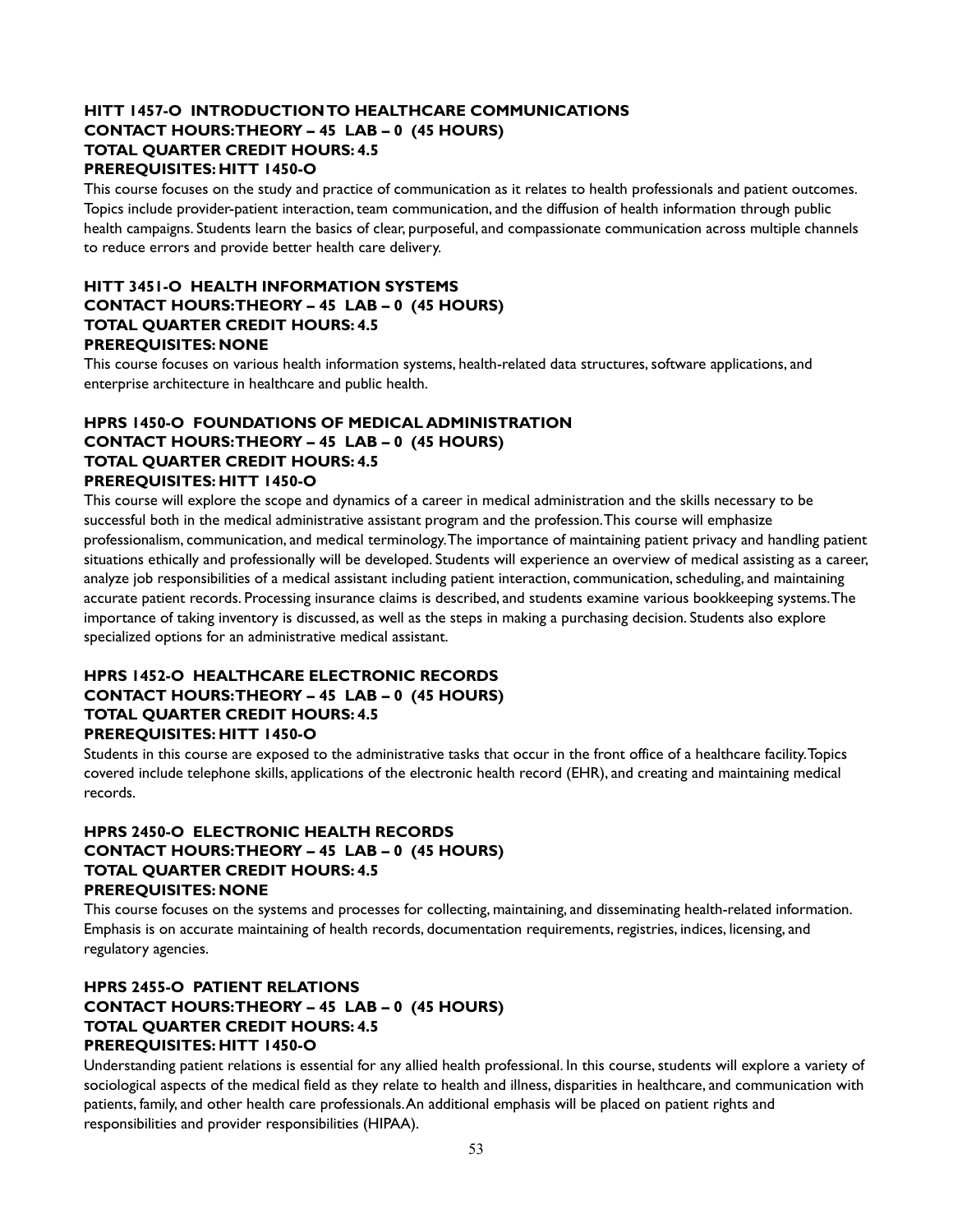#### **HPRS 2459-O MAA CAPSTONE REVIEW CONTACT HOURS: THEORY – 25 LAB – 40 (65 HOURS) TOTAL QUARTER CREDIT HOURS: 4.5 PREREQUISITES: COMPLETION OF ALL OTHER COURSES**

This course contains a comprehensive review of the roles and the responsibilities of a medical administrative assistant in order to prepare students for their certification exam. Emphasis is placed on demonstrating competency related to scheduling, patient intake, office logistics, compliance, patient education, general office policies & procedures, and basic medical terminology.

## **HPRS 3451-O HEALTHCARE PLANNING & EVALUATION CONTACT HOURS: THEORY – 45 LAB – 0 (45 HOURS) TOTAL QUARTER CREDIT HOURS: 4.5 PREREQUISITES: NONE**

This course focuses on the strategic planning, implementation, and evaluation of health programs within a variety of healthcare organizations and provides a variety of tools and concepts necessary for developing, evaluating and presenting the strategies.

## **HPRS 3452-O HEALTH POLICY CONTACT HOURS: THEORY – 45 LAB – 0 (45 HOURS) TOTAL QUARTER CREDIT HOURS: 4.5 PREREQUISITES: NONE**

This course focuses on the medical model of healthcare in the U.S.; the role of various healthcare professionals, their education, and certification/licensure requirements; Medicare and Medicaid; HMOS, PPOS, and IPAS; medical malpractice and tort reform; and the role of the federal, state, and local governments.

## **HPRS 3453-O FUNDAMENTALS OF HEALTHCARE FINANCE CONTACT HOURS: THEORY – 45 LAB – 0 (45 HOURS) TOTAL QUARTER CREDIT HOURS: 4.5 PREREQUISITES: NONE**

This course focuses on the fundamentals of healthcare finance. Emphasis is placed on the characteristics of financial intermediaries in the health field and related markets.

## **HPRS 3454-O CAREERS IN HEALTHCARE MANAGEMENT CONTACT HOURS: THEORY – 45 LAB – 0 (45 HOURS) TOTAL QUARTER CREDIT HOURS: 4.5 PREREQUISITES: NONE**

This course focuses on the career opportunities within the healthcare management field. Emphasis is on the traditional and non-traditional steps available for a healthcare professional to move into management.

## **HPRS 3455-O PUBLIC AND COMMUNITY HEALTH SERVICES CONTACT HOURS: THEORY – 45 LAB – 0 (45 HOURS) TOTAL QUARTER CREDIT HOURS: 4.5 PREREQUISITES: NONE**

This course focuses on the role healthcare professionals play in the public and community health services delivery system. Emphasis is placed on the role of healthcare professionals, their education, certification/licensure requirements, insurance plans, the organizations, and the key issues driving healthcare reform in the U.S.

## **HPRS 3456-O DELIVERY OF HEALTHCARE IN THE U.S. CONTACT HOURS: THEORY – 45 LAB – 0 (45 HOURS) TOTAL QUARTER CREDIT HOURS: 4.5 PREREQUISITES: NONE**

This course focuses on the development of delivery systems in the healthcare field in the U.S. emphasis is on the organization, financing, accreditation, licensure, and regulatory agencies.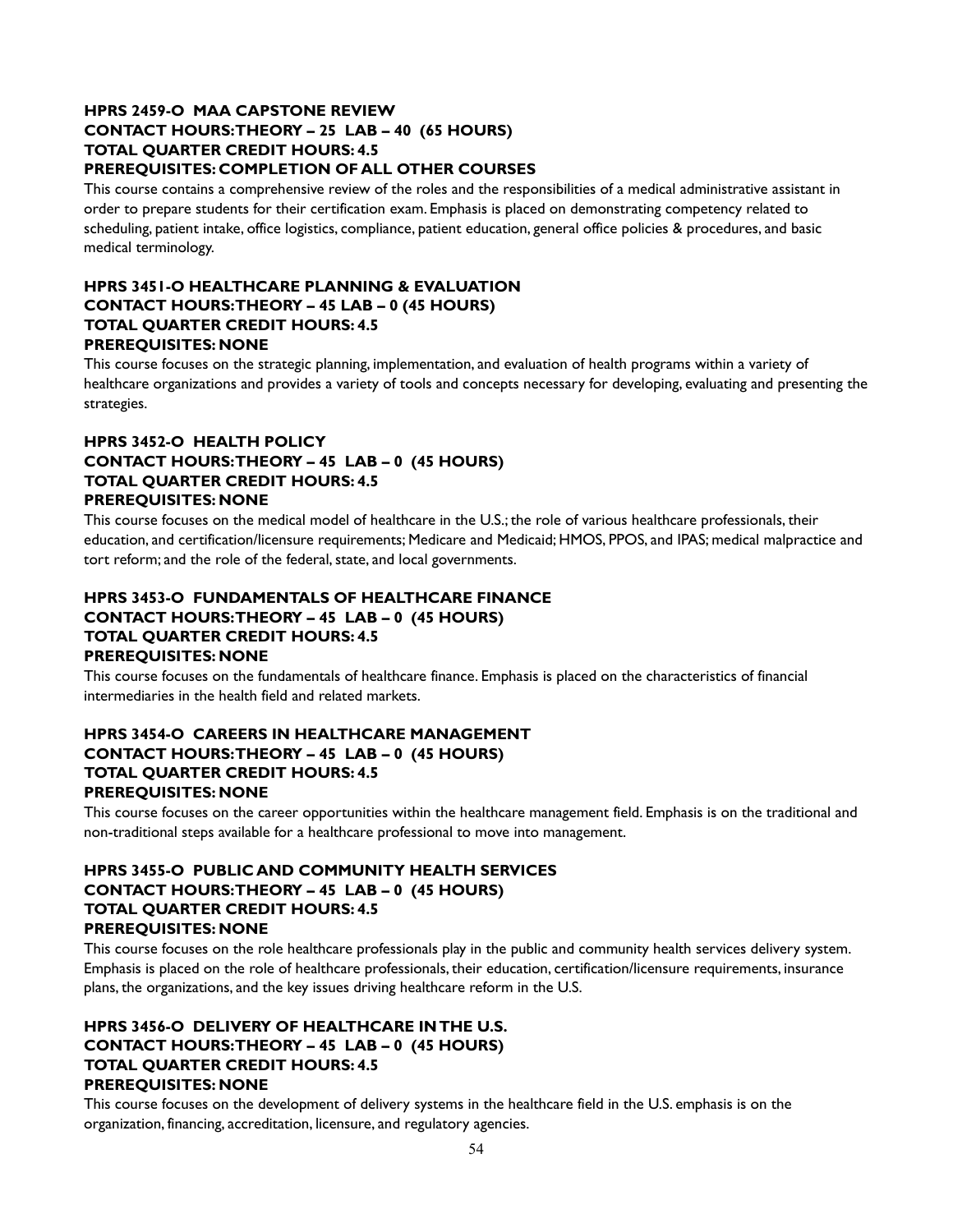## **HPRS 3457-O HEALTH AND WELLNESS CONTACT HOURS: THEORY – 45 LAB – 0 (45 HOURS) TOTAL QUARTER CREDIT HOURS: 4.5 PREREQUISITES: NONE**

This course focuses on an overview of wellness theory and its application throughout the life span. Emphasis is placed on attitude development, impact of cultural beliefs, and communication of wellness.

## **HPRS 4450-O HEALTHCARE MANAGEMENT CONTACT HOURS: THEORY – 45 LAB – 0 (45 HOURS) TOTAL QUARTER CREDIT HOURS: 4.5 PREREQUISITES: NONE**

This course focuses on the concepts, terminology, principles, theories, and issues relevant to the field of healthcare management. Emphasis is placed on various theories, processes, and functions of management as well as on the integration of behavioral and system approaches into the traditional analysis of healthcare. Additional topics include decision making, planning strategies, and leadership skills.

## **HPRS 4451-O QUALITY MANAGEMENT IN HEALTHCARE CONTACT HOURS: THEORY – 45 LAB – 0 (45 HOURS) TOTAL QUARTER CREDIT HOURS: 4.5 PREREQUISITES: NONE**

This course focuses on quality standards and methodologies in healthcare management. Emphasis is placed on various approaches to assessing patient safety issues and reporting through electronic systems are included.

#### **HPRS 4452-O HEALTHCARE HUMAN RESOURCES MANAGEMENT CONTACT HOURS: THEORY – 45 LAB – 0 (45 HOURS) TOTAL QUARTER CREDIT HOURS: 4.5 PREREQUISITES: NONE**

This course focuses on the basic principles of human resources in a healthcare facility. Emphasis is placed on work analysis, workforce planning, recruiting, staffing, training, and performance of employees. This foundation is used to examine how the human resources professionals manage compensation, labor relations, safety issues and health issues of employees, and discipline and procedural justice in a healthcare environment.

## **HPRS 4453-O HEALTHCARE MARKETING CONTACT HOURS: THEORY – 45 LAB – 0 (45 HOURS) TOTAL QUARTER CREDIT HOURS: 4.5 PREREQUISITES: NONE**

This course focuses on introduction to the marketing mix of functions and process in the healthcare field. Emphasis is placed on identifying the marketing mix components in relation to market segmentation, explaining the environmental factors which influence the healthcare consumer, and outlining a marketing plan.

#### **HPRS 4454-O ESSENTIALS OF CONTINUUM CARE CONTACT HOURS: THEORY – 45 LAB – 0 (45 HOURS) TOTAL QUARTER CREDIT HOURS: 4.5 PREREQUISITES: NONE**

This course focuses on the continuum of care necessary for providing skilled assistance over time in facilities such as nursing homes, assisted living facilities, rehabilitation hospitals, and other long-term care providers.

## **HRPO 1450-O HUMAN RESOURCES MANAGEMENT CONTACT HOURS: THEORY – 45 LAB – 0 (45 HOURS) TOTAL QUARTER CREDIT HOURS: 45 PREREQUISTE: NONE**

Students are introduced to the management of human resources as well as the impact of human resource activities and accountability to the organization. Human resource strategies, social and organizational realities, legal implications affecting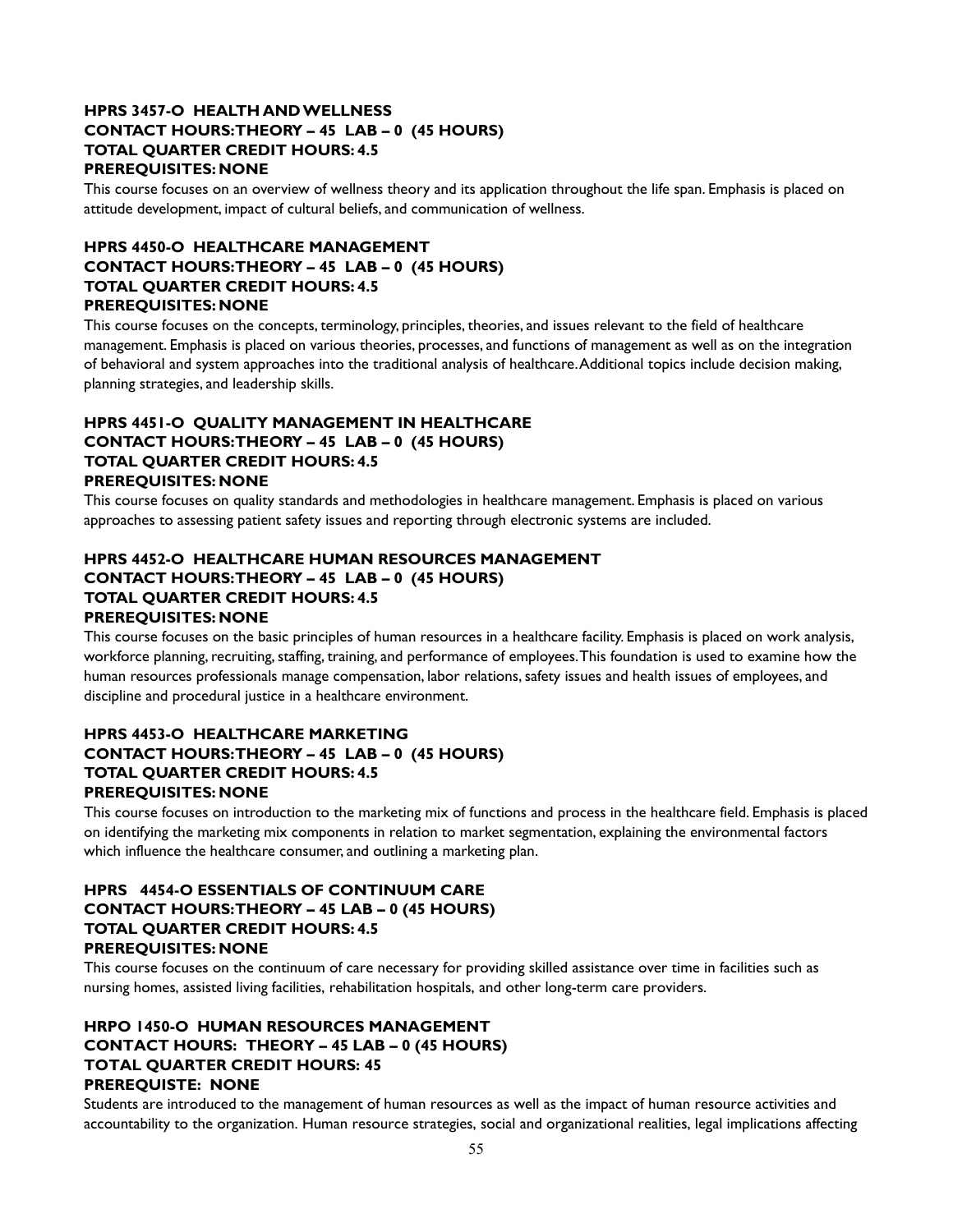people at work, union/non-union practices, comparable work, employee compensations, benefits, and employee rights are discussed and described.

## **HRPO 2451-O HUMAN RESOURCES CONTACT HOURS: THEORY – 45 LAB – 0 (45 HOURS) TOTAL QUARTER CREDIT HOURS: 4.5 PREREQUISITES: NONE**

This course focuses on the basic principles of human resources. Emphasis is placed on work analysis, workforce planning, recruiting, staffing, training, and performance of employees. This foundation is used to examine how the human resources professional manages compensation, labor relations, safety issues and health issues of employees, and discipline and procedural justice.

## **HRPO 2452-O COMPENSATION AND BENEFITS CONTACT HOURS: THEORY – 45 LAB – 0 (45 HOURS) TOTAL QUARTER CREDIT HOURS: 4.5 PREREQUISITES: NONE**

This course focuses on the techniques of job analysis, job descriptions, job evaluation, pay surveys, pay administration, and required benefits. student learn the dynamics involved in compensating employees for services rendered to employers.

## **HRPO 4450-O LAW AND ETHICS IN HEALTHCARE CONTACT HOURS: THEORY – 45 LAB – 0 (45 HOURS) TOTAL QUARTER CREDIT HOURS: 4.5 PREREQUISITES: NONE**

This course focuses on the regulations governing the legal relationships among physicians, patients, and healthcare professionals and the ethics that apply. Emphasis is on the patient's bill of rights and identifying local, state, and federal standards and regulations for the control and use of health information in a legal and ethical manner.

## **HRPO 4451-O ORGANIZATIONAL BEHAVIOR CONTACT HOURS: THEORY – 45 LAB – 0 (45 HOURS) TOTAL QUARTER CREDIT HOURS: 4.5 PREREQUISITES: NONE**

This course is designed to provide students with an opportunity to explore the behavior of individuals, groups, and organizations within today's dynamic work environment. Specific topics include the determinants of individual behavior and task performance, motivation theories, and performance management. Aspects of working with teams are covered, including conflict negotiation and organizational politics, culture, structure, and design. Additional topics include changing management and leadership.

## **HRPO 4452-O ORGANIZATIONAL BEHAVIOR FOR HEALTHCARE PROFESSIONALS CONTACT HOURS: THEORY – 45 LAB – 0 (45 HOURS) TOTAL QUARTER CREDIT HOURS: 4.5 PREREQUISITES: NONE**

This course is designed to provide students with an opportunity to explore the behavior of individuals, groups, and organizations within today's healthcare environment. Specific topics include the determinants of individual behavior and task performance, motivation theories, and performance management. Aspects of working with teams are covered, including conflict negotiation and organizational politics, culture, structure, and design. Additional topics include changing management and leadership.

## **ITCC 1456-O SECURITY 1: INTRODUCTION TO COMPUTER SECURITY CONTACT HOURS: THEORY – 45 LAB – 0 (45 HOURS) TOTAL QUARTER CREDIT HOURS: 4.5 PREREQUISITES: NONE**

This course introduces security concerns in computer and network communications. The course covers concepts in security and privacy, cryptography, SSL/TLS, network security, VPN's, insertion attacks, buffer overflow, polymorphic virus, web security, privacy and anonymity, side-channel attacks, digital rights management and copyright, and security economics.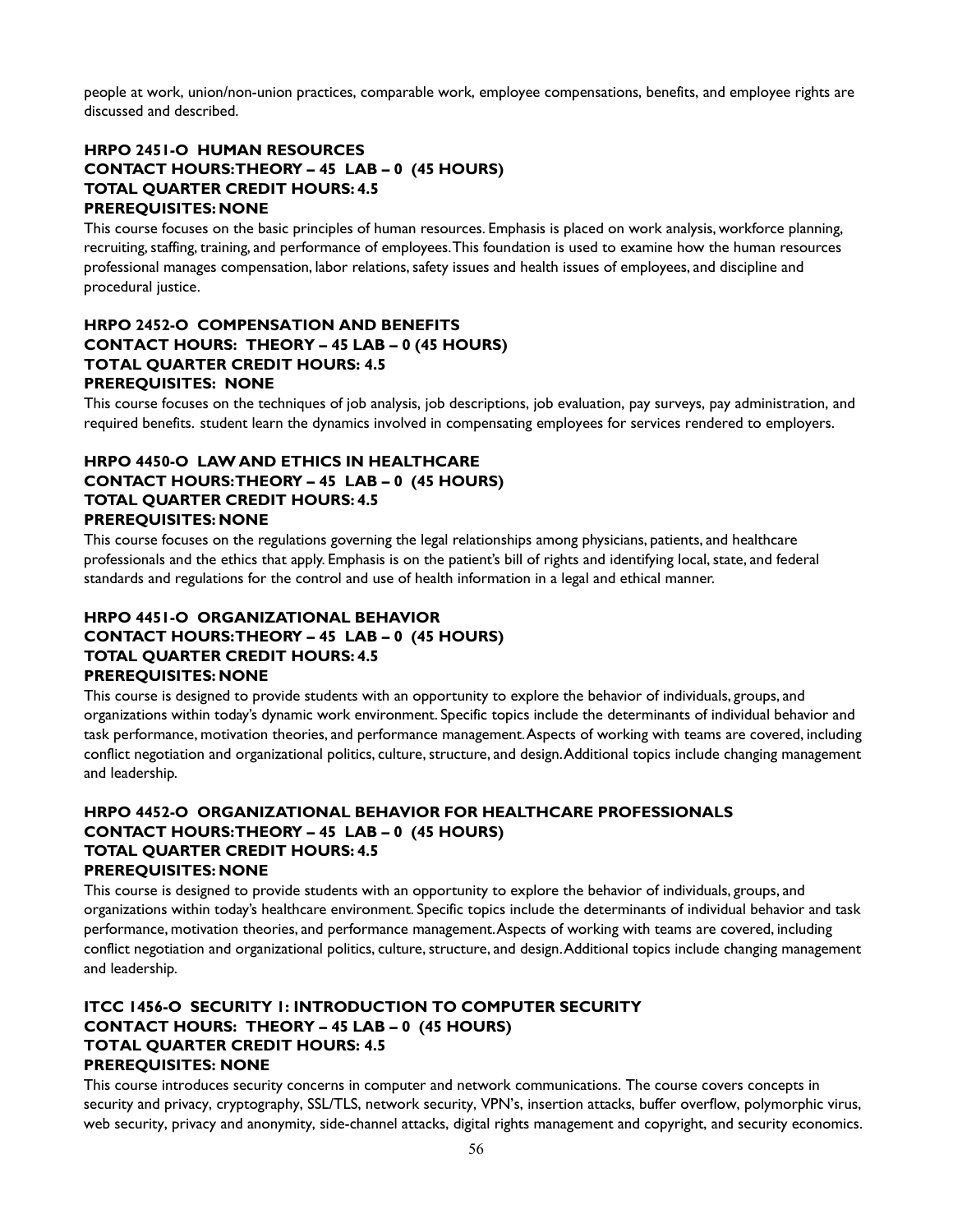## **ITCC 2456-O SECURITY 2: COMPUTER SECURITY FUNDAMENTALS CONTACT HOURS: THEORY – 45 LAB – 0 (45 HOURS) TOTAL QUARTER CREDIT HOURS: 4.5**

## **PREREQUISITES: ITCC 1456-O SECURITY 1: INTRODUCTION TO COMPUTER SECURITY**

This course covers how to install and configure systems to secure applications, networks, and devices; perform threat analysis and respond with appropriate mitigation techniques; participate in risk mitigation activities; and operate with an awareness of applicable policies, laws, and regulations. Students will learn the principles of confidentiality, integrity, and availability.

## **ITMT 1450-O ITIL-1: FUNDAMENTALS OF IT INFRASTRUCTURE LIBRARY CONTACT HOURS: THEORY – 45 LAB – 0 (45 HOURS) TOTAL QUARTER CREDIT HOURS: 4.5 PREREQUISITES: NONE**

This course covers information technology infrastructure library (ITIL) detailed practices that focus on aligning IT services. ITIL describes processes, procedures, tasks and checklists that can be applied by an organization for establishing integration with the overall organization's strategy. It will cover it service management and ITIL service strategy, design, transition, operation, and continual improvement. Latest technologies such as DEVOPS, Agile, and Lean will be also covered.

## **ITNW 1454-O INTRODUCTION TO WEB DESIGN CONTACT HOURS: THEORY – 45 LAB – 0 (45 HOURS) TOTAL QUARTER CREDIT HOURS: 4.5 PREREQUISITES: NONE**

This course provides a working background knowledge of how to create and edit websites using various web management platforms. The goal of this course is to provide the student with the ability to understand basic web design including html, and analyze a site to ensure it is secure and update to date. This course also helps students optimize website for SEO and enables them to make edits and upgrades to a site as needed.

#### **ITNW 1456-O NETWORKING 1: INTRODUCTION TO COMPUTER NETWORKS CONTACT HOURS: THEORY – 45 LAB – 0 (45 HOURS) TOTAL QUARTER CREDIT HOURS: 4.5 PREREQUISITES: NONE**

This course covers the basics of computer networking. Topics covered are the elements of a network, network communications, TCP/IP basics and commonly used network protocols, network architectures, functions of network operating systems and network troubleshooting. Students will learn about networking hardware, software, terminology, components, design, and connections of a network, as well as the network typologies and protocols for Wans and Lans,

## **ITNW 2456-O NETWORKING 2: FUNDAMENTALS OF NETWORKING CONTACT HOURS: THEORY – 45 LAB – 0 (45 HOURS) TOTAL QUARTER CREDIT HOURS: 4.5**

## **PREREQUISITES: ITNW 1456-O NETWORKING 1: INTRODUCTION TO COMPUTER NETWORKS**

This course covers how to install, maintain, troubleshoot, and support a network, and understand various aspects of networking technologies, including TCP/IP and the OSI Model. It will cover various network components and where they function in association with the osi model, network cabling, network security, and network troubleshooting. Specific items covered are: design and implement functional networks; configure, manage, and maintain essential network devices; use devices such as switches and routers to segment network traffic and create resilient networks; identify benefits and drawbacks of existing network configurations; implement network security, standards, and protocols; troubleshoot network problems and support the creation of virtualized networks.

## **ITSC 1454-O A 1: COMPUTER CONCEPTS: CORE1 CONTACT HOURS: THEORY – 45 LAB – 0 (45 HOURS) TOTAL QUARTER CREDIT HOURS: 4.5 PREREQUISITES: NONE**

This course covers mobile devices, networking technology, hardware, virtualization and cloud computing and network troubleshooting. Topics that are covered in mobile devices are laptop hardware and display, mobile accessories and ports,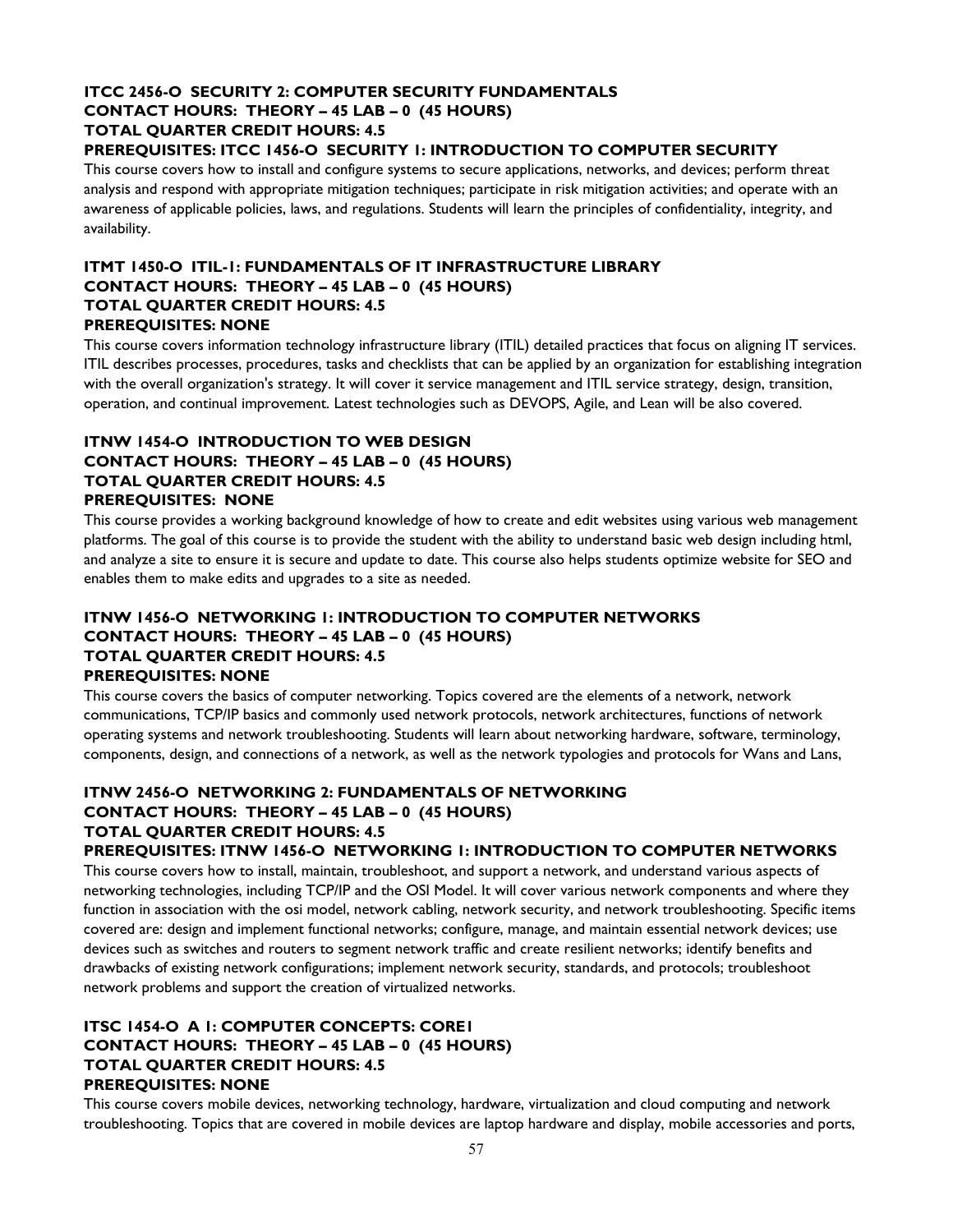network connectivity and support. Topics related to networking that are covered are various TCP and UDP protocols and ports, networking devices, and networking protocols. All aspects of computer hardware such as cables, connectors, RAM, storage devices, motherboards, CPU and add-on cards, peripheral devices, power supply and components are covered. The course also covers the common cloud models, such as LaaS, SaaS, PaaS, public vs. private vs. hybrid clouds. in addition, hardware and network troubleshooting are also covered.

## **ITSC 2454-O A+ 2: COMPUTER CONCEPTS: CORE2 CONTACT HOURS: THEORY – 45 LAB – 0 (45 HOURS) TOTAL QUARTER CREDIT HOURS: 4.5 PREREQUISITES: ITSC 1454-O A:1 COMPUTER CONCEPTS: CORE1**

This course covers installing and configuring operating systems, expanded security, software troubleshooting and operational procedures. The operating systems covered are windows, Linux and Mac OS. Security includes physical, logical and wireless securities, malware, threats and vulnerabilities.

## **ITSE 1452-O WIN OS 1: INTRODUCTION TO OPERATING SYSTEMS CONTACT HOURS: THEORY – 45 LAB – 0 (45 HOURS) TOTAL QUARTER CREDIT HOURS: 4.5 PREREQUISITES: NONE**

This course introduces the students to computer operating systems (OS). Students will learn how the OS communicates with the hardware devices of a computer. This course covers the primary functions of OS, which include memory management, process management, device management, file management, security, control over system performance, job accounting, error detecting aid and coordination between other software and users.

## **ITSE 1453-O LINUX 1: INTRODUCTION TO LINUX OPERATING SYSTEMS CONTACT HOURS: THEORY – 45 LAB – 0 (45 HOURS) TOTAL QUARTER CREDIT HOURS: 4.5 PREREQUISITES: NONE**

This course covers topics in Linux Operating System. Students will learn system administration, installation, and implementation of a typical Linux distribution. Topics covered are desktop environments, user accounts and security, resource and application management, network administration, and virtualization concepts.

## **ITSE 1454-O PROGRAMMING1: INTRODUCTION TO PROGRAMMING CONCEPTS CONTACT HOURS: THEORY – 45 LAB – 0 (45 HOURS) TOTAL QUARTER CREDIT HOURS: 4.5 PREREQUISITES:**

**TEXTBOOK: Python Programming: An Introduction To Computer Science, 3rd Edition, ISBN: 1590282752**

This course presents the basic elements of computer programming including variables, expressions, conditionals, and functions. These components will be used to create simple interactive applications. Topics also will include the notion of computation, simple algorithms and data structures, testing and debugging, and algorithmic complexity. Students develop skills to program and use computational techniques to solve problems.

## **ITSE 2452-O WIN OS 2: OPERATING SYSTEMS CONFIGURATION CONTACT HOURS: THEORY – 45 LAB – 0 (45 HOURS) TOTAL QUARTER CREDIT HOURS: 4.5**

**PREREQUISITES: ITSE 1452-O WIN OS1: INTRODUCTION TO OPERATING SYSTEMS**

This course will cover how to configure windows client operating systems (OS), install and upgrade client OS, manage applications, files and folders. Topics included are deploy windows, manage devices and data, configure connectivity and maintain windows. Deploy windows include how to configure language packs, migrate user data, and clean installation. Manage devices and data will include how to manage local groups, users and devices. Configure connectivity will include how to configure networking, client ip settings, mobile networking, VPN clients, troubleshooting and Wi-fi. Maintain windows covers how to configure system and data recovery, manage updates, and monitor and manage windows.

## **MATH 2451-O CONTEMPORARY MATHEMATICS CONTACT HOURS: THEORY – 45 LAB – 0 (45 HOURS)**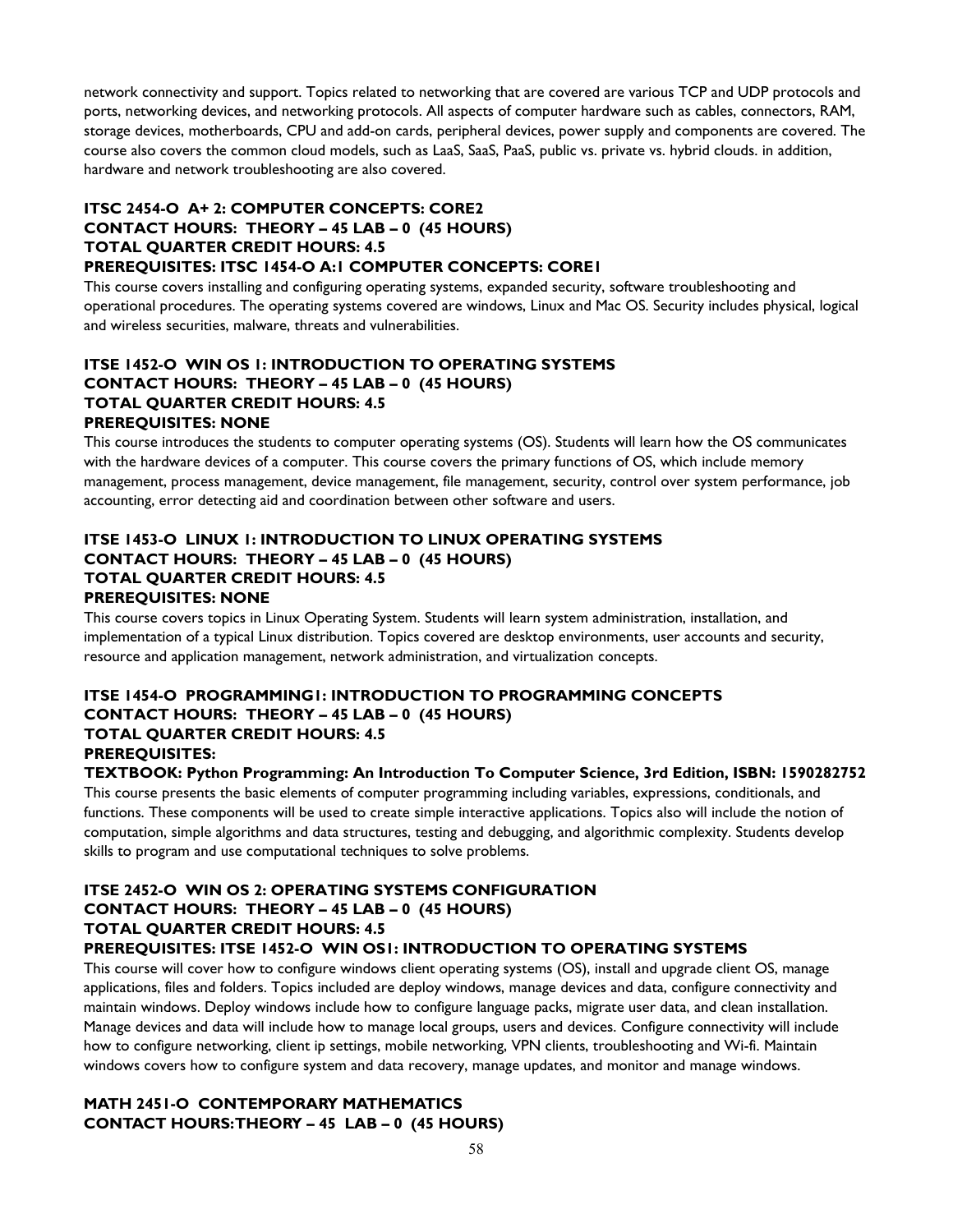#### **TOTAL QUARTER CREDIT HOURS: 4.5 PREREQUISITES: NONE**

This course focuses on the treatments of sets, logic, number systems, number theory, relations, functions, probability and statistics.

## **MATH 2452-O COLLEGE MATH CONTACT HOURS: THEORY – 45 LAB – 0 (45 HOURS) TOTAL QUARTER CREDIT HOURS: 4.5 PREREQUISITES: NONE**

In this course, students review contemporary mathematics, including basic math applications such as decimals, percentages, fractions, proportions, rates, units of measurement, finance, and probability. Students will apply these mathematical concepts to everyday life.

## **MATH 4451-O STATISTICS CONTACT HOURS: THEORY – 45 LAB – 0 (45 HOURS) TOTAL QUARTER CREDIT HOURS: 4.5 PREREQUISITES: NONE**

This course focuses on the principles of statistics, skill development in computation, and calculation of data. Emphasis is on statistical reports, formulating statistics for administrative reporting needs and requirements of government regulatory agencies, how to analyze statistics, data validity and reliability and how to assess methods of collecting data with appropriate methods of data display.

## **MDCA 1450-O ANATOMY AND PHYSIOLOGY - STRUCTURAL CONTACT HOURS: THEORY – 45 LAB – 0 (45 HOURS) TOTAL QUARTER CREDIT HOURS: 4.5 PREREQUISITES: NONE**

This course focuses on the study of anatomy and the function of systems that support the structure of the human body. Emphasis is on the skeletal and integumentary systems.

## **MDCA 1451-O ANATOMY AND PHYSIOLOGY - INTERNAL CONTACT HOURS: THEORY – 45 LAB – 0 (45 HOURS) TOTAL QUARTER CREDIT HOURS: 4.5 PREREQUISITES: NONE**

This course focuses on the internal anatomy and the functions of the human body. Emphasis is placed on the cardiovascular and respiratory systems.

## **MDCA 1453-O ANATOMY, PHYSIOLOGY, & PATHOPHYSIOLOGY CONTACT HOURS: THEORY – 45 LAB – 0 (45 HOURS) TOTAL QUARTER CREDIT HOURS: 4.5 PREREQUISITES: HITT 1450-O**

This course provides a basic overview of anatomy and physiology, with an emphasis on structure and function of the human body, to include an overview of all body systems.

## **MDCA 1455-O MEDICAL LAW AND ETHICS CONTACT HOURS: THEORY – 45 LAB – 0 (45 HOURS) TOTAL QUARTER CREDIT HOURS: 4.5 PREREQUISITES: HITT 1450-O**

This course will provide students with an overview of the united states legal system and court process with emphasis on legal and ethical issues within the healthcare environment. Topics covered include fraud and abuse, patient privacy and confidentiality, and professional practice law and ethics.

## **MDCA 4450-O PSYCHOLOGY OF ILLNESS AND DISABILITY CONTACT HOURS: THEORY – 45 LAB – 0 (45 HOURS) TOTAL QUARTER CREDIT HOURS: 4.5**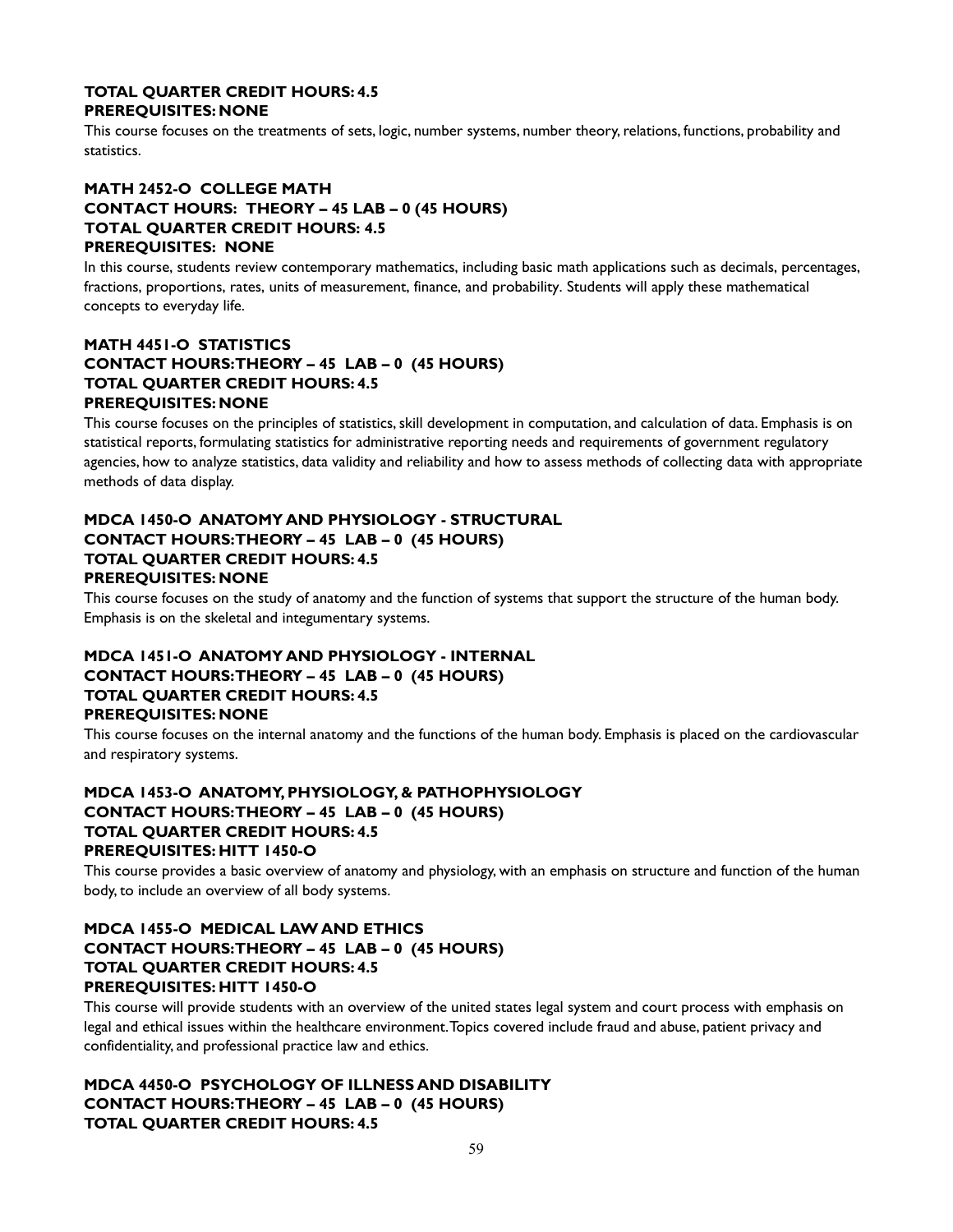#### **PREREQUISITES: NONE**

This course is designed to explore behavioral medicine and the interdependence of mind and body. Emphasis is on the basic functions of human body systems and the correlation with corresponding diseases and disability, and the psycho-social aspects of health-related impairments.

## **MDCA 4451-O CULTURAL DIVERSITY IN HEALTHCARE SETTINGS CONTACT HOURS: THEORY – 45 LAB – 0 (45 HOURS) TOTAL QUARTER CREDIT HOURS: 4.5 PREREQUISITES: NONE**

This course is designed to help students examine their own attitudes, behaviors, perceptions, and biases in order to develop culturally aware approaches to administration in healthcare settings. Emphasis is placed on the role culture plays in healthcare perceptions.

## **MGMT 1450-O GLOBAL SUPPLY CHAIN MANAGEMENT CONTACT HOURS: THEORY – 45 LAB – 0 (45 HOURS) TOTAL QUARTER CREDIT HOURS: 4.5 PREREQUISITES: NONE**

The course focuses on international and national purchasing or sourcing. Emphasis is placed on the advantages and the barriers of purchasing internationally and nationally, global sourcing, procurement technology, and purchasing processes.

#### **MGMT 1451-O FUNDAMENTALS OF DISTRIBUTION CENTER MANAGEMENT CONTACT HOURS: THEORY – 45 LAB – 0 (45 HOURS) TOTAL QUARTER CREDIT HOURS: 4.5 PREREQUISITES: NONE**

This course focuses on the physical distribution and total supply chain management. Emphasis includes warehouse operations management, hardware and software operations, bar codes, organizational effectiveness, just-in-time inventory, and continuous replenishment.

## **MGMT 2450-O MATERIALS MANAGEMENT CONTACT HOURS: THEORY – 45 LAB – 0 (45 HOURS) TOTAL QUARTER CREDIT HOURS: 4.5 PREREQUISITES: NONE**

This course focuses on the concepts and principles of materials management including inventory control and forecasting activities.

## **MGMT 2451-O PRINCIPLES OF PURCHASING CONTACT HOURS: THEORY – 30 LAB – 30 (60 HOURS) TOTAL QUARTER CREDIT HOURS: 4.5 PREREQUISITES: NONE**

This course focuses on the purchasing process as it relates to such topics as inventory control, price determination, vendor selection, supply chain management, and ethical issues in purchasing.

## **MGMT 2452-O CURRENT SUPPLY CHAIN MANAGEMENT ISSUES CONTACT HOURS: THEORY – 15 LAB – 60 (75 HOURS) TOTAL QUARTER CREDIT HOURS: 4.5 PREREQUISITES: NONE**

This course focuses on the relevant and changing topics in the logistics management field. Emphasis is placed on group projects, interaction with local industry, class lecture, and case studies.

## **MGMT 2453-O NEGOTIATION CONTACT HOURS: THEORY – 45 LAB – 0 (45 HOURS) TOTAL QUARTER CREDIT HOURS: 4.5 PREREQUISITES: NONE**

This course focuses on the theory and techniques of negotiation. Emphasis is placed on analysis of the negotiation process,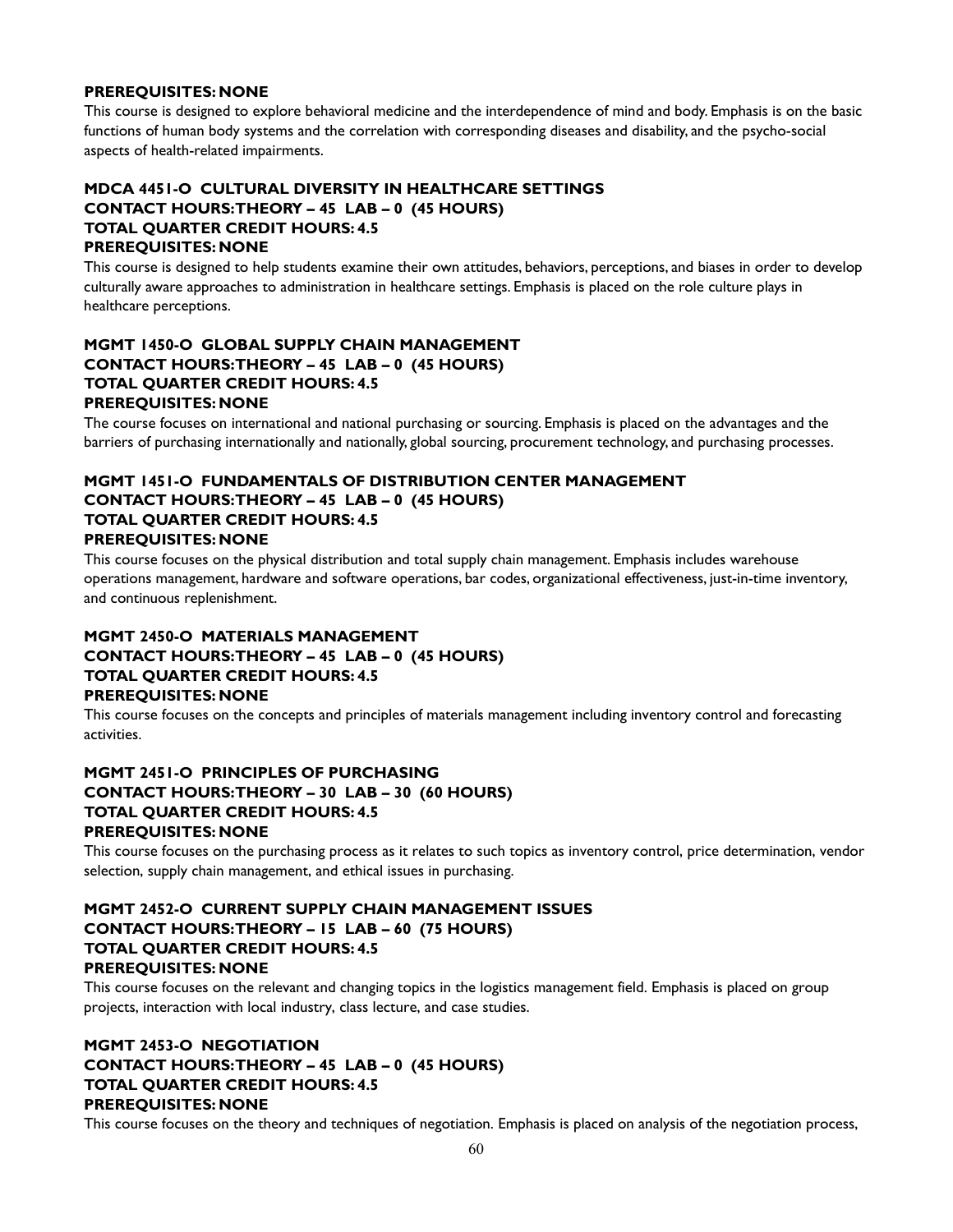preparatory activities, the stages of negotiation, and reaching and implementing an agreement.

## **MKTG 2450-O BUSINESS LOGISTICS CONTACT HOURS: THEORY – 45 LAB – 0 (45 HOURS) TOTAL QUARTER CREDIT HOURS: 4.5 PREREQUISITES: NONE**

This course focuses on a systems approach to managing activities associated with traffic, transportation, inventory management, warehousing, packaging, order processing, and materials handling.

## **MRKG 1450-O MARKETING PRINCIPLES CONTACT HOURS: THEORY – 45 LAB – 0 (45 HOURS) TOTAL QUARTER CREDIT HOURS: 4.5 PREREQUISITE: NONE**

Students in this course study the interacting business activities designed to plan, price, promote, and distribute wantsatisfying products and services to present and potential customers. Students learn the process through which organizations analyze, plan, implement, and control programs to develop and maintain beneficial exchanges with target buyers. Pricing strategies, place and promotion tactics, and the importance of product creation to meet customer needs are explored.

## **MRKG 2450-O MARKETING CONTACT HOURS: THEORY – 45 LAB – 0 (45 HOURS) TOTAL QUARTER CREDIT HOURS: 4.5 PREREQUISITES: NONE**

This course focuses the introduction to the marketing mix functions and process. Emphasis is placed on identifying the marketing mix components in relation to market segmentation, explaining the environmental factors which influence consumer and organizational decision-making processes, and outlining a marketing plan.

## **MRKG 3451-O E-COMMERCE CONTACT HOURS: THEORY – 45 LAB – 0 (45 HOURS) TOTAL QUARTER CREDIT HOURS: 4.5 PREREQUISITES: NONE**

This course focuses on the electronic tools utilized in marketing and marketing communication used in developing customer relations. Emphasis is on performing market analysis, developing e-marketing goals, evaluating electronic communications, identifying target audiences, and designing and evaluating customer feedback techniques.

## **MRKG 3454-O MARKET RESEARCH AND STRATEGIES CONTACT HOURS: THEORY – 25 LAB – 40 (65 HOURS) TOTAL QUARTER CREDIT HOURS: 4.5 PREREQUISITES: NONE**

This course focuses on analyzing marketing studies using data-driven and decision-making processes. Emphasis is placed on employing the problem-solving process, utilizing marketing research techniques to implement competitive marketing decision, and interpreting marketing research data to meet customer demands.

## **POFI 1450-O COMPUTER APPLICATIONS CONTACT HOURS: THEORY – 30 LAB – 30 (60 HOURS) TOTAL QUARTER CREDIT HOURS: 4.5 PREREQUISITES: NONE**

This introductory course exposes students to software applications commonly used in a business environment. Using word processing software, students will create and format documents including inserting graphics and mail merging. Using spreadsheet software, students will create spreadsheets with basic formulas and functions and prepare charts to display the spreadsheet data. Using presentation software, students will create basic presentations. Students will also exchange data between programs.

## **POFI 1451-O BUSINESS WORD PROCESSING CONTACT HOURS: THEORY – 15 LAB – 65 (80 HOURS)**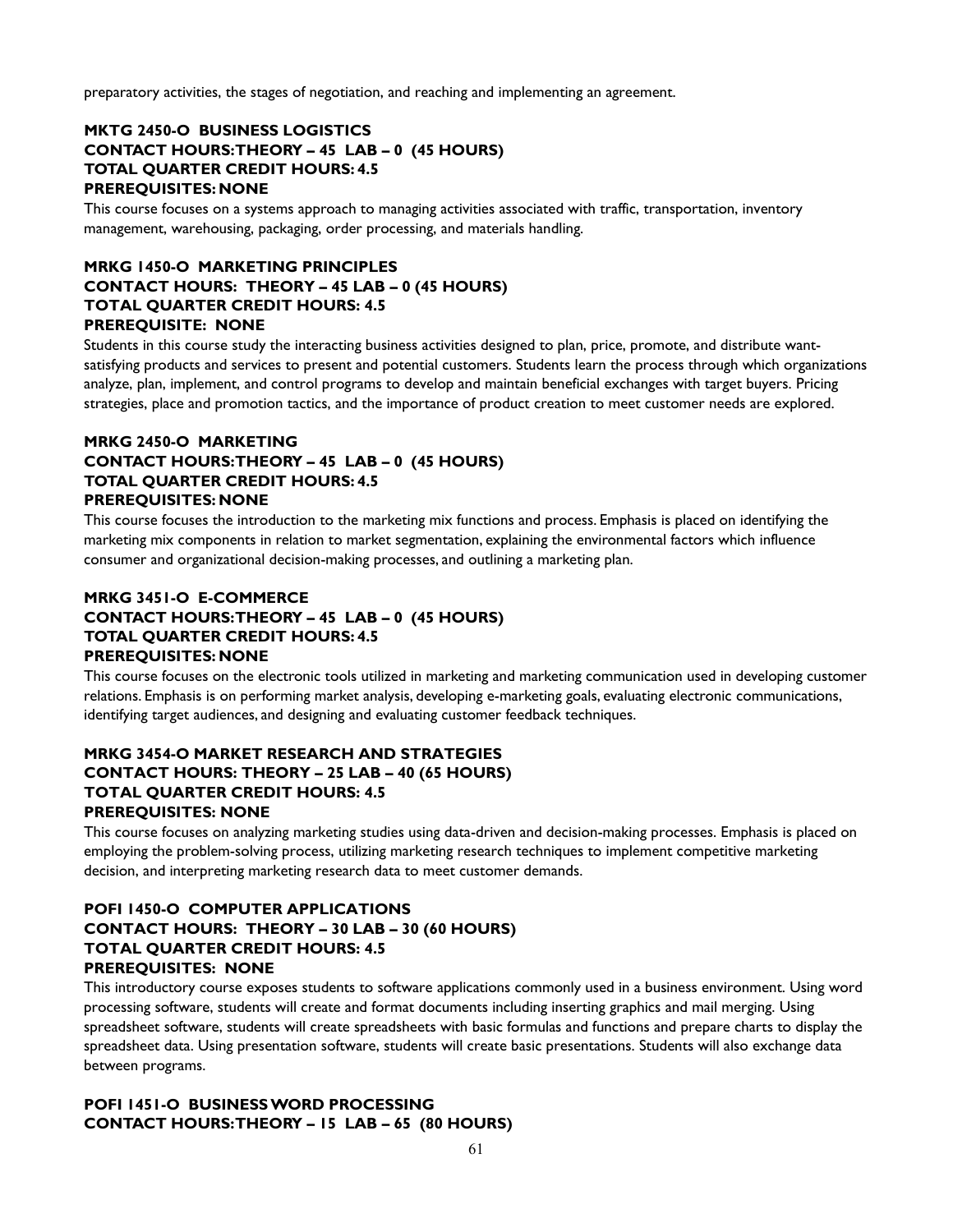#### **TOTAL QUARTER CREDIT HOURS: 4.5 PREREQUISITES: NONE**

This course focuses on developing skills in utilization of word processing software. Emphasis is placed on skill and accuracy of the applications.

## **POFI 1452-O COMPUTER FUNDAMENTALS CONTACT HOURS: THEORY – 45 LAB – 0 (45 HOURS) TOTAL QUARTER CREDIT HOURS: 4.5 PREREQUISITES: NONE**

This course provides students with an overview of computer fundamentals including an investigation of hardware, software, Microsoft windows, operating systems and essential applications used in the office setting. Additionally, students will explore working online, and the impact of computing and the internet on society, and the medical office. Application based topics include word processing and spreadsheets as well as email and presentation tools. Special attention is given to information technology and communication needed for the allied health professional.

#### **POFI 2452-O SPREADSHEETS CONTACT HOURS: THEORY – 15 LAB – 60 (75 HOURS) TOTAL QUARTER CREDIT HOURS: 4.5 PREREQUISITES: NONE**

This course focuses on skill development in concepts, procedures, and application of spreadsheets. Emphasis is on spreadsheet terminology and concepts, calculating data using formulas and functions, creating and modifying workbooks, inserting graphics, generating charts and reports, and how to create and use special functions.

## **POFM 1450-O ICD GUIDELINES AND APPLICATIONS CONTACT HOURS: THEORY – 45 LAB – 0 (45 HOURS) TOTAL QUARTER CREDIT HOURS: 4.5**

## **PREREQUISITES: HITT 1450-O, HITT 1451-O, MDCA 1450-O, MDCA 1451-O**

This course focuses on the current ICD coding system with emphasis on the use of the ICD coding manual, coding conventions, and guidelines. Emphasis is placed on abbreviations, symbols, and the various types of instructional notes used in coding.

#### **POFM 1451-O ICD CODING CONTACT HOURS: THEORY – 45 LAB – 0 (45 HOURS) TOTAL QUARTER CREDIT HOURS: 4.5 PREREQUISITES: POFM 1450-O**

This course focuses on expanded coding guidelines and the practice and application of coding protocols. Emphasis is placed on the demonstration of diagnosis coding.

## **POFM 1453-O CPT CODING**

## **CONTACT HOURS: THEORY – 45 LAB – 0 (45 HOURS) TOTAL QUARTER CREDIT HOURS: 4.5**

## **PREREQUISITES: HITT 1450-O, HITT 1451-O, MDCA 1450-O, MDCA 1451-O**

This course focuses on using the CPT and the HCPCS manuals for billing outpatient services. Emphasis is placed on procedural coding.

## **POFM 1455-O CPT SURGICAL CODING CONTACT HOURS: THEORY – 35 LAB – 20 (55 HOURS) TOTAL QUARTER CREDIT HOURS: 4.5 PREREQUISITES: POFM 2454-O**

This course focuses on outpatient coding for surgical procedures specific to each body system. Emphasis is placed on coding guidelines and extensive coding practice.

## **POFM 2452-O ICD CODING APPLICATIONS CONTACT HOURS: THEORY – 35 LAB – 25 (60 HOURS)**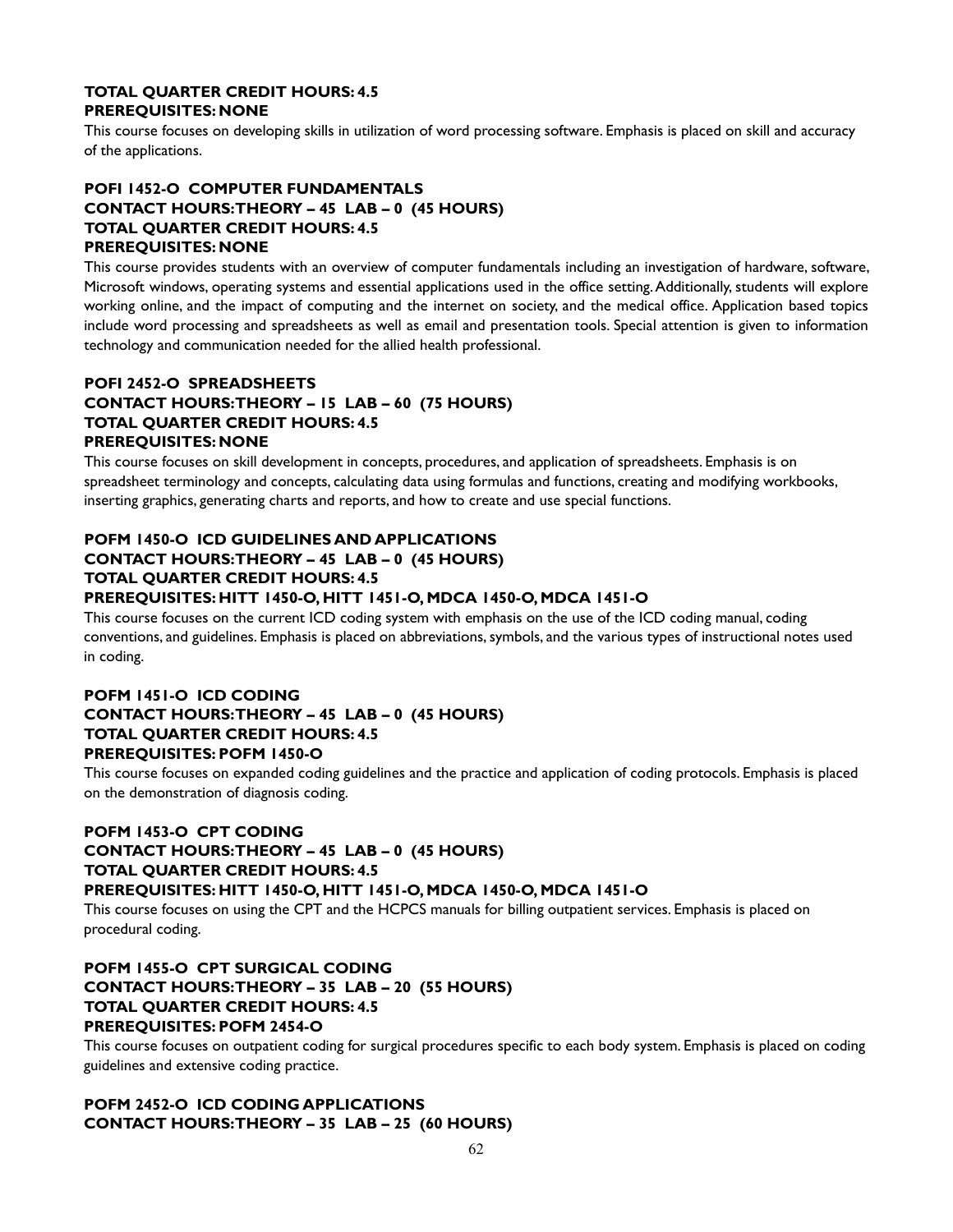#### **TOTAL QUARTER CREDIT HOURS: 4.5 PREREQUISITES: POFM 1451-O**

This course focuses on completing applications that provide coding practice. Emphasis is placed on applying coding rules accurately.

## **POFM 2454-O CPT CODING APPLICATIONS CONTACT HOURS: THEORY – 35 LAB – 25 (60 HOURS) TOTAL QUARTER CREDIT HOURS: 4.5 PREREQUISITES: POFM 1453-O**

This course focuses on the application of procedural coding for outpatient billing services. Emphasis is placed on accuracy and ethical coding.

## **POFM 2458-O COMPREHENSIVE CODING CONTACT HOURS: THEORY – 25 LAB – 40 (65 HOURS) TOTAL QUARTER CREDIT HOURS: 4.5 PREREQUISITES: POFM 1455-O, POFM 2452-O**

This course focuses on utilizing all coding manuals. Emphasis is placed on coding practice and a review of coding ethics, fraud and abuse, and HIPAA regulations.

## **POFM 2459-O CAPSTONE REVIEW CONTACT HOURS: THEORY – 25 LAB – 40 (65 HOURS) TOTAL QUARTER CREDIT HOURS: 4.5 PREREQUISITES: POFM 2458-O**

This course contains a comprehensive review of the roles and the responsibilities of a medical insurance billing and coding professional in order to prepare students for their certification exam. Emphasis is placed on demonstrating competency related to ICD, CPT/HCPCS, and surgical coding.

## **POFT 1450-O PROFESSIONAL STRATEGIES CONTACT HOURS: THEORY – 45 LAB – 0 (45 HOURS) TOTAL QUARTER CREDIT HOURS: 4.5 PREREQUISITES: NONE**

This course focuses on the skills required to be successful in college and in your career. Emphasis is on time management, goal setting, and research techniques.

## **POFT 1451-O BUSINESS COMMUNICATION CONTACT HOURS: THEORY – 45 LAB – 0 (45 HOURS) TOTAL QUARTER CREDIT HOURS: 4.5 PREREQUISITES: NONE**

Students in this course will analyze realistic business situations and select an appropriate letter-writing approach to bring about a desired outcome. Students will explore and write effective routine letters and memos, such as inquiry and request, claim, orders, and acknowledgements. Students will identify strategies for writing persuasive credit, collection, and sales letters that use emotional appeals, and compose a series of employment-related letters, such inquiry, application, and request for references.

## **POFT 1455-O OFFICE TECHNOLOGY FOR HEALTHCARE ASSISTANTS CONTACT HOURS: THEORY – 45 LAB – 0 (45 HOURS) TOTAL QUARTER CREDIT HOURS: 4.5 PREREQUISITES: HITT 1450-O**

This course serves as an introduction to the necessary skills needed to operate a computer and function in a general healthcare environment. Students learn basic terminology associated with general computer operation and navigation. Topics covered include basic text editing, internet use and navigation, proper file management, and general computer navigation. In this course, students will learn how to utilize computer software to register patients, record accurate patient information, and enter insurance information into the electronic health record (EHR). Students will also learn the essential skills needed to work with the patient schedule by scheduling appointments, cancelling appointments, tracking patients, patient privacy, and data security.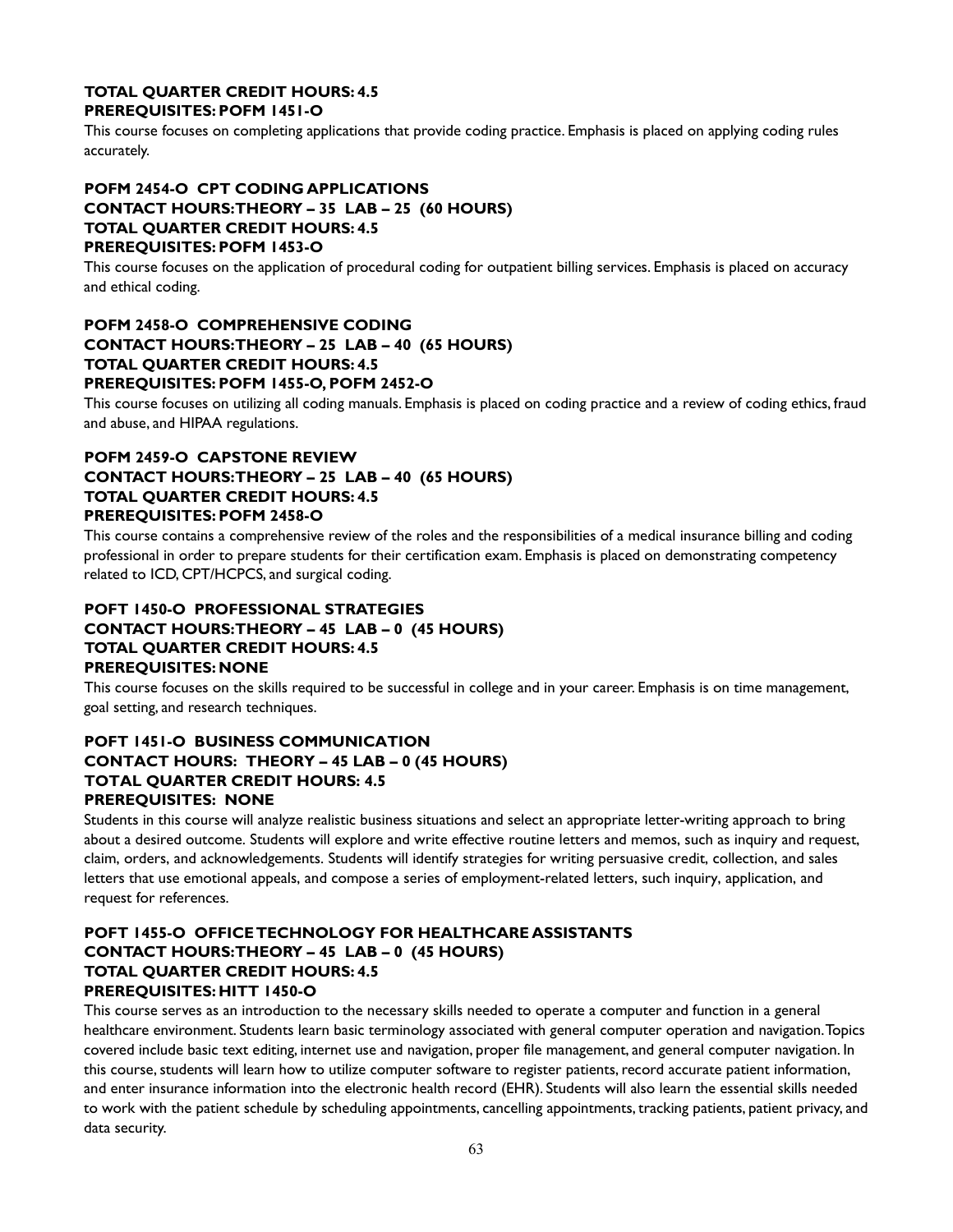## **POFT 2451-O BUSINESS CORRESPONDENCE AND COMMUNICATION CONTACT HOURS: THEORY – 35 LAB – 20 (55 HOURS) TOTAL QUARTER CREDIT HOURS: 4.5 PREREQUISITES: NONE**

This course focuses on the development of writing and presentation skills to produce effective business communications. Emphasis is on creating effective business documents, evaluating business documents, and applying ethical communication practices.

## **POFT 4451-O CAREER STRATEGIES CONTACT HOURS: THEORY – 45 LAB – 0 (45 HOURS) TOTAL QUARTER CREDIT HOURS: 4.5 PREREQUISITES: NONE**

This course Is Designed To Study The Personal And Professional Characteristics Necessary For Obtaining And Maintaining Suitable Employment. The Student Will Assemble A Complete Job Seeking Portfolio Including Resume And References, Letters Of Application And Appreciation, Documentation Of Work And Educational History, And Demonstration Of Skills Through Examples Of Student Work. Emphasis Is On Writing Effective Resumes, Sources Of Job Leads, Techniques For Successful Interviewing, And The Follow-Up Process In The Career Search.

## **PSYC 2451-O GENERAL PSYCHOLOGY CONTACT HOURS: THEORY – 45 LAB – 0 (45 HOURS) TOTAL QUARTER CREDIT HOURS: 4.5 PREREQUISITES: NONE**

This course focuses on human behavior. Emphasis is placed on biological foundations, the brain, sensation, perception, motivation, personality, learning/memory, emotion, states of consciousness, personality theories, cognition, life-span development, and applied psychology.

## **PSYC 2452-O PSYCHOLOGY CONTACT HOURS: THEORY – 45 LAB – 0 (45 HOURS) TOTAL QUARTER CREDIT HOURS: 4.5 PREREQUISITES: NONE**

This course introduces students to the psychological study of human behavior as it applies to daily living. The course includes social psychology, development through the life span, psychological disorders, and therapies. Students are exposed to concepts of conditioning, learning, thinking, memory, motivation, emotion, and stress.

## **SCIT 1450-O INTRODUCTION TO ENVIRONMENTAL SCIENCE CONTACT HOURS: THEORY – 45 LAB – 0 (45 HOURS) TOTAL QUARTER CREDIT HOURS: 4.5 PREREQUISITES: NONE**

Students in this course will gain an understanding of ecological principles and how to handle environmental problems such as water use, solid waste management, global warming, energy use, and conservation of irreplaceable natural resources. Students are exposed to environmental challenges and conversation techniques, in order to be conscientious stewards of nature and agents for a healthy and sustainable community.

## **SOCI 4451-O SOCIOLOGY CONTACT HOURS: THEORY – 45 LAB – 0 (45 HOURS) TOTAL QUARTER CREDIT HOURS: 4.5 PREREQUISITES: NONE**

This course provides a broad overview of sociology and how it applies to everyday life. Major theoretical perspectives and concepts are presented, including sociological imagination, culture, deviance, inequality, social change, and social structure. Students also explore the influence of social class and social institutions such as religion, education, healthcare, government, economy, and environment. The family as a social structure is also examined.

## **SPCH 2451-O SPEECH COMMUNICATIONS CONTACT HOURS: THEORY – 45 LAB – 0 (45 HOURS)**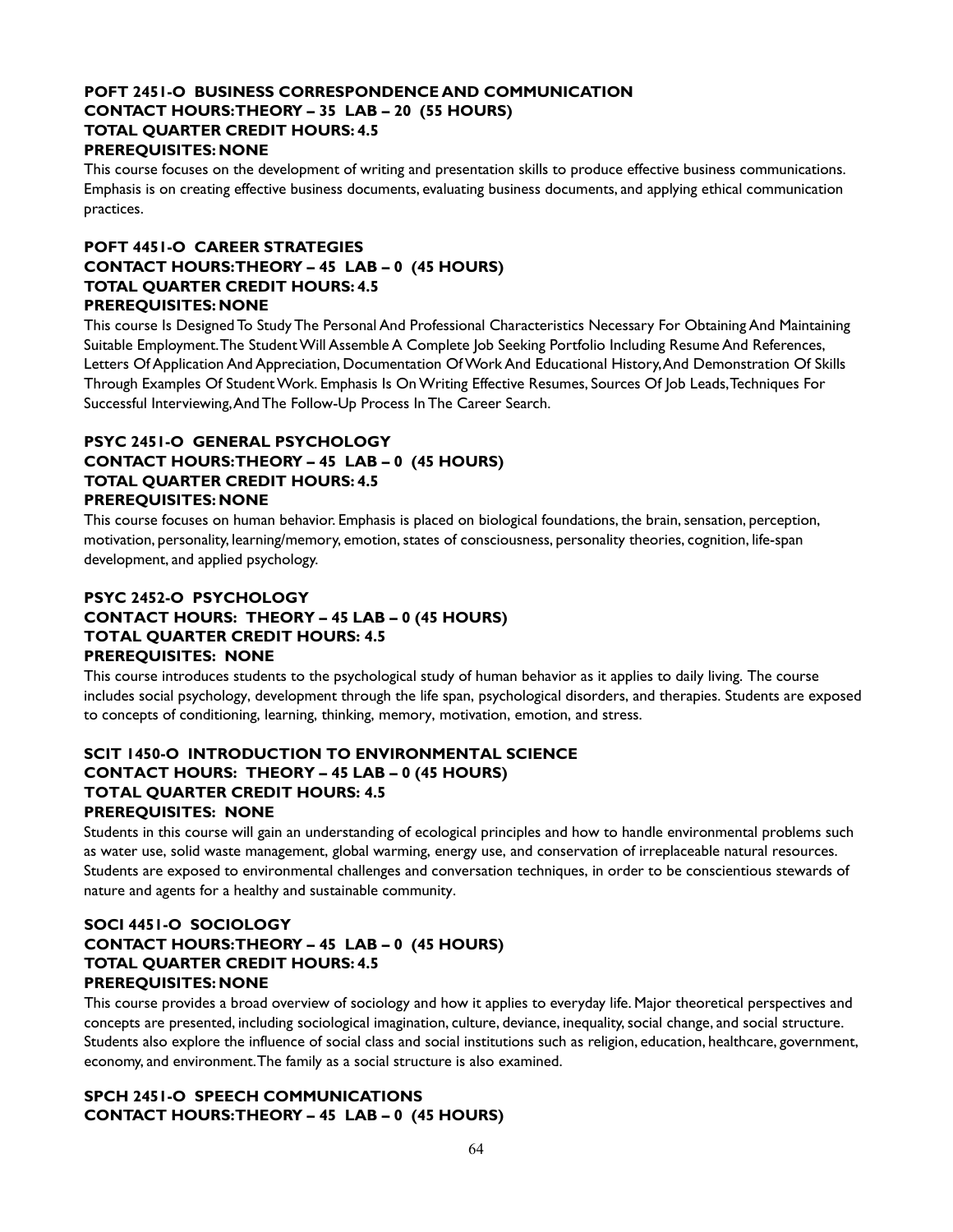## **TOTAL QUARTER CREDIT HOURS: 4.5 PREREQUISITES: NONE**

This course focuses on human communication principles and theories embedded in a variety of contexts including interpersonal, small group, and public speaking.

## **COURSES IN TEACHOUT PROGRAMS**

#### **CJSA 1450-O INTRODUCTION TO CRIMINAL JUSTICE CONTACT HOURS: THEORY – 45 LAB – 0 (45 HOURS) TOTAL QUARTER CREDIT HOURS: 4.5 PREREQUISITES: NONE**

This course focuses on the history and the philosophy of the American criminal justice system. Emphasis is placed on the development and the modern operations of law enforcement, courts, and corrections and how these agencies function together. The primary goal of this course is to develop a general understanding of the purpose of the criminal justice system and its response to crime in society.

## **CJSA 1451-O FUNDAMENTALS OF CRIMINAL LAW CONTACT HOURS: THEORY – 45 LAB – 0 (45 HOURS) TOTAL QUARTER CREDIT HOURS: 4.5 PREREQUISITES: NONE**

This course examines criminal law from the aspect of historical evidence and classifications of crimes and criminal responsibility. Topics include the elements of criminal offenses, criminal liability, complicity, defenses, justifications, excuses, crimes against persons, crimes against property, and crimes against public order.

## **CJSA 1452-O ETHICS IN CRIMINAL JUSTICE CONTACT HOURS: THEORY – 45 LAB – 0 (45 HOURS) TOTAL QUARTER CREDIT HOURS: 4.5 PREREQUISITES: NONE**

This course focuses on the ethical considerations faced by personnel in the criminal justice industry. Emphasis is placed on an examination of cultural values and morals, an understanding of what constitutes moral and ethical behavior, and the application of ethics to the everyday decision-making process.

## **CJSA 1453-O VICTIMOLOGY CONTACT HOURS: THEORY – 45 LAB – 0 (45 HOURS) TOTAL QUARTER CREDIT HOURS: 4.5 PREREQUISITES: CJSA 1450-O**

This course focuses on a comprehensive and a balanced exploration of victimology. Emphasis is placed on controversial issues in criminology to provide a better understanding of how society and the criminal justice system treat victims as a whole. Much of the data presented in this course comes from statistics gathered through the FBI's annual NIBR report and the bureau of justice statistic's national crime victimization survey.

## **CJSA 1455-O POLICE SYSTEMS AND PRACTICES CONTACT HOURS: THEORY – 25 LAB – 50 (75 HOURS) TOTAL QUARTER CREDIT HOURS: 4.5 PREREQUISITES: CJSA 1450-O**

This course focuses on the inner workings of police departments including administration, the criminal investigation department, special operations teams, internal affairs, school resources, and other specialized community policing groups. Special emphasis is placed on patrol procedures.

## **CJSA 2451-O POLICE REPORT WRITING CONTACT HOURS: THEORY – 25 LAB – 50 (75 HOURS) TOTAL QUARTER CREDIT HOURS: 4.5 PREREQUISITES: CJSA 1450-O**

This course focuses on writing an incident report and giving a thorough account of what happened. Emphasis is placed on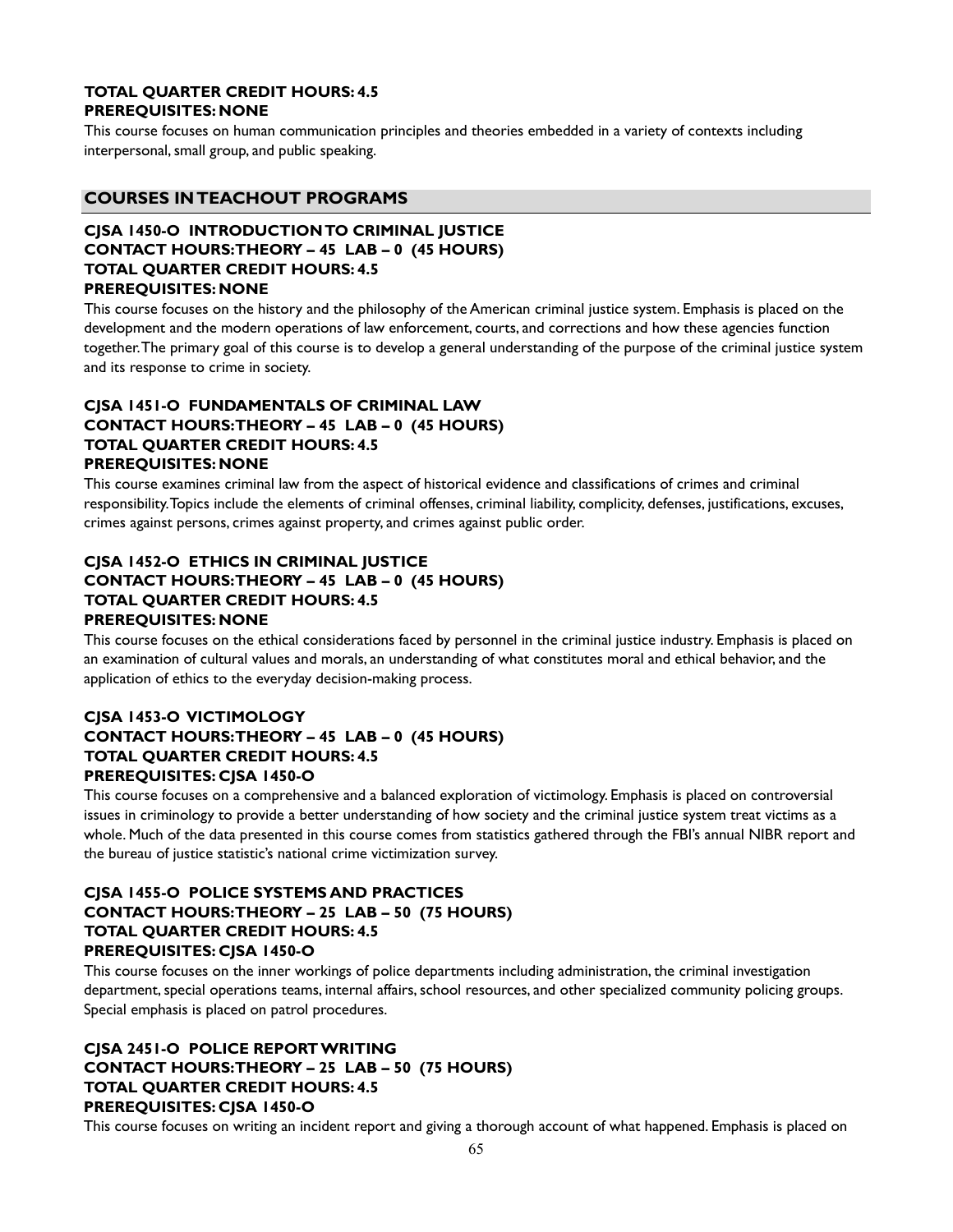following protocol, describing what happened, and editing the report including revisions to report writing as required by the prosecutor's office. Additional topics include applications of field notes and demonstration of proper report writing.

## **CJSA 2452-O CRIMINAL INVESTIGATION CONTACT HOURS: THEORY – 25 LAB – 50 (75 HOURS) TOTAL QUARTER CREDIT HOURS: 4.5 PREREQUISITES: CJSA 1450-O**

This course focuses on the fundamentals of criminal investigation by examining the processes involved in identifying and arresting criminal suspects and identifying types of crimes and offenses while preparing for court.

## **CJSA 2453-O CORRECTIONS CONTACT HOURS: THEORY – 45 LAB – 0 (45 HOURS) TOTAL QUARTER CREDIT HOURS: 4.5 PREREQUISITES: CJSA 1450-O**

This course focuses on the history, the philosophy, and the components of the American corrections system. Emphasis is placed on the origins of correctional systems in the united states and examines programs such as jails, probation, parole, intermediate punishments, and prisons.

## **CJSA 2454-O FAMILY AND JUVENILE INVESTIGATION CONTACT HOURS: THEORY – 25 LAB – 50 (75 HOURS) TOTAL QUARTER CREDIT HOURS: 4.5 PREREQUISITES: CJSA 1450-O**

This course focuses on the parent-child relationship, reporting child abuse, consent to medical treatment of a minor, and the general provisions of officer/juvenile/parent interaction.

## **CJSA 2455-O CRIME AND CRIMINALS CONTACT HOURS: THEORY – 45 LAB – 0 (45 HOURS) TOTAL QUARTER CREDIT HOURS: 4.5 PREREQUISITES: CJSA 1450-O**

This course focuses on crime, criminal behavior, and theories of crime causation. Emphasis is placed on various types of crime and crime-control policies.

## **CJSA 2456-O CRIMINAL BEHAVIOR CONTACT HOURS: THEORY – 45 LAB – 0 (45 HOURS) TOTAL QUARTER CREDIT HOURS: 4.5 PREREQUISITES: CJSA 1450-O**

This course focuses on the origins of criminal behavior. Emphasis is placed on human aggression, violence, juvenile delinquency as it relates to criminal behavior, criminal psychopathy, and mental disorders as they relate to crime. Additional topics include homicide, family violence, sex crimes, multiple murders, and school/workplace violence. Finally, the course will offer insight into terrorism, property and public-order crimes, violent economic crimes, crimes of intimidation, and how substance abuse and alcohol relate to criminal behavior.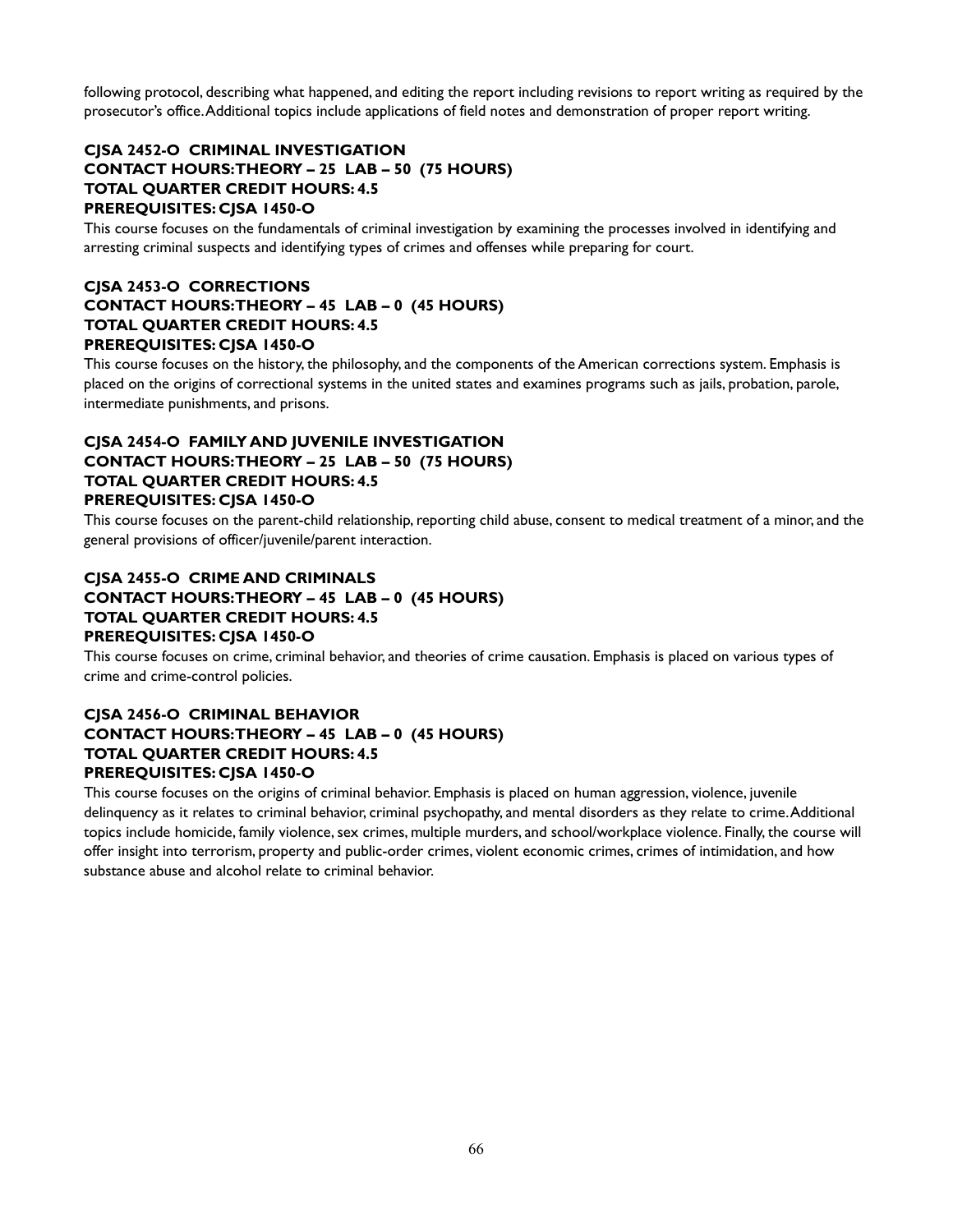#### **VISTA COLLEGE FACULTY AND STAFF ADMINISTRATION**

Greg Gossett, Campus Director Ann Larson, Director of Academic Operations Tamika Bass, Director of Admissions Seana Wade, Director of Career Services Dirk Vander Meyden, Registrar Carson Young, LMS Coordinator Kimberly Bausley, Instructional Designer Sharetta McKenzie, Director of Financial Aid Lydia Rosebush, Manager of Student Services Aaron Nelson, Librarian

#### **PROGRAM DIRECTORS**

Sheri Clark, B.S., J.D., M.Ed. – Criminal Justice, General Education Tracey Lee, B.S., GC, M.S. – Allied Health Rebecca Reeder, B.S., MBA, Ph.D. – Business Programs

#### **INSTRUCTORS**

Angela Hamann, B.S., MBA – Business Administration Angela Menefee, B.S., M.S – General Education Anita Walker, B.S., M.Ed. – General Education Antoine Lewis, B.S., M.S., MBA – Business Administration Beth Stuart B.S., M.S – General Education Cassandra McDade, B.A., M.A. – Sociology, Criminal Justice Christopher Wright, B.A., MBA, PhD – Business Administration Cynthia Bennett, B.S., MBA – Allied Health David DiFabio, B.S. – Business Administration Dawn Plantholt, B.A., M.S. – Allied Health Doug Bristow, B.B.A., MBA – Business Administration Frederick Statton, B.S., M.S – Information Technology George Martinez, B.S., M.S. – General Education Gerry Gordon, B.A. – Allied Health Gina Sanchez, BS, HIM – Allied Health James Porter, B.S., M.A. – General Education Jenna Powell – General Education Jenny Mark, B.A., M.A. – General Education Jill Hurley, B.S., MBA – Business Administration Joseph Chianakas, AAS, B.S, MLS, M.A. – General Education Kathy Richards, B.S., M.Ed. – Allied Health Kara Wagner, AAS – Allied Health Karen Akam B.S., M.S – General Education Kay-Trenia Davis-Porter, B.A, MBA, MHA – Allied Health Keith Strom, B.S., MBA – Business Administration Kristen Mercer, B.S., MBA – Allied Health Lonnie Jacobs, B.A., B.S., M.A. MBA, – Business Administration Mark McCoy, B.S., MBA, MPM – Business Administration Mark Pereyda, B.S., M.A. – Criminal Justice Mary Allix, M.S & BA – Allied Health Michael Storper, B.S., M.S. – General Education Nathan Mitchell, B.S., MBA – Business Administration Neil Salyer, B.A. J.D., M.A, – Criminal Justice, General Education Nizar Alsaid, B.S., M.S - Information Technology Peggy Jones, B.S., MBA – Business Administration Ryan Sharp, B.A., M.S., M.S. – Criminal Justice Sandra McDonald, B.A., M.S., MBA – Business Administration Sharon Turner, MS, BA – Allied Health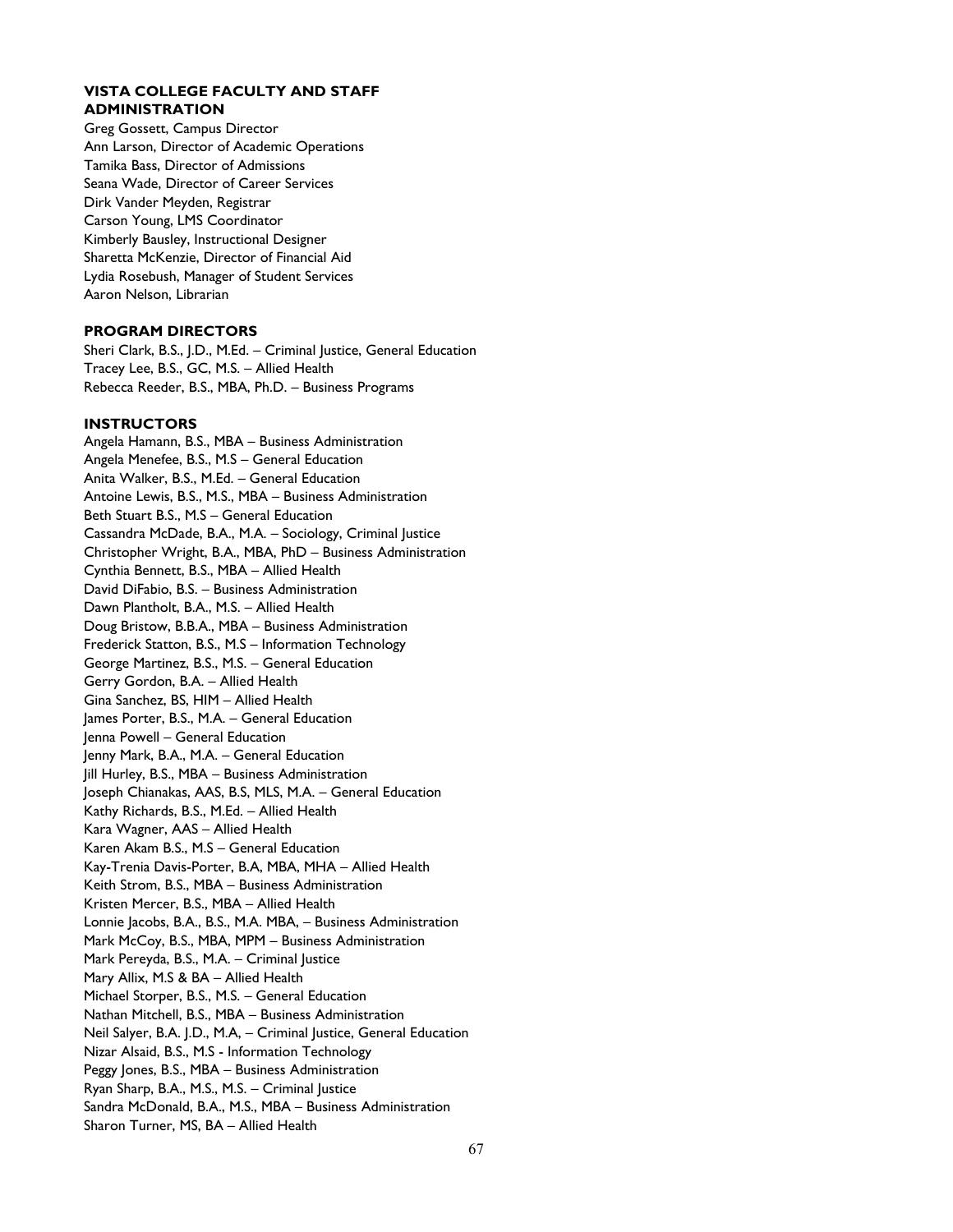## **COLLEGE GOVERNANCE**

## <span id="page-67-0"></span>**BOARD OF DIRECTORS**

Mr. Jim Tolbert Chief Executive Officer

Mr. Louis Kenter Chairman

Mr. Michael P. Mcinerney Vice President and Secretary

## **CORPORATE OFFICERS**

Mr. Louis Kenter Chairman

Mr. Timothy Armstrong Senior Vice President of Operations

Andrew Gray Chief Financial Officer and Assistant Secretary

Mr. Jim Tolbert Chief Executive Officer

Mr. Michael P. Mcinerney Vice President and Secretary